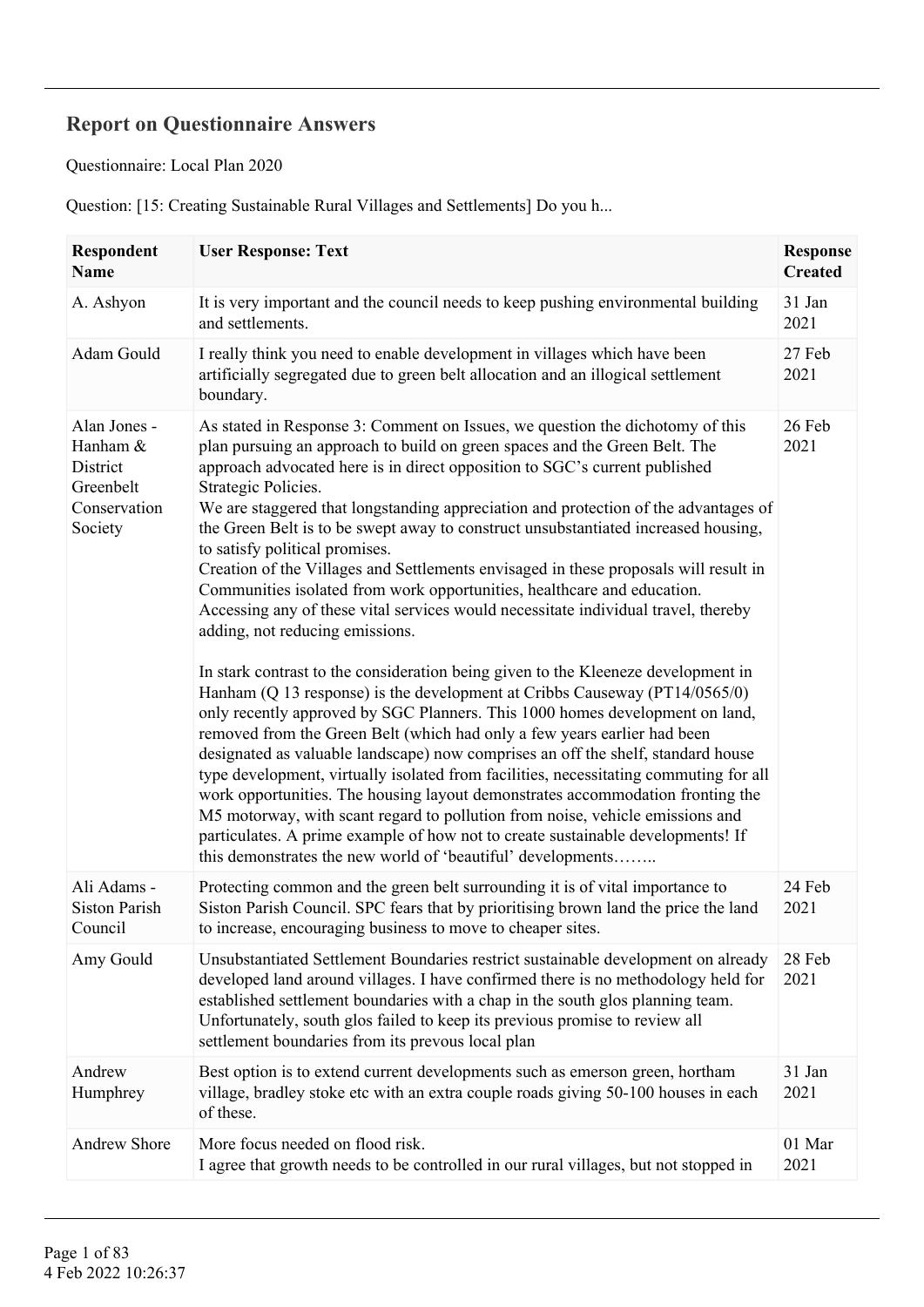| Respondent<br><b>Name</b>                                  | <b>User Response: Text</b>                                                                                                                                                                                                                                                                                                                                                                                                                                                                                                                                                                                                                                                                                                                                                                                                                                                                                                                                                                                                                                                                                                                                                                                                                                                                                                                                                                                                                                                                                  | <b>Response</b><br><b>Created</b> |
|------------------------------------------------------------|-------------------------------------------------------------------------------------------------------------------------------------------------------------------------------------------------------------------------------------------------------------------------------------------------------------------------------------------------------------------------------------------------------------------------------------------------------------------------------------------------------------------------------------------------------------------------------------------------------------------------------------------------------------------------------------------------------------------------------------------------------------------------------------------------------------------------------------------------------------------------------------------------------------------------------------------------------------------------------------------------------------------------------------------------------------------------------------------------------------------------------------------------------------------------------------------------------------------------------------------------------------------------------------------------------------------------------------------------------------------------------------------------------------------------------------------------------------------------------------------------------------|-----------------------------------|
|                                                            | totality. More appropriate for smaller and infill developments. Design is important.                                                                                                                                                                                                                                                                                                                                                                                                                                                                                                                                                                                                                                                                                                                                                                                                                                                                                                                                                                                                                                                                                                                                                                                                                                                                                                                                                                                                                        |                                   |
| Angela<br>Chapman                                          | The idea of creating more building on green belt in and around Thornbury is<br>outrageous.<br>I live in the Kington area of Thornbury. We have the most wonderful walks,<br>country lanes, bridle paths . Rare breeds of wild life,. Encouraging locals and others<br>alike to spend time enjoying the countryside. We are on the path fir the migration<br>of many species of birds from across the world. Building in our area would destroy<br>all that. We have badgers, including rare albino deer, foxes, herons who have been<br>breeding, several pairs of buzzards also breeding, flocks of fieldfare, both lesser<br>and great spotted woodpeckers, barn owl, tawny owls, little owl, and migrating<br>geese en masse.<br>In the ten year we have lived in Kington, we've noticed an increase in the wildlife,<br>because the area is unspoilt and natural. The local farming increases the sustainable<br>wildlife. Kington lane experiences major flooding at times which would only<br>increase with further building to the area. The lanes are narrow and cannot cope<br>with further heavier traffic. During lockdown, it has shown just how much people<br>have enjoyed the country walks, and horse riding along the bridge paths . More<br>building, wider roads, roundabouts, traffic lights, pollution, noise no more to<br>say. It would ruin what has taken years to achieve. All the children would miss the<br>opportunity to grow in a rural community enjoying all of the above. | 23 Feb<br>2021                    |
| Angela Crabtree                                            | Please see the Trapp'd Response.<br>(Thornbury Residents Against Poorly Planned Development)                                                                                                                                                                                                                                                                                                                                                                                                                                                                                                                                                                                                                                                                                                                                                                                                                                                                                                                                                                                                                                                                                                                                                                                                                                                                                                                                                                                                                | 28 Feb<br>2021                    |
| Angie Carroll -<br>Parish Council                          | I agree but you must stop building in green areas, make sure a village has enough<br>infrastructure to sustain a new development as you seem very lacking in your<br>responsibility to this policy of yours.                                                                                                                                                                                                                                                                                                                                                                                                                                                                                                                                                                                                                                                                                                                                                                                                                                                                                                                                                                                                                                                                                                                                                                                                                                                                                                | 16 Feb<br>2021                    |
| Anne Thomson -<br><b>Burbank</b><br>Neighbourhood<br>Watch | N <sub>o</sub>                                                                                                                                                                                                                                                                                                                                                                                                                                                                                                                                                                                                                                                                                                                                                                                                                                                                                                                                                                                                                                                                                                                                                                                                                                                                                                                                                                                                                                                                                              | 21 Jan<br>2021                    |
|                                                            | Annette Mclaren Development should be limited to expansion of Tree growth and reducing flood<br>risks - Not increase the flood risk which would be inevitable if the development of<br>land south of Thornbury - Kington area was to proceed                                                                                                                                                                                                                                                                                                                                                                                                                                                                                                                                                                                                                                                                                                                                                                                                                                                                                                                                                                                                                                                                                                                                                                                                                                                                | 28 Feb<br>2021                    |
| Ann Fray                                                   | New proposed developments seem to be going against your plan and priorities in<br>Wickwar!                                                                                                                                                                                                                                                                                                                                                                                                                                                                                                                                                                                                                                                                                                                                                                                                                                                                                                                                                                                                                                                                                                                                                                                                                                                                                                                                                                                                                  | 25 Feb<br>2021                    |
| Anthony<br>Mcwhirter                                       | Its one thing to investigate growth of our villages, but not to extend our towns right<br>up to there borders.                                                                                                                                                                                                                                                                                                                                                                                                                                                                                                                                                                                                                                                                                                                                                                                                                                                                                                                                                                                                                                                                                                                                                                                                                                                                                                                                                                                              | 26 Feb<br>2021                    |
| Arvin Parmar                                               | It is imperative to ensure any new builds have the appropriate road infrastructure to<br>support the development. Do not allow any new builds that will go against this. A<br>proposed development by Crest Homes in Wickwar, will go through Inglestone<br>Road to get to the new development.                                                                                                                                                                                                                                                                                                                                                                                                                                                                                                                                                                                                                                                                                                                                                                                                                                                                                                                                                                                                                                                                                                                                                                                                             | 13 Dec<br>2020                    |
|                                                            | The road is highly congested and an absolute hazard during start and finish times at<br>the local primary school (Alexander Hosea). Cars are double parked which is a<br>danger to the primary school children walking to the school as well as cars trying to                                                                                                                                                                                                                                                                                                                                                                                                                                                                                                                                                                                                                                                                                                                                                                                                                                                                                                                                                                                                                                                                                                                                                                                                                                              |                                   |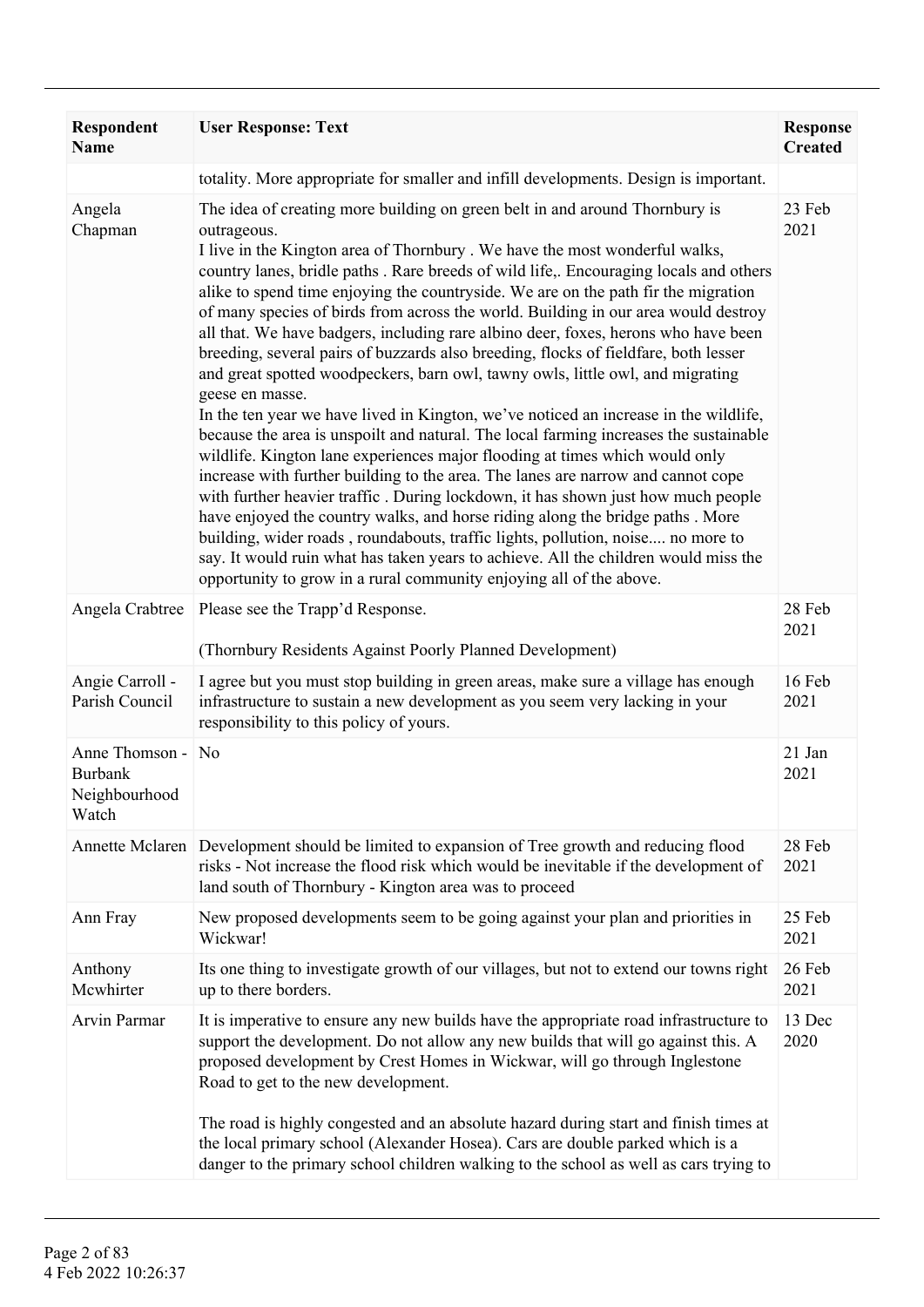| Respondent<br><b>Name</b>                                                               | <b>User Response: Text</b>                                                                                                                                                                                                                                                                                                                                                                                                                                                                                                                                              | <b>Response</b><br><b>Created</b> |
|-----------------------------------------------------------------------------------------|-------------------------------------------------------------------------------------------------------------------------------------------------------------------------------------------------------------------------------------------------------------------------------------------------------------------------------------------------------------------------------------------------------------------------------------------------------------------------------------------------------------------------------------------------------------------------|-----------------------------------|
|                                                                                         | leave the village for daily commutes.                                                                                                                                                                                                                                                                                                                                                                                                                                                                                                                                   |                                   |
|                                                                                         | The above is an issue today without the development of the new build which will<br>only compound the issue and cause a further likelihood of both car accidents and<br>children/pedestrians getting knocked over.                                                                                                                                                                                                                                                                                                                                                       |                                   |
| Ashfield Land                                                                           | Please see enclosed representations.                                                                                                                                                                                                                                                                                                                                                                                                                                                                                                                                    | 31 Mar                            |
|                                                                                         | 7.18 We agree with the proposed approach to flood risk and AONBs, however for<br>the reasons we have set out we consider that a thorough review of the Green Belt<br>should be undertaken, and land allocated on the edge of Hanham as part of the<br>Local Plan.                                                                                                                                                                                                                                                                                                       | 2021                              |
|                                                                                         | 7.19 The JSP correctly identified that it would not be achievable to deliver all of the<br>homes required outside of the Green Belt without significantly compromising other<br>sustainability objectives, namely reducing the need to travel. As the number of<br>homes required has increased even further across the WECA as part of the revised<br>standard method, which will result in Bristol's need overspilling into South<br>Gloucestershire, it is now even more imperative that the Green Belt is reviewed,<br>and land allocated where demand is greatest. |                                   |
|                                                                                         | Do you have any comments on our proposed approach to investigate an appropriate<br>level of growth in our rural villages and settlements?                                                                                                                                                                                                                                                                                                                                                                                                                               |                                   |
|                                                                                         | 7.20 We wholly support investigations into rural villages and settlements so that a<br>modest level of growth can be allocated here to sustain existing facilities and<br>services.                                                                                                                                                                                                                                                                                                                                                                                     |                                   |
| <b>ATA</b> Estates<br>(Longwell<br>Green) LLP and<br>Sovereign<br>Housing<br>Associaton | The Council is proposing to investigate appropriate levels of growth in areas where<br>sites have been identified through previous Call for Sites, up to 200m from the<br>edges of existing urban areas. Longwell Green is identified as one such place for<br>investigation; though, as we have noted, it should not be regarded as a "rural village"<br>and settlement" under Building Block 4. Indeed, Longwell Green is included in the<br>Urban Place Profiles forming part of the evidence base.                                                                  | 06 Apr<br>2021                    |
|                                                                                         | The Council's proposed approach to investigating an appropriate level of growth<br>involves the consideration of key sustainability issues such as; (a) proximity to key<br>services and facilities and; (b) access to effective Public Transport connections,<br>having regard to its Data & Access Profiles (November 2020). No comparison of<br>each assessed location is provided though.                                                                                                                                                                           |                                   |
|                                                                                         | Whilst Longwell Green should not be considered as a "rural village and<br>settlement," it should be regarded as a highly accessible and sustainable location for<br>greenfield urban extension. Our client controls a large parcel of land to the West of<br>the urban area of Longwell Green (see Appendix 1). The land is not within an area<br>of high flood risk, is relatively unconstrained by environmental designations and<br>readily available for development.                                                                                               |                                   |
|                                                                                         | The site is in close proximity to the centre of Longwell Green. As confirmed within<br>the Council's Data $\&$ Access Profile, a number of local facilities including; (a)                                                                                                                                                                                                                                                                                                                                                                                              |                                   |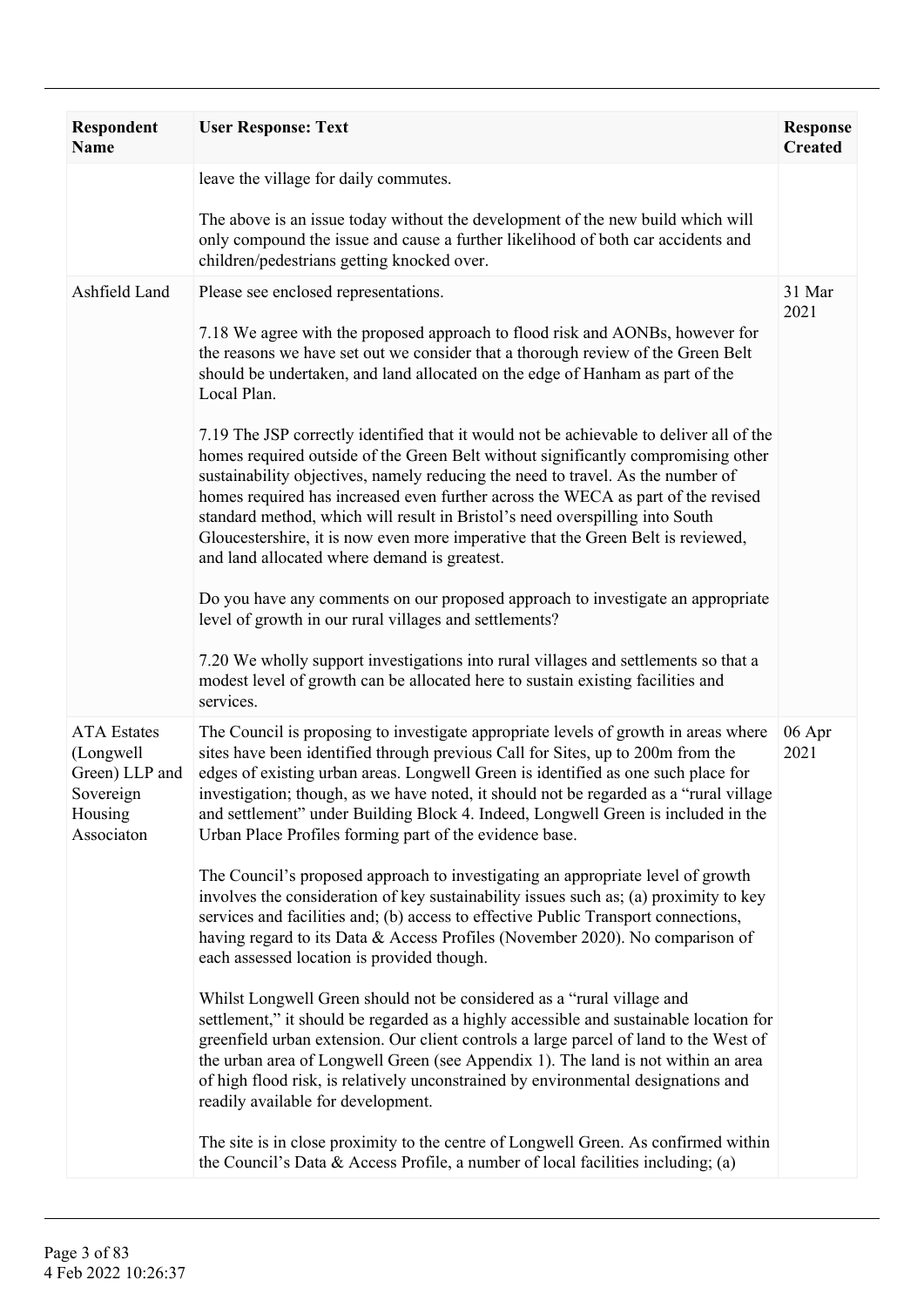| Respondent<br><b>Name</b>             | <b>User Response: Text</b>                                                                                                                                                                                                                                                                                                                                                                                                                                                                                                                                                                                                         | <b>Response</b><br><b>Created</b> |
|---------------------------------------|------------------------------------------------------------------------------------------------------------------------------------------------------------------------------------------------------------------------------------------------------------------------------------------------------------------------------------------------------------------------------------------------------------------------------------------------------------------------------------------------------------------------------------------------------------------------------------------------------------------------------------|-----------------------------------|
|                                       | three Pharmacies; (b) two convenience stores; (c) four supermarkets; (d) a Post<br>Office; (e) a community centre and; (f) three Public Houses are located within a<br>short walk of the site. Bristol City Centre and Bath City Centre is a $31 - 45$ minute<br>bus ride away from Longwell Green, with Keynsham being accessible by bus<br>within 15 minutes. The site is also within cycling distance of a number of transport<br>hubs including Keynsham train station, and its allocation for housing would<br>provide a real opportunity to enhance the Public Transport network within its<br>vicinity.                     |                                   |
|                                       | Having regard to the conclusions of previous technical analysis, summarised in our<br>Promotional Document at Appendix 2 a high-quality sustainable development of<br>around 500 dwellings could be provided on site. The development of the site could<br>secure; (a) the delivery of and increased access to green infrastructure including<br>public open space; (b) the delivery of high-quality housing and; (c) access for its<br>residents to healthcare services, community facilities, education, retail and<br>employment opportunities within and on the edge of Bristol; (d) new community or<br>education facilities. |                                   |
| <b>Barratt Homes</b><br>(Bristol) Ltd | Please see enclosed submission.                                                                                                                                                                                                                                                                                                                                                                                                                                                                                                                                                                                                    | 14 Apr<br>2021                    |
| Barrie Hesketh                        | Do not allow developments without obligatory shopping and public transport<br>facilities.                                                                                                                                                                                                                                                                                                                                                                                                                                                                                                                                          | 16 Feb<br>2021                    |
| <b>BDW</b> South<br>West              | It is agreed that at this stage of the Local Plan process, all rural villages and<br>settlements should be considered however it is expected that constraints will be<br>found in a number of more rural, isolated areas in the context of lack of provision<br>of meaningful facilities and transport links than could be considered the case in<br>lesser rural areas.                                                                                                                                                                                                                                                           | 19 Apr<br>2021                    |
|                                       | Historically, many of the rural communities have seen comparative lack of growth<br>and this poses difficulties in their ability to facilitate major new growth to the<br>detriment of existing locations. Notwithstanding the above, a degree of growth<br>should absolutely still be focussed in rural areas in order to improve social and<br>economic infrastructure.                                                                                                                                                                                                                                                          |                                   |
| <b>Bloor Homes</b>                    | Creating Sustainable Rural Villages and Settlements:<br>Demographics:                                                                                                                                                                                                                                                                                                                                                                                                                                                                                                                                                              | 01 Apr<br>2021                    |
|                                       | 5.1 We note the reference to the ageing rural population; and highlight that it will<br>also be necessary to consider the demographic profile arising from housing the<br>unmet needs from the City of Bristol.                                                                                                                                                                                                                                                                                                                                                                                                                    |                                   |
|                                       | 5.2 Bloor Homes support the delivery of adaptable and accessible housing – and<br>any specific standards that are informed by evidence of need, viability and<br>reflecting site specific factors in accordance with the $PPG - 63-009-20190626$ .                                                                                                                                                                                                                                                                                                                                                                                 |                                   |
|                                       | Scale of Development:                                                                                                                                                                                                                                                                                                                                                                                                                                                                                                                                                                                                              |                                   |
|                                       | 5.3 We recognise that the consultation document is distinguishing between small/                                                                                                                                                                                                                                                                                                                                                                                                                                                                                                                                                   |                                   |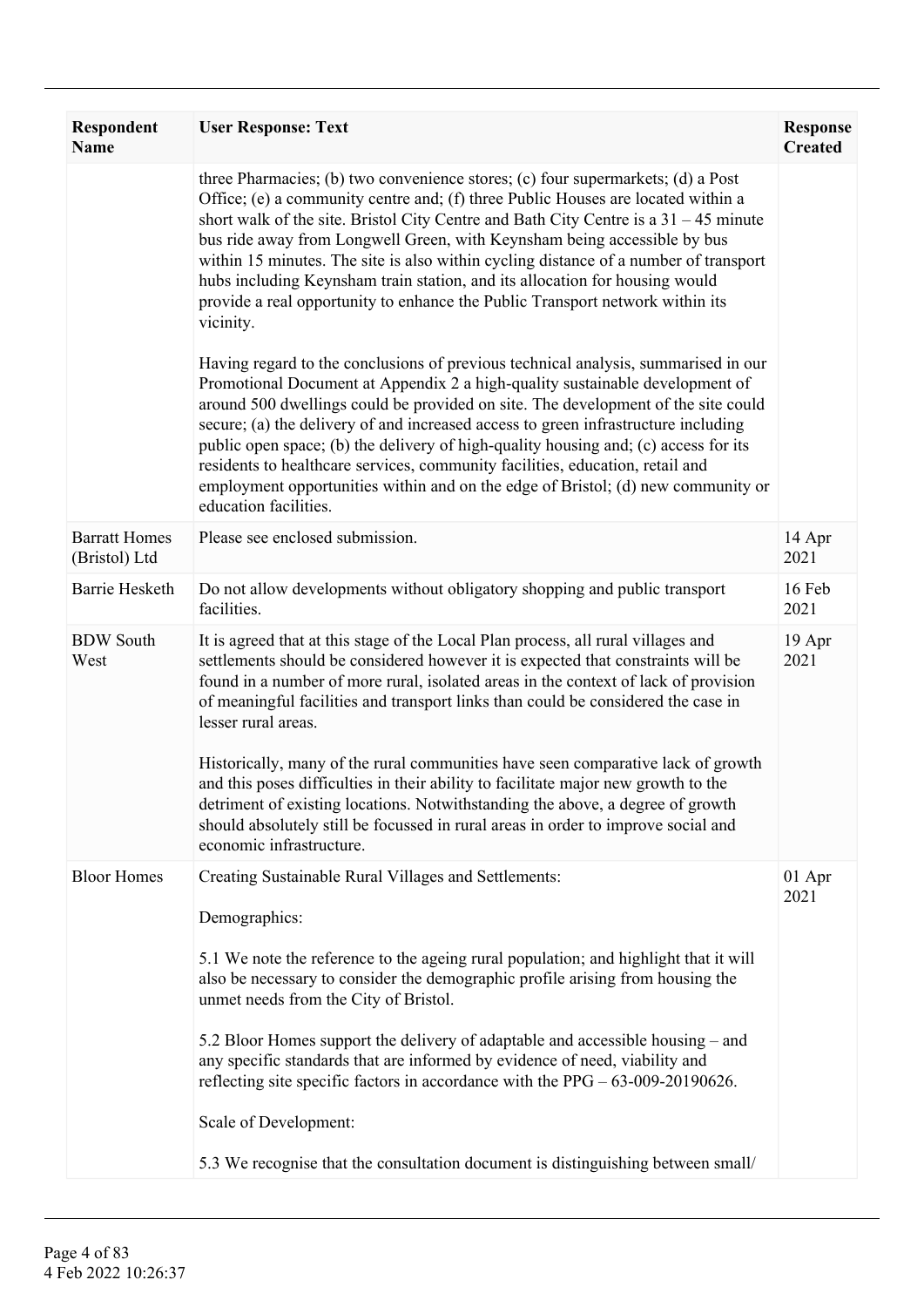| Respondent<br><b>Name</b>                                        | <b>User Response: Text</b>                                                                                                                                                                                                                                                                                                                                                                                                                                                                                                                                                                                                                                                                                                                                                                                                                                                                                                                                                                                                                                                                                                                                                                                                                                                                                                                                                                                                                                                                                                                     | <b>Response</b><br><b>Created</b> |
|------------------------------------------------------------------|------------------------------------------------------------------------------------------------------------------------------------------------------------------------------------------------------------------------------------------------------------------------------------------------------------------------------------------------------------------------------------------------------------------------------------------------------------------------------------------------------------------------------------------------------------------------------------------------------------------------------------------------------------------------------------------------------------------------------------------------------------------------------------------------------------------------------------------------------------------------------------------------------------------------------------------------------------------------------------------------------------------------------------------------------------------------------------------------------------------------------------------------------------------------------------------------------------------------------------------------------------------------------------------------------------------------------------------------------------------------------------------------------------------------------------------------------------------------------------------------------------------------------------------------|-----------------------------------|
|                                                                  | medium sized developments, and larger scale growth in rural communities; and this<br>distinction is welcomed.                                                                                                                                                                                                                                                                                                                                                                                                                                                                                                                                                                                                                                                                                                                                                                                                                                                                                                                                                                                                                                                                                                                                                                                                                                                                                                                                                                                                                                  |                                   |
|                                                                  | 5.4 In considering the suitability of a settlement for development – we consider it<br>necessary to identify village clusters. For example, Coalpit Heath, Frampton<br>Cotterell and Winterbourne; whilst different villages, they are functionally and<br>physically linked to the extent that for the purposes of considering whether a<br>location provides a suitable location for future growth; they should be considered<br>together. This is supported in the NPPF – paragraph 78; and accords with the<br>findings of the Sustainability Appraisal (paragraph 4.115).                                                                                                                                                                                                                                                                                                                                                                                                                                                                                                                                                                                                                                                                                                                                                                                                                                                                                                                                                                 |                                   |
|                                                                  | 5.5 The range of factors identified within the consultation document as influencing<br>the scale of growth to be directed to rural communities is broadly supported; with<br>the exception of the reference to the existing size of the settlement $(p122)$ . The<br>scale of growth directed to a settlement should consider its accessibility, services/<br>facilities (existing and potential), and its capacity to support further growth. The<br>existing size of the settlement is not a relevant consideration in determining the<br>future scale of growth.                                                                                                                                                                                                                                                                                                                                                                                                                                                                                                                                                                                                                                                                                                                                                                                                                                                                                                                                                                            |                                   |
| <b>Bloor Homes</b><br>and Maximus<br>Strategic<br>Warmley Ltd    | Please see enclosed submission.                                                                                                                                                                                                                                                                                                                                                                                                                                                                                                                                                                                                                                                                                                                                                                                                                                                                                                                                                                                                                                                                                                                                                                                                                                                                                                                                                                                                                                                                                                                | 29 Mar<br>2021                    |
| <b>Bloor Homes</b><br>South West Ltd<br>- Land at South<br>Farm  | SECTION 7 - CREATING SUSTAINABLE RURAL VILLAGES AND<br><b>SETTLEMENTS:</b><br>As is acknowledged in the consultation report, it is important to understand the<br>overall level of growth that will need to be accommodated in the District before<br>deciding what level of development should be accommodated at individual<br>settlements. Wickwar is identified (ref. 57), along with most other settlements in<br>the District on page 121 of the document, subsequent sections of this Chapter<br>categorise which of the settlements are in areas at risk of flooding, within the<br>Cotswold AONB, or within the Green Belt. Wickwar is not within any of these<br>constrained areas. Bloor Homes' land interests at Wickwar form a logical and<br>sustainable extension to the village. Land at South Farm, is capable of<br>accommodating circa 150 new homes as a first phase, with land for a potential new<br>community shop available adjacent to Sodbury Road.<br>Some level of discussion has already been presented in the consultation report that<br>suggests small and medium scale growth is appropriate at rural settlements. It is too<br>soon to decide what level of growth should be accommodated, it may be<br>appropriate that larger scale development at settlements such as Wickwar may be<br>the most appropriate way of accommodating the requisite growth. At this stage in<br>the Plan, all settlements should be 'on the table' to be considered for growth, both<br>inside and outside of the Green Belt. | 26 Mar<br>2021                    |
| <b>Bloor Homes</b><br>South West Ltd<br>- Land at<br>Wotton Road | As is acknowledged in the consultation report, it is important to understand the<br>overall level of growth that will need to be accommodated in the District before<br>deciding what level of development should be accommodated at individual<br>settlements. Charfield is identified (ref. 8), along with most other settlements in the                                                                                                                                                                                                                                                                                                                                                                                                                                                                                                                                                                                                                                                                                                                                                                                                                                                                                                                                                                                                                                                                                                                                                                                                     | $20$ Apr<br>2021                  |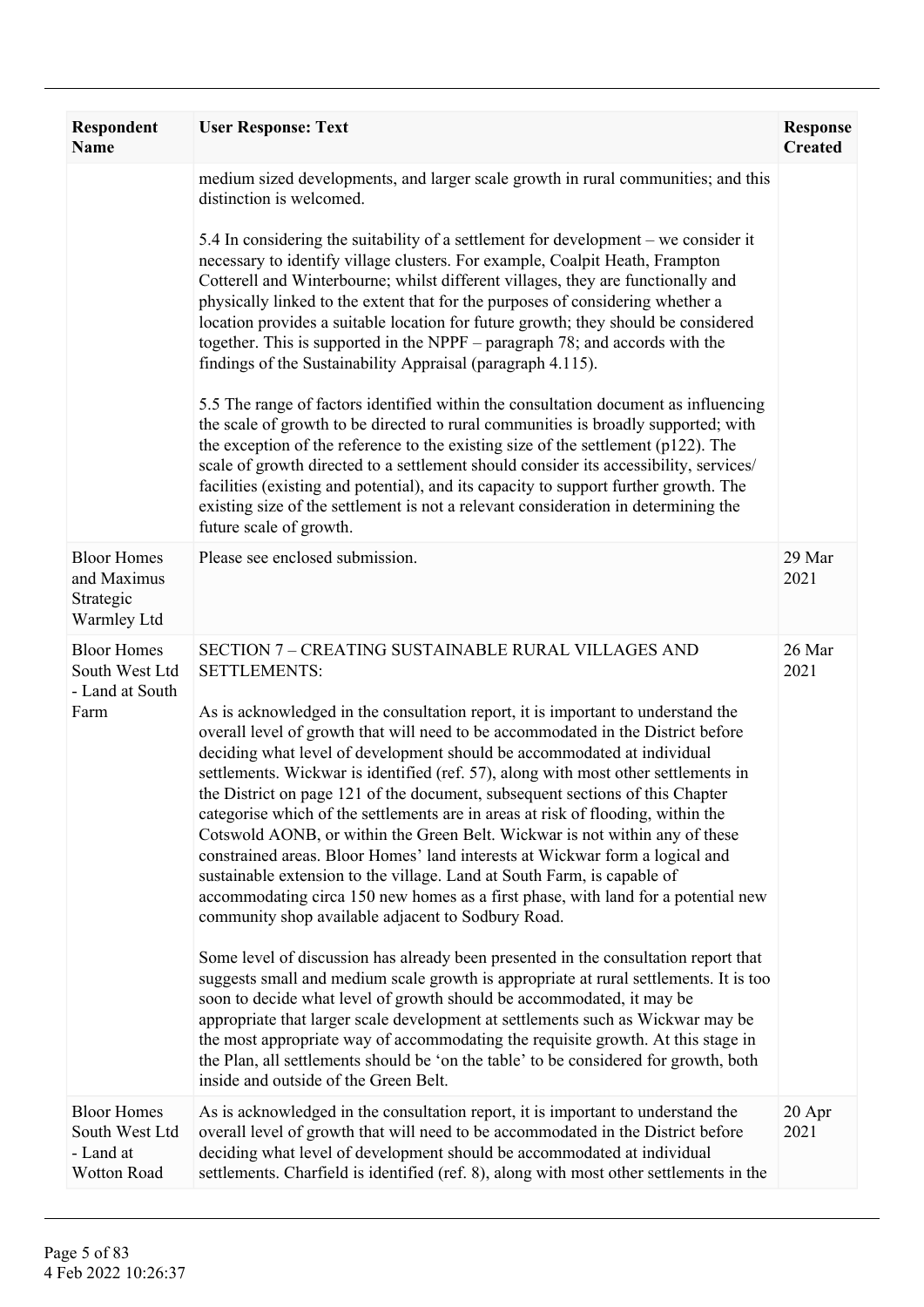| <b>Respondent</b><br><b>Name</b>           | <b>User Response: Text</b>                                                                                                                                                                                                                                                                                                                                                                                                                                                                                                                                                                                                                                                                                                                                                                                                                                                                                                                                                                                                                                                                                                                                                                                                                                                                                                                                                                                                                                                                                                                                                                                                                                                                                                                                                                                             | <b>Response</b><br><b>Created</b> |
|--------------------------------------------|------------------------------------------------------------------------------------------------------------------------------------------------------------------------------------------------------------------------------------------------------------------------------------------------------------------------------------------------------------------------------------------------------------------------------------------------------------------------------------------------------------------------------------------------------------------------------------------------------------------------------------------------------------------------------------------------------------------------------------------------------------------------------------------------------------------------------------------------------------------------------------------------------------------------------------------------------------------------------------------------------------------------------------------------------------------------------------------------------------------------------------------------------------------------------------------------------------------------------------------------------------------------------------------------------------------------------------------------------------------------------------------------------------------------------------------------------------------------------------------------------------------------------------------------------------------------------------------------------------------------------------------------------------------------------------------------------------------------------------------------------------------------------------------------------------------------|-----------------------------------|
|                                            | District on page 121 of the document, subsequent sections of this chapter categorise<br>which of the settlements are in areas at risk of flooding, within the Cotswold<br>AONB, or within the Green Belt. Charfield is not within any of these constrained<br>areas. Bloor Homes' land interests at Charfield forms a logical and sustainable<br>extension to the village. Land to the North of Wotton Road has the ability to deliver<br>a range of homes and contribute to a consistent supply within the area which will<br>play a significant role in meeting the needs of the region. Development at this<br>location can address future infrastructure needs for the area, as well as contributing<br>to improving connections through the village.                                                                                                                                                                                                                                                                                                                                                                                                                                                                                                                                                                                                                                                                                                                                                                                                                                                                                                                                                                                                                                                              |                                   |
| <b>Brian Hackland</b>                      | See responses under Issues 17 and 18, 23 and 24, 25 and 26, and Potential Priorities<br>4, 5 and 10 above.<br>I understand the need for development of small sites as part of a balanced package.<br>Indeed, many such small developments will be better integrated with rural<br>settlements and sympathetic to local vernacular since they tend to be less formulaic<br>in their design than larger developments and to be undertaken by developers that<br>are local and familiar with the communities and their needs. Rural development<br>should address local need and be planned in collaboration with local communities.<br>Where potential small-scale development would require extinguishment of Green<br>Belt designation it should be assessed rigorously and transparently on the basis set<br>out in the National Planning Policy Framework.                                                                                                                                                                                                                                                                                                                                                                                                                                                                                                                                                                                                                                                                                                                                                                                                                                                                                                                                                           | 26 Feb<br>2021                    |
| Bristol and<br>England<br>Properties (BEP) | 5.1 The approach to areas of flood risk is considered appropriate. We have<br>discussed this in more detail above, however, our position is that development in<br>areas of higher flood risk is inherently less sustainable than development in areas of<br>lower flood risk. The former should, therefore, be avoided where appropriate<br>alternatives are available as per the guidance in the NPPF and PPG.<br>5.2 With regard to AONBs, we support the exploration of a strategy to support<br>growth in rural areas in the interests of maintaining the vitality and viability of<br>these communities and combating affordability issues. However, we note that the<br>need to protect valued landscapes means that development in these locations will<br>need to be relatively small scale.<br>5.3 With regard to rural communities in the Green Belt, we agree that the first stage<br>is to establish whether the District's development needs can be met without<br>impinging upon the Green Belt, or if there are exceptional circumstances that would<br>justify its release.<br>5.4 The guiding principles for identifying potential growth locations strongly<br>indicates that land around the Bristol urban fringe, Yate and key transit routes (e.g.<br>Frampton Cotterell and Coalpit Heath) have clear sustainability benefits over<br>development in non-Green Belt locations that would justify their release.<br>5.5 With regard to smaller settlements, the question is whether their development<br>needs/requirements can be met through the exceptions set out in paragraph 145 of<br>the NPPF (limited infilling, redevelopment of Brownfield sites, rural exceptions<br>sites for affordable housing etc) or if this would dictate a more direct approach (e.g.<br>formal allocations). | 17 May<br>2021                    |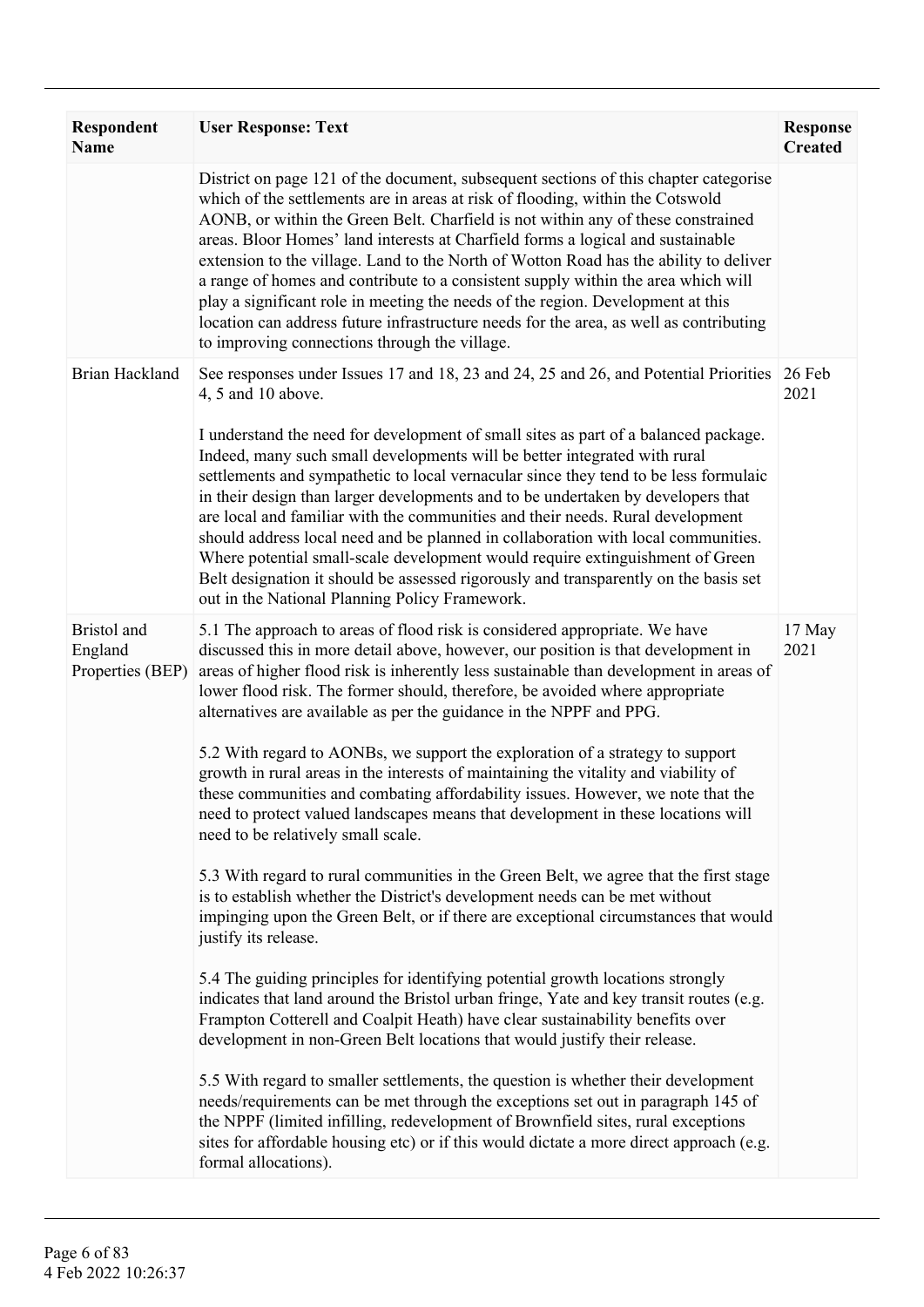| <b>Respondent</b><br>Name | <b>User Response: Text</b>                                                                                                                                                                                                                                                                                                                                                                                                                                                                                                                                                                                                                                                                                                                                                                                                                                                                                                                                                                                                                                               | <b>Response</b><br><b>Created</b> |
|---------------------------|--------------------------------------------------------------------------------------------------------------------------------------------------------------------------------------------------------------------------------------------------------------------------------------------------------------------------------------------------------------------------------------------------------------------------------------------------------------------------------------------------------------------------------------------------------------------------------------------------------------------------------------------------------------------------------------------------------------------------------------------------------------------------------------------------------------------------------------------------------------------------------------------------------------------------------------------------------------------------------------------------------------------------------------------------------------------------|-----------------------------------|
|                           | 5.6 The Phase 1 document suggests that the housing requirement, coupled with<br>constraints at villages beyond the Green Belt, will likely mean a proportion of<br>growth needs to be directed to settlements within the Green Belt as well. This is<br>supported by the Sustainability Appraisal which has indicated clear sustainability<br>benefits associated with directing growth toward villages within the Green Belt<br>(table 4.7 of the SA). This is a welcome start; however, we note that a flaw of the<br>JSP and a common pitfall of other Local Plans is the failure to provide a robust<br>assessment in support of the exceptional circumstances being demonstrated (e.g.<br>Ashfield District Council and Amber Valley Borough Council fell at the<br>Examination in Public stage due to the poor quality of the evidence in respect of<br>Green Belt release). We would suggest a dedicated topic paper be prepared in<br>support of the Plan if, as we expect, Green Belt releases be required to support the<br>development needs of the District. |                                   |
|                           | 5.7 We agree that the new Local Plan will need to explore the possibility of growth<br>at rural settlements in the Green Belt for a range of development scales to underpin<br>housing delivery from the larger strategic sites that will also be necessary to meet<br>the overall housing requirements.                                                                                                                                                                                                                                                                                                                                                                                                                                                                                                                                                                                                                                                                                                                                                                 |                                   |
|                           | 5.8 This will, ultimately, be dictated in part by the scale of the housing requirement<br>and reliance that will be placed on strategic sites. A significant advantage of a<br>dispersed approach to housing distribution is that delivery is likely to be less of an<br>issue. However, we acknowledge that there are trade-offs with achieving wider<br>sustainability objectives and so an appropriate balance will need to be struck.                                                                                                                                                                                                                                                                                                                                                                                                                                                                                                                                                                                                                                |                                   |
|                           | 5.9 The obvious advantage for settlements in the Green Belt is that they tend to be<br>better related to the Bristol Urban Fringe and market towns of Yate, Thornbury and<br>Chipping Sodbury where services, facilities and employment opportunities are<br>more readily accessible. There is, therefore, greater potential for development to<br>achieve the sustainability objectives set out in the Phase 1 document through<br>development at rural settlements.                                                                                                                                                                                                                                                                                                                                                                                                                                                                                                                                                                                                    |                                   |
|                           | 5.10 There are a handful of ways in which the Council could manage development<br>at the rural villages; however, we would support the identification of allocations at<br>settlements, either through this Plan or a subsequent site allocations plan. This is<br>more important for the Green Belt villages given that boundaries can only be<br>altered by Local Plans. This may be the preferred approach in the interests of<br>ensuring delivery at these settlements can come forward earlier in the Plan period.                                                                                                                                                                                                                                                                                                                                                                                                                                                                                                                                                 |                                   |
|                           | 5.11 Alternatively, the process of identifying site allocations could be deferred to<br>the Neighbourhood Plan (NHP) process, at least for certain Parishes where these<br>are being progressed. However, it will be important for the Local Plan to establish<br>what the requirement for these areas would be and establish the exceptional<br>circumstances necessary to justify development within the identified Parishes. A<br>view can be taken at a later date as to whether a Site Allocations Plan would need<br>to be progressed if insufficient progress has been made on any emerging NHPs.                                                                                                                                                                                                                                                                                                                                                                                                                                                                 |                                   |
| Camilla Allen             | Do not feel this has been considered with regards to the proposed development site<br>outside Thornbury in the hamlet of Kington.                                                                                                                                                                                                                                                                                                                                                                                                                                                                                                                                                                                                                                                                                                                                                                                                                                                                                                                                        | 23 Feb<br>2021                    |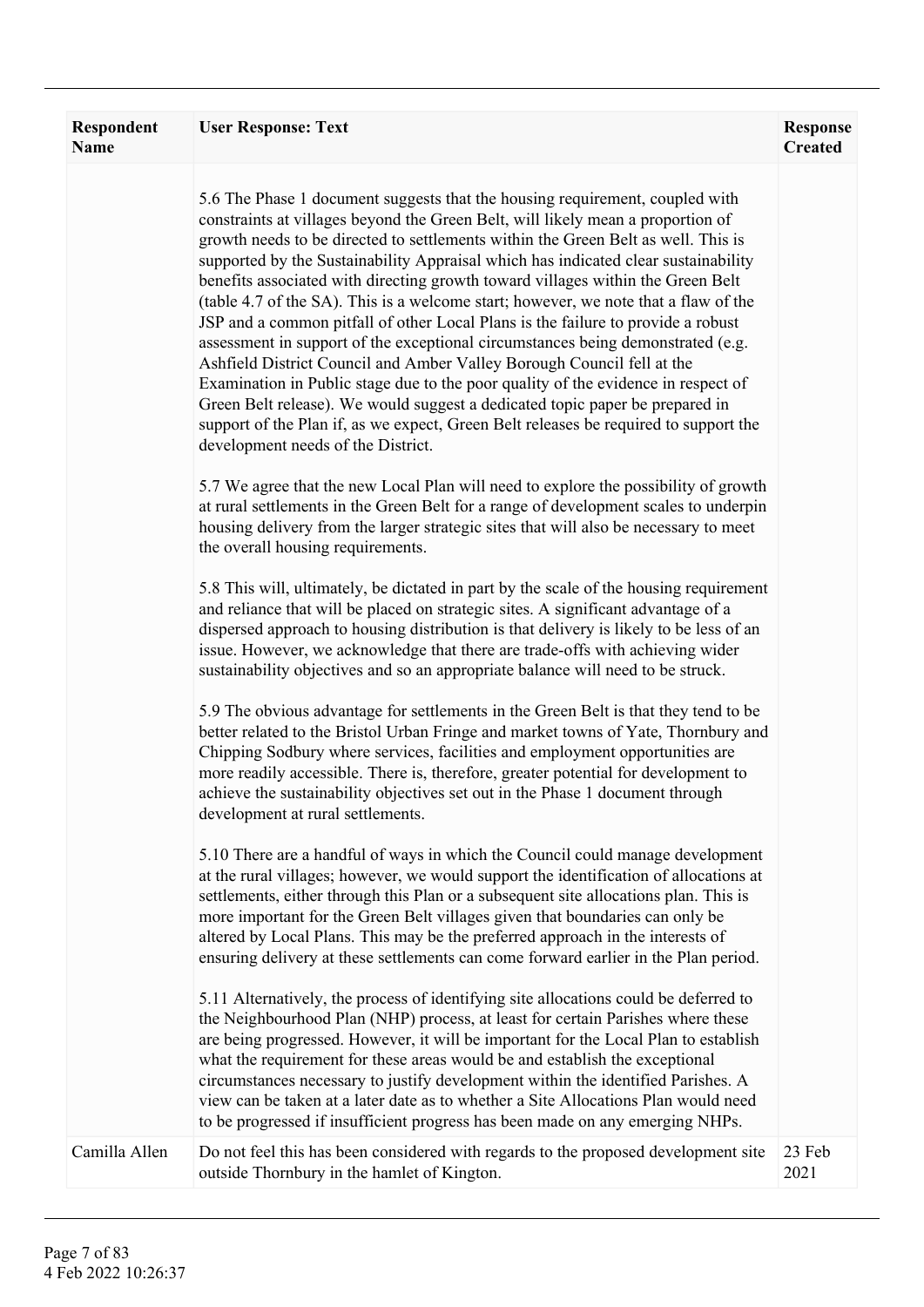| <b>Respondent</b><br><b>Name</b>           | <b>User Response: Text</b>                                                                                                                                                                                                                                                                                                                                                                                                                             | <b>Response</b><br><b>Created</b> |
|--------------------------------------------|--------------------------------------------------------------------------------------------------------------------------------------------------------------------------------------------------------------------------------------------------------------------------------------------------------------------------------------------------------------------------------------------------------------------------------------------------------|-----------------------------------|
|                                            | Kington would effectively lose its rural aspect and part of the Oldbury-on-Severn<br>parish and become a suburb of Thornbury instead.<br>There has already been a huge amount of housing development in Morton and<br>around Butt Lane providing traffic disruption/inconvenience over the last few<br>years. Further development out to KIngton and Oldbury-on-Severn will extend<br>years of noise/traffic disruption etc to these villages/hamlets. |                                   |
| <b>Carol Harries</b>                       | Green Belt may need to be reallocated to allow some rural settlements to<br>experience growth. The almost random allocation of the original green belt area is<br>now out of date and needs to be revisited                                                                                                                                                                                                                                            | 26 Jan<br>2021                    |
| <b>Caroline Phillips</b>                   | National Planning Policy requires all Local Plans to demonstrate that brownfield,<br>urban and non-Green Belt land has been explored prior to proposing changes to the<br>Green Belt. I'm not convinced this has been or is fully reviewed as Greenfield/<br>Green Belt is repeatedly mentioned throughout documentation.                                                                                                                              | 12 Mar<br>2021                    |
|                                            | Why are rural villages and settlements not currently thriving - I question this<br>argument. In what sense are they not, on what evidence is this based? Large new<br>developments will overwhelm a smaller setting or hamlet restricting its ability to<br>thrive.                                                                                                                                                                                    |                                   |
|                                            | Example - new development in Pucklechurch has caused anxiety and anti-social<br>behaviour due to a lack of space, parking and poor design. Areas on Oaktree<br>avenue have become undesirable locally.                                                                                                                                                                                                                                                 |                                   |
|                                            | Shortwood and areas closely linked to the Bristol fringe are already extremely<br>substainable.                                                                                                                                                                                                                                                                                                                                                        |                                   |
|                                            | To be honest, people who live in this locality would strongly argue against<br>development!. In fact areas locally are already over burdened with development<br>with some planning applications having been previously rejected due to lack of<br>sustainable infrastructure i.e. for Cosham Street behind Mangotsfield Football club.                                                                                                                |                                   |
|                                            | Who benefits from growth in the above areas. Development appears to be at the<br>detriment of those who live in these locations, how does this create a thriving<br>community? People who have moved to these semi-rural areas, will surely leave if<br>large scale development is planned!                                                                                                                                                            |                                   |
| Cate Davidson -<br>Sodbury Town<br>Council | At this point the plan sets out some guiding principles and issues for consideration<br>which are hard to argue with. The real test will be how these are applied, what takes<br>precedence and how much of a say communities will have about development in<br>their area.                                                                                                                                                                            | 03 Mar<br>2021                    |
|                                            | All development in any settlement needs to be proportionate to the existing size of<br>the settlement and the facilities available. It should also take into account the<br>character and history of the village or settlement, so don't put large housing estates<br>on the fringe of a village that has no housing estates.                                                                                                                          |                                   |
|                                            | Rural villages and settlements must be allowed to maintain their identities and<br>individuality. To achieve this any development in the AONB or of Green Belt land<br>must not allow villages to be swallowed up by larger adjacent towns. Development                                                                                                                                                                                                |                                   |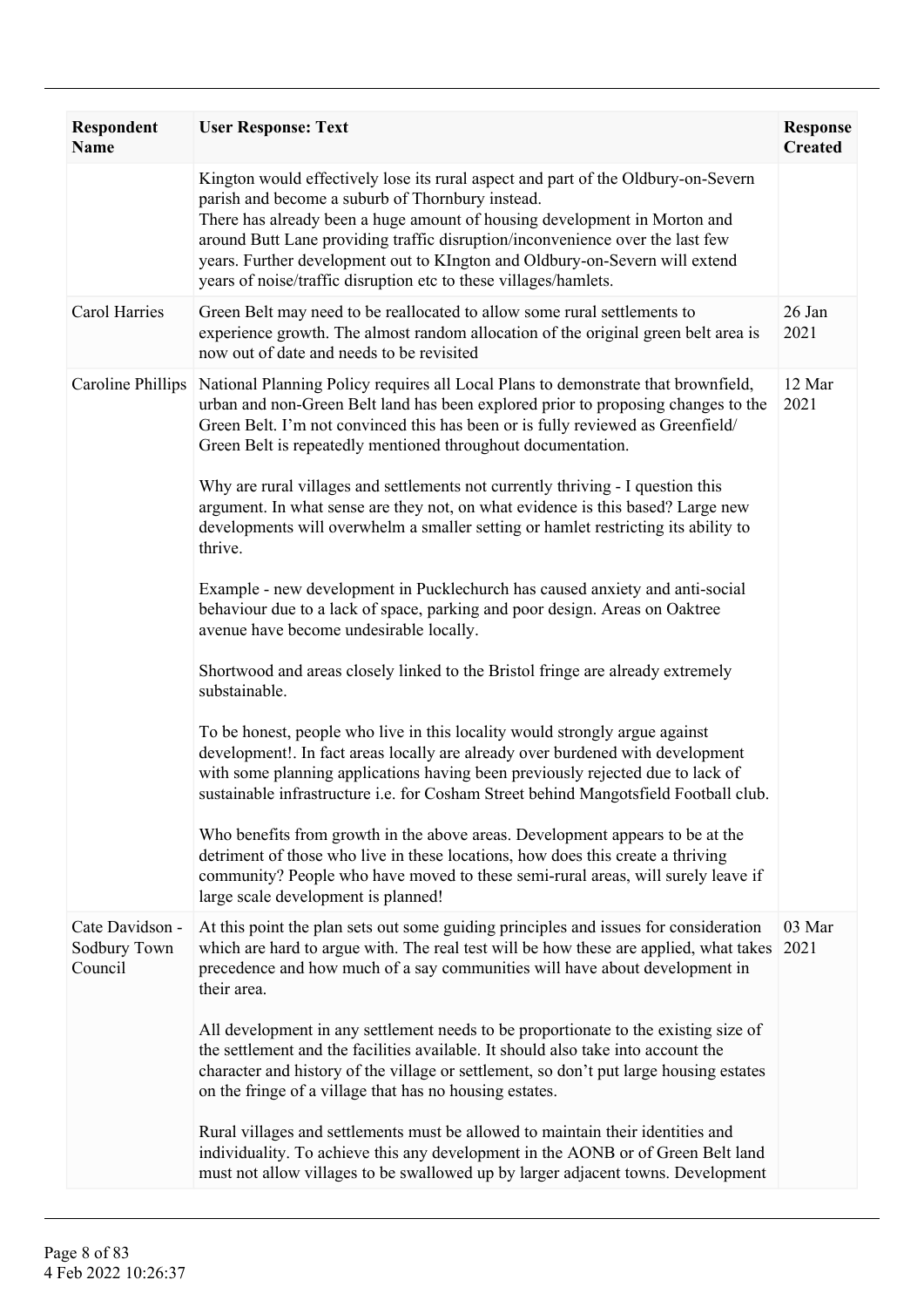| <b>Respondent</b><br><b>Name</b>                                 | <b>User Response: Text</b>                                                                                                                                                                                                                                                                                                                                                                                                                                                                                                                                                                                                                                                                                                                                                                  | <b>Response</b><br><b>Created</b> |
|------------------------------------------------------------------|---------------------------------------------------------------------------------------------------------------------------------------------------------------------------------------------------------------------------------------------------------------------------------------------------------------------------------------------------------------------------------------------------------------------------------------------------------------------------------------------------------------------------------------------------------------------------------------------------------------------------------------------------------------------------------------------------------------------------------------------------------------------------------------------|-----------------------------------|
|                                                                  | of any of this environmentally important land needs to be considered extremely<br>carefully.<br>As there has been a level of speculative development already this should be<br>considered as part of any allocation of housing that might be made under the Local<br>Plan. If a village has already had a level of development very recently, which is a                                                                                                                                                                                                                                                                                                                                                                                                                                    |                                   |
|                                                                  | reasonable contribution to the overall numbers required, then further development<br>should be prohibited.                                                                                                                                                                                                                                                                                                                                                                                                                                                                                                                                                                                                                                                                                  |                                   |
| Catherine Bird                                                   | DO NOT BUILD IN OR AROUND THORNBURY !!!!!!!!!                                                                                                                                                                                                                                                                                                                                                                                                                                                                                                                                                                                                                                                                                                                                               | 28 Feb<br>2021                    |
| Catherine<br>Graham                                              | It is very vague and non committal. The areas outside urban development,<br>depending on the 5 year supply, need far more careful consideration in terms of<br>sustainability and realistic infrastructure support. There would be very little point in<br>building 300/400 houses in a village with limited or no facilities in terms of<br>employment, a shop, health care, school places, bus services, foot/cycle paths to<br>neighbouring amenities. If there is no realistic way of funding or ensuring these<br>services can definitely be provided.                                                                                                                                                                                                                                 | 08 Feb<br>2021                    |
| CEG and the<br>Charfield<br>Landowners<br>Consortium<br>(CEGCLC) | Please see accompanying covering letter.                                                                                                                                                                                                                                                                                                                                                                                                                                                                                                                                                                                                                                                                                                                                                    | 23 Apr<br>2021                    |
| Charlcombe<br>Estates                                            | Support is given to the identification of a suitable level of housing growth in the<br>rural areas.<br>Those villages within the AONB and Green Belt should only be considered for<br>limited housing growth due to these constraints.<br>There are a range of rural settlements which lie outside of these obligations and not<br>subject to any other constraints i.e. flooding.<br>Charlcombe Estates control land to the South of Tanhouse Lane, Engine Common<br>which has no such constraints and has had limited development over the last 20<br>years. There are a range of services in close proximity and the Council has<br>previously granted permission for residential development on adjacent sites e.g.<br>land to the rear of Holmelea House, Tanhouse Lane (PK18/0504/F). | 04 Mar<br>2021                    |
| Charterhouse<br>Strategic Land<br>$(1)$ Ltd                      | 25. Indeed, we would suggest that the Green Belt boundaries are subject to a<br>process that removes (i.e. cuts out) settlements from the Green Belt which do not<br>require that level of restriction. This would for example include Olveston. In<br>defining a Green Belt boundary for the settlement this should include development<br>land and safeguarded land where this is appropriate. The boundaries should be<br>defined such that they are recognisable and permanent.                                                                                                                                                                                                                                                                                                         | $07$ Apr<br>2021                  |
| Chris Rich -<br>Mizmo<br>Communications<br>Ltd                   | As part of the consideration of overall growth for the District, opportunities in and<br>around rural villages should be investigated. However, in addition to this<br>opportunities on the fringe of Bristol should be considered, especially where they<br>are well served by a range of transport modes. This should include consideration of                                                                                                                                                                                                                                                                                                                                                                                                                                            | 11 Mar<br>2021                    |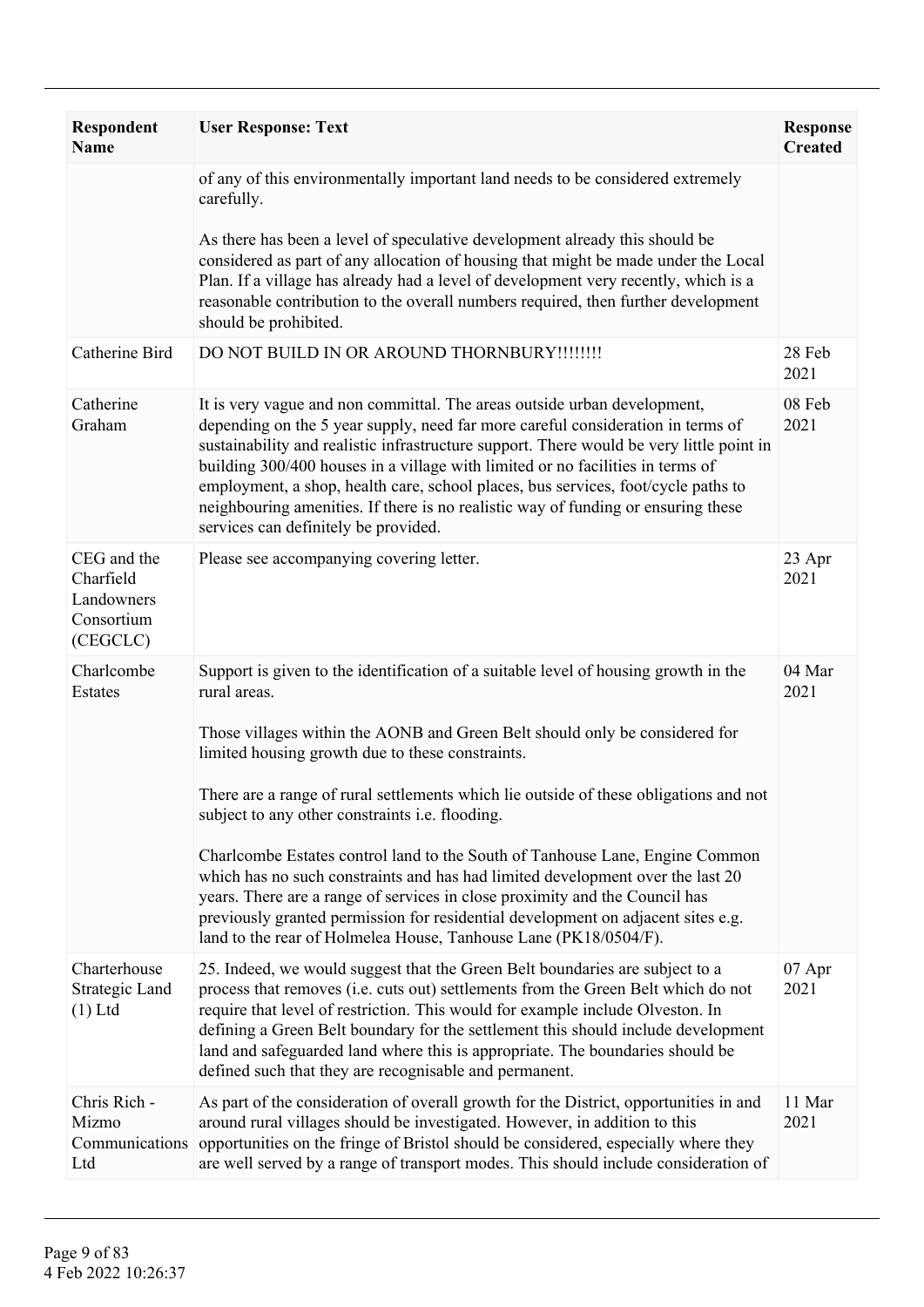| <b>Respondent</b><br><b>Name</b>                                | <b>User Response: Text</b>                                                                                                                                                                                                                                                                                                                                                                                                                                                                                                                                                                                                                                                                                                                                                                                                                                                                                                                                                                                                                                                                                                                                                                                                                                                  | <b>Response</b><br><b>Created</b> |
|-----------------------------------------------------------------|-----------------------------------------------------------------------------------------------------------------------------------------------------------------------------------------------------------------------------------------------------------------------------------------------------------------------------------------------------------------------------------------------------------------------------------------------------------------------------------------------------------------------------------------------------------------------------------------------------------------------------------------------------------------------------------------------------------------------------------------------------------------------------------------------------------------------------------------------------------------------------------------------------------------------------------------------------------------------------------------------------------------------------------------------------------------------------------------------------------------------------------------------------------------------------------------------------------------------------------------------------------------------------|-----------------------------------|
|                                                                 | sustainable locations and should be undertaken on the basis of known investment<br>priorities, such as Junction 18A and a review of Green Belt. In this way, the most<br>sustainable locations for development can be identified and growth planned.                                                                                                                                                                                                                                                                                                                                                                                                                                                                                                                                                                                                                                                                                                                                                                                                                                                                                                                                                                                                                        |                                   |
| Chris Stow                                                      | I believe that all rural/semi rural settlements, villages or recognised groups of<br>houses should be considered for an appropriate level of growth.                                                                                                                                                                                                                                                                                                                                                                                                                                                                                                                                                                                                                                                                                                                                                                                                                                                                                                                                                                                                                                                                                                                        | 08 Jan<br>2021                    |
| Christina Biggs<br>- Friends of<br>Suburban Bristol<br>Railways | Only if new housing is located near a railway station or on a light rail route, to<br>avoid generating more road traffic.                                                                                                                                                                                                                                                                                                                                                                                                                                                                                                                                                                                                                                                                                                                                                                                                                                                                                                                                                                                                                                                                                                                                                   | 27 Feb<br>2021                    |
| Claire Normoyle                                                 | See pages 112 to 136<br>The appropriate walking and cycling distances (page 124) should realistically<br>specify the maximum likely distance of the majority of journeys to be undertaken<br>on foot or cycle, taking into account the return distance.<br>We don't see any opportunity for large scale development in the rural villages and<br>settlements but have no objection in principle to small scale development that is<br>appropriate to the needs of the village or settlement itself.                                                                                                                                                                                                                                                                                                                                                                                                                                                                                                                                                                                                                                                                                                                                                                         | 19 Feb<br>2021                    |
| Claire Smith                                                    | You video states you are looking at greenbelt to take the pressure off of greenfield<br>sites but this goes against the NPP!<br>Again, it seems crazy decisions are made on incorrect DAPs, i was at an online<br>meeting with planners recently several people commented that the DAPs were<br>incorrect. There must be access to the correct information through business rates, it<br>would be good to know where the information for DAP's come from?<br>Green Belt<br>The aim of the greenbelt is to avoid urban sprawl as stated n the NPP. Only option<br>1 Building outside of the greenbelt should be considered.<br>Option 1 Outside the Greenbelt<br>Coalpit heath is given as an option but it is in fact in the greenbelt. The chart of non<br>greenbelt correctly omits its.<br>The planners are recommending option 2, but Coalpit Heath does have many listed<br>buildings and a SAM - The Rm Hill Colliery.<br>Option 2 Both inside and outside the greenbelt<br>Building in the greenbelt should not be used to avoid urban sprawl as stated in the<br>NPP, there are large housing estates close by which could end up with areas<br>merging.<br>The SAMs listed in option 2 have omitted to include the SAM in Coalpit Heath,<br>The Ram Hill Colliery. | 26 Feb<br>2021                    |
| Clara Goss -<br><b>Redrow Homes</b><br>Ltd                      | Pegasus support the sustainable development of rural villages including the<br>provision of small and medium scale sites. Pegasus agree that planning for a level<br>of growth can;                                                                                                                                                                                                                                                                                                                                                                                                                                                                                                                                                                                                                                                                                                                                                                                                                                                                                                                                                                                                                                                                                         | 26 Apr<br>2021                    |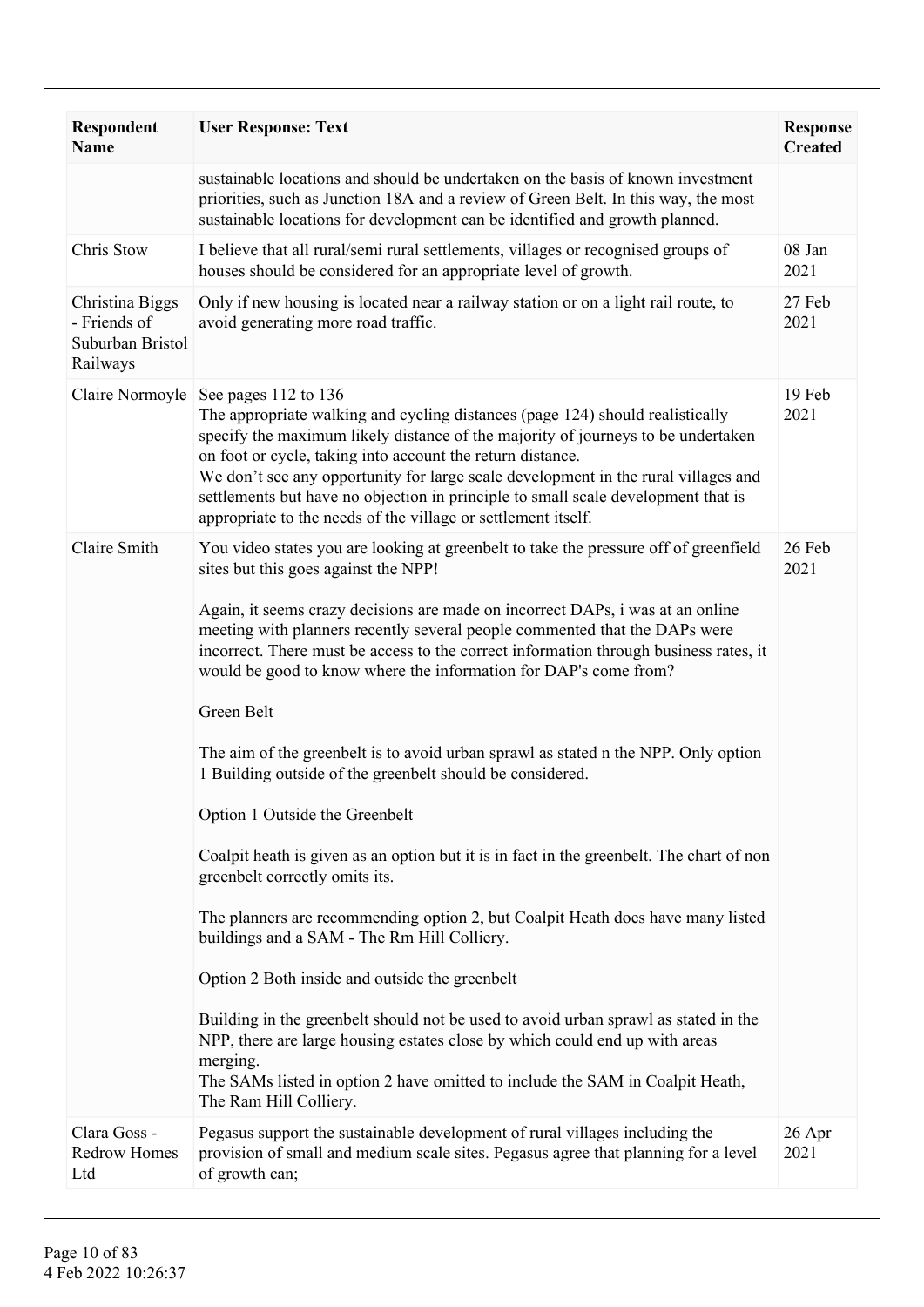| Respondent<br>Name | <b>User Response: Text</b>                                                                                                                                                                                                                                                                                                                                                                                                                                                        | <b>Response</b><br><b>Created</b> |
|--------------------|-----------------------------------------------------------------------------------------------------------------------------------------------------------------------------------------------------------------------------------------------------------------------------------------------------------------------------------------------------------------------------------------------------------------------------------------------------------------------------------|-----------------------------------|
|                    | "Play an important role in making sure that the long term vitality, vibrancy and<br>overall sustainability of our rural communities is maintained"                                                                                                                                                                                                                                                                                                                                |                                   |
|                    | Pegasus also support the SGLP2020 assertion at p.120 that;                                                                                                                                                                                                                                                                                                                                                                                                                        |                                   |
|                    | "The potential to deliver larger-scale growth might be an option in some of our<br>rural villages and settlements instead of, or in addition to, any proposals for small<br>and medium-scale growth" (emphasis added).                                                                                                                                                                                                                                                            |                                   |
|                    | Paragraph 78 of the NPPF states;                                                                                                                                                                                                                                                                                                                                                                                                                                                  |                                   |
|                    | "Planning policies should identify opportunities for villages to grow and thrive,<br>especially where this will support local services."                                                                                                                                                                                                                                                                                                                                          |                                   |
|                    | The SGLP2020 does not define ranges for 'small,' 'medium' or 'large' scale growth.<br>However, larger development opportunities at villages located in sustainable<br>locations, in close proximity to Public Transport options, services, facilities and<br>employment opportunities would be appropriate to consider through the preparation<br>of the SGLP2020.                                                                                                                |                                   |
|                    | Hambrook is identified as rural village and settlement '21' at p. 121 of the<br>SGLP2020 with a total of 50 existing homes. The Data and Access Profile for<br>Hambrook evidences its sustainability credentials for development purposes<br>(outlined above at Section 3).                                                                                                                                                                                                       |                                   |
|                    | Pegasus consider that with regard to 'Creating Sustainable Rural Villages and<br>Settlements' and the 'Green Belt' that Option 2 should be pursued by the<br>SGLP2020;                                                                                                                                                                                                                                                                                                            |                                   |
|                    | "2. Investigate the potential for an appropriate level of small to medium-scale<br>growth in villages and settlements both outside and inside the Green Belt."                                                                                                                                                                                                                                                                                                                    |                                   |
|                    | Pursuing only small to medium scale growth in villages and settlements outside of<br>the Green Belt would force new development to the North of the Authority area and<br>cause it to leap-frog the Green Belt resulting in increased travel to larger<br>settlements for services and facilities and employment. It would also result in<br>smaller settlements in the South being deprived of new development that may<br>sustain their future vitality and essential services. |                                   |
|                    | The LUC Sustainability Appraisal (SA) that accompanies the consultation states at<br>paragraph 4.114 that;                                                                                                                                                                                                                                                                                                                                                                        |                                   |
|                    | "Locations included in Option 2 which would help achieve benefits relating to good<br>access and Climate Change mitigation include Almondsbury, Alveston, Hambrook<br>and Longwell Green. These locations have relatively good existing service<br>provision and are located on key bus routes."                                                                                                                                                                                  |                                   |
|                    | Coupled with the evidence of proximity to education and employment in the Data                                                                                                                                                                                                                                                                                                                                                                                                    |                                   |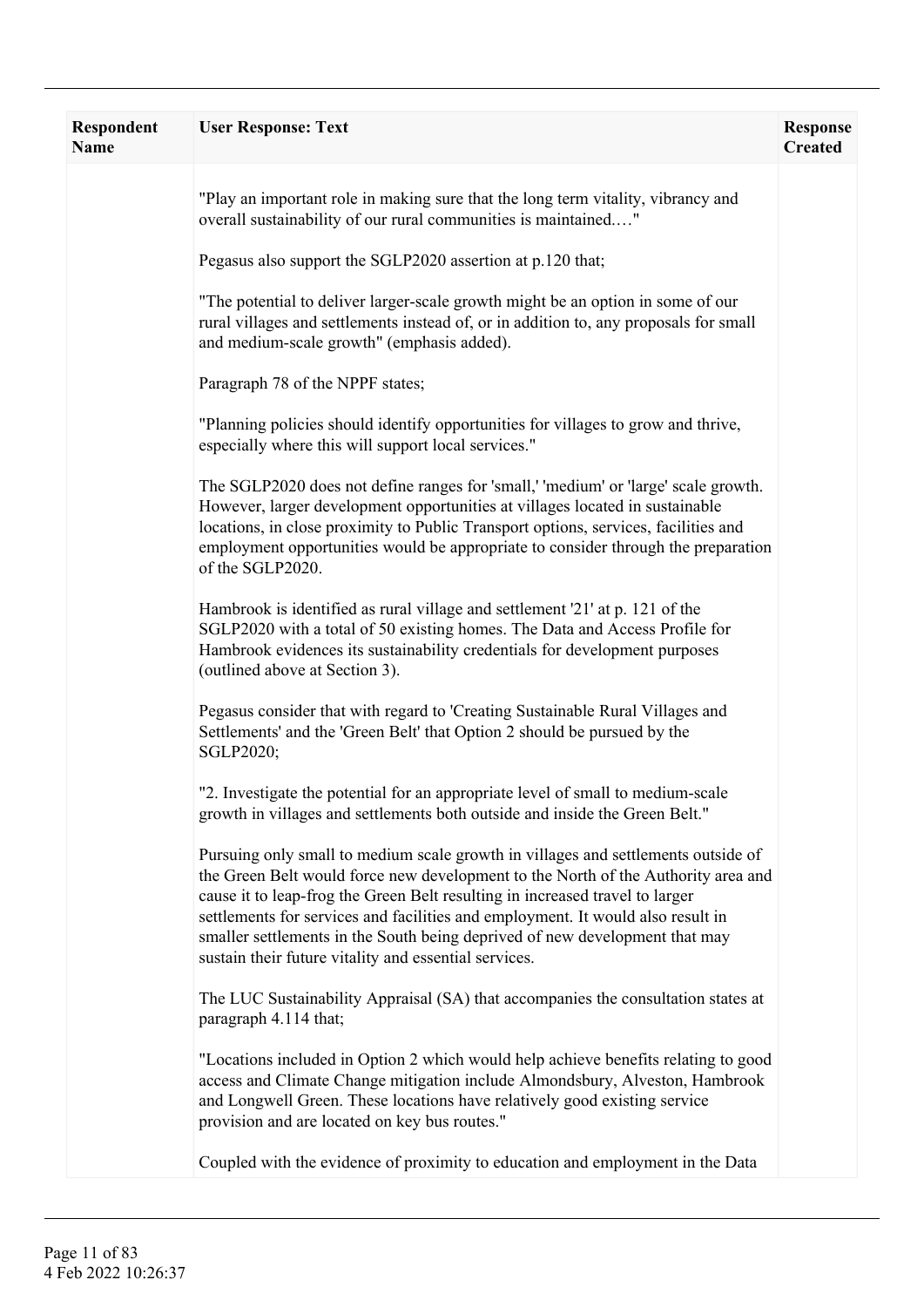| <b>Respondent</b><br><b>Name</b>         | <b>User Response: Text</b>                                                                                                                                                                                                                                                                                                                                                                                                                                                                                                                                                                                                                                                                                                                                                                                                                                                                                                                                                                                                                                                                                                                                                                                                                                                                                                                                                                                                                                                                                                                                                                                                                                                                                                                                                                                                                                                                                                  | <b>Response</b><br><b>Created</b> |
|------------------------------------------|-----------------------------------------------------------------------------------------------------------------------------------------------------------------------------------------------------------------------------------------------------------------------------------------------------------------------------------------------------------------------------------------------------------------------------------------------------------------------------------------------------------------------------------------------------------------------------------------------------------------------------------------------------------------------------------------------------------------------------------------------------------------------------------------------------------------------------------------------------------------------------------------------------------------------------------------------------------------------------------------------------------------------------------------------------------------------------------------------------------------------------------------------------------------------------------------------------------------------------------------------------------------------------------------------------------------------------------------------------------------------------------------------------------------------------------------------------------------------------------------------------------------------------------------------------------------------------------------------------------------------------------------------------------------------------------------------------------------------------------------------------------------------------------------------------------------------------------------------------------------------------------------------------------------------------|-----------------------------------|
|                                          | and Access Profile the case for development at Hambrook is promoted by Pegasus<br>and it is requested that the Authority consider the village as a location for further<br>development in the SGLP2020 Reg 19 consultation.                                                                                                                                                                                                                                                                                                                                                                                                                                                                                                                                                                                                                                                                                                                                                                                                                                                                                                                                                                                                                                                                                                                                                                                                                                                                                                                                                                                                                                                                                                                                                                                                                                                                                                 |                                   |
| <b>Clifton Homes</b><br>(SW) Ltd         | Please see accompanying representations referenced:<br>• 482 A3 CC 250221 FINAL Local Plan Reps - Land North of Haw Lane,<br>Olveston.                                                                                                                                                                                                                                                                                                                                                                                                                                                                                                                                                                                                                                                                                                                                                                                                                                                                                                                                                                                                                                                                                                                                                                                                                                                                                                                                                                                                                                                                                                                                                                                                                                                                                                                                                                                      | 24 Mar<br>2021                    |
| Colin Gardner -<br><b>TRAPP'D</b>        | The appropriate walking and cycling distances (page 124) should realistically<br>specify the maximum likely distance of the majority of journeys to be undertaken<br>on foot or cycle, taking into account the return distance.<br>We don't see any opportunity for large scale development in the rural villages and<br>settlements but have no objection in principle to small scale development that is<br>appropriate to the needs of the village or settlement itself.                                                                                                                                                                                                                                                                                                                                                                                                                                                                                                                                                                                                                                                                                                                                                                                                                                                                                                                                                                                                                                                                                                                                                                                                                                                                                                                                                                                                                                                 | 15 Mar<br>2021                    |
| <b>Crest Nicholson</b><br>South West Ltd | CNSW agree that a disadvantage of the previous approach to development is that<br>the historic pattern of incremental investment in the sustainability of rural<br>communities that comes from growth, has been disrupted. Because of this, the<br>benefits of well-planned growth haven't been felt in rural villages and settlements.<br>Development can provide local market and Affordable Housing, new employment<br>opportunities, improved infrastructure, including walking, cycling and Public<br>Transport upgrades and it can also support local services and facilities.<br>This suggests that development can and should be focussed in rural areas even if<br>the location is not immediately considered 'sustainable' where there may be some<br>dependance on private care use in the shorter term.<br>This backs up the fact that many rural communities have seen comparatively low<br>rates of growth, which has created problems with the availability, choice and<br>affordability of homes, impacting on the mix and balance of communities and local<br>services and facilities.<br>CNSW strongly agree in promoting growth in rural settlements to explore how<br>development can support the sustainability of rural communities by:<br>• increasing opportunities for home ownership and renting for younger people,<br>families and an increasingly ageing population that want to stay in, or move back<br>to, their communities;<br>• increasing access to education and employment opportunities in easy reach of<br>where people live;<br>• supporting the long-term sustainability and success of education facilities,<br>particularly those rural Primary Schools that have seen a decline in class sizes in<br>recent years;<br>· supporting existing and/or enhanced key services and facilities in rural<br>communities, like local shops, community centres, Public Houses, Broadband | 15 Mar<br>2021                    |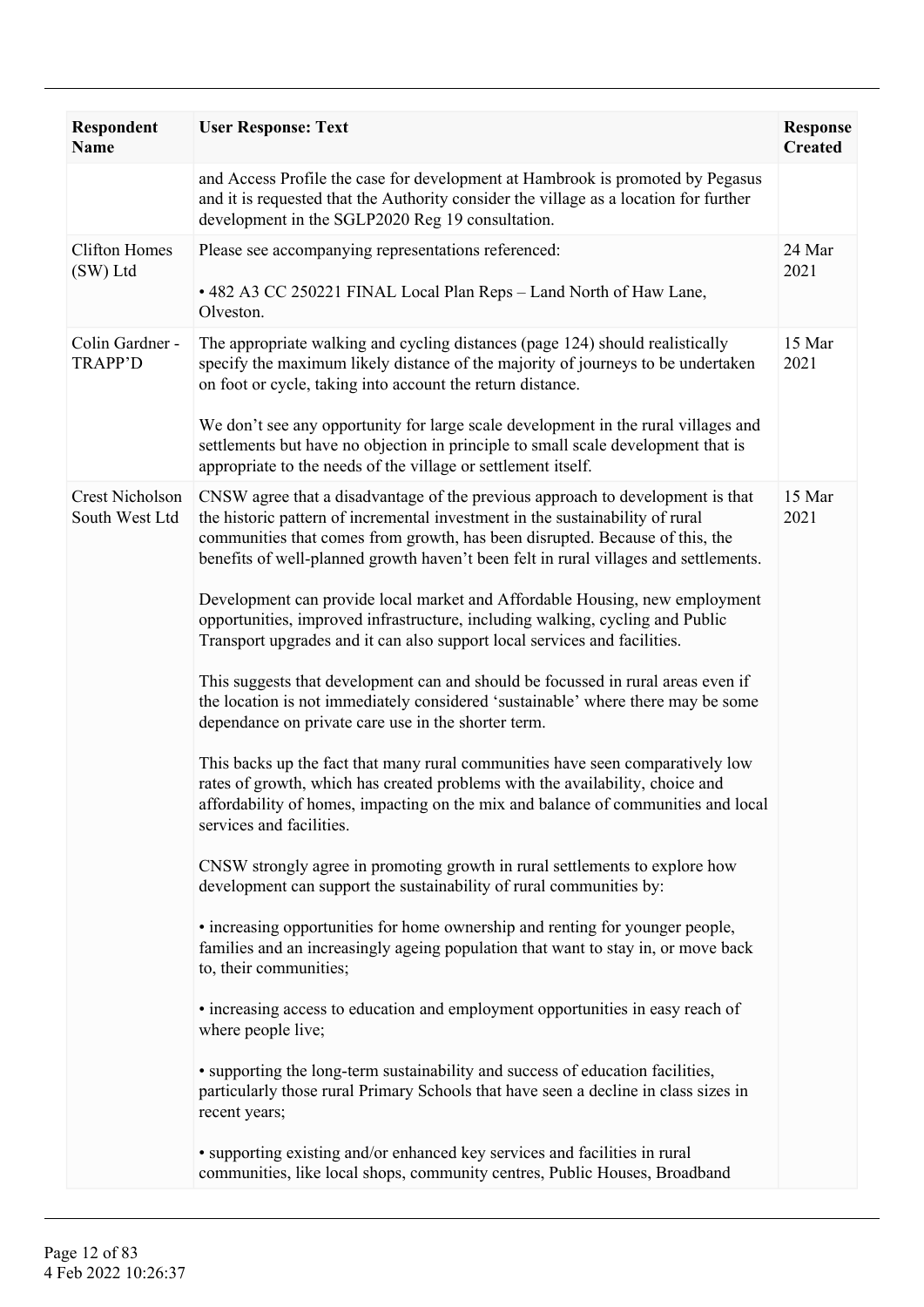| Respondent<br><b>Name</b> | <b>User Response: Text</b>                                                                                                                                                                                                                                                                                                                                                                                                                                                                                                                                                                                                                                                                                                                                                                                                                                                                                                                                                                                                                                                                                                                                                                                                                                                                                                                                                                                                                                                                                                                                                                                                                                                                                                                                                                                                                                                                                                                                                                                                                                                                                                                                                                                                                                                                                                                                                                                                                                                                                                                                                                                                                                                                                                                                                                                                                                                                                                                                                                                                                                                                                                                                                                                                     | <b>Response</b><br><b>Created</b> |
|---------------------------|--------------------------------------------------------------------------------------------------------------------------------------------------------------------------------------------------------------------------------------------------------------------------------------------------------------------------------------------------------------------------------------------------------------------------------------------------------------------------------------------------------------------------------------------------------------------------------------------------------------------------------------------------------------------------------------------------------------------------------------------------------------------------------------------------------------------------------------------------------------------------------------------------------------------------------------------------------------------------------------------------------------------------------------------------------------------------------------------------------------------------------------------------------------------------------------------------------------------------------------------------------------------------------------------------------------------------------------------------------------------------------------------------------------------------------------------------------------------------------------------------------------------------------------------------------------------------------------------------------------------------------------------------------------------------------------------------------------------------------------------------------------------------------------------------------------------------------------------------------------------------------------------------------------------------------------------------------------------------------------------------------------------------------------------------------------------------------------------------------------------------------------------------------------------------------------------------------------------------------------------------------------------------------------------------------------------------------------------------------------------------------------------------------------------------------------------------------------------------------------------------------------------------------------------------------------------------------------------------------------------------------------------------------------------------------------------------------------------------------------------------------------------------------------------------------------------------------------------------------------------------------------------------------------------------------------------------------------------------------------------------------------------------------------------------------------------------------------------------------------------------------------------------------------------------------------------------------------------------------|-----------------------------------|
|                           | connectivity, local employment opportunities, and the viability of Public Transport<br>connections to towns and urban areas.                                                                                                                                                                                                                                                                                                                                                                                                                                                                                                                                                                                                                                                                                                                                                                                                                                                                                                                                                                                                                                                                                                                                                                                                                                                                                                                                                                                                                                                                                                                                                                                                                                                                                                                                                                                                                                                                                                                                                                                                                                                                                                                                                                                                                                                                                                                                                                                                                                                                                                                                                                                                                                                                                                                                                                                                                                                                                                                                                                                                                                                                                                   |                                   |
| D. Hemmings               | See attached representations.<br>The Council should assess each Rural Settlement as part of a detailed Sustainability<br>Appraisal which is utilised to inform the selection of development sites around<br>these settlements. Such a systematic approach, assessment and the identification of<br>the most sustainable Rural Villages for development would be in accordance with<br>the Council's Climate Emergency Strategy. The Local Plan 2020 should allocate<br>sites within or adjacent to rural areas that are inherently connected to existing<br>settlements in proximity to strategic employment facilities, well served by<br>sustainable transport infrastructure and that provide opportunities to maximise the<br>use of both Public Transport and active travel routes. Prioritising growth in areas<br>that benefit from such principles will help South Gloucestershire Council achieve a<br>better balance between future employment and residential requirements, reduce the<br>need and reliance on private transport to commute further afield whilst encouraging<br>more active forms of transport thereby reducing Carbon emission through healthier<br>lifestyle choices.<br>In summary, it is necessary for a robust Spatial Strategy and housing delivery<br>efficiency to deliver housing at both urban and sustainable rural locations. Rural<br>Settlements have a key role to play in delivering a sustainable Spatial Strategy<br>(Building Block 4: Rural Villages and settlements), they should be investigated for<br>their potential to provide a mix of small, medium or large scale growth depending<br>on the supporting infrastructure and wider settlement sustainability principles.<br>Creating Sustainable Rural Villages and Settlements (Questions 14, 15 & 16):<br>Allocating development within and adjacent to sustainable Rural Villages is crucial<br>to efficient delivery of housing across the District and ensuring that our rural<br>communities' sustainability and vitality are enhanced. In adopting a 'planned<br>growth' approach, development can respond to each rural settlement's identified<br>needs and ensure that the right support is provided to communities alongside the<br>correct scale, form, mix and design of new development. The selection of such<br>locations for development needs to be based on a thorough understanding of a<br>broad range of material considerations. Many of those are identified in the<br>Council's issues and priorities document. These include heritage assets, including<br>Conservation Areas, Listed Buildings and sites of archaeological value, among<br>other technical considerations. There are also landscape features like valleys,<br>hillsides and escarpments, all of which help to create valuable, historic landscapes<br>and distinctive places.<br>A balancing exercise in understanding all of these issues, followed by an allocation<br>of a mix of sites, is the correct approach to determining the Spatial Strategy. Knight<br>Frank fully support the review of settlements both within and outside of the Green<br>Belt (Appendix 1: Option 2). The SA states in Paragraph 4.126 that: | 23 Apr<br>2021                    |
|                           | "In preparing subsequent stages of the Local Plan, the Council should consider a<br>Spatial Strategy that includes a combination of villages and settlements within and                                                                                                                                                                                                                                                                                                                                                                                                                                                                                                                                                                                                                                                                                                                                                                                                                                                                                                                                                                                                                                                                                                                                                                                                                                                                                                                                                                                                                                                                                                                                                                                                                                                                                                                                                                                                                                                                                                                                                                                                                                                                                                                                                                                                                                                                                                                                                                                                                                                                                                                                                                                                                                                                                                                                                                                                                                                                                                                                                                                                                                                        |                                   |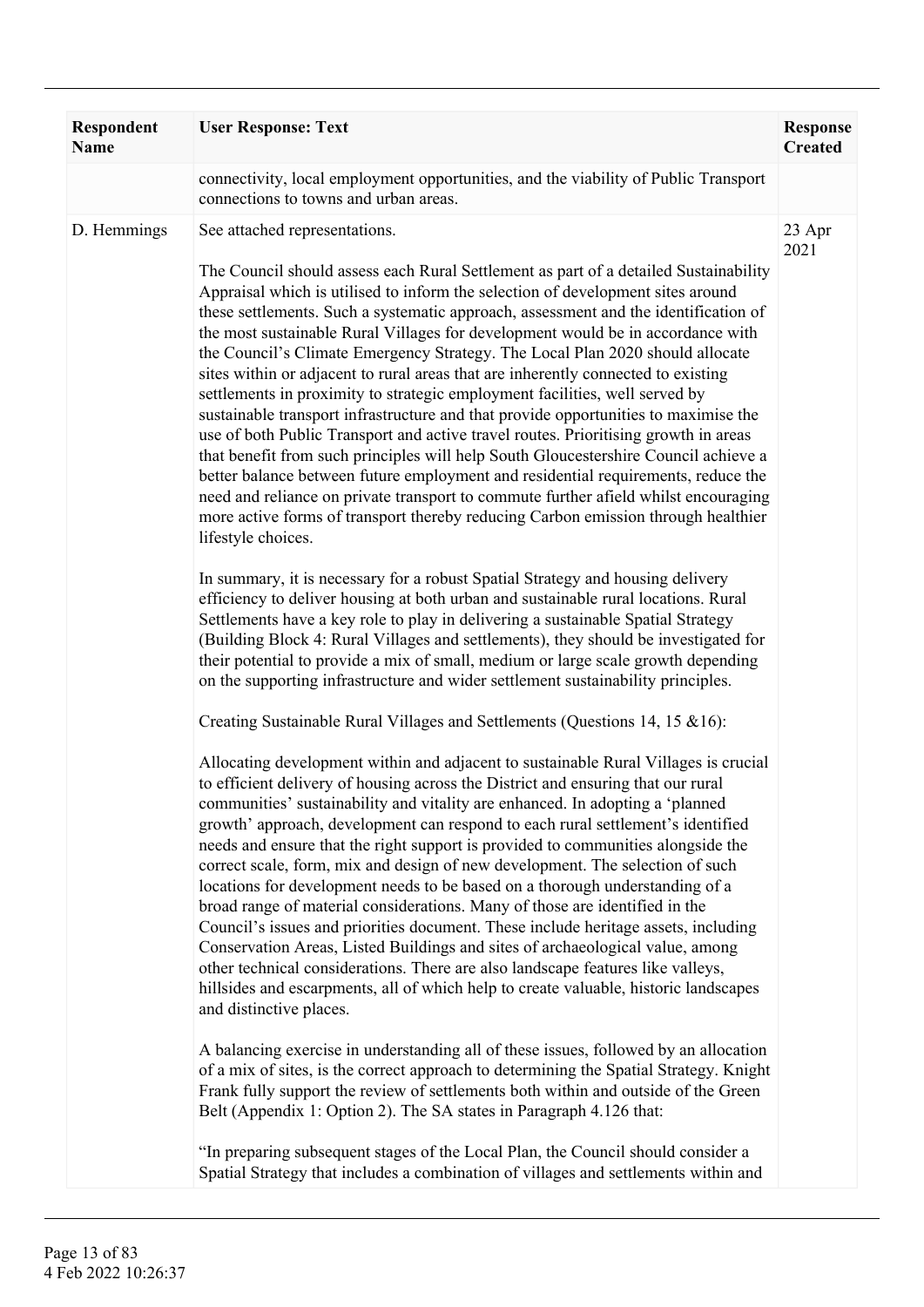| <b>Respondent</b><br><b>Name</b>          | <b>User Response: Text</b>                                                                                                                                                                                                                                                                                                                                                                                                                                                                                                                                                                                                                                                                                      | <b>Response</b><br><b>Created</b> |
|-------------------------------------------|-----------------------------------------------------------------------------------------------------------------------------------------------------------------------------------------------------------------------------------------------------------------------------------------------------------------------------------------------------------------------------------------------------------------------------------------------------------------------------------------------------------------------------------------------------------------------------------------------------------------------------------------------------------------------------------------------------------------|-----------------------------------|
|                                           | outside the Green Belt. Option 2 performs better than Option 1 in sustainability<br>terms, given its potential to provide residents with access to a wider range of<br>services and facilities within the existing urban area."                                                                                                                                                                                                                                                                                                                                                                                                                                                                                 |                                   |
|                                           | Knight Frank agree with the need to consider all settlements within or outside of<br>the Green Belt for new development. The retention of the Green Belt means that,<br>apart from urban intensification, the focus of development is further away from the<br>Bristol urban area, which would be a less effective way of meeting housing and<br>affordable housing needs. Also, there is clear evidence of Green Belt's protection's<br>adverse consequences at the expense of all other objectives and priorities, including<br>environmental protection, Climate Change, delivering a sufficient supply of homes,<br>among others.                                                                           |                                   |
|                                           | The site has been tested at Appeal (ref: APP/P0119/W/20/3253685) against the<br>current and adopted Core Strategy and the location's capacity to accommodate<br>sustainable development, the Inspector concluded that:                                                                                                                                                                                                                                                                                                                                                                                                                                                                                          |                                   |
|                                           | "It is acknowledged that the proposal would contribute to housing land supply and<br>generate additional footfall that would lead to an increase in vitality within the<br>village and rural community by supporting local shops and services, among other<br>things. The site is also well located in respect of its proximity to local shops and<br>services whereby future occupants could use sustainable modes of travel, such as<br>walking and cycling, reducing reliance on the private car and the impact on Climate<br>Change therein."                                                                                                                                                               |                                   |
|                                           | Therefore, Knight Frank promote this site to the new Local Plan as an opportunity<br>to deliver sustainable 'planned growth' at Old Sodbury, in accordance with the<br>Council's initial strategy considerations. Knight Frank consider that there are<br>significant benefits to allocating this site for development through the Local Plan<br>process and consider it in accordance with the NPPF for the release of Green Belt<br>land to meet the housing requirement. The site's character offers little value to the<br>wider landscape given the existing use and built form on site, and it is also free<br>from any other significant technical constraints that preclude residential<br>development. |                                   |
|                                           | The NPPF is explicit in its support for rural villages at Paragraph 77, 78, 83 and 84.<br>This includes identifying land for development to meet the community's market<br>housing, affordable housing, and economic needs.                                                                                                                                                                                                                                                                                                                                                                                                                                                                                     |                                   |
| Dan Erben -<br>Thornbury<br>Market Garden | In principle, many of the points are valid and important, but more weight needs to<br>be assigned to sustainability, flood risk and protection of natural environment both<br>for its ecological and societal values. Much more specific and measurable<br>approaches need to be formulated and committed to.                                                                                                                                                                                                                                                                                                                                                                                                   | 23 Feb<br>2021                    |
|                                           | I answered 'No' to question 14 mainly as I don't see any opportunity, overall benefit<br>or need for large scale development in the rural villages and settlements.                                                                                                                                                                                                                                                                                                                                                                                                                                                                                                                                             |                                   |
| Daphne<br>Dunning -<br>Cromhall Parish    | There needs to be a clear understanding that the commute for work, health, leisure,<br>school etc will remain as a necessary function in the rural north of the county.<br>There will not be the money to create enough well paid jobs / careers or                                                                                                                                                                                                                                                                                                                                                                                                                                                             | 03 Mar<br>2021                    |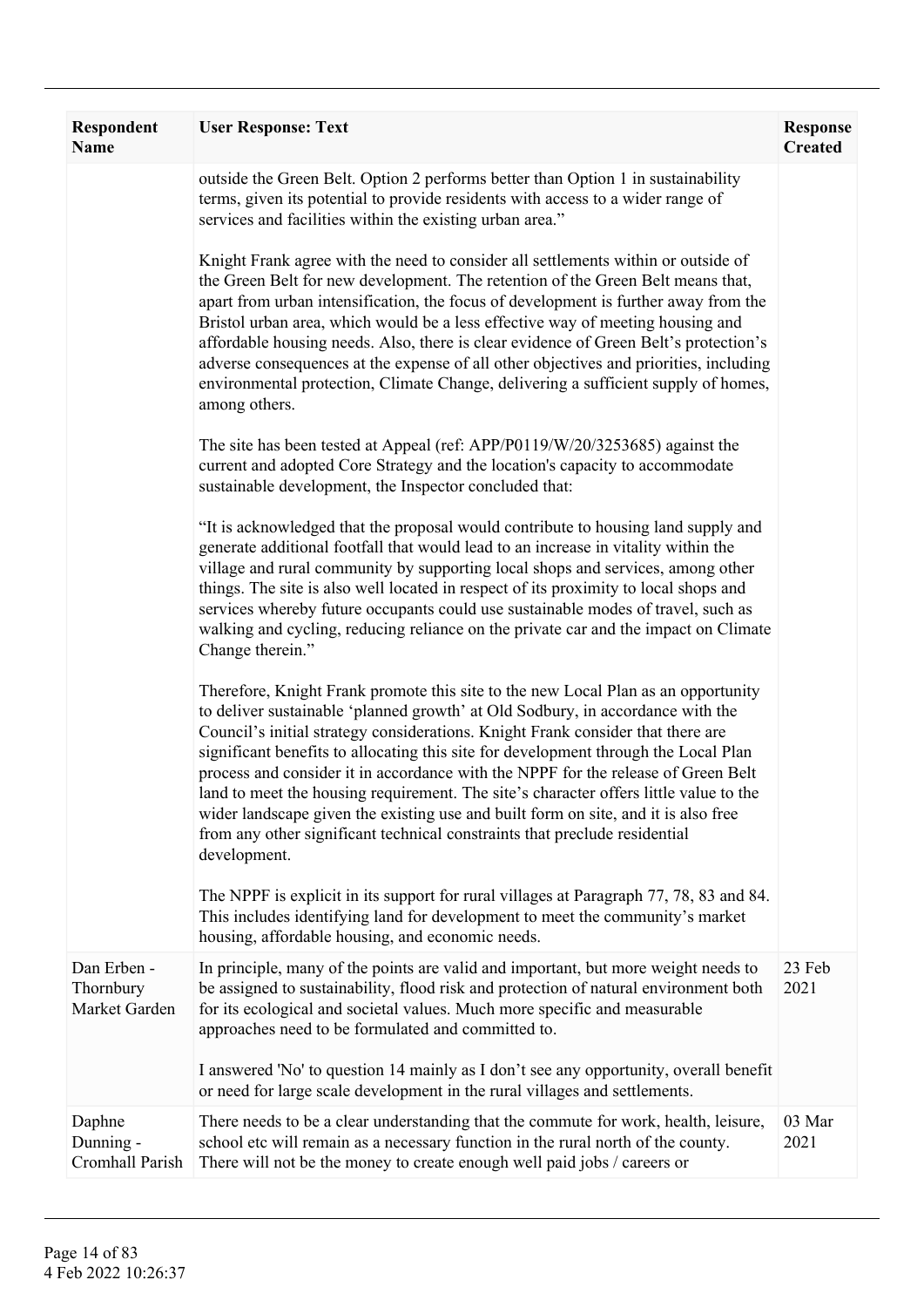| Respondent<br><b>Name</b>                             | <b>User Response: Text</b>                                                                                                                                                                                                                                                                                                                                                                                                                                                                                                                                                                                                                                                                                                                                                                                                                                                                                                                                                                                                                                                                                                                                                                                                                                                                                                                                                                                                                                                                                                                                                                                                                                                                                                                                                                                                                                                                                                                                                                                                                                                                                                                                                                                                                                                                                                                                                                                                                                                                                                                                                                               | <b>Response</b><br><b>Created</b> |
|-------------------------------------------------------|----------------------------------------------------------------------------------------------------------------------------------------------------------------------------------------------------------------------------------------------------------------------------------------------------------------------------------------------------------------------------------------------------------------------------------------------------------------------------------------------------------------------------------------------------------------------------------------------------------------------------------------------------------------------------------------------------------------------------------------------------------------------------------------------------------------------------------------------------------------------------------------------------------------------------------------------------------------------------------------------------------------------------------------------------------------------------------------------------------------------------------------------------------------------------------------------------------------------------------------------------------------------------------------------------------------------------------------------------------------------------------------------------------------------------------------------------------------------------------------------------------------------------------------------------------------------------------------------------------------------------------------------------------------------------------------------------------------------------------------------------------------------------------------------------------------------------------------------------------------------------------------------------------------------------------------------------------------------------------------------------------------------------------------------------------------------------------------------------------------------------------------------------------------------------------------------------------------------------------------------------------------------------------------------------------------------------------------------------------------------------------------------------------------------------------------------------------------------------------------------------------------------------------------------------------------------------------------------------------|-----------------------------------|
| Council                                               | infrastructure to change this.<br>There is already too much development in this area – especially in Charfield, so<br>more building will only be a detriment to the area. The promises of the house<br>builders to improve the local amenities fall away once the plans are 'live' and we<br>are left with worse roads, increase bottlenecks at J14, less jobs per head and no<br>school places for our children.<br>With a future where cars are electric / more carbon efficient, why are they still<br>being viewed as a detriment to the green way? Recycled components, low<br>emissions etc., and in the rural world they will still be a vital tool. Why are there<br>plans to reduce parking etc in the places that rural commuters, shoppers, leisure<br>seekers will need a car to visit? Surely if everything else moves towards a greener<br>future in 20 years modes of private transport will too, and it may not decrease to the<br>levels you believe, yet you will have locked us into the urban dream with no scope<br>for flexibility.                                                                                                                                                                                                                                                                                                                                                                                                                                                                                                                                                                                                                                                                                                                                                                                                                                                                                                                                                                                                                                                                                                                                                                                                                                                                                                                                                                                                                                                                                                                                                |                                   |
| Daphne<br>Dunning -<br>Pucklechurch<br>Parish Council | Whilst PPC agrees that a plan-led approach is required to protect rural villages and<br>settlements from speculative and unsustainable growth it does not agree that what is<br>presented here takes adequate account of the relationships that pre-exist between<br>communities that live in these settlements and local community identity. Villages<br>and settlements do not sit in isolation of each other or within the landscape<br>surrounding them. Multiple references are made to individual villages and<br>settlements but there appears to be no allowance made for those who live in<br>hamlets smaller than those which have been assessed but which rely upon larger<br>settlements for services and facilities and how these might be affected by more<br>development or lack of it. The Data and Access Profiles that have been produced do<br>not, for example, cross-reference existing inter-relationships between settlements<br>and services that are provided at for example parish level and do not take account<br>of local governance. It is noted that "any proposed growth should be 'appropriate'<br>for the village or settlement it is located in. By this, we mean that it should be<br>proportionate and sensitive to the village or settlement's sustainability" but this<br>does not consider other development that has or is about to take place within the<br>same parish: our parish has three focal points of settlement, a village with a<br>development boundary and two hamlets – one of the latter is deemed too small to<br>be within scope of a Data and Access Profile yet it relies upon the village for<br>facilities that may well become stretched as a result of small or moderate<br>development to its detriment. The second of these hamlets, which is washed over<br>by the Green Belt is at risk of being subsumed into the urban conurbation because it<br>is in a locality where sites have been identified through previous calls for sites, up<br>to 200m from the edges of urban areas. Treating each village or settlement as a<br>discreet unit that might offer opportunities for development may not also<br>acknowledge the impact of developments already being bought forward outside of<br>development boundaries and the concomitant effect that this will have on<br>community identity and broader landscape changes. The number of properties in<br>Pucklechurch parish, for example, are due to increase by c. 350 dwellings at Lyde<br>Green, yet none of these are within the village.<br>Regarding Green Belt see above: | 08 Apr<br>2021                    |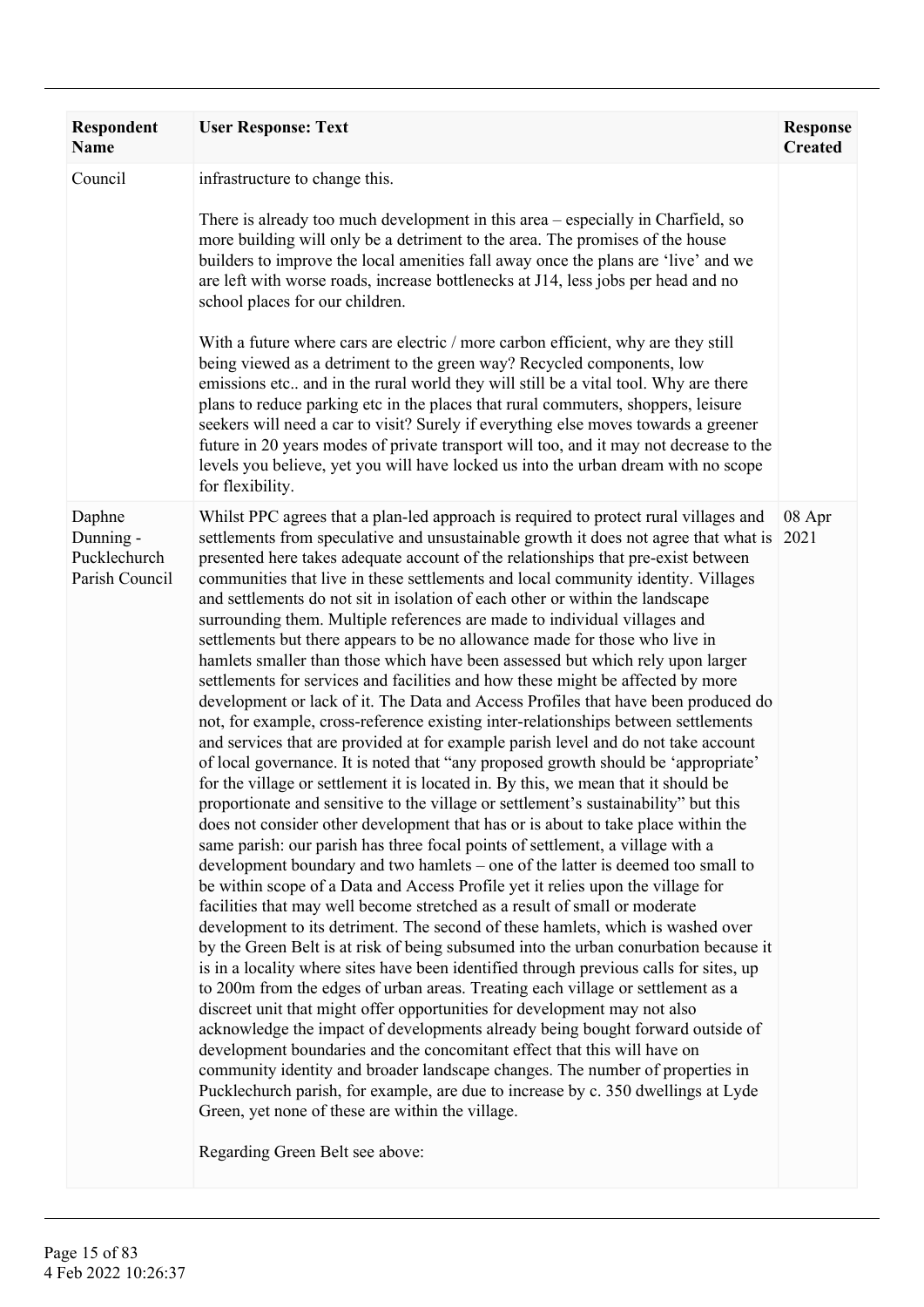| <b>Respondent</b><br><b>Name</b> | <b>User Response: Text</b>                                                                                                                                                                                                                                                                                                                                                                                                                                                                                                                                                                                                                                                                                                                                                                                                                                                                                                                                       | <b>Response</b><br><b>Created</b> |
|----------------------------------|------------------------------------------------------------------------------------------------------------------------------------------------------------------------------------------------------------------------------------------------------------------------------------------------------------------------------------------------------------------------------------------------------------------------------------------------------------------------------------------------------------------------------------------------------------------------------------------------------------------------------------------------------------------------------------------------------------------------------------------------------------------------------------------------------------------------------------------------------------------------------------------------------------------------------------------------------------------|-----------------------------------|
|                                  | Regarding other issues PPC agrees that the additional considerations articulated on<br>page 134 are of paramount importance for investigation at both individual site and<br>parish level – as referenced in our answer to $Q9$ previous industrial land use is not<br>always evidenced by brownfield sites at surface level.                                                                                                                                                                                                                                                                                                                                                                                                                                                                                                                                                                                                                                    |                                   |
|                                  | National Planning Policy requires all Local Plans to demonstrate that brownfield,<br>urban and non-Green Belt land has been explored prior to proposing changes to the<br>Green Belt. Not convinced this has been or is fully reviewed as Greenfield is<br>repeatedly mentioned throughout documentation.                                                                                                                                                                                                                                                                                                                                                                                                                                                                                                                                                                                                                                                        |                                   |
|                                  | Why are rural villages and settlements not currently thriving - question this<br>argument. In what sense are they not? Where is the evidence? Shortwood is a<br>hamlet where development will only simply distract from the feature of the setting.<br>Its location is one where proximity to Mangotsfield, Emersons Green leads it to be<br>sustainable. To be honest, people who live in this locality would strongly argue<br>against development!                                                                                                                                                                                                                                                                                                                                                                                                                                                                                                            |                                   |
|                                  | Who benefits from growth in the above areas if development is at the detriment of<br>those who live in these locations? People will have moved potentially to these areas<br>for the context, which is in itself is at risk via development.                                                                                                                                                                                                                                                                                                                                                                                                                                                                                                                                                                                                                                                                                                                     |                                   |
|                                  | The plan clearly states nothing is decided on at this time with the exception that<br>Greenbelt will most definitely be identified for development. Having already lost a<br>lot of Greenbelt around the parish it would be disappointing to lose more of this<br>valuable asset giving the climate emergency that has been declared by SGC.                                                                                                                                                                                                                                                                                                                                                                                                                                                                                                                                                                                                                     |                                   |
| David George                     | Any development has to incorporate community energy scheme                                                                                                                                                                                                                                                                                                                                                                                                                                                                                                                                                                                                                                                                                                                                                                                                                                                                                                       | 15 Feb<br>2021                    |
| David Grover                     | Mental health impact on residents in villages where new developments are planned<br>needs to be considered. Most people who live in smaller villages choose to live<br>there because of location and low population (the core reason why they are titled<br>villages). Many residents choose to live in these low population density areas for<br>specific reasons. If new developments are created, they change population density,<br>green space declines and pollution levels rise significantly (noise, emissions etc.).<br>If a small village has no amenities, increasing population increases the need to<br>travel to areas where these amenities can be found. This adversely affects original<br>residents mental health.                                                                                                                                                                                                                             | 25 Feb<br>2021                    |
| David Hathaway                   | Appendix 2 (Summary of Green Belt Options) incorrectly states that "Wickwar and<br>Yate have walking and cycling access to a range of services and facilities and, or<br>public transport connections". Wickwar does not have walking and cycling access<br>to range of services. Wickwar has one coffee shop and a car dealership, no other<br>shops, and key services such as health services are not available. The village<br>pavement network does not lead anywhere - it is not connected to any destinations<br>outside the village itself. This means that key services and facilities cannot safely<br>be accessed by walking or cycling as all roads out of the village are very busy and<br>quickly become 40mph+ roads. To make matters worse, Wickwar has very poor<br>public transport as described in the 'Wickwar Data & Access profile', November<br>2020.<br>However, note that the DAP 2020 for Wickwar is incorrect as it is not possible to | 27 Feb<br>2021                    |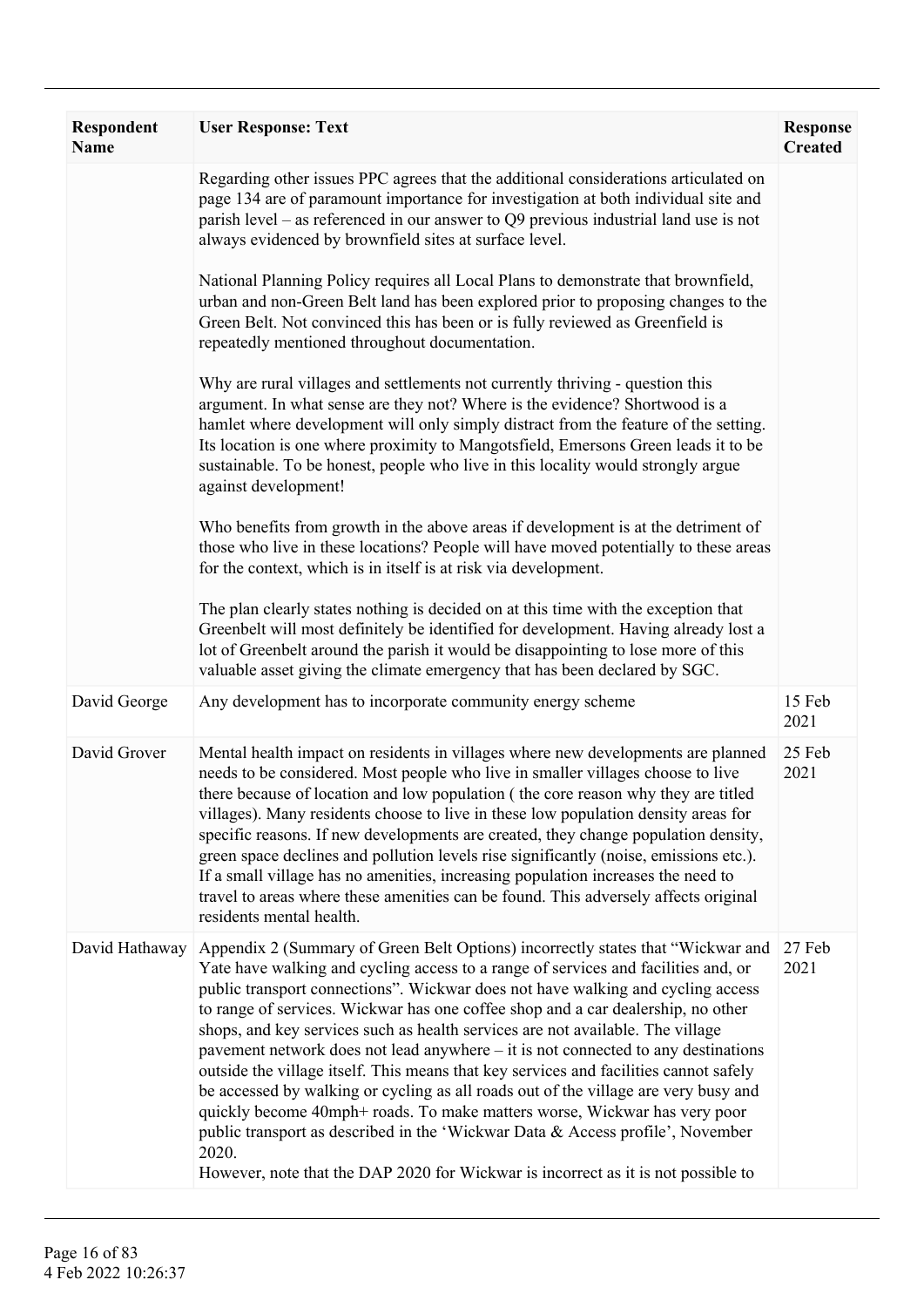| Respondent<br><b>Name</b>              | <b>User Response: Text</b>                                                                                                                                                                                                                                                                                                                                                                                                                 | <b>Response</b><br><b>Created</b> |
|----------------------------------------|--------------------------------------------------------------------------------------------------------------------------------------------------------------------------------------------------------------------------------------------------------------------------------------------------------------------------------------------------------------------------------------------------------------------------------------------|-----------------------------------|
|                                        | travel from Wickwar to Filton in under 1.5 hours. Therefore, this journey does not<br>make the minimum criteria for public transport by bus.<br>Please correct this part of the Plan, and place Wickwar in a more suitable grouping.                                                                                                                                                                                                       |                                   |
|                                        | As you have stated the emphasis should be on planned sustainable development<br>(not speculative), areas that aren't completely dependent on car use, areas that have<br>good walking, cycling, public transport links, and access to local amenities.                                                                                                                                                                                     |                                   |
|                                        | Guidance should be given for what is considered to be "appropriate and<br>proportionate to the size and scale of the existing rural development". Most people<br>will agree with this sentiment, but without definition the phase is worthless.                                                                                                                                                                                            |                                   |
| David Heape                            | National Planning Policy requires all Local Plans to demonstrate that brownfield,<br>urban and non-Green Belt land has been explored prior to proposing changes to the<br>Green Belt. I'm not convinced this has been or is fully reviewed as Greenfield/<br>Green Belt is repeatedly mentioned throughout documentation.                                                                                                                  | 12 Mar<br>2021                    |
|                                        | Why are rural villages and settlements not currently thriving - I question this<br>argument. In what sense are they not, on what evidence is this based?                                                                                                                                                                                                                                                                                   |                                   |
|                                        | Large new developments will overwhelm a smaller setting or hamlet restricting its<br>ability to thrive.                                                                                                                                                                                                                                                                                                                                    |                                   |
|                                        | Example - new development in Pucklechurch has caused anxiety and anti-social<br>behaviour due to a lack of space, parking and poor design. Areas on Oaktree<br>avenue have become undesirable locally.                                                                                                                                                                                                                                     |                                   |
|                                        | Shortwood and areas closely linked to the Bristol fringe are already extremely<br>substainable. To be honest, people who live in this locality would strongly argue<br>against development!. In fact areas locally are already over burdened with<br>development with some planning applications having been previously rejected due<br>to lack of sustainable infrastructure i.e. for Cosham Street behind Mangotsfield<br>Football club. |                                   |
|                                        | Who benefits from growth in the above areas. Development appears to be at the<br>detriment of those who live in these locations, how does this create a thriving<br>community? People who have moved to these semi-rural areas, will surely leave if<br>large scale development is planned!                                                                                                                                                |                                   |
| David<br>Redgewell -<br>South West     | We need a clear statement on the role of service centres, growth of the rural<br>community and the economy.                                                                                                                                                                                                                                                                                                                                | 28 Feb<br>2021                    |
| Transport<br>Network and<br>Railfuture | Farming and the rural economy is important to the people of South Gloucestershire<br>in Historical Gloucestershire.                                                                                                                                                                                                                                                                                                                        |                                   |
| Severnside                             | The rural village are Growth land for Greater Bristol.                                                                                                                                                                                                                                                                                                                                                                                     |                                   |
|                                        | WECA Mayoral Combined Authority needs to develop rural policies.                                                                                                                                                                                                                                                                                                                                                                           |                                   |
|                                        | Including developing a rural Public Transport policy and improving bus and train                                                                                                                                                                                                                                                                                                                                                           |                                   |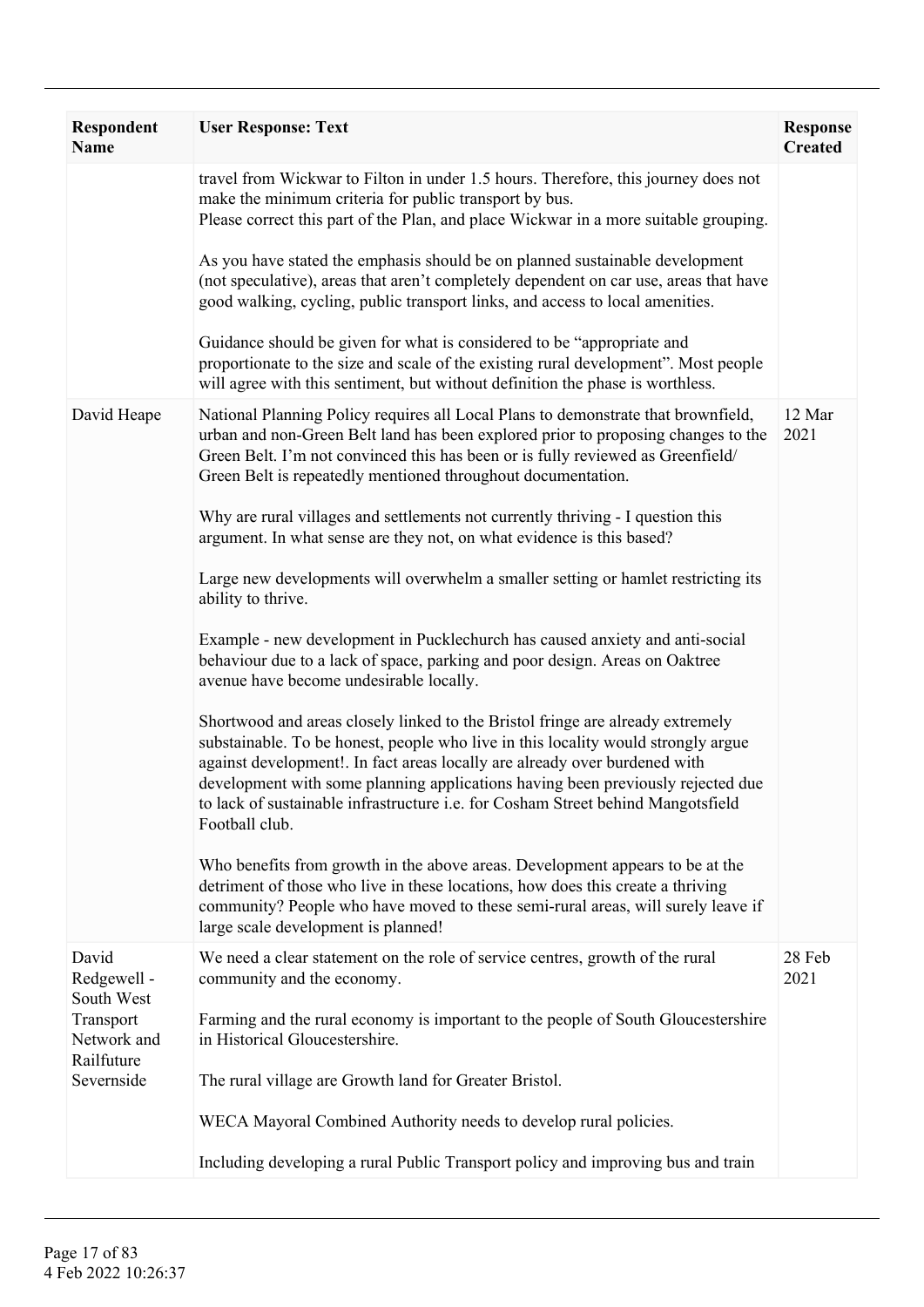| Respondent<br><b>Name</b> | <b>User Response: Text</b>                                                                                                                                                                                                                                                                                                     | <b>Response</b><br><b>Created</b> |
|---------------------------|--------------------------------------------------------------------------------------------------------------------------------------------------------------------------------------------------------------------------------------------------------------------------------------------------------------------------------|-----------------------------------|
|                           | services.                                                                                                                                                                                                                                                                                                                      |                                   |
|                           | The role of village shops, Garages, Post Offices, Churches, rural Schools, pub<br>houses and Doctors and Heath centres.                                                                                                                                                                                                        |                                   |
|                           | We need rural affordability and social houses and housing for key workers.                                                                                                                                                                                                                                                     |                                   |
|                           | Additional Comments sent to us by email, on Monday 1st March 2021, as per the<br>below:                                                                                                                                                                                                                                        |                                   |
|                           | On key Public Transport corridors we support rural growth in key villages on<br>Between Yate bus station and Wotton Under Edge at Wickwar and Charfield which<br>is to have new railway station and is close to the market towns of Wootton Under<br>Edge and Chipping Sodbury.                                                |                                   |
|                           | The other rural corridor that can take rural growth is Wotton Under Edge through<br>Charfield with its new railway station to Failfield, Buckover and Thornbury this<br>could be developed into a bus corridor from Cam and Dursley Town centre and<br>Railway stations and Gloucester.                                        |                                   |
|                           | The buses can then operate on through Alveston and Rudgeway, Almondsbury and<br>Bristol via the Motorway M5, M4, M32.                                                                                                                                                                                                          |                                   |
|                           | Alveston needs growth in affordable housing for part buy and rent for the rural<br>workforce.                                                                                                                                                                                                                                  |                                   |
|                           | Rudgeway can take growth and some housing especially affordable.                                                                                                                                                                                                                                                               |                                   |
|                           | Hortham still has no shop in the village or community hall.                                                                                                                                                                                                                                                                    |                                   |
|                           | But before Covid-19 had an 18 hours a day bus service to Bristol City Centre. Via<br>Gloucester Road.                                                                                                                                                                                                                          |                                   |
|                           | And Thornbury to Bristol Parkway and Southmead Hospital service operated by<br>Stagecoach West now goes on to Westbury-on-Trym, Lawrence Weston and<br>Avonmouth.                                                                                                                                                              |                                   |
|                           | We wish to see rural Growth. Stagecoach West and First Group can improve bus<br>services on rural corridor in South Gloucestershire and Gloucestershire.                                                                                                                                                                       |                                   |
|                           | Stagecoach West has a major bus depot in Patchway and in Stroud and Gloucester.                                                                                                                                                                                                                                                |                                   |
|                           | The other Growth corridor to take development is from the new Growth town of<br>Yate with its Park and Ride to Through Nibley, Coalpit Heath, and Winterbourne<br>and Frampton Cotterell.                                                                                                                                      |                                   |
| David Reynolds            | Rural villages should not have development imposed on them. Development<br>impacts these communities far greater than development in urban areas. Large<br>%age increases in housing change the character of a village. Places like Wickwar<br>have had speculative development imposed on them (nearly 200 houses) increasing | 28 Feb<br>2021                    |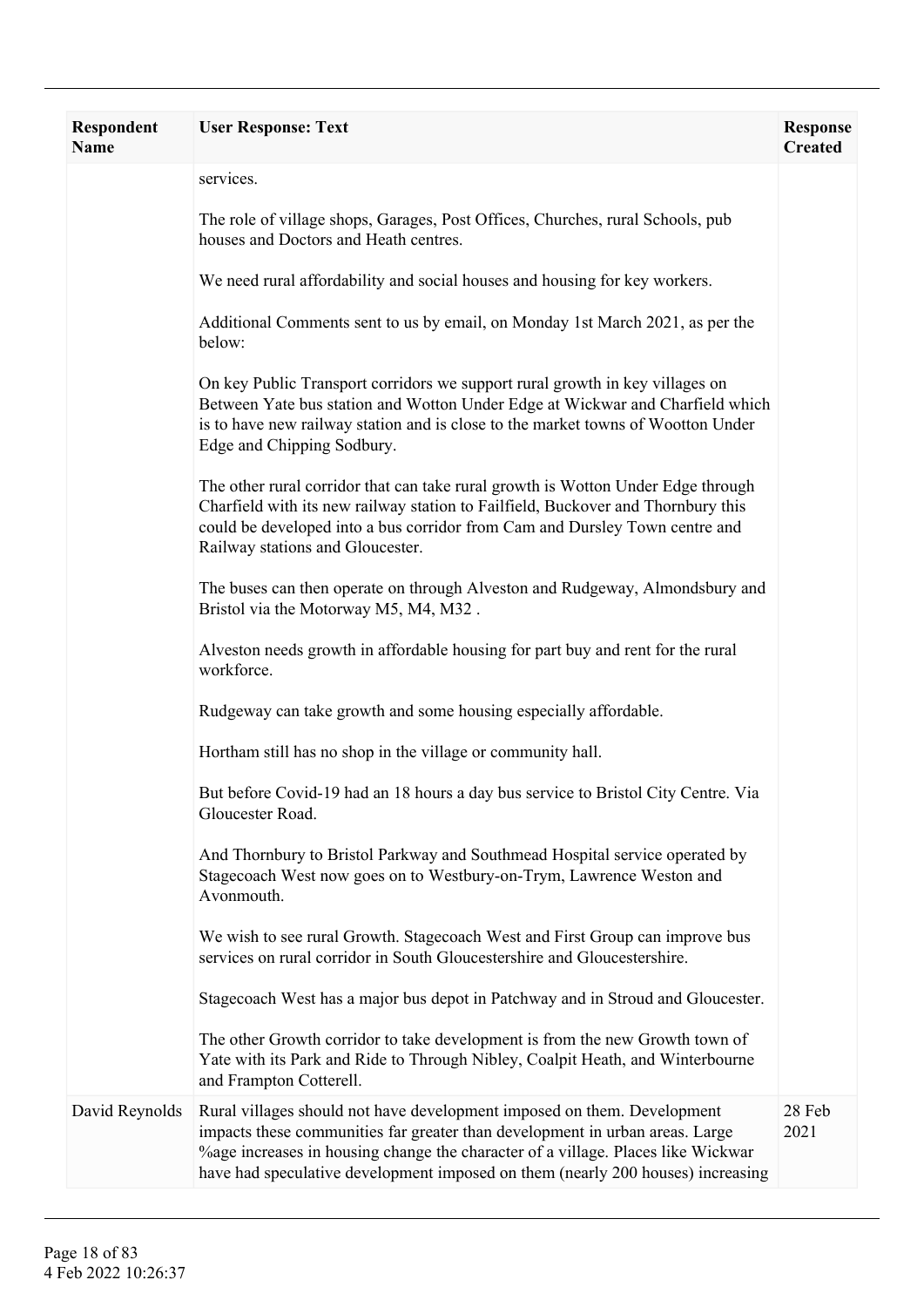| <b>Respondent</b><br><b>Name</b>                                                             | <b>User Response: Text</b>                                                                                                                                                                                                                                                                                                                                                                                                                                                                                                                                                                                                                                                                                                                                                                                                                                                                                                                                                                                                                                                                                                                                                                                     | <b>Response</b><br><b>Created</b> |
|----------------------------------------------------------------------------------------------|----------------------------------------------------------------------------------------------------------------------------------------------------------------------------------------------------------------------------------------------------------------------------------------------------------------------------------------------------------------------------------------------------------------------------------------------------------------------------------------------------------------------------------------------------------------------------------------------------------------------------------------------------------------------------------------------------------------------------------------------------------------------------------------------------------------------------------------------------------------------------------------------------------------------------------------------------------------------------------------------------------------------------------------------------------------------------------------------------------------------------------------------------------------------------------------------------------------|-----------------------------------|
|                                                                                              | the size of the village by nealy 33% without any increase in facilities. These are<br>totally inappropriate and unsustainable developments and appear to contradict<br>everything South Gloucestershire Council are trying to achieve.                                                                                                                                                                                                                                                                                                                                                                                                                                                                                                                                                                                                                                                                                                                                                                                                                                                                                                                                                                         |                                   |
| Debbie Johnson                                                                               | Rural settlements shouldn't have more than 3% new builds before addressing<br>infrastructures.                                                                                                                                                                                                                                                                                                                                                                                                                                                                                                                                                                                                                                                                                                                                                                                                                                                                                                                                                                                                                                                                                                                 | 26 Feb<br>2021                    |
| Derek Fletcher -<br>Wickwar Youth<br>Centre                                                  | Rural villages will only be sustainable if there is a increase of facilities.                                                                                                                                                                                                                                                                                                                                                                                                                                                                                                                                                                                                                                                                                                                                                                                                                                                                                                                                                                                                                                                                                                                                  | 18 Feb<br>2021                    |
| Diverse<br>Partnerships (In<br>Collaboration<br>With Edward<br>Ware Homes)                   | Please see submitted Local Plan 2020 Phase 1 Issues and Approaches Consultation<br>Response Document.                                                                                                                                                                                                                                                                                                                                                                                                                                                                                                                                                                                                                                                                                                                                                                                                                                                                                                                                                                                                                                                                                                          | 05 May<br>2021                    |
| Donna Simmons<br>- Emersons<br>Green Town<br>Council                                         | • There should be no changes or development to 'green belt' land.                                                                                                                                                                                                                                                                                                                                                                                                                                                                                                                                                                                                                                                                                                                                                                                                                                                                                                                                                                                                                                                                                                                                              | 01 Mar<br>2021                    |
| <b>Edward Ware</b><br>Homes                                                                  | 5.12 We support the principle of seeking to ensure that development at the rural<br>villages is Plan-led in light of the level of speculative development that has come<br>forward at them in recent years.<br>5.13 Whilst strategic levels of development will be required to sustainably meet the<br>bulk of the Council's housing requirement, development at villages where large-<br>scale development is not possible will still be required to support the vitality and<br>viability of those settlements and address affordability issues.<br>5.14 In terms of the approach to investigating the appropriate levels of growth that<br>should come forward at the rural villages, the two options are appropriate starting<br>points and will need to be subject to an appropriate Sustainability Appraisal to<br>establish which should ultimately be pursued. The approach may then need to be<br>refined in terms of identifying which rural settlements in the Green Belt should be<br>prioritised based on the application of the guiding principles outlined within the<br>consultation document.<br>Are there any other planning issues you think we should consider?<br>5.15 Not at this stage. | 05 May<br>2021                    |
| Ellandi LLP On<br>Behalf of<br>Crestbridge<br>Corporate<br>Trustees Ltd and<br>Crestbridge T | No comments.                                                                                                                                                                                                                                                                                                                                                                                                                                                                                                                                                                                                                                                                                                                                                                                                                                                                                                                                                                                                                                                                                                                                                                                                   | 05 May<br>2021                    |
| Emma Jarvis                                                                                  | Yes. Your flood risk map diagram is incorrectly labelled.<br>Some parishes are not included in your lists, every rural settlement should be                                                                                                                                                                                                                                                                                                                                                                                                                                                                                                                                                                                                                                                                                                                                                                                                                                                                                                                                                                                                                                                                    | 28 Feb<br>2021                    |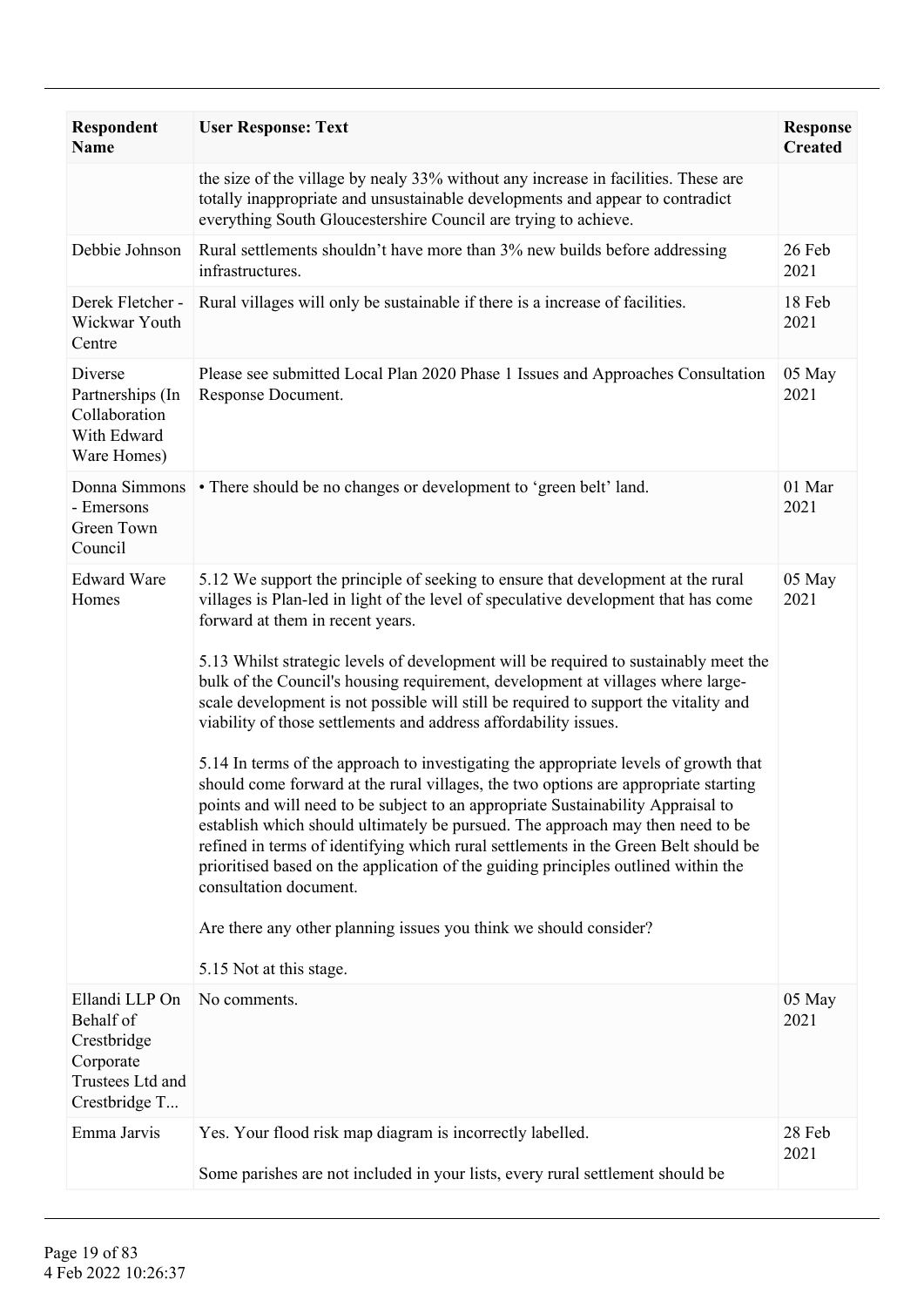| Respondent<br><b>Name</b> | <b>User Response: Text</b>                                                                                                                                                                                                                                                                                                                                                                                                                                                                                                                                                                                                                                                | <b>Response</b><br><b>Created</b> |
|---------------------------|---------------------------------------------------------------------------------------------------------------------------------------------------------------------------------------------------------------------------------------------------------------------------------------------------------------------------------------------------------------------------------------------------------------------------------------------------------------------------------------------------------------------------------------------------------------------------------------------------------------------------------------------------------------------------|-----------------------------------|
|                           | considered, including those in green belt and AONB. Some may benefit from small<br>scale development.                                                                                                                                                                                                                                                                                                                                                                                                                                                                                                                                                                     |                                   |
|                           | Some villages in the Green Belt have been starved of development for many years<br>due to planning policy to the detriment of their schools, pubs, clubs and businesses.<br>They would benefit from sensitive expansion. Instead of debating whether 'Yes' or<br>'No' in green Belt it would be easier to place a cap on how much development could<br>take place within and outside a settlement in the Belt e.g a 10% max if in Green<br>Belt and 20% max if not in the Belt, or 15% if in Green Belt and 20% if not in the<br>Belt etc. This at least acknowledges that the Green Belt has a limiting factor<br>compared to other locations but does not exclude them. |                                   |
|                           | Ditto with AONB, you could have 5% AONB, 10% Green Belt, 20% other<br>increments etc                                                                                                                                                                                                                                                                                                                                                                                                                                                                                                                                                                                      |                                   |
|                           | Don't discount places with an active train line but a closed train station. This is a<br>potential asset for development.                                                                                                                                                                                                                                                                                                                                                                                                                                                                                                                                                 |                                   |
|                           | The selection / deselection of villages for expansion based on existing bus service<br>should be given a low not high weighting. A factor but not a decision driver. Buses<br>have wheels, they can be rerouted to outlying villages if there is demand or a<br>requirement to do so. It is not a permanent status like say topography / heritage.<br>Developers / management committees could make contributions to bus costs.                                                                                                                                                                                                                                           |                                   |
| Estrans Ltd               | Estrans support the delivery of some additional development in rural areas as part<br>of a Plan led strategy, recognising that it can deliver benefits to local communities<br>through housing, including affordable housing deliver, improvements to<br>infrastructure and opportunities for economic activity.                                                                                                                                                                                                                                                                                                                                                          | 04 May<br>2021                    |
|                           | Estrans support the issues identified on page 115 that, in considering rural growth<br>and promoting development which reduces Climate Change, it includes:                                                                                                                                                                                                                                                                                                                                                                                                                                                                                                               |                                   |
|                           | ? Focusing rural growth in locations that aren't completely dependent on the private<br>car to access key services and facilities;                                                                                                                                                                                                                                                                                                                                                                                                                                                                                                                                        |                                   |
|                           | ? Maximising opportunities in locations that have good walking, cycling or Public<br>Transport links;                                                                                                                                                                                                                                                                                                                                                                                                                                                                                                                                                                     |                                   |
|                           | ? Exploring opportunities that contribute to achieving key priorities around nature<br>recovery and green infrastructure networks; and                                                                                                                                                                                                                                                                                                                                                                                                                                                                                                                                    |                                   |
|                           | ? Providing for Biodiversity offsetting and renewable energy.                                                                                                                                                                                                                                                                                                                                                                                                                                                                                                                                                                                                             |                                   |
| F. Francis                | See attached representations.                                                                                                                                                                                                                                                                                                                                                                                                                                                                                                                                                                                                                                             | 26 Apr<br>2021                    |
|                           | Creating Sustainable Rural Villages and Settlements (Questions 14, 15 & 16):                                                                                                                                                                                                                                                                                                                                                                                                                                                                                                                                                                                              |                                   |
|                           | Allocating development within and adjacent to rural sustainable villages is crucial<br>to efficient delivery of housing across the District and to ensuring that the<br>sustainability and vitality of our rural communities are enhanced. In adopting a                                                                                                                                                                                                                                                                                                                                                                                                                  |                                   |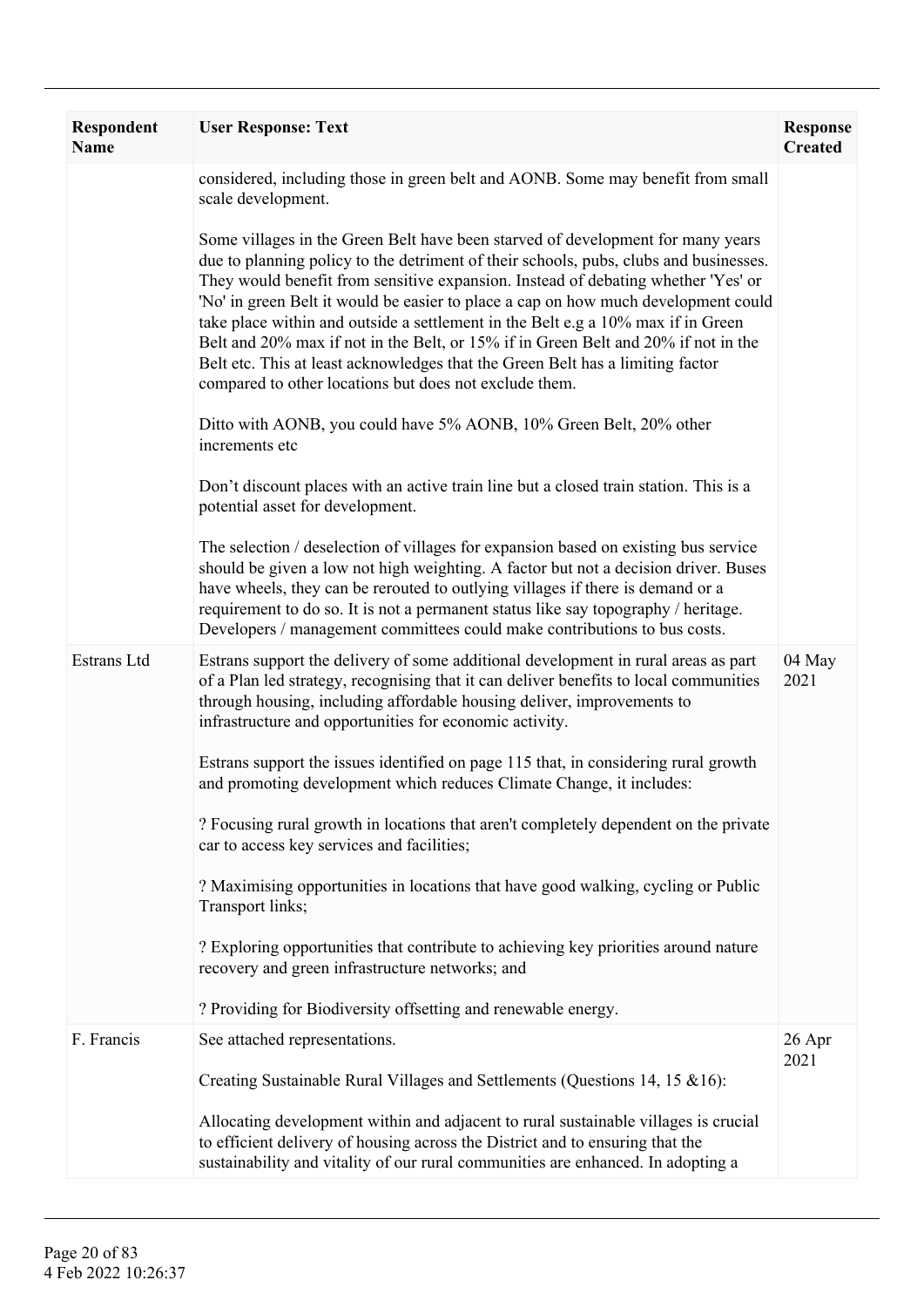| Respondent<br><b>Name</b>                           | <b>User Response: Text</b>                                                                                                                                                                                                                                                                                                                                                                                                                                                                                                                                                                                                                                                                                                                                                                                                                                                                                                                                                                                                                                                                                                                                                                                                                                                                                                                                                                                                                                                                                                                                                                                                                                                                                                                                                                                                                                                                                                                                                                                                                                                                                                                                                                                                                                                                                                                                                                                                                                                                                                                                                                                       | <b>Response</b><br><b>Created</b> |
|-----------------------------------------------------|------------------------------------------------------------------------------------------------------------------------------------------------------------------------------------------------------------------------------------------------------------------------------------------------------------------------------------------------------------------------------------------------------------------------------------------------------------------------------------------------------------------------------------------------------------------------------------------------------------------------------------------------------------------------------------------------------------------------------------------------------------------------------------------------------------------------------------------------------------------------------------------------------------------------------------------------------------------------------------------------------------------------------------------------------------------------------------------------------------------------------------------------------------------------------------------------------------------------------------------------------------------------------------------------------------------------------------------------------------------------------------------------------------------------------------------------------------------------------------------------------------------------------------------------------------------------------------------------------------------------------------------------------------------------------------------------------------------------------------------------------------------------------------------------------------------------------------------------------------------------------------------------------------------------------------------------------------------------------------------------------------------------------------------------------------------------------------------------------------------------------------------------------------------------------------------------------------------------------------------------------------------------------------------------------------------------------------------------------------------------------------------------------------------------------------------------------------------------------------------------------------------------------------------------------------------------------------------------------------------|-----------------------------------|
|                                                     | 'planned growth' approach, development can respond each rural settlement's<br>identified needs and ensure that the right support is provided to communities<br>alongside the correct scale, form, mix and design of new development. The<br>selection of such locations for development needs to be based on a thorough<br>understanding of a broad range of material considerations. Many of those are<br>identified in the Council's issues and priorities document. These include heritage<br>assets, including Conservation Areas, Listed Buildings and sites of archaeological<br>value. There are also landscape features like valleys, hillsides and escarpments, all<br>of which help to create valuable, historic landscapes and distinctive places.<br>A balancing exercise in understanding all of these issues, followed by an allocation<br>of a mix of sites is the correct approach to determining the Spatial Strategy. Knight<br>Frank fully support the review of settlements both within and outside of the Green<br>Belt (Appendix 1: Option 2). The SA states in Paragraph 4.126 that:<br>"In preparing subsequent stages of the Local Plan, the Council should consider a<br>Spatial Strategy that includes a combination of villages and settlements within and<br>outside the Green Belt. Option 2 performs better than Option 1 in sustainability<br>terms, given its potential to provide residents with access to a wider range of<br>services and facilities within the existing urban area."<br>Winterbourne is a sustainable settlement with access to a good range of services<br>and facilities within walking and cycling distance. The Village is also on main<br>arterial Public Transport routes into the urban centre and fringes of Bristol<br>providing opportunities for mass transit and reducing the use of private vehicles. As<br>previously identified, the Council's SA recognises the role that sustainable rural<br>settlements can play in contributing towards Climate Change mitigation. Given the<br>site is previously developed land and the level surrounding residential development,<br>the site's development would not impact any heritage or landscape designations<br>across the wider settlement.<br>The NPPF is explicit in its support for making 'as much use as possible of<br>previously-developed or Brownfield land' (Paragraph 117) and support for rural<br>villages at Paragraph 77, 78, 83 and 84. This includes identifying land for<br>development to meet the community's market housing, affordable housing, and<br>economic needs. |                                   |
| Gareth Fielding                                     | Don't permit building in rural areas                                                                                                                                                                                                                                                                                                                                                                                                                                                                                                                                                                                                                                                                                                                                                                                                                                                                                                                                                                                                                                                                                                                                                                                                                                                                                                                                                                                                                                                                                                                                                                                                                                                                                                                                                                                                                                                                                                                                                                                                                                                                                                                                                                                                                                                                                                                                                                                                                                                                                                                                                                             | 28 Feb<br>2021                    |
| Hannah<br>Saunders -<br>Dodington<br>Parish Council | Pages 113 to 136 – Creating sustainable rural villages and settlements:<br>• Members note that our 'rural area' South Ward of Dodington isn't included<br>hamlets (Codrington, Dodington and Wapley). It should be noted that we have had<br>instances where Planning has not been allowed (or has been questioned) because<br>the hamlets lie in Green Belt. The plans haven't been untoward or affected<br>others and have meant that parents can stay on site (annexes, etc) whilst<br>appreciate the Green Belt needs to be protected – sense needs to prevail in some<br>instances.                                                                                                                                                                                                                                                                                                                                                                                                                                                                                                                                                                                                                                                                                                                                                                                                                                                                                                                                                                                                                                                                                                                                                                                                                                                                                                                                                                                                                                                                                                                                                                                                                                                                                                                                                                                                                                                                                                                                                                                                                         | 25 May<br>2021                    |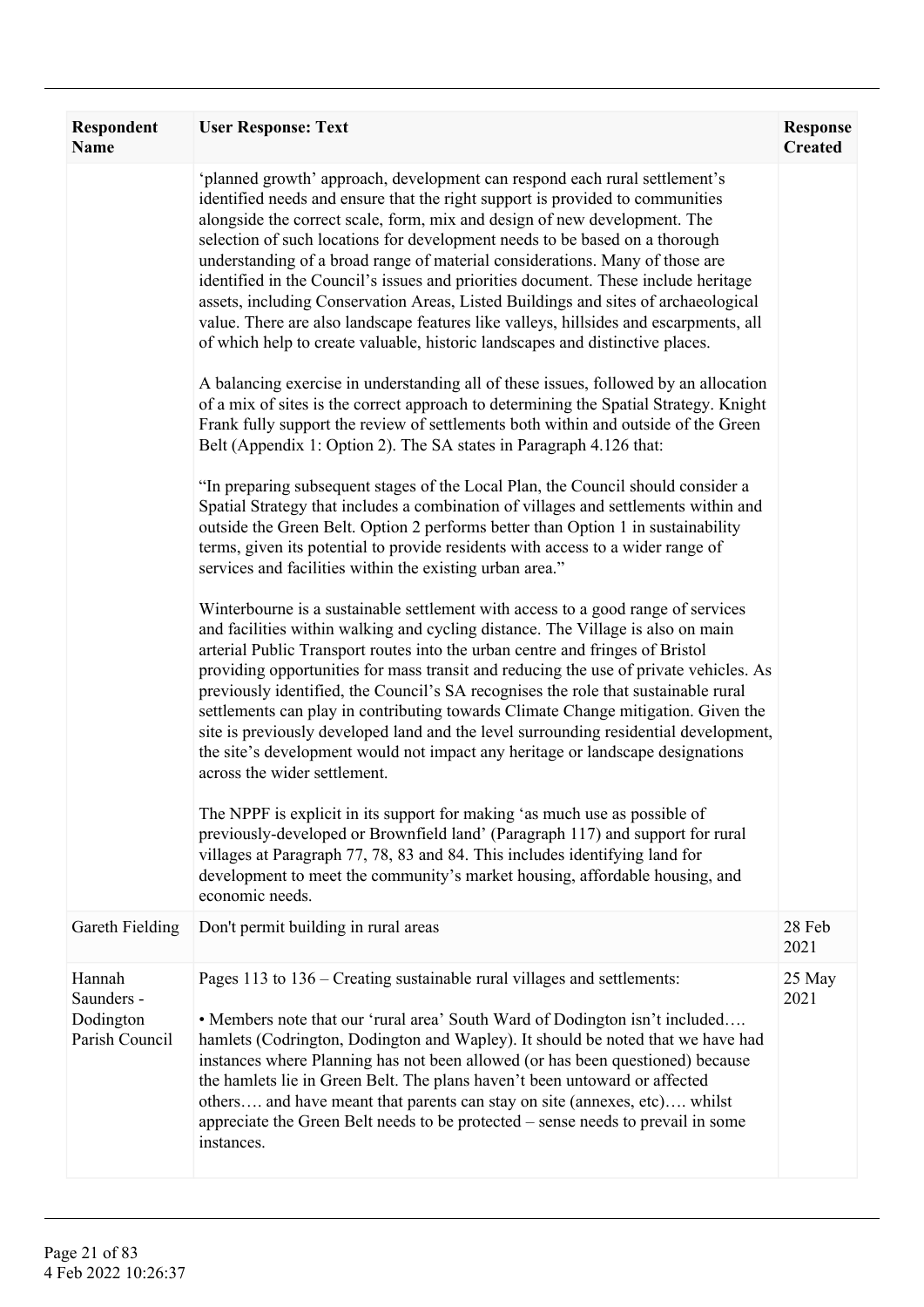| Respondent<br>Name                              | <b>User Response: Text</b>                                                                                                                                                                                                                                                                                                                                                                                                                                                                                                                                                            | <b>Response</b><br><b>Created</b> |
|-------------------------------------------------|---------------------------------------------------------------------------------------------------------------------------------------------------------------------------------------------------------------------------------------------------------------------------------------------------------------------------------------------------------------------------------------------------------------------------------------------------------------------------------------------------------------------------------------------------------------------------------------|-----------------------------------|
|                                                 | • Members would mention again - connectivity of Rural areas to transport hubs and<br>towns. These areas used to benefit from mobile Libraries, etc but this service has<br>been stopped and Covid-19 has highlighted how isolated some residents feel. Some<br>rural villages don't have a bus service at all - and have to rely on volunteers, family<br>members or private transport/taxis.                                                                                                                                                                                         |                                   |
|                                                 | • When people want to downsize in rural areas this isn't always possible they<br>have a large family home – but need something smaller. They don't want to move<br>out of village this sort of development needs to be considered on an ad hoc<br>basis.                                                                                                                                                                                                                                                                                                                              |                                   |
|                                                 | • On a similar note – if children want to move out of home – but stay in village –<br>often they can't afford to – because of lack/cost of housing and job opportunities<br>and no connectivity.                                                                                                                                                                                                                                                                                                                                                                                      |                                   |
| <b>Hannick Homes</b>                            | Support is given to the identification of a suitable level of housing growth in the<br>rural areas.                                                                                                                                                                                                                                                                                                                                                                                                                                                                                   | 25 Mar<br>2021                    |
|                                                 | Those villages within the AONB and Green Belt should only be considered for<br>limited housing growth due to these constraints.                                                                                                                                                                                                                                                                                                                                                                                                                                                       |                                   |
|                                                 | There are a range of rural settlements which lie outside of these obligations and not<br>subject to any other constraints <i>i.e.</i> flooding.                                                                                                                                                                                                                                                                                                                                                                                                                                       |                                   |
|                                                 | Settlements such as Wickwar are not in such categories and have a range of<br>services which need to be supported with additional residential development.                                                                                                                                                                                                                                                                                                                                                                                                                            |                                   |
| Hazel Jones -<br>Hawkesbury<br>Parish Council   | Before considering further growth in rural villages and settlements take into<br>consideration any approved development that remains outstanding (either not<br>commenced or completed) before considering further approval                                                                                                                                                                                                                                                                                                                                                           | 01 Mar<br>2021                    |
| Heather Elgar -<br><b>Woodland Trust</b>        | As above, with regards to the Green Belt:<br>The Green Belt is not designated because of any inherent landscape or ecological<br>quality, although it does serve an important purpose - and has been historically<br>successful - in keeping land open and undeveloped. We urge that nature recovery<br>and climate action is the priority where there is a conflict. We urge South<br>Gloucestershire to also consider how it can promote nature recovery and climate<br>action in the Green Belt.                                                                                   | 12 Feb<br>2021                    |
| Helen Johnstone<br>- Stroud District<br>Council | Other planning considerations and issues<br>The key considerations to help determine appropriate levels of growth in rural<br>villages and settlements should make specific reference to the Severn Estuary SPA,<br>SAC and Ramsar site within the text and diagrams and should include<br>consideration of the cumulative impact from new development and associated<br>recreational pressure.<br>SDC support Option 2 for consideration of the distribution of small and medium<br>scale growth within or around rural settlements that are within or outside of the<br>Green Belt. | 26 Feb<br>2021                    |
| Housley                                         | Agree that the areas to be considered are appropriate, however, the plan does                                                                                                                                                                                                                                                                                                                                                                                                                                                                                                         | 19 Feb                            |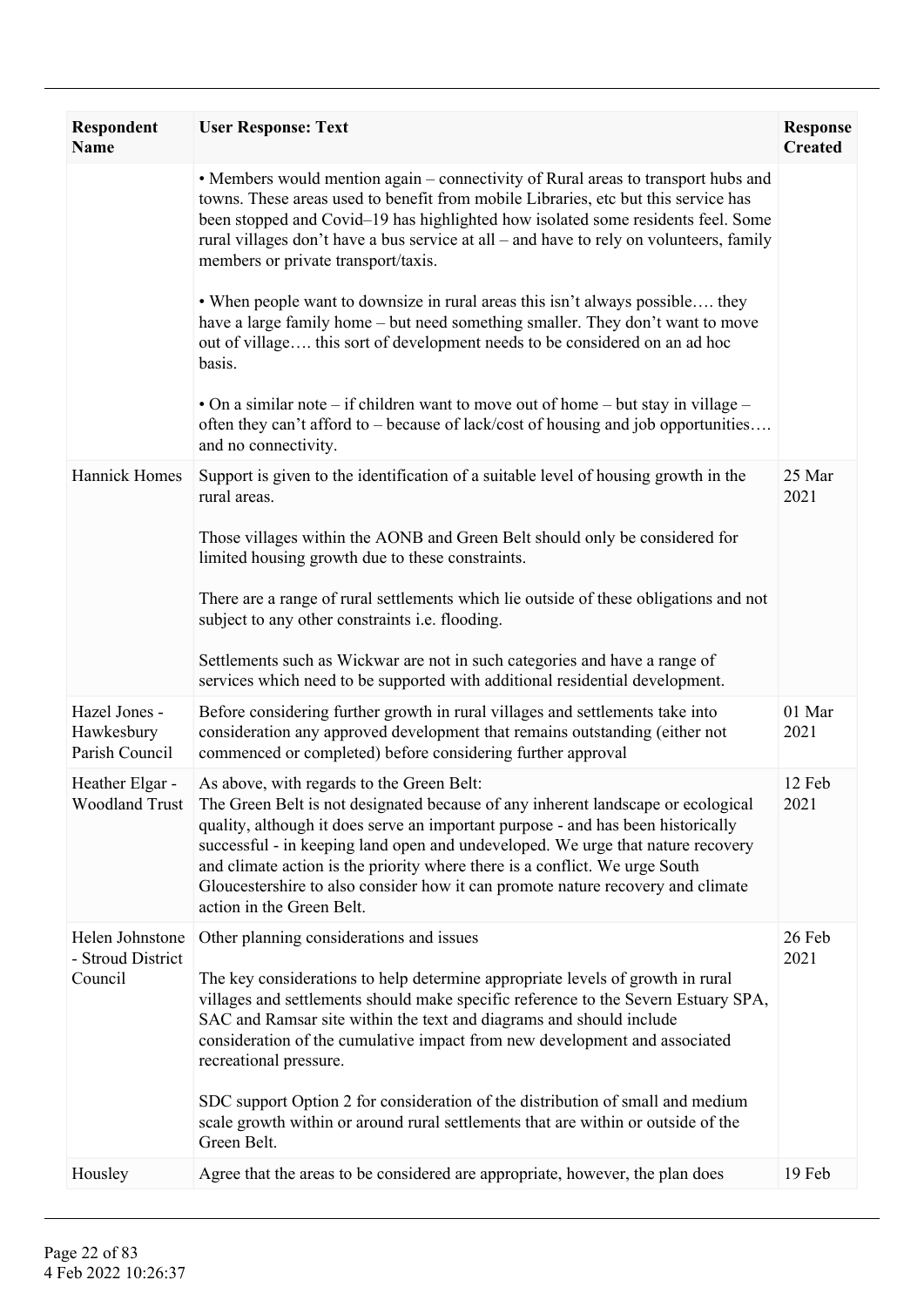| <b>Respondent</b><br><b>Name</b> | <b>User Response: Text</b>                                                                                                                                                                                                                                                                                                                                                                                                                                                                                                                                                                                                                                                                                                                                                                                                                                                                                                                                                                                                                                                                                                                                                                                                                                                                                                                                                                                                                                                                                                                                                                                                                                                                                                                                                                                                                                                                                                                                                                                                                                                                                                                                                                                                                                                                                                                                                                                                                                                                             | <b>Response</b><br><b>Created</b> |
|----------------------------------|--------------------------------------------------------------------------------------------------------------------------------------------------------------------------------------------------------------------------------------------------------------------------------------------------------------------------------------------------------------------------------------------------------------------------------------------------------------------------------------------------------------------------------------------------------------------------------------------------------------------------------------------------------------------------------------------------------------------------------------------------------------------------------------------------------------------------------------------------------------------------------------------------------------------------------------------------------------------------------------------------------------------------------------------------------------------------------------------------------------------------------------------------------------------------------------------------------------------------------------------------------------------------------------------------------------------------------------------------------------------------------------------------------------------------------------------------------------------------------------------------------------------------------------------------------------------------------------------------------------------------------------------------------------------------------------------------------------------------------------------------------------------------------------------------------------------------------------------------------------------------------------------------------------------------------------------------------------------------------------------------------------------------------------------------------------------------------------------------------------------------------------------------------------------------------------------------------------------------------------------------------------------------------------------------------------------------------------------------------------------------------------------------------------------------------------------------------------------------------------------------------|-----------------------------------|
|                                  | present any actual activity or strategies to ensure that the proposed approach is<br>implemented or provided with an appropriate weighting for planning purposes.                                                                                                                                                                                                                                                                                                                                                                                                                                                                                                                                                                                                                                                                                                                                                                                                                                                                                                                                                                                                                                                                                                                                                                                                                                                                                                                                                                                                                                                                                                                                                                                                                                                                                                                                                                                                                                                                                                                                                                                                                                                                                                                                                                                                                                                                                                                                      | 2021                              |
| Ian Leslie                       | I have covered all these above. I am aware that proposals have been put forward to<br>have further development in the western proximity of Easter Compton. This is, as is<br>pointed out, Flood Plain and I have many photographs of this area under water.<br>More concrete means more water run-off, less ground and no trees to soak up that<br>water. The loss of trees allows erosion. Further development increases traffic on the<br>B4055 with subsequent noise and air plooluion as well as making life intolerable<br>for the villagers. The B4055 can not take any more traffic either going through the<br>village or trying to access J17 of the M5.<br>I could not agree with any policy that aims to destroy any green belt. There is so<br>liitle left.<br>Concreting over vast area of land and chop[ping down hundreds of trees on<br>Severnside will only compound the flood plain problems.                                                                                                                                                                                                                                                                                                                                                                                                                                                                                                                                                                                                                                                                                                                                                                                                                                                                                                                                                                                                                                                                                                                                                                                                                                                                                                                                                                                                                                                                                                                                                                                        | 28 Feb<br>2021                    |
| <b>IM</b> Land                   | 59. As examined above, IM supports the exploration of growth at villages, but a<br>one size-fits-all approach is not appropriate for South Gloucestershire. Some<br>villages like Pucklechurch which are close to Bristol and its extensive available<br>employment provides a greater opportunity to respond to the Climate Change<br>Emergency through increased, sustainable growth. Other outlying villages such as<br>Charfield and Falfield simply increase commuter distances travelled to the Greater<br>Bristol Conurbation and thus the impact on Climate Change.<br>60. Whilst IM supports the re-opening of Charfield Station which provides an<br>opportunity for local modal shift, the Datashine information suggests that many<br>people who commute into Bristol City do not work near one of the Railway<br>Stations. This brings into question the convenience and usability of the travel mode<br>if commuters have the inconvenience of multi-modal trips which then become time<br>consuming. IM would like to see the evidence base for the emerging Plan to be<br>more comprehensive in its assessment of journeys and specifically their<br>convenience when related to the range of destinations within Greater Bristol (see<br>Appendix 3). This should then be qualified in Carbon tonnes per settlement per<br>year.<br>61. Whilst we support the general principle of the Urban Lifestyle potential of the<br>North and East Fringe, it has its limitations in terms of land availability. We<br>therefore expect to see a Plan which genuinely seeks to address Climate Change,<br>and which will focus on meeting local housing growth at settlements that have the<br>capacity for increased growth at the most sustainable villages around the Bristol<br>Fringe.<br>62. In term of settlement hierarchy, it is also noted that the Plan focuses its<br>sustainability audit on the Data Access Profiles prepared by SGC. A separate<br>response is made by IM Land in that regard. Whilst IM Land supports the DAPs as<br>a useful policy making tool, it is concerned that some of the facts are not accurately<br>presented and it pays little attention to Climate Change factors. An example of this<br>is the way travel is measured as a time factor rather than as Carbon emissions.<br>Another example is, it also does not recognise that different settlements encourage<br>different types of travel patterns depending on convenience and distance. Our | 11 May<br>2021                    |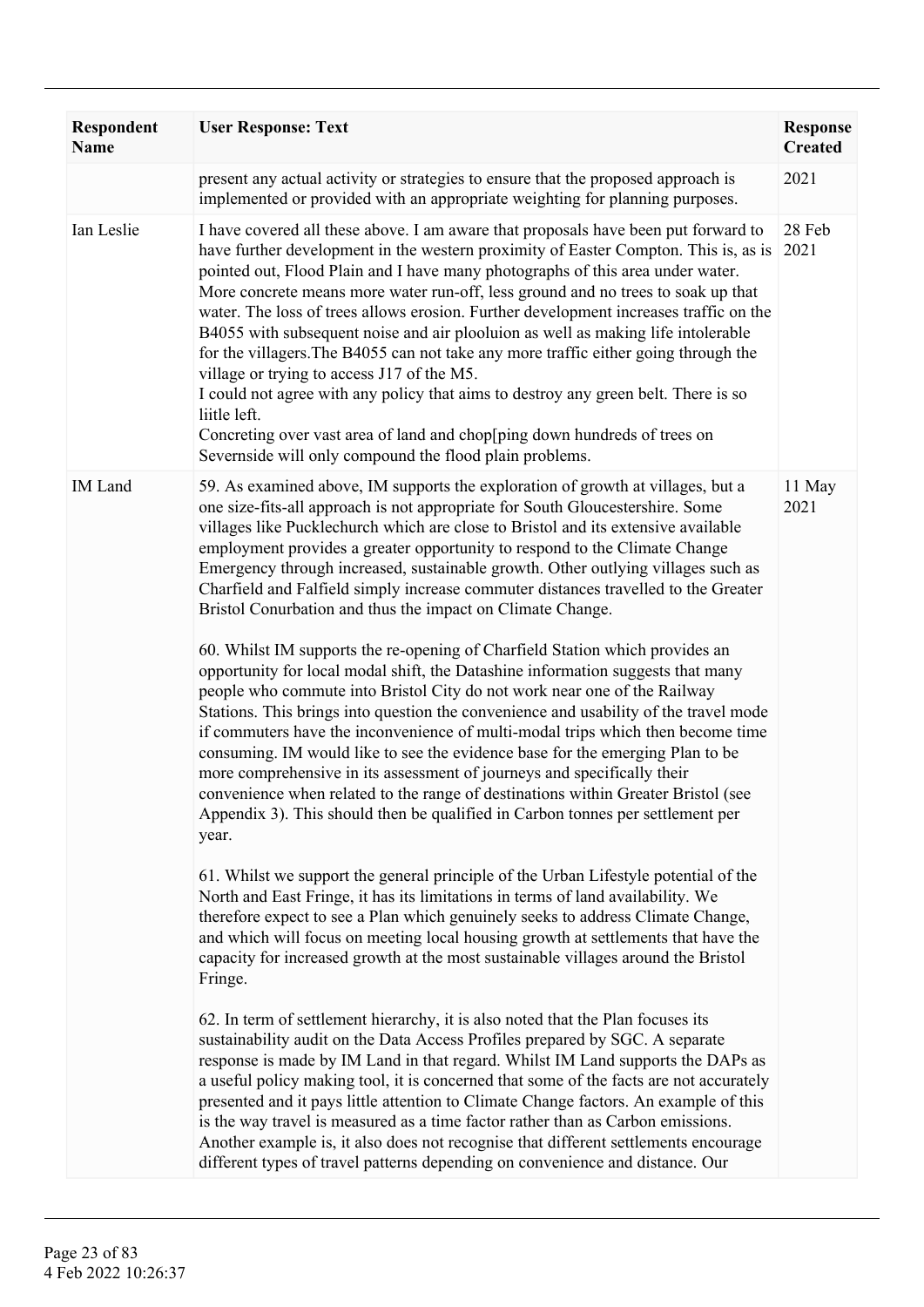| Respondent<br><b>Name</b> | <b>User Response: Text</b>                                                                                                                                                                                                                                                                                                                                                                                                                                      | <b>Response</b><br><b>Created</b> |
|---------------------------|-----------------------------------------------------------------------------------------------------------------------------------------------------------------------------------------------------------------------------------------------------------------------------------------------------------------------------------------------------------------------------------------------------------------------------------------------------------------|-----------------------------------|
|                           | concerns regarding the DAP for Pucklechurch include:                                                                                                                                                                                                                                                                                                                                                                                                            |                                   |
|                           | ? Accessibility to services and facilities needs to account for both car and cycle<br>access and quality of routes for the latter rather than simply distance. There is no<br>reference to the emergence of e-cycling either.                                                                                                                                                                                                                                   |                                   |
|                           | ? The bus route information is based on travel time for existing routes, which as we<br>know, regularly evolve and change. Minor changes to existing routes would<br>materially improve travel time due to the proximity of Pucklechurch to Greater<br>Bristol.                                                                                                                                                                                                 |                                   |
|                           | ? The Secondary School data is incorrect, there are five within 3 miles, plus a new<br>School recently announced at Lyde Green.                                                                                                                                                                                                                                                                                                                                 |                                   |
|                           | ? The Primary School data is also incorrect, there are two within the 2-mile<br>catchment.                                                                                                                                                                                                                                                                                                                                                                      |                                   |
|                           | ? The major employment data is also unreasonably presented when multiple major<br>employers are located on the very edge of the 2km isochrone., including the Bristol<br>& Bath Science Park, the largest employment growth area is South Gloucestershire.<br>Were the isochrone centred on our client's land at Pucklechurch West where the<br>development opportunity exists, then it would present a very different, much more<br>favourable position.       |                                   |
|                           | 63. In conclusion, places like Pucklechurch, which are highly sustainable should be<br>considered more favourably for growth especially where this is able to make a more<br>meaningful response to Climate Change than other locations. As such, the emerging<br>Plan should not limit itself to only small and medium-scale growth, but rather<br>larger scale growth at the most sustainable settlements around the Bristol Fringe,<br>such as Pucklechurch. |                                   |
| IM Land<br>Limited        | Please see enclosed submission                                                                                                                                                                                                                                                                                                                                                                                                                                  | 26 Mar<br>2021                    |
|                           | 7.0 CREATING SUSTAINABLE RURAL VILLAGES AND SETTLEMENTS:<br>QUESTIONS 14, 15 & 16:                                                                                                                                                                                                                                                                                                                                                                              |                                   |
|                           | 7.1 We support the Council in considering the potential for all scales of<br>development in rural villages and settlements. In considering an 'appropriate' level<br>of growth, the Council set out the key considerations as being:                                                                                                                                                                                                                            |                                   |
|                           | 1. the size of existing village and settlements – relating to populations and the<br>number of existing homes; and                                                                                                                                                                                                                                                                                                                                              |                                   |
|                           | 2. The level of planned and speculative growth that has been built or approved in<br>individual communities in recent years, if applicable.                                                                                                                                                                                                                                                                                                                     |                                   |
|                           | 7.2 Despite its clear sustainability credentials, only 30 homes have been completed<br>at Pucklechurch between 2011 and 2021 (based on residential land survey data). At<br>an average household size of 2.4 persons per household (as set out in the 2011                                                                                                                                                                                                      |                                   |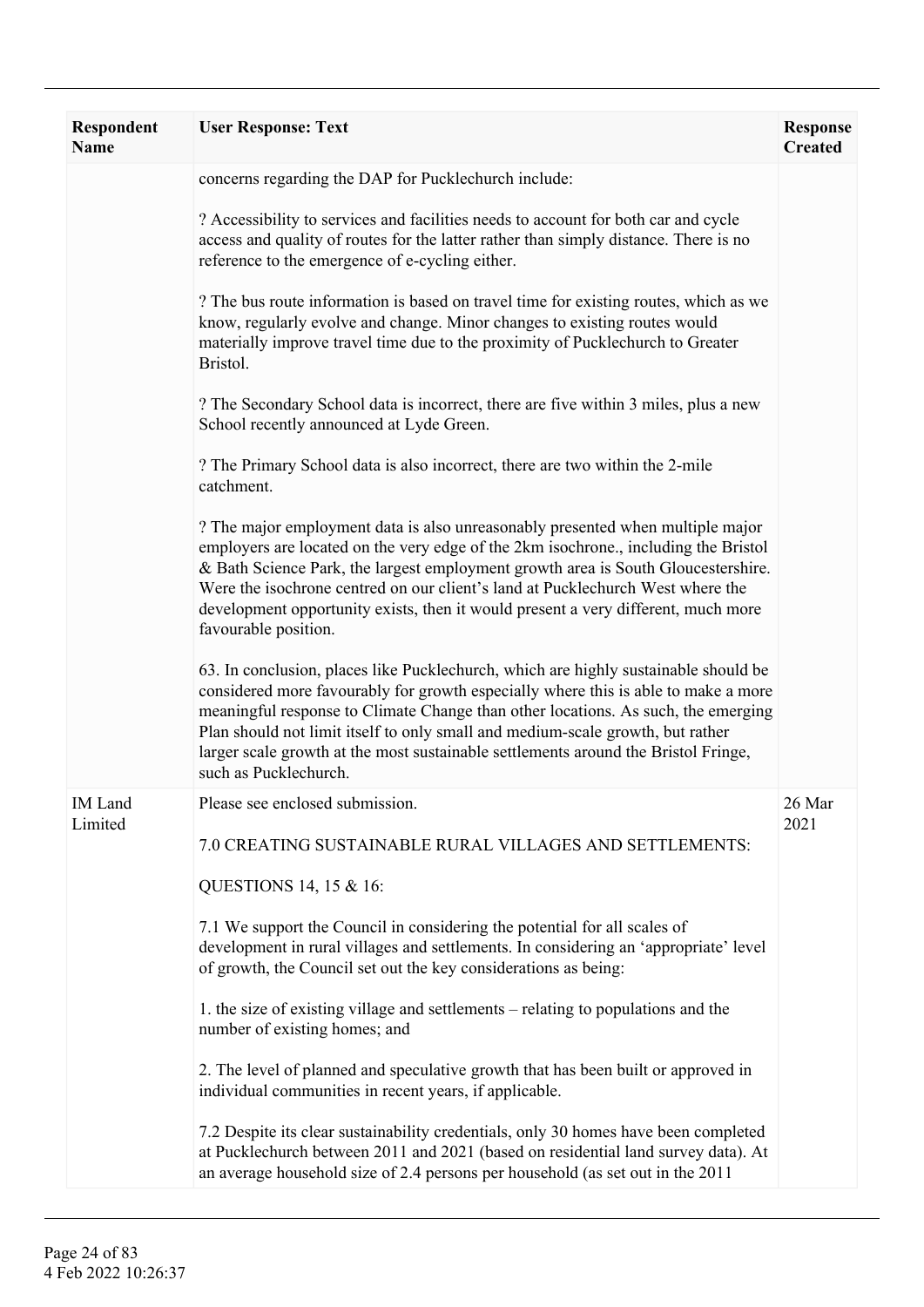| Census) this equates to a growth in the population of 48 people (representing a<br>1.6% growth in the population of Pucklechurch). This compares with the<br>2011-based projections at a County level identifying an 11.3% increase over the<br>same period. The actual level of growth at Pucklechurch has therefore not been<br>proportionate with wider population projections and is not considered sufficient to<br>support a strong and vibrant community. In order to comply with Paragraph 8(b) of<br>the NPPF a sufficient level of growth should be provided to Pucklechurch.<br>• Development at rural villages is also essential to maintain their vitality and<br><b>Ivywell Capital</b><br>17 May<br>viability. New housing can provide opportunities for elderly residents to downsize,<br>2021<br>(IC)<br>younger people to get on the housing ladder, or young families to move in to ensure<br>a diverse population is maintained which can support existing services and facilities<br>(e.g. young families can support the need for existing Primary Schools).<br>• New development at rural villages can also deliver affordable housing which is<br>important, especially in rural areas where house prices are relatively high and small<br>starter homes are in short supply.<br>• The Green Belt constraint around certain villages has exacerbated this issue<br>significantly as speculative development has been prevented even where the<br>housing land supply position has been deficient.<br>• There are significant benefits associated with facilitating modest development at<br>rural villages and welcome the Council's indication that this will be explored by the<br>Local Plan.<br>5.1 The approach to areas of flood risk is considered appropriate. We have<br>discussed this in more detail above, however, our position is that development in<br>areas of higher flood risk is inherently less sustainable than development in areas of<br>lower flood risk. The former should, therefore, be avoided where appropriate<br>alternatives are available as per the guidance in the NPPF and PPG.<br>5.2 With regard to AONBs, we support the exploration of a strategy to support<br>growth in rural areas in the interests of maintaining the vitality and viability of<br>these communities and combating affordability issues. However, we note that the<br>need to protect valued landscapes means that development in these locations will<br>need to be relatively small scale.<br>5.3 With regard to rural communities in the Green Belt, we agree that the first stage<br>is to establish whether the District's development needs can be met without<br>impinging upon the Green Belt, or if there are exceptional circumstances that would<br>justify its release.<br>5.4 Once this is established, the question is whether their development needs/<br>requirements can be met through the exceptions set out in paragraph 145 of the<br>NPPF (limited infilling, redevelopment of Brownfield sites, rural exceptions sites<br>for affordable housing etc) or if this would dictate a more direct approach (e.g.<br>formal allocations). | Respondent<br><b>Name</b> | <b>User Response: Text</b>                                                   | <b>Response</b><br><b>Created</b> |
|-------------------------------------------------------------------------------------------------------------------------------------------------------------------------------------------------------------------------------------------------------------------------------------------------------------------------------------------------------------------------------------------------------------------------------------------------------------------------------------------------------------------------------------------------------------------------------------------------------------------------------------------------------------------------------------------------------------------------------------------------------------------------------------------------------------------------------------------------------------------------------------------------------------------------------------------------------------------------------------------------------------------------------------------------------------------------------------------------------------------------------------------------------------------------------------------------------------------------------------------------------------------------------------------------------------------------------------------------------------------------------------------------------------------------------------------------------------------------------------------------------------------------------------------------------------------------------------------------------------------------------------------------------------------------------------------------------------------------------------------------------------------------------------------------------------------------------------------------------------------------------------------------------------------------------------------------------------------------------------------------------------------------------------------------------------------------------------------------------------------------------------------------------------------------------------------------------------------------------------------------------------------------------------------------------------------------------------------------------------------------------------------------------------------------------------------------------------------------------------------------------------------------------------------------------------------------------------------------------------------------------------------------------------------------------------------------------------------------------------------------------------------------------------------------------------------------------------------------------------------------------------------------------------------------------------------------------------------------------------------------------------------------------------------------------------------------------------------------------------------------------------------------------------------------------------------------|---------------------------|------------------------------------------------------------------------------|-----------------------------------|
|                                                                                                                                                                                                                                                                                                                                                                                                                                                                                                                                                                                                                                                                                                                                                                                                                                                                                                                                                                                                                                                                                                                                                                                                                                                                                                                                                                                                                                                                                                                                                                                                                                                                                                                                                                                                                                                                                                                                                                                                                                                                                                                                                                                                                                                                                                                                                                                                                                                                                                                                                                                                                                                                                                                                                                                                                                                                                                                                                                                                                                                                                                                                                                                                 |                           |                                                                              |                                   |
|                                                                                                                                                                                                                                                                                                                                                                                                                                                                                                                                                                                                                                                                                                                                                                                                                                                                                                                                                                                                                                                                                                                                                                                                                                                                                                                                                                                                                                                                                                                                                                                                                                                                                                                                                                                                                                                                                                                                                                                                                                                                                                                                                                                                                                                                                                                                                                                                                                                                                                                                                                                                                                                                                                                                                                                                                                                                                                                                                                                                                                                                                                                                                                                                 |                           | 5.5 The Phase 1 document suggests that the housing requirement, coupled with |                                   |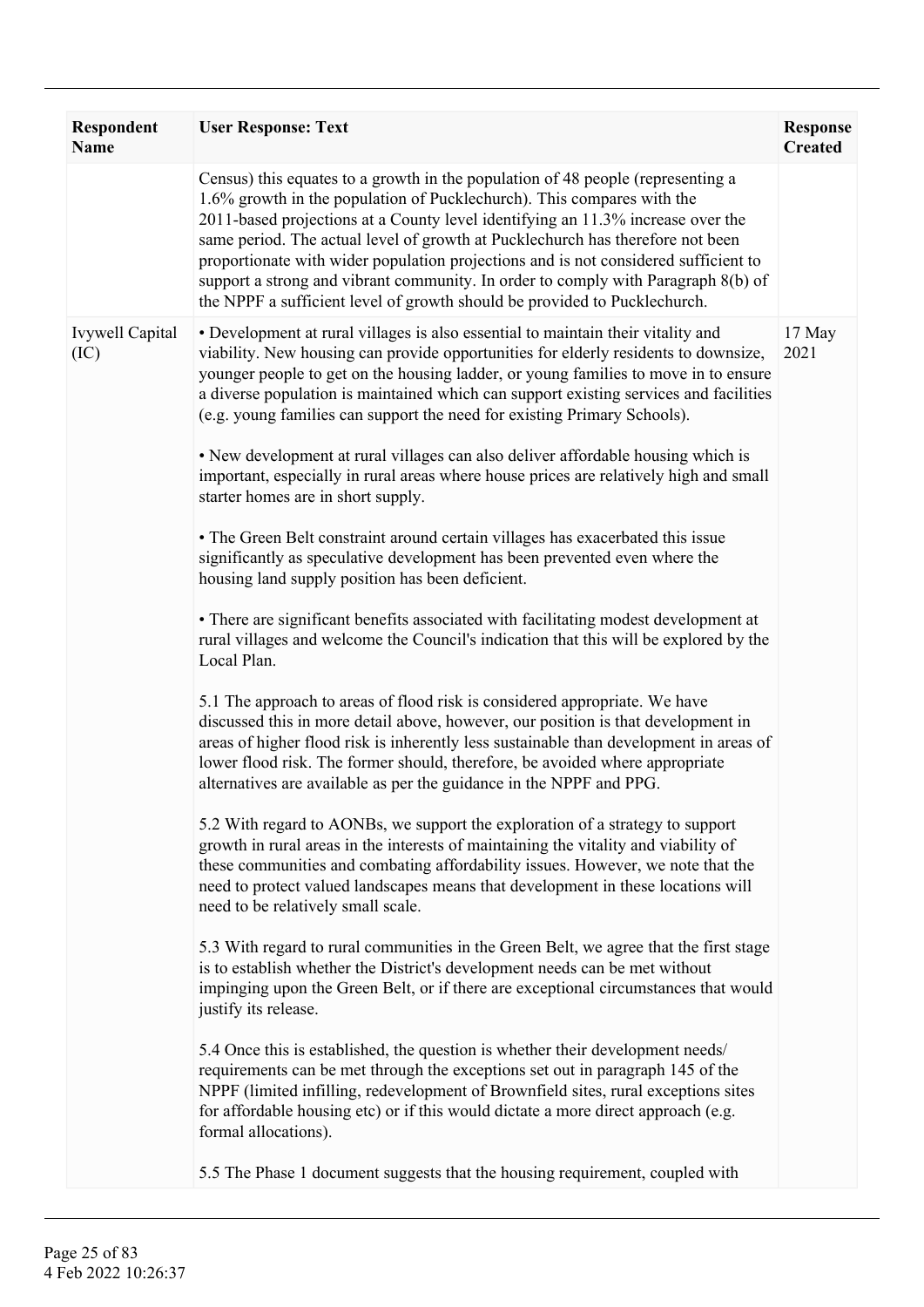| Respondent<br><b>Name</b> | <b>User Response: Text</b>                                                                                                                                                                                                                                                                                                                                                                                                                                                                                                                                                                                                                                                                                                                                                                                                                                                                                                                                                               | <b>Response</b><br><b>Created</b> |
|---------------------------|------------------------------------------------------------------------------------------------------------------------------------------------------------------------------------------------------------------------------------------------------------------------------------------------------------------------------------------------------------------------------------------------------------------------------------------------------------------------------------------------------------------------------------------------------------------------------------------------------------------------------------------------------------------------------------------------------------------------------------------------------------------------------------------------------------------------------------------------------------------------------------------------------------------------------------------------------------------------------------------|-----------------------------------|
|                           | constraints at villages beyond the Green Belt, will likely mean a proportion of<br>growth needs to be directed to settlements within the Green Belt as well. This is<br>supported by the Sustainability Appraisal which has indicated clear sustainability<br>benefits associated with directing growth toward villages within the Green Belt<br>(table 4.7 of the SA). This is a welcome start; however, we note that a flaw of the<br>JSP and a common pitfall of other Local Plans is the failure to provide a robust<br>assessment in support of the exceptional circumstances being demonstrated (e.g.<br>Ashfield District Council and Amber Valley Borough Council fell at the<br>Examination in Public stage due to the poor quality of the evidence in respect of<br>Green Belt release). We would suggest a dedicated topic paper be prepared in<br>support of the Plan if, as we expect, Green Belt releases be required to support the<br>development needs of the District. |                                   |
|                           | 5.6 We agree that the new Local Plan will need to explore the possibility of growth<br>at rural settlements in the Green Belt for a range of development scales to underpin<br>housing delivery from the larger strategic sites that will also be necessary to meet<br>the overall housing requirements.                                                                                                                                                                                                                                                                                                                                                                                                                                                                                                                                                                                                                                                                                 |                                   |
|                           | 5.7 This will, ultimately, be dictated in part by the scale of the housing requirement<br>and reliance that will be placed on strategic sites. A significant advantage of a<br>dispersed approach to housing distribution is that delivery is likely to be less of an<br>issue. However, we acknowledge that there are trade-offs with achieving wider<br>sustainability objectives and so an appropriate balance will need to be struck.                                                                                                                                                                                                                                                                                                                                                                                                                                                                                                                                                |                                   |
|                           | 5.8 The obvious advantage for settlements in the Green Belt is that they tend to be<br>better related to the Bristol Urban Fringe and market towns of Yate, Thornbury and<br>Chipping Sodbury where services, facilities and employment opportunities are<br>more readily accessible. There is, therefore, greater potential for development to<br>achieve the sustainability objectives set out in the Phase 1 document through<br>development at rural settlements.                                                                                                                                                                                                                                                                                                                                                                                                                                                                                                                    |                                   |
|                           | 5.9 There are a handful of ways in which the Council could manage development at<br>the rural villages; however, we would support the identification of allocations at<br>settlements, either through this Plan or a subsequent site allocations plan. This is<br>more important for the Green Belt villages given that boundaries can only be<br>altered by Local Plans. This may be the preferred approach in the interests of<br>ensuring delivery at these settlements can come forward earlier in the Plan period.                                                                                                                                                                                                                                                                                                                                                                                                                                                                  |                                   |
|                           | 5.10 Alternatively, the process of identifying site allocations could be deferred to<br>the Neighbourhood Plan (NHP) process, at least for certain Parishes where these<br>are being progressed. However, it will be important for the Local Plan to establish<br>what the requirement for these areas would be and establish the exceptional<br>circumstances necessary to justify development within the identified Parishes. A<br>view can be taken at a later date as to whether a Site Allocations Plan would need<br>to be progressed if insufficient progress has been made on any emerging NHPs.                                                                                                                                                                                                                                                                                                                                                                                 |                                   |
|                           | Do you have any comments on our proposed approach to investigate an appropriate<br>level of growth in our rural villages and settlements?                                                                                                                                                                                                                                                                                                                                                                                                                                                                                                                                                                                                                                                                                                                                                                                                                                                |                                   |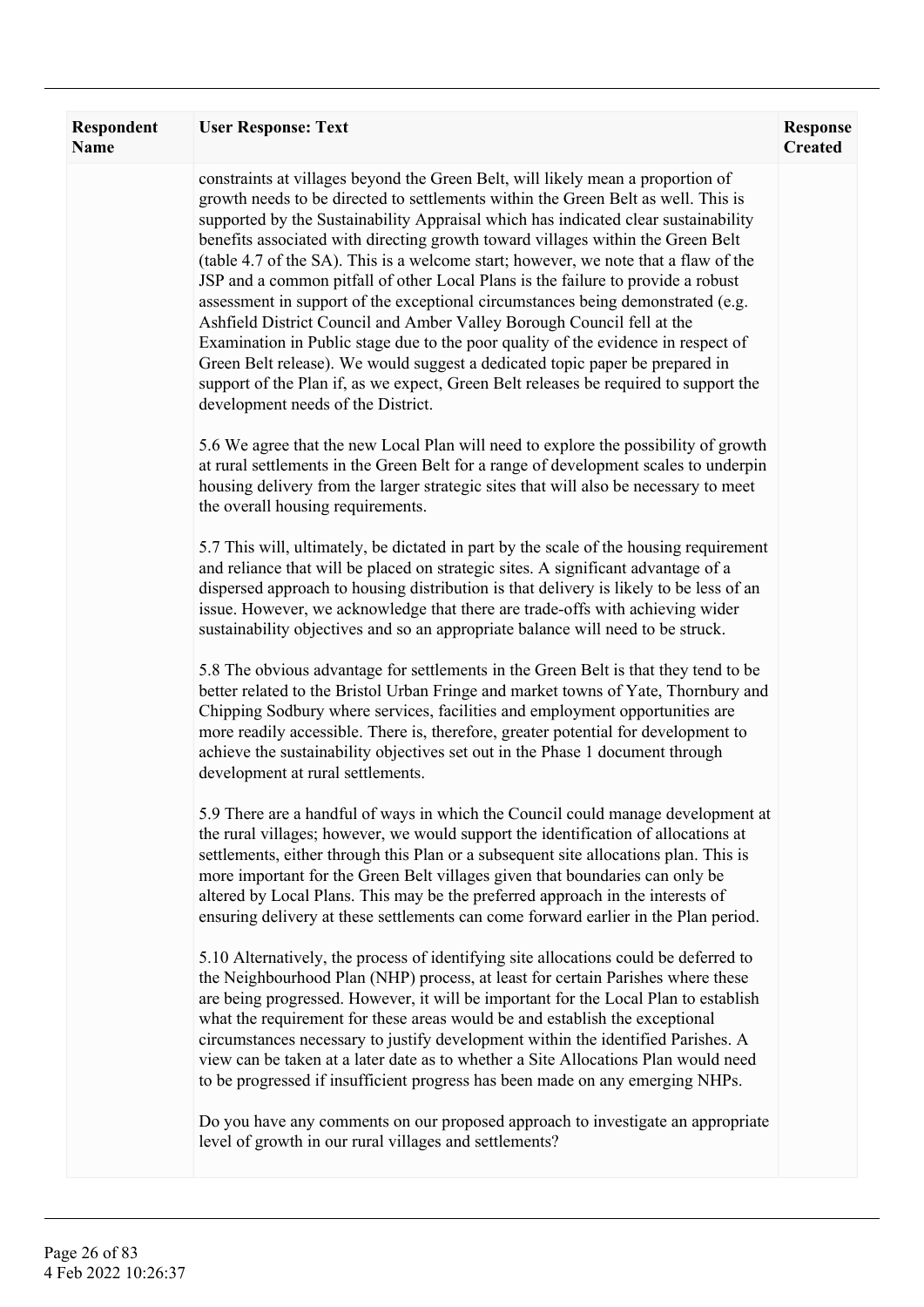| Respondent<br><b>Name</b>            | <b>User Response: Text</b>                                                                                                                                                                                                                                                                                                                                                                                                                                                                                                                               | <b>Response</b><br><b>Created</b> |
|--------------------------------------|----------------------------------------------------------------------------------------------------------------------------------------------------------------------------------------------------------------------------------------------------------------------------------------------------------------------------------------------------------------------------------------------------------------------------------------------------------------------------------------------------------------------------------------------------------|-----------------------------------|
|                                      | 5.11 We support the principle of seeking to ensure that development at the rural<br>villages is Plan-led in light of the level of speculative development that has come<br>forward at them in recent years.                                                                                                                                                                                                                                                                                                                                              |                                   |
|                                      | 5.12 Whilst strategic levels of development will be required to sustainably meet the<br>bulk of the Council's housing requirement, development at villages where large-<br>scale development is not possible will still be required to support the vitality and<br>viability of those settlements and address affordability issues.                                                                                                                                                                                                                      |                                   |
|                                      | 5.13 In terms of the approach to investigating the appropriate levels of growth that<br>should come forward at the rural villages, the two options are appropriate starting<br>points and will need to be subject to an appropriate Sustainability Appraisal to<br>establish which should ultimately be pursued. The approach may then need to be<br>refined in terms of identifying which rural settlements in the Green Belt should be<br>prioritised based on the application of the guiding principles outlined within the<br>consultation document. |                                   |
|                                      | 5.14 Indeed, we would note that the Phase 1 document is already suggesting that<br>non-strategic growth at Green Belt settlements would have sustainability benefits<br>over purely pursuing growth at non-Green Belt locations. This, coupled with the<br>overall housing requirement will likely constitute the exceptional circumstances<br>required to justify the release of Green Belt land for development. As such, we<br>consider that Option 2 will need to be pursued and is supported on this basis.                                         |                                   |
| James Carpenter<br>- Falfield Parish | Yes.                                                                                                                                                                                                                                                                                                                                                                                                                                                                                                                                                     | 14 Apr<br>2021                    |
| Council                              | Thornbury is listed in both the Urban Lifestyles and Rural villages and Settlements<br>lists - this is contradictory, it cannot be considered as being both.                                                                                                                                                                                                                                                                                                                                                                                             |                                   |
|                                      | Appendix 1 Option 2 is preferred where all villages and settlements should be<br>considered for sharing the housing load, including those inside and outside Green<br>Belt and AONB. Some, who usually suffer from planning restrictions, may<br>welcome and benefit from small scale development to repopulate their village<br>Schools etc.                                                                                                                                                                                                            |                                   |
|                                      | Agree to smaller scale rural village developments, but these developments need<br>sustainable transport to shops, health care facilities, play areas, Libraries, all the<br>things town folk take for granted. These should be mixed age group developments<br>and not too far from existing families in nearby villages of developments.                                                                                                                                                                                                                |                                   |
|                                      | Falfield has already been allocated more than its fair share of housing with our<br>village currently being disproportionately doubled in size. Every rural community<br>should be considered, so it is concerning that some Parishes have been left out of<br>your place name lists entirely e.g. Tortworth Parish.                                                                                                                                                                                                                                     |                                   |
|                                      | The flood risk map diagram is incorrectly labelled. Rockhampton is labelled as<br>Aust etc.                                                                                                                                                                                                                                                                                                                                                                                                                                                              |                                   |
|                                      | Don't discount places with an active train line but a closed train station within<br>walking distance. This is a potential asset for development and Public Transport in                                                                                                                                                                                                                                                                                                                                                                                 |                                   |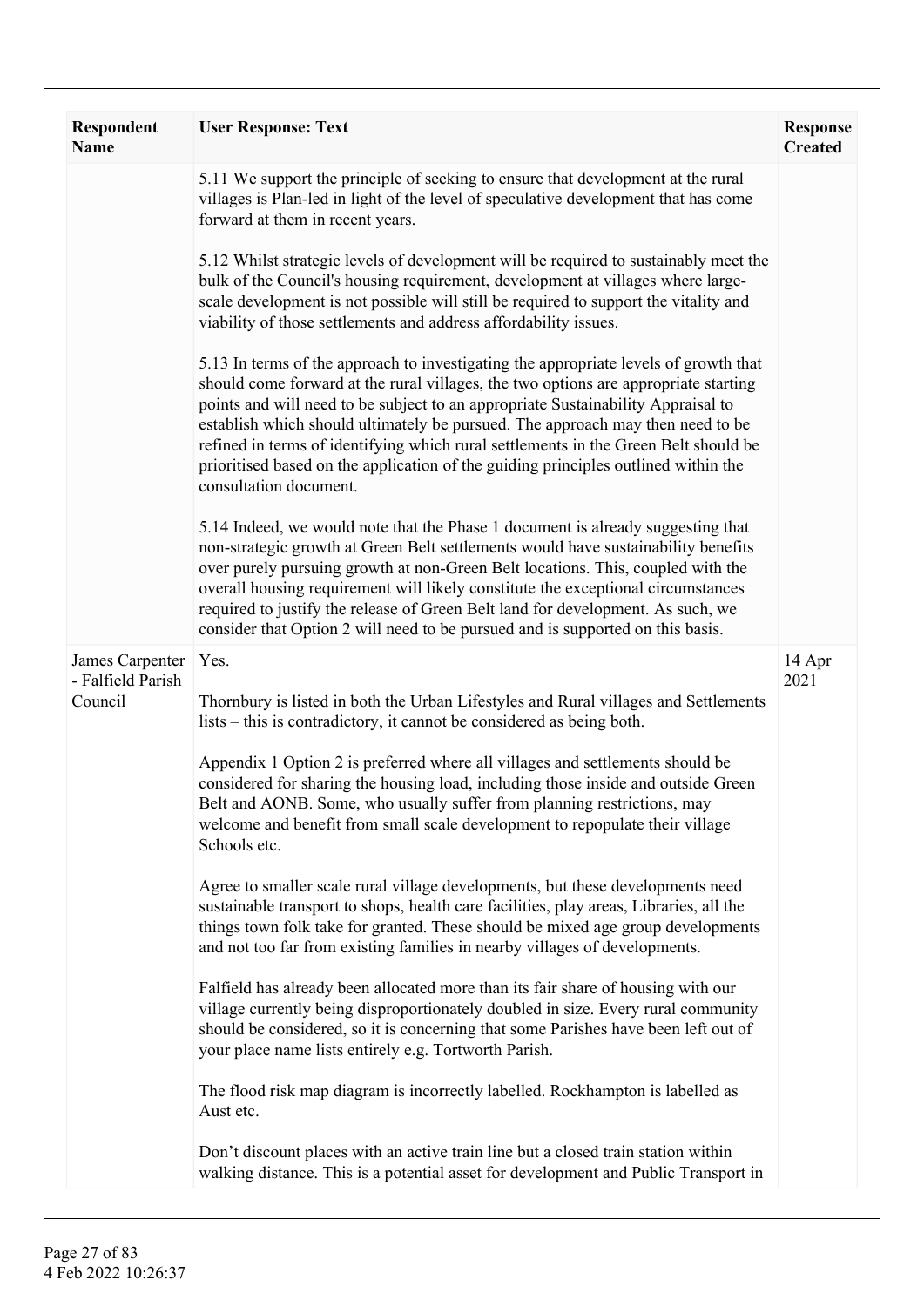| <b>Respondent</b><br><b>Name</b>    | <b>User Response: Text</b>                                                                                                                                                                                                                                                                                                                                                                                                                                                                                                                                                                                                                                                                                                                                                                                                                                                                                                                                                                                                                                                                                                                                                                                                                                                                                                                                                                                                                                                                                                                                                                                                                                                                                                                                                                                                                                                                                                                                                                                                                                                                                                                                                                                                                                                                                                                                                                                                                       | <b>Response</b><br><b>Created</b> |
|-------------------------------------|--------------------------------------------------------------------------------------------------------------------------------------------------------------------------------------------------------------------------------------------------------------------------------------------------------------------------------------------------------------------------------------------------------------------------------------------------------------------------------------------------------------------------------------------------------------------------------------------------------------------------------------------------------------------------------------------------------------------------------------------------------------------------------------------------------------------------------------------------------------------------------------------------------------------------------------------------------------------------------------------------------------------------------------------------------------------------------------------------------------------------------------------------------------------------------------------------------------------------------------------------------------------------------------------------------------------------------------------------------------------------------------------------------------------------------------------------------------------------------------------------------------------------------------------------------------------------------------------------------------------------------------------------------------------------------------------------------------------------------------------------------------------------------------------------------------------------------------------------------------------------------------------------------------------------------------------------------------------------------------------------------------------------------------------------------------------------------------------------------------------------------------------------------------------------------------------------------------------------------------------------------------------------------------------------------------------------------------------------------------------------------------------------------------------------------------------------|-----------------------------------|
|                                     | the future.                                                                                                                                                                                                                                                                                                                                                                                                                                                                                                                                                                                                                                                                                                                                                                                                                                                                                                                                                                                                                                                                                                                                                                                                                                                                                                                                                                                                                                                                                                                                                                                                                                                                                                                                                                                                                                                                                                                                                                                                                                                                                                                                                                                                                                                                                                                                                                                                                                      |                                   |
|                                     | Selection of developable villages based on existing bus service should be given a<br>low not high weighting. It is a factor based on current circumstance but not a main<br>decision driver as it is a variable. Buses have wheels, they can be rerouted to<br>outlying villages if there is demand or a requirement to do so. It is not a permanent<br>status like say topography/heritage. Developers/management committees could<br>make contributions to bus costs to help them be viable.                                                                                                                                                                                                                                                                                                                                                                                                                                                                                                                                                                                                                                                                                                                                                                                                                                                                                                                                                                                                                                                                                                                                                                                                                                                                                                                                                                                                                                                                                                                                                                                                                                                                                                                                                                                                                                                                                                                                                   |                                   |
| James Durant -<br>Cotswold<br>Homes | Cotswold Homes are fully supportive of the approach to create sustainable rural<br>villages and settlements. As set out previously, the lack of identified growth at<br>these locations in previous Plans has led to an acute affordability issue and damage<br>to the viability of both local facilities as well as transport links. Due to this, a<br>number of services and facilities such as convenience stores have closed due to the<br>lack of an engaged local population to ensure their viability. The Council are right<br>to now look at ways that delivery of development at these locations can help to<br>actually improve their sustainability. As set out in the response to previous<br>questions however, it is imperative that SME housebuilders who are likely to<br>deliver such schemes are fully supported through being given the certainty that the<br>principle of development is accepted through allocations. At the very least the<br>Council should be seeking to proportion numbers to the rural villages and<br>settlements on the basis of a considered sustainability hierarchy which can now<br>easily be garnered from the thorough work done in the form of the Data and Access<br>Profiles for each settlement. Cotswold Homes have a number of land interests at the<br>smaller settlements which we have promoted through your Call for Sites and which<br>are also considered more fully in our covering letter. These sites have the ability to<br>meet local need in a sustainable way. Cotswold Homes also have a track record of<br>delivering high quality design in a timely manner which will be crucial to the<br>Council in keeping both high quality design at the heart of the Plan whilst also<br>delivering the number of homes required at the pace anticipated. Whilst we<br>understand and to a degree support the principle of considering small scale Green<br>Belt release at the smaller settlements which are surrounded by Green Belt, the case<br>for exceptional circumstances is likely to be very difficult to defend at Examination<br>without a very robust strategy and evidence base. We would therefore advocate that<br>the Council seeks to explore the opportunity to locate as much growth as possible<br>within sustainable limits at the smaller settlements outside of the Green Belt before<br>turning to consider Green Belt release at the smaller villages. | 19 Apr<br>2021                    |
| John Acton                          | It is right that you should do this, taking fully into account the amount of new<br>infrastructure that might be needed to support the development at any village. Some<br>of the initial comments in the consultation document are not accurate. An example<br>is Falfield, which lies on the A38 and has the best access to the M5 of any village in<br>the locality. In prioritising Public Transport, you should not overlook the change to<br>electric and Hydrogen vehicles and that Public Transport will not cope with the<br>dispersed pattern of travel for work and recreation.                                                                                                                                                                                                                                                                                                                                                                                                                                                                                                                                                                                                                                                                                                                                                                                                                                                                                                                                                                                                                                                                                                                                                                                                                                                                                                                                                                                                                                                                                                                                                                                                                                                                                                                                                                                                                                                       | 26 Mar<br>2021                    |
| John Calver                         | Many villages need some limited growth whether in the Greenbelt or not. However<br>to avoid "swamping I would restrict growth to 20% of existing housing stock                                                                                                                                                                                                                                                                                                                                                                                                                                                                                                                                                                                                                                                                                                                                                                                                                                                                                                                                                                                                                                                                                                                                                                                                                                                                                                                                                                                                                                                                                                                                                                                                                                                                                                                                                                                                                                                                                                                                                                                                                                                                                                                                                                                                                                                                                   | 04 Feb<br>2021                    |
| John Mills -<br>Cotswolds           | Overall, the Cotswolds Conservation Board agrees with the proposed approach.<br>Specific comments and recommendations are provided below.                                                                                                                                                                                                                                                                                                                                                                                                                                                                                                                                                                                                                                                                                                                                                                                                                                                                                                                                                                                                                                                                                                                                                                                                                                                                                                                                                                                                                                                                                                                                                                                                                                                                                                                                                                                                                                                                                                                                                                                                                                                                                                                                                                                                                                                                                                        | 16 Mar<br>2021                    |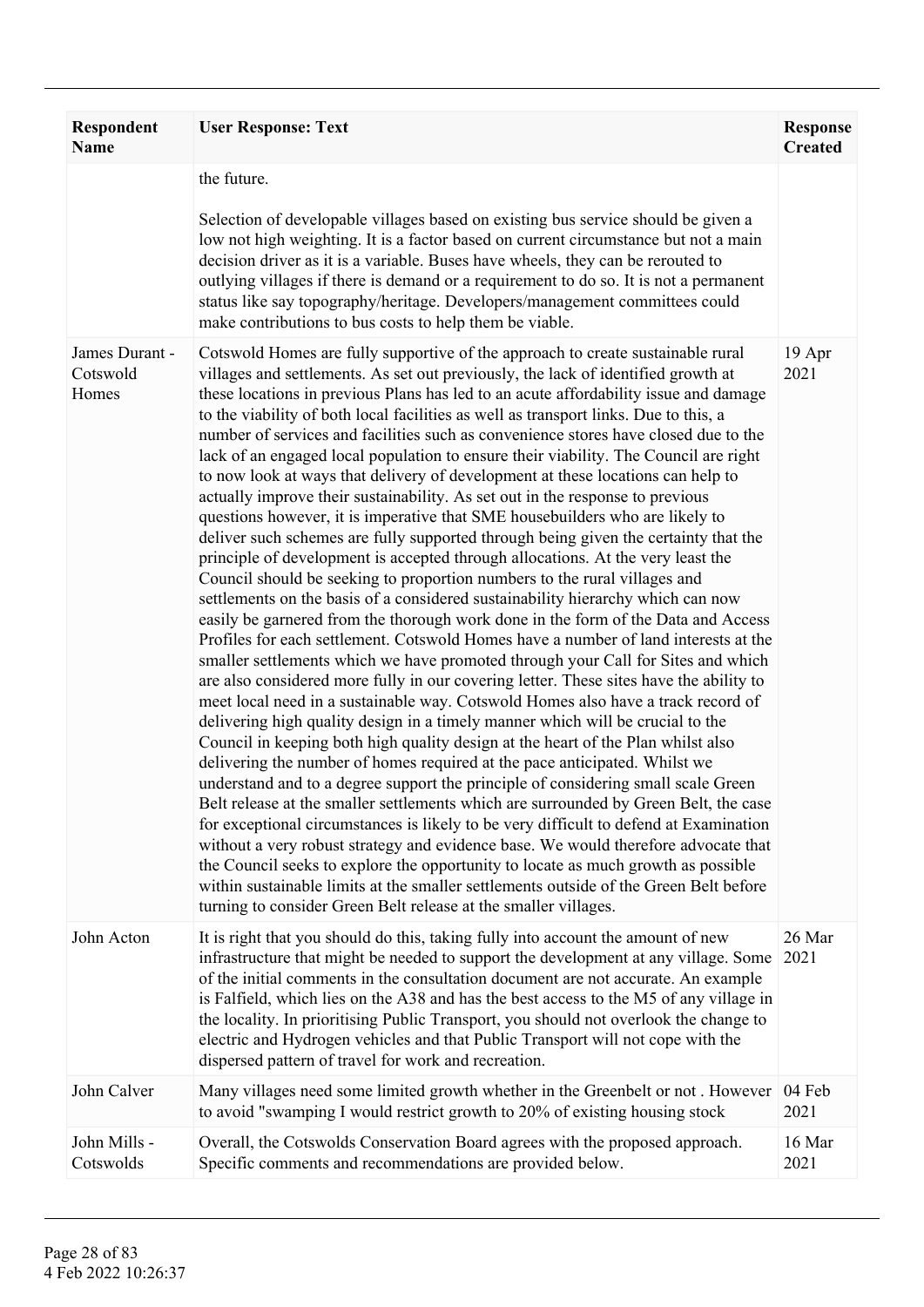| Respondent<br>Name    | <b>User Response: Text</b>                                                                                                                                                                                                                                                                                                                                                                                                                                                                                                                                                                            | <b>Response</b><br><b>Created</b> |
|-----------------------|-------------------------------------------------------------------------------------------------------------------------------------------------------------------------------------------------------------------------------------------------------------------------------------------------------------------------------------------------------------------------------------------------------------------------------------------------------------------------------------------------------------------------------------------------------------------------------------------------------|-----------------------------------|
| Conservation<br>Board | Over-arching principles for development in the Cotswolds National Landscape and<br>its setting                                                                                                                                                                                                                                                                                                                                                                                                                                                                                                        |                                   |
|                       | In response to Question 7 (specifically, 'building blocks' 3 and 4), above, we set<br>out some key principles relating to development in the Cotswolds National<br>Landscape and its setting. The additional comments that we provide in response to<br>Question 15 are supplementary to - and should be considered in the context of -<br>those key principles.                                                                                                                                                                                                                                      |                                   |
|                       | Climate Change Mitigation and Adaptation / Sustainable Travel                                                                                                                                                                                                                                                                                                                                                                                                                                                                                                                                         |                                   |
|                       | The Cotswolds Conservation Board agrees with the first three principles / bullet<br>points set out on page 115 of the consultation document, with regards to reducing<br>the impacts of climate change:                                                                                                                                                                                                                                                                                                                                                                                               |                                   |
|                       | • focusing rural growth in locations that aren't completely dependent on private car<br>use to access key services and facilities;                                                                                                                                                                                                                                                                                                                                                                                                                                                                    |                                   |
|                       | · maximising opportunities for development in locations that have good walking,<br>cycling or public transport and digital connections to access key services and<br>facilities;                                                                                                                                                                                                                                                                                                                                                                                                                      |                                   |
|                       | • exploring opportunities that contribute to achieving key plan priorities around the<br>creation of nature recovery and green infrastructure networks.                                                                                                                                                                                                                                                                                                                                                                                                                                               |                                   |
|                       | Similarly, we acknowledge the issues relating to sustainable travel for access to<br>services and facilities, as outlined on pages 123 and 124 of the consultation<br>document.                                                                                                                                                                                                                                                                                                                                                                                                                       |                                   |
|                       | However, with regards to the last bullet point on page 115 (biodiversity offsetting<br>and renewable energy generation we would like to make the following points):                                                                                                                                                                                                                                                                                                                                                                                                                                   |                                   |
|                       | • Biodiversity offsetting: The phrase 'offsetting' does not convey the extent to<br>which development should contribute to halting and reversing declines in<br>biodiversity. Nor does it convey the 'net-gain' requirements that will soon be<br>enshrined in legislation. The priority should be to conserve and enhance (and void<br>harm to) the existing biodiversity resource, particularly with regards to international<br>and national nature conservation designations. Where development is permitted,<br>there should be a requirement to deliver a significant net-gain in biodiversity. |                                   |
|                       | • Renewable energy: In principle, we support the provision of renewable energy<br>generation as a key mechanism for mitigating the impacts of climate change.<br>However, within the Cotswolds National Landscape and its setting, such provision<br>should, in principle, be of a type and scale that is compatible with the statutory<br>purpose of conserving and enhancing the natural beauty of the National Landscape.                                                                                                                                                                          |                                   |
|                       | Affordable housing and local amenities and services                                                                                                                                                                                                                                                                                                                                                                                                                                                                                                                                                   |                                   |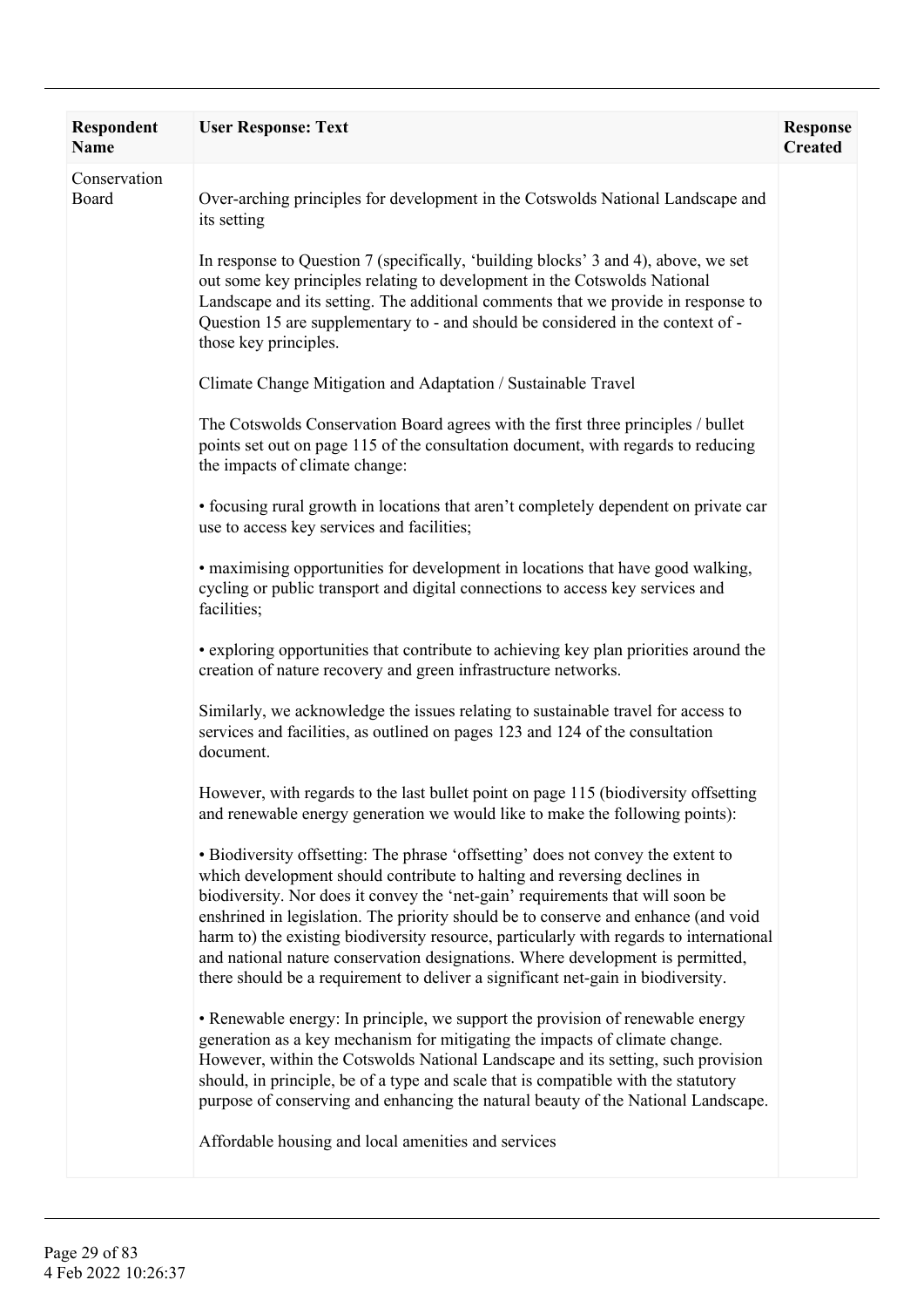| Respondent<br>Name | <b>User Response: Text</b>                                                                                                                                                                                                                                                                                                                                                                                                                                                                                                                                                                  | <b>Response</b><br><b>Created</b> |
|--------------------|---------------------------------------------------------------------------------------------------------------------------------------------------------------------------------------------------------------------------------------------------------------------------------------------------------------------------------------------------------------------------------------------------------------------------------------------------------------------------------------------------------------------------------------------------------------------------------------------|-----------------------------------|
|                    | We are pleased to see the reference to affordable housing (on page 116) and to<br>supporting / enhancing key services and facilities in rural communities (on page<br>117). Policy CE12 of the Cotswolds AONB Management Plan identifies these as<br>priorities for development in the Cotswolds National Landscape.                                                                                                                                                                                                                                                                        |                                   |
|                    | The provision of housing that is affordable in perpetuity (for example, social rented<br>housing) is particularly important within the Cotswolds National Landscape. This is<br>because other forms of so-called affordable housing are likely to be beyond the<br>means of many of those who have a local connection and are most in need of<br>genuinely affordable housing.                                                                                                                                                                                                              |                                   |
|                    | When assessing housing provision for settlements in the Cotswolds National<br>Landscape, a key consideration should be the affordable housing need (i.e. quantity<br>and type) identified in rural Housing Needs Surveys (HNS) for the specific<br>settlement / parish.                                                                                                                                                                                                                                                                                                                     |                                   |
|                    | For settlements within the Cotswolds National Landscape where there is not an up-<br>to-date HNS (i.e. within the last five years) we urge South Gloucestershire Council<br>to schedule these in during preparation of the local plan. This is particularly<br>important for those settlements that are higher up the settlement hierarchy (and<br>therefore more likely to be a focal point for plan-led development) and / or where it<br>is know that there is developer interest. This would include settlements such as<br>Marshfield, Tormarton, Acton Turville and Hawkesbury Upton. |                                   |
|                    | Affordable housing needs identified in an up-to-date Neighbourhood Development<br>Plan should also be a key consideration.                                                                                                                                                                                                                                                                                                                                                                                                                                                                  |                                   |
|                    | We recommend that South Gloucestershire Council should make use of the<br>provision that allows them to demand on-site affordable housing contributions on<br>all sites, including development of five homes or fewer, in protected landscapes.<br>This reflects one of the recommendations of the Government-commissioned<br>Landscapes Review Final Report.                                                                                                                                                                                                                               |                                   |
|                    | We also recommend that South Gloucestershire Council should seek 50%<br>affordable housing on market-led housing developments in the Cotswolds National<br>Landscape, in line with best practice in protected landscapes.                                                                                                                                                                                                                                                                                                                                                                   |                                   |
|                    | Plan-led v speculative development                                                                                                                                                                                                                                                                                                                                                                                                                                                                                                                                                          |                                   |
|                    | The Board supports the principle of a 'plan-led' approach. This approach should<br>help to reduce the risk of potentially inappropriate / harmful, speculative<br>development proposals.                                                                                                                                                                                                                                                                                                                                                                                                    |                                   |
|                    | Rural exception sites / housing development beyond the settlement boundary                                                                                                                                                                                                                                                                                                                                                                                                                                                                                                                  |                                   |
|                    | We recommend that, in the Cotswolds National Landscape at least, the rural<br>exception sites (RES) policy should require 100% affordable housing as the starting<br>point, with 75% being the absolute minimum (where viability assessments show<br>that 100% affordable housing is not viable). Such sites should also be 'small', as                                                                                                                                                                                                                                                     |                                   |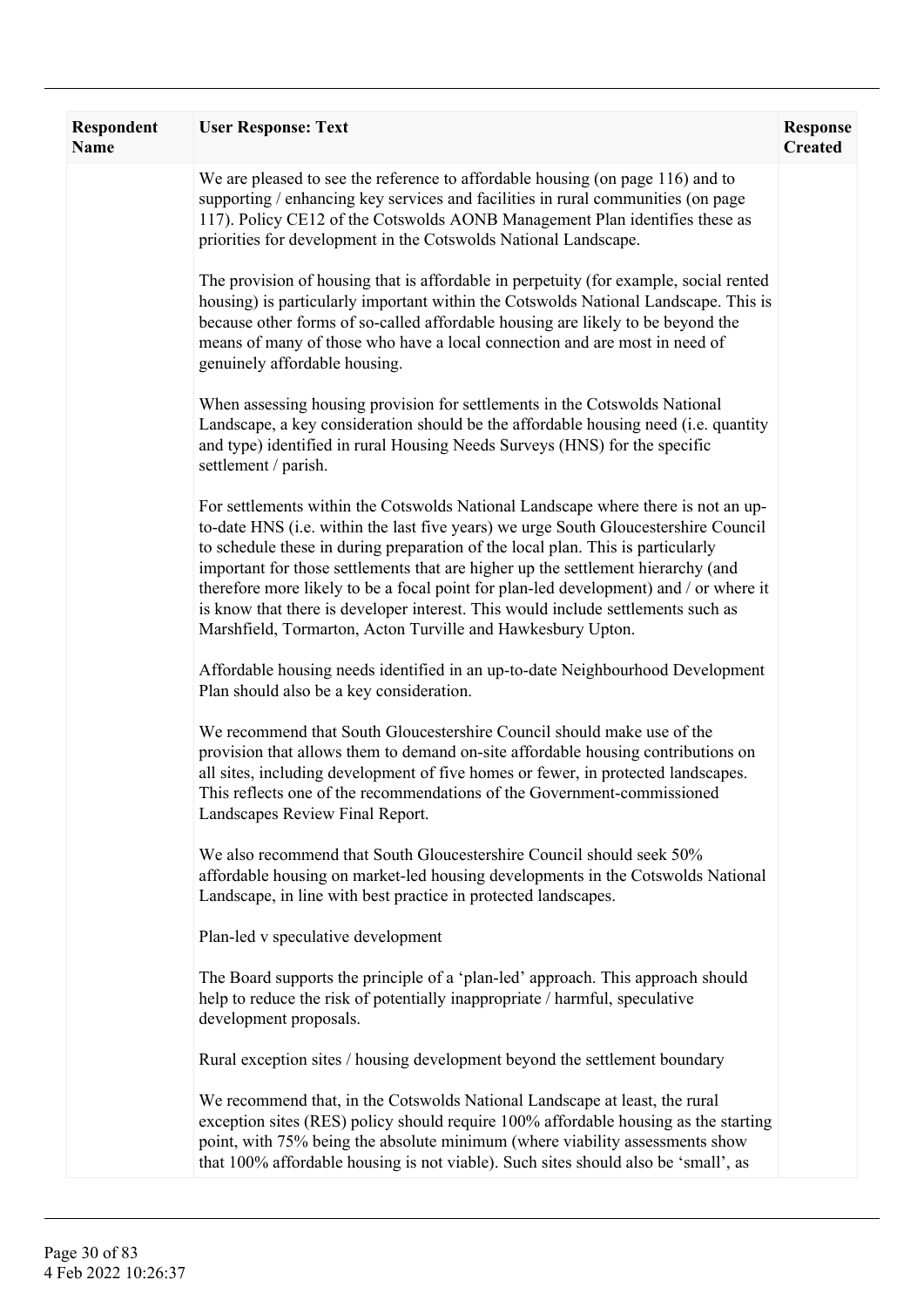| Respondent<br><b>Name</b> | <b>User Response: Text</b>                                                                                                                                                                                                                                                                                                                                                                                                                                                                                                                                                                                                                                                        | <b>Response</b><br><b>Created</b> |
|---------------------------|-----------------------------------------------------------------------------------------------------------------------------------------------------------------------------------------------------------------------------------------------------------------------------------------------------------------------------------------------------------------------------------------------------------------------------------------------------------------------------------------------------------------------------------------------------------------------------------------------------------------------------------------------------------------------------------|-----------------------------------|
|                           | specified in the NPPF. These requirements will help to ensure that RES sites<br>deliver what they are supposed to in a way that is compatible with the AONB<br>designation and with national and local AONB policy. This reflects best practice in<br>protected landscapes.                                                                                                                                                                                                                                                                                                                                                                                                       |                                   |
|                           | Any other development outside of settlement boundaries, within the Cotswolds<br>National Landscape, should be based on robust evidence of local need arising<br>within the National Landscape (as per Policy CE12 of the Cotswolds AONB<br>Management Plan 2018-2023). As outlined above, a key consideration should be<br>the affordable housing need identified for the specific settlement / parish in an up-<br>to-date rural Housing Needs Survey (HNS). Any such development should, ideally,<br>be contiguous with the existing settlement.                                                                                                                                |                                   |
|                           | Proportionate and 'appropriate' growth                                                                                                                                                                                                                                                                                                                                                                                                                                                                                                                                                                                                                                            |                                   |
|                           | We support the principle of planned growth being proportionate to the size and<br>scale of the existing rural communities, particularly in the Cotswolds National<br>Landscape. Ensuring that new development is proportionate is one of the<br>recommendations of the Cotswolds AONB Landscape Strategy and Guidelines for<br>each landscape character type.                                                                                                                                                                                                                                                                                                                     |                                   |
|                           | Paragraph 71 and footnote 33 of the NPPF provide a useful definition of<br>'proportionate' in the context of housing developments. For example, paragraph 71<br>states that 'entry-level exception sites' should be proportionate in size to the<br>existing settlements and footnote 33 clarifies that proportionate means that the site<br>should not exceed 5% of the size of the existing settlement. The Board recognises<br>that entry-level exception sites should not be permitted in AONBs. However, we<br>consider that, in principle, this definition of 'proportionate' is an appropriate one to<br>use for housing developments in the Cotswolds National Landscape. |                                   |
|                           | Development in the Cotswolds National Landscape and its setting should be<br>sensitively located and designed. This should including being consistent with the<br>Cotswolds AONB Landscape Strategy and Guidelines.                                                                                                                                                                                                                                                                                                                                                                                                                                                               |                                   |
|                           | Large scale growth in rural communities                                                                                                                                                                                                                                                                                                                                                                                                                                                                                                                                                                                                                                           |                                   |
|                           | Please refer to our comments on 'Building Block 5' in response to Question 7.                                                                                                                                                                                                                                                                                                                                                                                                                                                                                                                                                                                                     |                                   |
|                           | Access to superfast broadband                                                                                                                                                                                                                                                                                                                                                                                                                                                                                                                                                                                                                                                     |                                   |
|                           | We recognise the important role that access to superfast broadband increasingly<br>plays in meeting people's needs and the opportunity that it provides for working at<br>home and holding meetings remotely, thereby reducing the need to travel.                                                                                                                                                                                                                                                                                                                                                                                                                                |                                   |
|                           | Within the Cotswolds National Landscape and its setting, the provision of<br>broadband infrastructure should be located and designed in such a way that any<br>adverse impacts on the natural beauty of the National Landscape are minimised.                                                                                                                                                                                                                                                                                                                                                                                                                                     |                                   |
|                           | Cotswolds Area of Outstanding Natural Beauty / National Landscape                                                                                                                                                                                                                                                                                                                                                                                                                                                                                                                                                                                                                 |                                   |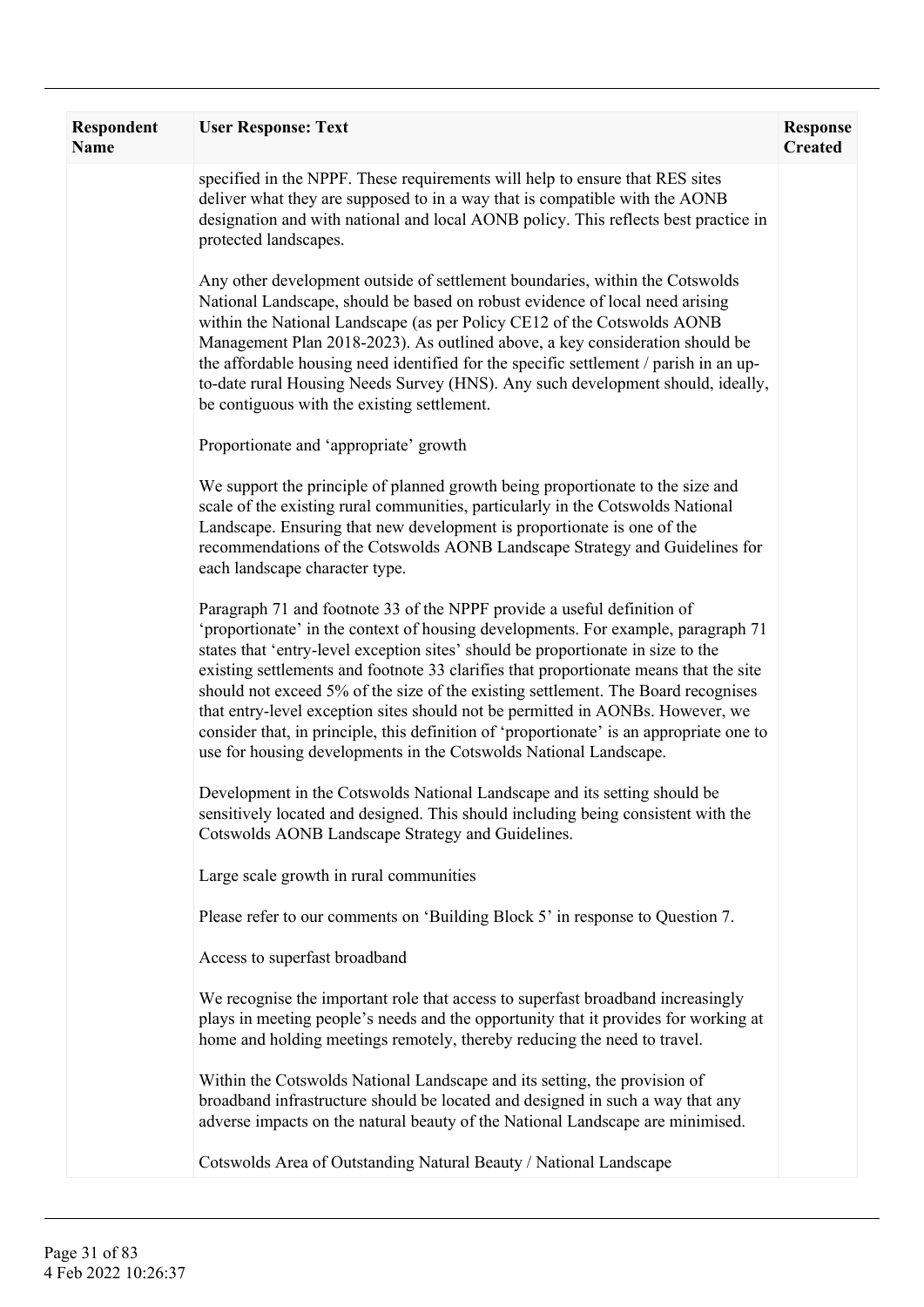| <b>Respondent</b><br>Name                             | <b>User Response: Text</b>                                                                                                                                                                                                                                                                                                                                                                                                                                                                                                                                                                                    | <b>Response</b><br><b>Created</b> |
|-------------------------------------------------------|---------------------------------------------------------------------------------------------------------------------------------------------------------------------------------------------------------------------------------------------------------------------------------------------------------------------------------------------------------------------------------------------------------------------------------------------------------------------------------------------------------------------------------------------------------------------------------------------------------------|-----------------------------------|
|                                                       | We are pleased to see that the Cotswolds AONB (or Cotswolds National<br>Landscape, as it is now branded) is identified as a key planning designation and<br>consideration.                                                                                                                                                                                                                                                                                                                                                                                                                                    |                                   |
|                                                       | We acknowledge all of the issues raised in the consultation document (pages<br>129-130) relating to the Cotswolds National Landscape. Our position on these<br>issues is covered elsewhere in this consultation response (including in response to<br>Question 15).                                                                                                                                                                                                                                                                                                                                           |                                   |
|                                                       | Other key designations and considerations                                                                                                                                                                                                                                                                                                                                                                                                                                                                                                                                                                     |                                   |
|                                                       | Green Belt                                                                                                                                                                                                                                                                                                                                                                                                                                                                                                                                                                                                    |                                   |
|                                                       | The Board does not have a position on 'Green Belt', per se, although we<br>acknowledge the role that Green Belt plays in, for example, safeguarding the<br>countryside from encroachment and in preserving the setting and special character<br>of historic towns.                                                                                                                                                                                                                                                                                                                                            |                                   |
|                                                       | The NPPF (paragraph 126) clarifies that Green Belt boundaries should only be<br>altered where exceptional circumstances are fully evidences and justified. It is<br>important to note that 'exceptional circumstances' also apply to major development<br>in the Cotswolds National Landscape. Therefore, the Cotswolds National<br>Landscape (outside the Green Belt) should not necessarily be considered to be a<br>more suitable location for such development than the Green Belt.                                                                                                                       |                                   |
|                                                       | As such, we do not consider it to be appropriate to only investigate the potential for<br>an appropriate level of small to medium-scale growth in villages and settlements<br>outside the Green Belt (i.e. Green Belt Option 1). In this scenario eight out the 23<br>available settlements (35%) would be in the Cotswolds National Landscape. In<br>contrast, in Option 2, 13 out of 59 available settlements would be in the Cotswolds<br>National Landscape (i.e. only 22%). As such, Option 1 would also put<br>disproportionate pressure on a small number of settlements in the National<br>Landscape. |                                   |
|                                                       | Therefore, our preferred Green Belt option would be Option 2.                                                                                                                                                                                                                                                                                                                                                                                                                                                                                                                                                 |                                   |
|                                                       | A number of settlements are located in both the Cotswolds National Landscape and<br>in the Green Belt. The level of protection afforded to both of these designations<br>means that development in these settlements will require a particularly high level of<br>scrutiny.                                                                                                                                                                                                                                                                                                                                   |                                   |
| Jo Marsh                                              | The report says the plan might have to reconsider green belt land, however, this<br>should be an absolute last resort. Green belt land is precious and should be<br>protected.                                                                                                                                                                                                                                                                                                                                                                                                                                | 11 Feb<br>2021                    |
| Jonathan<br>Edwardes -<br>Pilning and<br>Severn Beach | Q14 - You highlight the Cotswold AONB but have no special category for the<br>Severn Estuary and Levels. Whilst there is obviously less opportunity for<br>residential provision on The Levels, the landscape character is no less important.<br>The landscape is the context of the bridges, and is the driver of tourism, a magnet to                                                                                                                                                                                                                                                                       | 26 Feb<br>2021                    |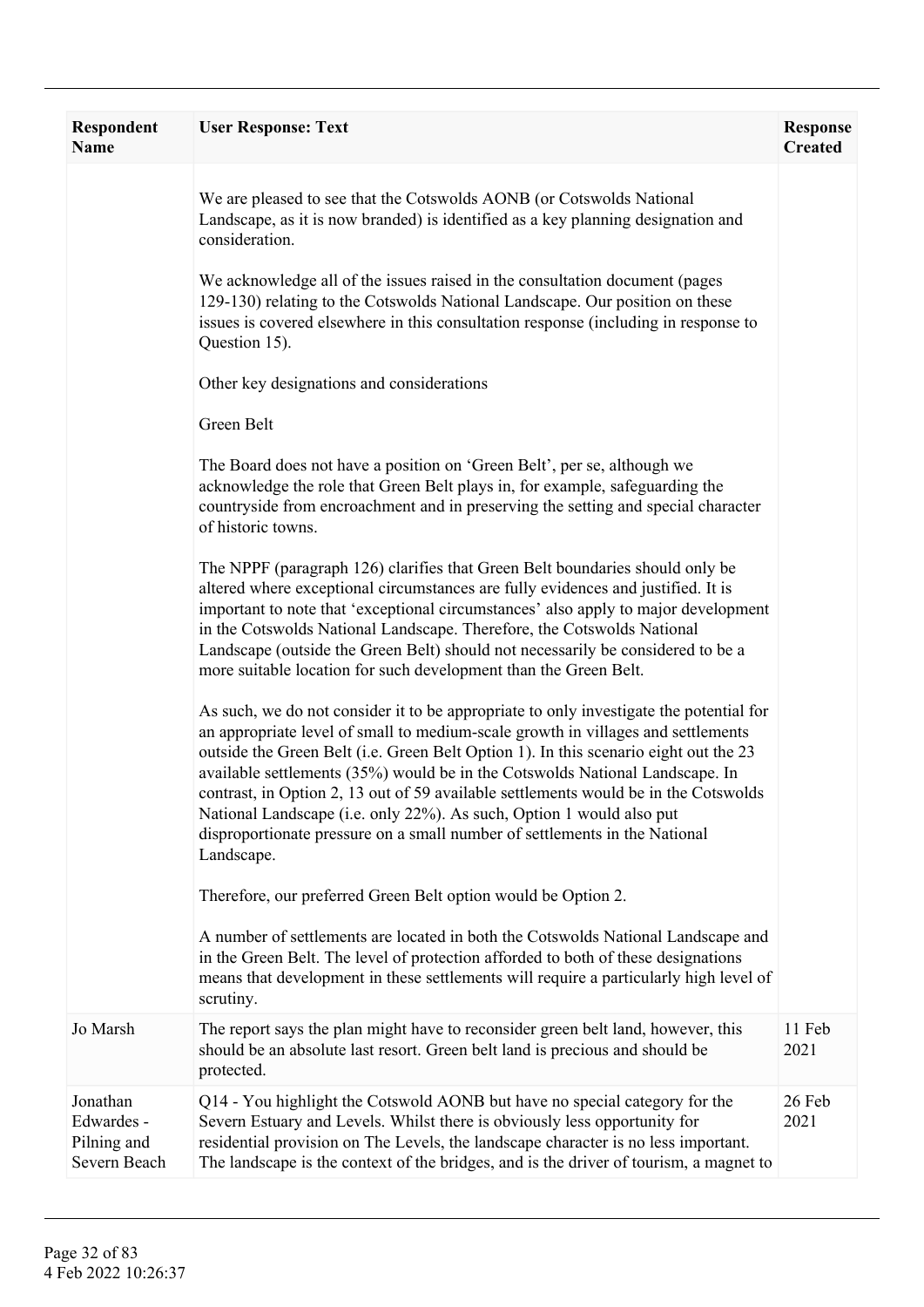| Respondent<br><b>Name</b>                                 | <b>User Response: Text</b>                                                                                                                                                                                                                                                                                                                                                                                                                                                                                                                                                                                                                                                                                                                                                                                                                                                                                                                                                                                                                                                                                                                                                                                                                                                                                                                                                                                                                                                                          | <b>Response</b><br><b>Created</b> |
|-----------------------------------------------------------|-----------------------------------------------------------------------------------------------------------------------------------------------------------------------------------------------------------------------------------------------------------------------------------------------------------------------------------------------------------------------------------------------------------------------------------------------------------------------------------------------------------------------------------------------------------------------------------------------------------------------------------------------------------------------------------------------------------------------------------------------------------------------------------------------------------------------------------------------------------------------------------------------------------------------------------------------------------------------------------------------------------------------------------------------------------------------------------------------------------------------------------------------------------------------------------------------------------------------------------------------------------------------------------------------------------------------------------------------------------------------------------------------------------------------------------------------------------------------------------------------------|-----------------------------------|
| Parish Council                                            | walkers and birdwatchers, who all add to the transport problems of the area.<br>Green Belt review: we have submitted proposals for our settlement boundaries in<br>the Call for Sites. One proposal is an extension into Green Belt on the north of<br>Pilning. We see this in counterpoint to our long-standing wish to see the Green Belt<br>extended to the south of Pilning and Severn Beach. i.e., the inner edge of the Green<br>belt should be moved southwards to meet the edge of Western Approach<br>distribution park, the edge of ASEA. Both villages should be washed over to<br>provide the protection needed from aggressive development, which would also be a<br>useful policy in resisting growth in a flood risk area.<br>We question the relevance of a settlement boundary around Redwick (i.e., the part<br>of Redwick west of A403) there are now no services of any sort there. All residents<br>must go to Severn Beach or Pilning for their nearest shop. The proximity to M4<br>detracts from its suitability for development.<br>Q15 - The figures you quote for the number of homes is correct for Pilning and<br>Redwick but incorrect for Severn Beach where we put the figure at around 955.<br>Also, this record of numbers of homes only relates to those within the settlement<br>boundaries, whereas the neighbouring hamlets and outlying homes ought still to be<br>counted as these also contribute to the demand on rural services and public<br>transport. |                                   |
| Kate Kelliher                                             | Rural villages need to grow a bit. Encourage older people to remain in the village<br>with suitable housing. A few houses for young families to maintain a local school<br>and shop.<br>Maybe larger houses could be subdivided to provide space for families                                                                                                                                                                                                                                                                                                                                                                                                                                                                                                                                                                                                                                                                                                                                                                                                                                                                                                                                                                                                                                                                                                                                                                                                                                       | 31 Jan<br>2021                    |
| Kate Kelliher -<br>Friends of Ram<br><b>Hill Colliery</b> | We value our green belt location.                                                                                                                                                                                                                                                                                                                                                                                                                                                                                                                                                                                                                                                                                                                                                                                                                                                                                                                                                                                                                                                                                                                                                                                                                                                                                                                                                                                                                                                                   | 06 Feb<br>2021                    |
|                                                           | Kate Maskell Growth such as in Oldbury on Severn should involve development of services eg<br>public transport/village hall/school etc nor just additional housing                                                                                                                                                                                                                                                                                                                                                                                                                                                                                                                                                                                                                                                                                                                                                                                                                                                                                                                                                                                                                                                                                                                                                                                                                                                                                                                                  | 22 Feb<br>2021                    |
| Katherine Buff                                            | See pages 112 to 136<br>The appropriate walking and cycling distances (page 124) should realistically<br>specify<br>the maximum likely distance of the majority of journeys to be undertaken on foot<br><sub>or</sub><br>cycle, taking into account the return distance.<br>I don't see any opportunity for large scale development in the rural villages and<br>settlements but have no objection in principle to small scale development that is<br>appropriate to the needs of the village or settlement itself.                                                                                                                                                                                                                                                                                                                                                                                                                                                                                                                                                                                                                                                                                                                                                                                                                                                                                                                                                                                 | 26 Feb<br>2021                    |
| Katy Wiseman -<br>National Trust                          | The National Trust are the owners and custodians of Dyrham Park a 17th-century<br>Grade I listed house set within a Grade II* Park and Garden at the edge of Dyrham<br>village. As a significant heritage asset the property and its setting should be<br>afforded the highest level of protection and the Trust would object to any<br>development that would have clearly detrimental impacts (e.g. noise or visual) on<br>the setting and significance of Dyrham Park.                                                                                                                                                                                                                                                                                                                                                                                                                                                                                                                                                                                                                                                                                                                                                                                                                                                                                                                                                                                                                           | 05 Mar<br>2021                    |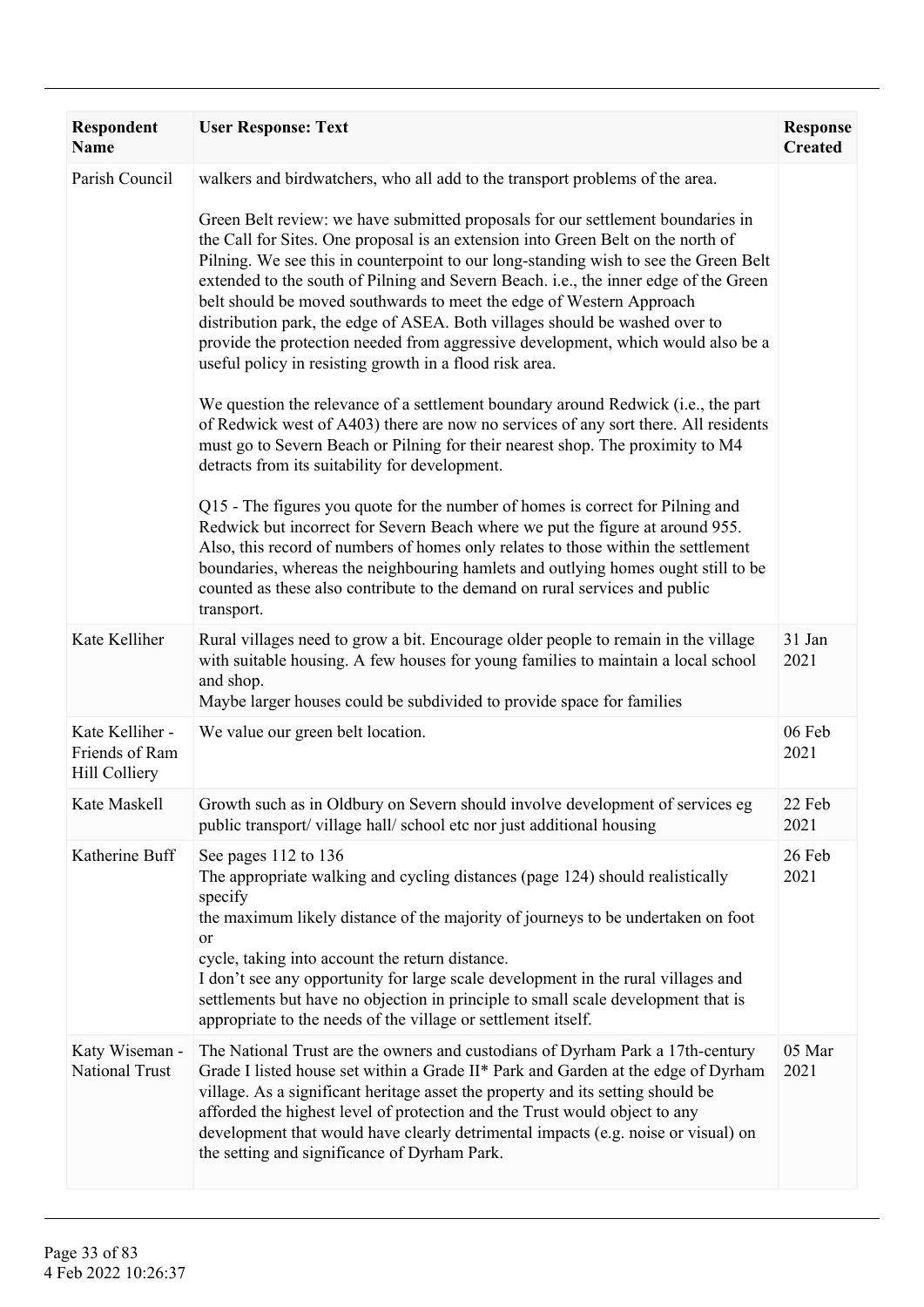| <b>Respondent</b><br><b>Name</b> | <b>User Response: Text</b>                                                                                                                                                                                                                                                                                                                                                                                                                                                                                                                                                                                                                                                                                                                                                                                                                                                                                                                                                                                                                                                                                                                                                                                                                                                                                                                                                                                                                                | <b>Response</b><br><b>Created</b> |
|----------------------------------|-----------------------------------------------------------------------------------------------------------------------------------------------------------------------------------------------------------------------------------------------------------------------------------------------------------------------------------------------------------------------------------------------------------------------------------------------------------------------------------------------------------------------------------------------------------------------------------------------------------------------------------------------------------------------------------------------------------------------------------------------------------------------------------------------------------------------------------------------------------------------------------------------------------------------------------------------------------------------------------------------------------------------------------------------------------------------------------------------------------------------------------------------------------------------------------------------------------------------------------------------------------------------------------------------------------------------------------------------------------------------------------------------------------------------------------------------------------|-----------------------------------|
|                                  | The Issues and Options consultation discusses where the Local Plan should<br>investigate the locations for growth in the rural areas and identifies in and around<br>all villages and settlements with a defined settlement boundary, or, recognised<br>collection of dwellings.                                                                                                                                                                                                                                                                                                                                                                                                                                                                                                                                                                                                                                                                                                                                                                                                                                                                                                                                                                                                                                                                                                                                                                          |                                   |
|                                  | The rural villages and settlements are identified on page 121 and includes Dyrham<br>which has 26 existing homes a number of which are listed. The Issues and Options<br>consultation defines small and medium scale growth as providing five homes or<br>more<br>which needs to be appropriate to the village or settlement, in terms of proportion<br>and<br>sensitive to the village or settlement sustainability, and potential impacts on its<br>character and function. With the need to protect the historical significance of<br>Dyrham Park, we question whether Dyrham is a sustainable location for new<br>additional housing development as this may have significant detrimental impacts on<br>Dyrham Park and its setting. With only 26 existing houses Dyrham is one of the<br>smallest settlements identified, and with an addition (of a minimum) of five homes<br>this could be<br>disproportionate relative to its existing size. Dyrham is also one of a small number<br>of<br>settlements that is located within the Green Belt and also the Cotswolds AONB an<br>area of national significance for landscape quality and beauty and given the highest<br>level of protection within the NPPF. Given that development of this scale is likely<br>to significantly change the character of this small historic settlement the National<br>Trust recommends that Dyrham is excluded from investigations for planned<br>housing growth. |                                   |
| <b>Kevin Masters</b>             | I have read Trapp'd's response and wish to add my name to it.                                                                                                                                                                                                                                                                                                                                                                                                                                                                                                                                                                                                                                                                                                                                                                                                                                                                                                                                                                                                                                                                                                                                                                                                                                                                                                                                                                                             | 25 Feb<br>2021                    |
| Kingdon                          | See comments on 3.                                                                                                                                                                                                                                                                                                                                                                                                                                                                                                                                                                                                                                                                                                                                                                                                                                                                                                                                                                                                                                                                                                                                                                                                                                                                                                                                                                                                                                        | 25 Feb<br>2021                    |
| Laurence<br>Parsons              | I agree with many of the issues highlighted, but again, there is no mention of the<br>needs of the current residents, only ever the geography of the land itself.                                                                                                                                                                                                                                                                                                                                                                                                                                                                                                                                                                                                                                                                                                                                                                                                                                                                                                                                                                                                                                                                                                                                                                                                                                                                                         | 17 Dec<br>2020                    |
| Lauren Cook -<br>Stride Treglown | No comment on this matter                                                                                                                                                                                                                                                                                                                                                                                                                                                                                                                                                                                                                                                                                                                                                                                                                                                                                                                                                                                                                                                                                                                                                                                                                                                                                                                                                                                                                                 | 01 Mar<br>2021                    |
| Lee Preece                       | Ambiguity surrounding central government policy about exceptional circumstances<br>for development in the green belt and or the Cotswolds AONB. (Rural workers,<br>Agricultural or Forestry Workers new or expanded dwellings and permitted<br>development for rural aspects like agriculture)<br>Following Brexit and an obvious renewed need for 'grow our own (locally) and to                                                                                                                                                                                                                                                                                                                                                                                                                                                                                                                                                                                                                                                                                                                                                                                                                                                                                                                                                                                                                                                                         | 03 Feb<br>2021                    |
|                                  | support local rural businesses, does the local plan look to encourage local people<br>into long term careers in rural enterprises in our county? Which are often totally<br>unaffordable for these lines of work (example-farmers, farm hands, or foresters)                                                                                                                                                                                                                                                                                                                                                                                                                                                                                                                                                                                                                                                                                                                                                                                                                                                                                                                                                                                                                                                                                                                                                                                              |                                   |
|                                  | as a 2nd question. As importantly does it better enable controlled growth of new<br>and established farms, to make it easier for farms to meet their various customers<br>needs quickly and effectively with clear unambiguous direction and rules for us all                                                                                                                                                                                                                                                                                                                                                                                                                                                                                                                                                                                                                                                                                                                                                                                                                                                                                                                                                                                                                                                                                                                                                                                             |                                   |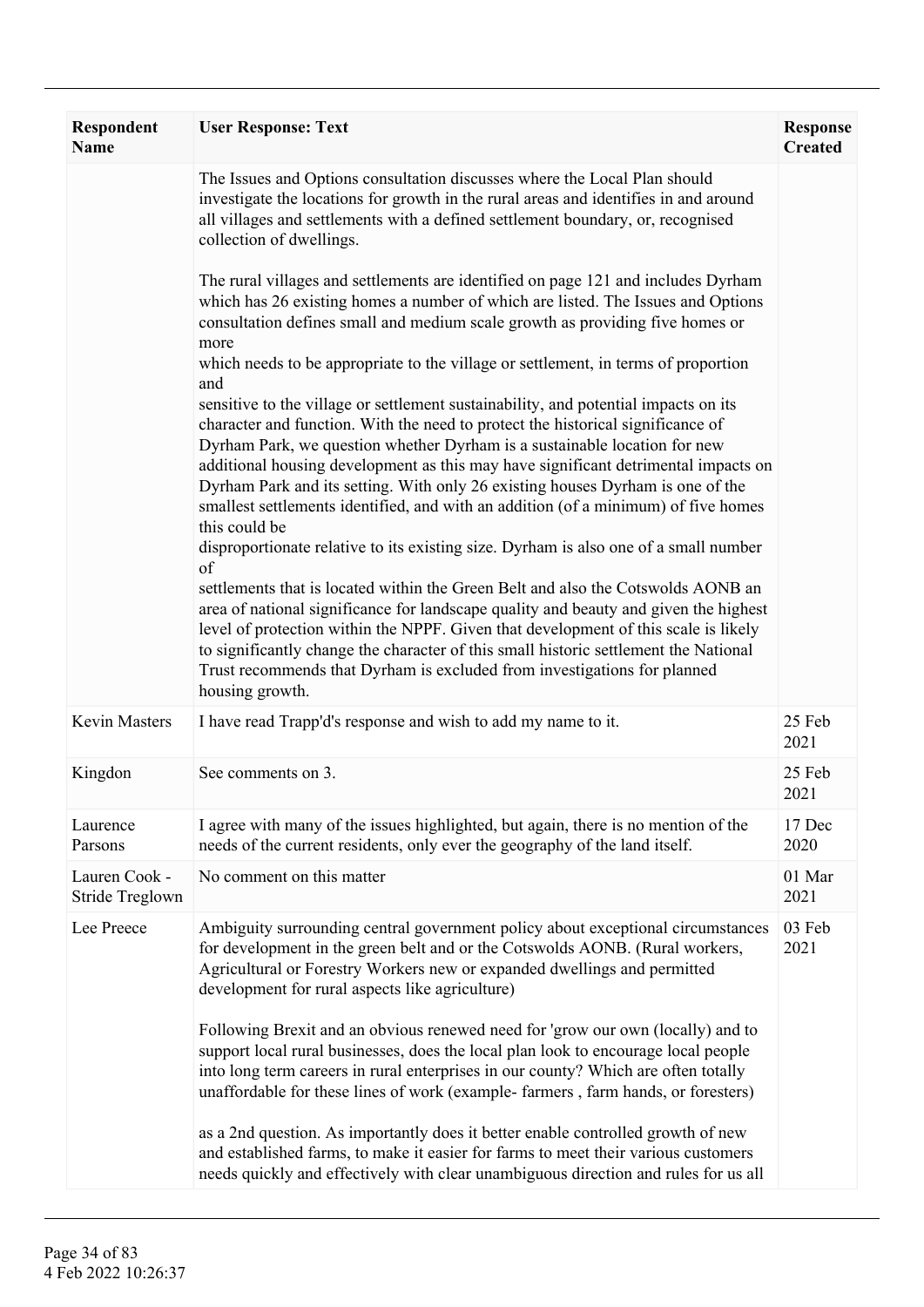| Respondent<br><b>Name</b> | <b>User Response: Text</b>                                                                                                                                                                                                                                                                                                                                                                                                                                                                                                                                                                                                                                                                                                                                                                                                                                                                                                                                                                                                                                                                                                                                                                                                                                                                                                                                                                                                                                                                                                                                                                                                                                                        | <b>Response</b><br><b>Created</b> |
|---------------------------|-----------------------------------------------------------------------------------------------------------------------------------------------------------------------------------------------------------------------------------------------------------------------------------------------------------------------------------------------------------------------------------------------------------------------------------------------------------------------------------------------------------------------------------------------------------------------------------------------------------------------------------------------------------------------------------------------------------------------------------------------------------------------------------------------------------------------------------------------------------------------------------------------------------------------------------------------------------------------------------------------------------------------------------------------------------------------------------------------------------------------------------------------------------------------------------------------------------------------------------------------------------------------------------------------------------------------------------------------------------------------------------------------------------------------------------------------------------------------------------------------------------------------------------------------------------------------------------------------------------------------------------------------------------------------------------|-----------------------------------|
|                           | to respect and follow?<br>in support of above 2 questions it is the opinion of many many local people in rural<br>occupations (farmers, farm hands, forestry workers, hedgelayers agricultural<br>contractors cannot afford to live local to their place of work and policy is damning<br>on allowing any development to support a rural enterprise in this local area) that<br>real ambiguity exists in local plan guidance in policy on rural worker and rural<br>worker type acceptable development in the green belt and Cotswolds AONB<br>between local plan and the central Planning framework, in fact it is contradictory<br>on what is allowable today, this as a result leads to people going to appeal and<br>winning at appeal as the local plan is not supportive of central government policy,<br>the section needs to be much clearer and refer to most upto date policy which is<br>very much clearer today and flexible, on whats allowable and supported<br>development that should be supported by local Government. A good example is<br>taking this a step further the Bitton Local plan is very biased and contradictory even<br>to the SGC local plan on allowable development of any kind in the green belt and<br>definitely the Planning framework driven by central Government in England, not<br>the view of the local people who now live in the community it remains biased to<br>stop any development. Now is the time to strip away ambiguity and conflict and<br>publish joined up strategy, that enables farmers and rural workers to flourish in<br>what is a significant % of the SGC environment anyhow. the green belt and AONB             |                                   |
| Lee Taylor                | Please ensure these areas are protected forever                                                                                                                                                                                                                                                                                                                                                                                                                                                                                                                                                                                                                                                                                                                                                                                                                                                                                                                                                                                                                                                                                                                                                                                                                                                                                                                                                                                                                                                                                                                                                                                                                                   | 23 Jan<br>2021                    |
| Lesley Brown              | The video mentions looking at Greenbelt sites in order to use take any pressure off<br>greenfield sites. Surely this goes against NPP which instructs that greenfield space<br>must be used first before Greenbelt can be considered.<br>Some rural areas such as Tormarton, Hawkesbury Upton etc. suffer from<br>inadequate bus services. Personally, I would like to live in such areas but am<br>completely put off by the lack of bus services. This is a great shame as it becomes<br>an ever defeating problem with small rural schools, post offices etc. closing. It<br>would be good if a small amount of housing and proper transport links could lead to<br>a regeneration of those areas.<br>I disagree that there should be any large scale growth in the Greenbelt. It would<br>completely overwhelm the existing community. Existing settlements should not be<br>expected to accommodate housing on such a large scale.<br>It would completely ruin the character of any existing settlements and, in many<br>cases, be disproportionate to the existing population. Such a large scale<br>development would place far too much pressure on already stretched resources. I<br>gather that there is no authority to eg. provide a new GP practice even if a<br>developer provides the land for one. Local services could be overwhelmed to<br>breaking point. Recent large developments have shown that there is always a delay<br>in providing services, if at all. Only smaller scale developments should be<br>considered. This would also be helpful to the local economy by aiding the smaller<br>local construction companies.<br>Key sustainability issues. | 15 Feb<br>2021                    |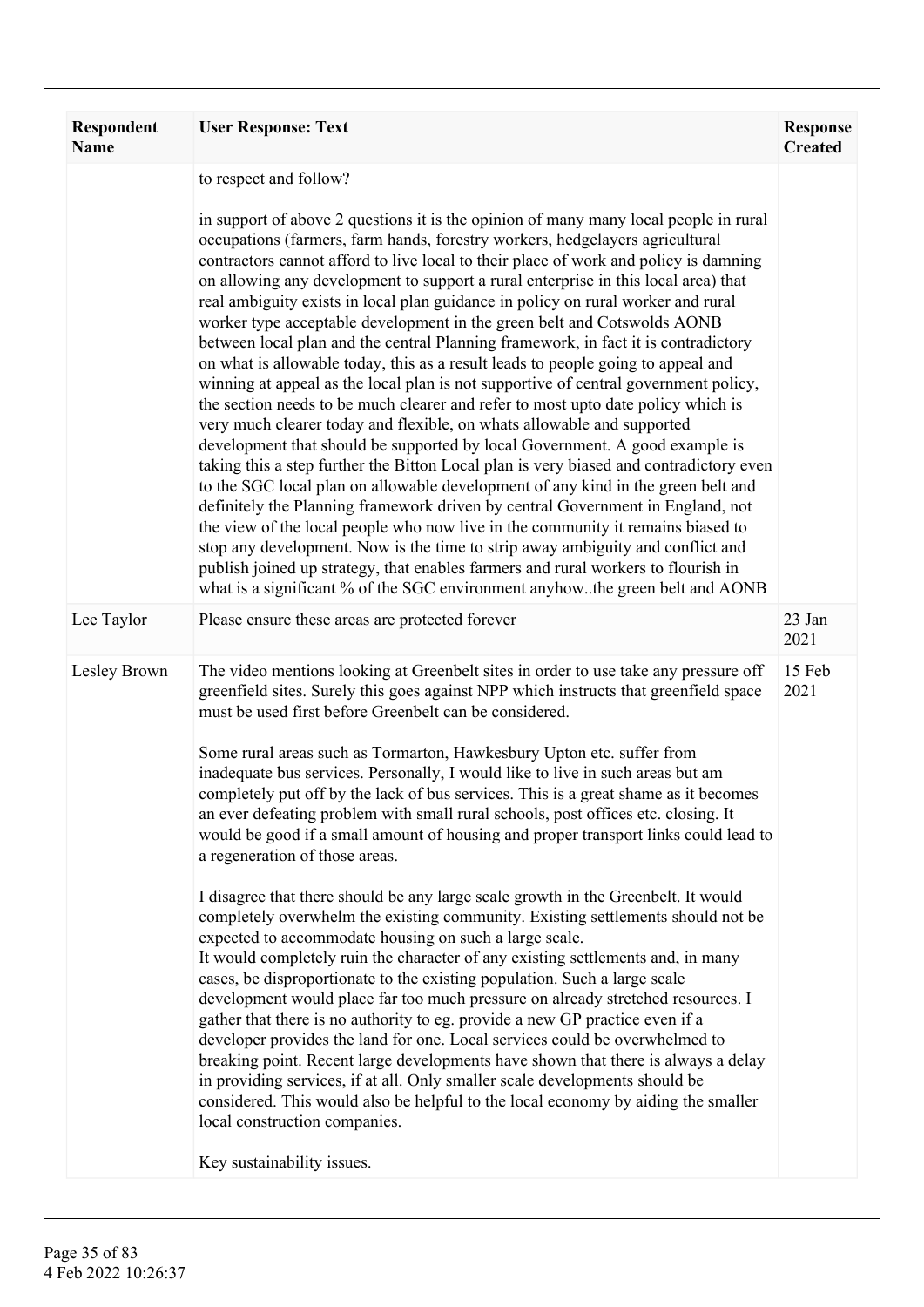| <b>Respondent</b><br><b>Name</b> | <b>User Response: Text</b>                                                                                                                                                                                                                                                                                                                                                                                                                                                                                                                                                                                                                                                                                                                                                                                                                                                                                                                                                                                                                                                                                                                                         | <b>Response</b><br><b>Created</b> |
|----------------------------------|--------------------------------------------------------------------------------------------------------------------------------------------------------------------------------------------------------------------------------------------------------------------------------------------------------------------------------------------------------------------------------------------------------------------------------------------------------------------------------------------------------------------------------------------------------------------------------------------------------------------------------------------------------------------------------------------------------------------------------------------------------------------------------------------------------------------------------------------------------------------------------------------------------------------------------------------------------------------------------------------------------------------------------------------------------------------------------------------------------------------------------------------------------------------|-----------------------------------|
|                                  | Unfortunately as previously mentioned the DAPs and transport links tables are<br>inaccurate and give a flawed impression of how communities would be able to<br>accommodate further housing. I will address some specific areas that I am familiar<br>with in comments on the Sustainability Appraisals/Evidence base. At a recent<br>online meeting with the planning dept. to discuss the new plan several people from<br>different areas commented that their DAPs were incorrect. It was said that "people<br>on the ground" should tell the Planners what corrections should be made as it was<br>difficult for them to keep track of what facilities etc. are available. I find it difficult<br>to understand how this can be the case as there must be access to information on eg.<br>business rates. I would be interested to know how the DAPs were compiled. It is<br>alarming that decisions on where housing should go is being based on inaccurate<br>information. THE DAPs AND TRANSPORT TABLES MUST BE CORRECTED<br>BEFORE ANY DECISION IS MADE AS TO WHERE HOUSING SHOULD BE.<br>THESE THEN NEED TO BE PUBLISED BEFORE ANY DECISIONS ARE<br>MADE. |                                   |
|                                  | Key planning designations and considerations<br>Green belt. it is said that "some villages in Green belt are near key services. 9and<br>may not be covered by other planning designations or issues" - the fact NPP states<br>that building in Green belt without first using all other available land in brownfield<br>or greenfield is in itself a planning issue. It is not sufficient to say that Greenbelt<br>should be used to avoid overloading settlements outside the greenbelt. This would<br>go against NPP.<br>I notice that heritage assets have been given great prominence in some areas even<br>though the assets concerned are on the boundaries far away from existing housing.<br>More housing could be accommodated and still be quite a distance from those<br>assets                                                                                                                                                                                                                                                                                                                                                                         |                                   |
|                                  | Green Belt<br>As per NPP the fundamental aim of Green Belt is to prevent urban sprawl. To this<br>event I feel that only Option 1Building outside of the Green Belt should be<br>considered. I can see that it is tempting to build in greenbelt relatively near to the<br>urban edge but in doing so the urban sprawl element of greenbelt would be lost. eg.<br>Coalpit Heath has a massive amount of housing not far away in Lyde's Green<br>(leading to Emerson's Green) which easily lead to a merge of the two areas.                                                                                                                                                                                                                                                                                                                                                                                                                                                                                                                                                                                                                                        |                                   |
|                                  | Option 1: Outside the Green Belt<br>Coalpit Heath is incorrectly given in the text as an option for building when it is in<br>fact in the Green Belt! The chart of non Greenbelt correctly omits it. Although the<br>planners are asking for views on which option to support I get the impression that<br>they have already decided to go with Option 2 as they are recommending it. I<br>would point out that you describe as a negative a SAM being within or immediately<br>adjacent to some villages. This is also the case for Coalpit Heath which has listed<br>buildings and a SAM - The Ram Hill Colliery.                                                                                                                                                                                                                                                                                                                                                                                                                                                                                                                                                |                                   |
|                                  | Option 2 : Both inside and outside the greenbelt<br>Positive : It is not sufficient to say that Greenbelt should be used to avoid                                                                                                                                                                                                                                                                                                                                                                                                                                                                                                                                                                                                                                                                                                                                                                                                                                                                                                                                                                                                                                  |                                   |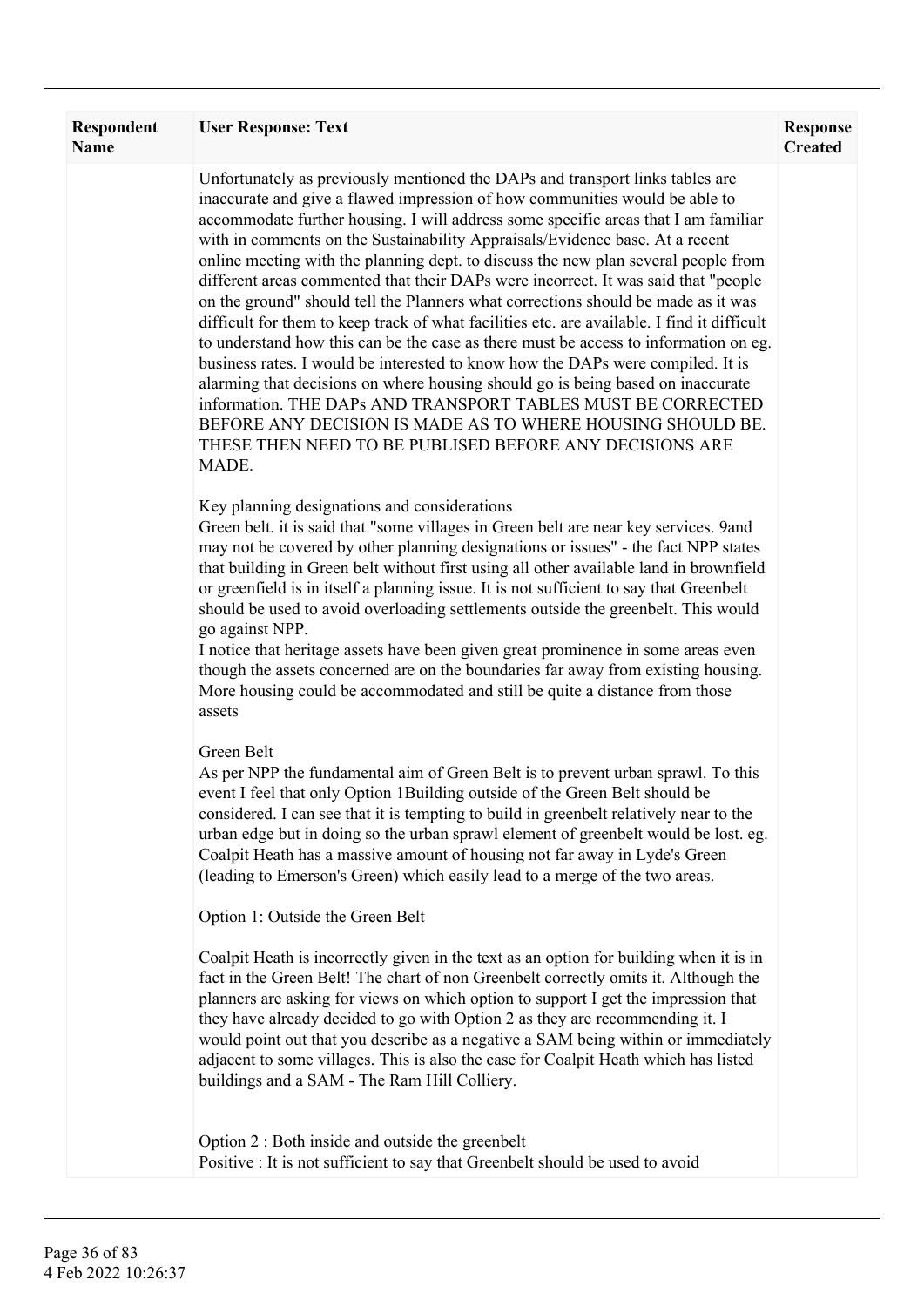| <b>Respondent</b><br><b>Name</b>                         | <b>User Response: Text</b>                                                                                                                                                                                                                                                                                                                                                                                                                                                                                                                                                                                                                                                                                                                                                                                                                                                                                                                                                                                                                                                                                                                                                                                                                                                                                                                                                                                                                                                                  | <b>Response</b><br><b>Created</b> |
|----------------------------------------------------------|---------------------------------------------------------------------------------------------------------------------------------------------------------------------------------------------------------------------------------------------------------------------------------------------------------------------------------------------------------------------------------------------------------------------------------------------------------------------------------------------------------------------------------------------------------------------------------------------------------------------------------------------------------------------------------------------------------------------------------------------------------------------------------------------------------------------------------------------------------------------------------------------------------------------------------------------------------------------------------------------------------------------------------------------------------------------------------------------------------------------------------------------------------------------------------------------------------------------------------------------------------------------------------------------------------------------------------------------------------------------------------------------------------------------------------------------------------------------------------------------|-----------------------------------|
|                                                          | overloading settlements outside the greenbelt. This would go against NPP. Building<br>in greenbelt near to urban edges risks merging with other areas. One of the primary<br>reasons for the Greenbelt, as per NPP, is to prevent urban sprawl. The SAMs listed<br>in Option 2 have omitted to include the SAM at Coalpit Heath - The Ram Hill<br>Colliery                                                                                                                                                                                                                                                                                                                                                                                                                                                                                                                                                                                                                                                                                                                                                                                                                                                                                                                                                                                                                                                                                                                                  |                                   |
| Linda Byrne -<br>Siston Hill<br>Residents<br>Association | At all stages, you must make sure you consult with local residents in a meaningful<br>way and be willing to listen to their concerns. i.e. not just 'tick-the-box' type<br>consultation.                                                                                                                                                                                                                                                                                                                                                                                                                                                                                                                                                                                                                                                                                                                                                                                                                                                                                                                                                                                                                                                                                                                                                                                                                                                                                                    | 08 Dec<br>2020                    |
| Lizzie Staley                                            | Check with every existing household for their view and opinions on changing their<br>home village or settlement, or you could create division and resentment towards the<br>new builds.<br>Previous sites with some of the above features have been developed despite the<br>flood risks or the green spaces providing for nearby homes. I don't trust developers<br>to respect these national policy issues.<br>A green belt is there for a reason. It shouldn't shrink for the sake of greed.<br>Small numbers of houses per rural village and settlement would be more respectful<br>and manageable for them. Develop appropriately to the village or settlement. A<br>large scale development is not an option.<br>Walking and cycling distances may be completely different if there is one winding<br>road or a windy muddy footpath to use, you can't just go straight through buildings,<br>fileds and other boundaries. Children and elderly can't do these lengths of journeys<br>and they are the ones trying to get to health services and schools.<br>Do you know how tiring it is for them to walk that far? How long it would take?<br>How worn out they would be once they got to their destination? And would the<br>destination have the facilities for those who have walked a long way to rest, to have<br>a wash, or to safely store their bike and clothes that they travelled in?<br>Walking to a school or service for a family includes the return walk, therefore | 28 Feb<br>2021                    |
|                                                          | doubling the distance. Parents do not have time to walk 4 miles to get their children<br>to school, then 4 miles to pick them up. Paren't have to work. Or walk or cycle on<br>to do get the baby to nursery, then do the shopping or get to the meeting. This is as<br>the crow flies too. Good luck scaling the hedges and fences and buildings and<br>lifting your child whilest carrying the baby and your child's scooter and their school<br>bag.                                                                                                                                                                                                                                                                                                                                                                                                                                                                                                                                                                                                                                                                                                                                                                                                                                                                                                                                                                                                                                     |                                   |
| Lorna Gould                                              | There is an area around established villages which contains long standing<br>development but is not allowed to infill like the rest of the village as it has been<br>segregated by a settlement boundary. The current settlement boundaries are not<br>based on any methodology known to south glos council and should be reviewed.                                                                                                                                                                                                                                                                                                                                                                                                                                                                                                                                                                                                                                                                                                                                                                                                                                                                                                                                                                                                                                                                                                                                                         | 28 Feb<br>2021                    |
| Louise Powell -<br>Thornbury                             | Q14 - As before, if Green Belt is removed, it should be replaced in an equal<br>amount.                                                                                                                                                                                                                                                                                                                                                                                                                                                                                                                                                                                                                                                                                                                                                                                                                                                                                                                                                                                                                                                                                                                                                                                                                                                                                                                                                                                                     | 08 Apr<br>2021                    |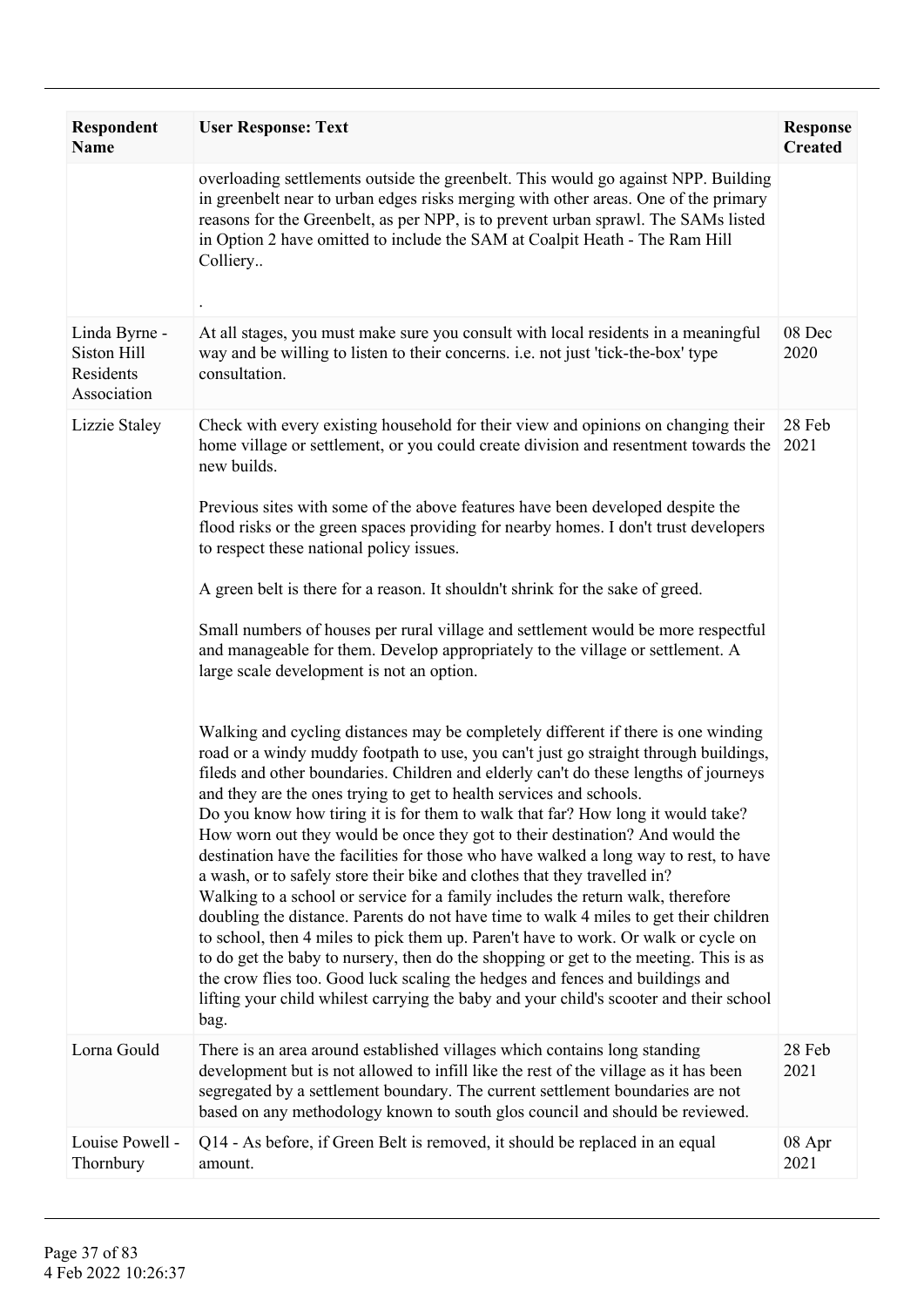| <b>Respondent</b><br><b>Name</b>                 | <b>User Response: Text</b>                                                                                                                                                                                                                                                                                                                                                                                                                                                                                                                                                                                                                                                                                                                                                                                                                                                                                                                                                                                                                                                                                                                                                                                                                                                                                                                                                                                                                                                                                                                                                                                                                                                               | <b>Response</b><br><b>Created</b> |
|--------------------------------------------------|------------------------------------------------------------------------------------------------------------------------------------------------------------------------------------------------------------------------------------------------------------------------------------------------------------------------------------------------------------------------------------------------------------------------------------------------------------------------------------------------------------------------------------------------------------------------------------------------------------------------------------------------------------------------------------------------------------------------------------------------------------------------------------------------------------------------------------------------------------------------------------------------------------------------------------------------------------------------------------------------------------------------------------------------------------------------------------------------------------------------------------------------------------------------------------------------------------------------------------------------------------------------------------------------------------------------------------------------------------------------------------------------------------------------------------------------------------------------------------------------------------------------------------------------------------------------------------------------------------------------------------------------------------------------------------------|-----------------------------------|
| Town Council                                     | Q15 - No comment.                                                                                                                                                                                                                                                                                                                                                                                                                                                                                                                                                                                                                                                                                                                                                                                                                                                                                                                                                                                                                                                                                                                                                                                                                                                                                                                                                                                                                                                                                                                                                                                                                                                                        |                                   |
| Mactaggart &<br>Mickel-<br>Frampton<br>Cotterell | Support is given to the identification of a suitable level of housing growth in the<br>rural areas.<br>A Green Belt review is essential in the District and is long overdue.<br>There are a range of rural settlements which lie outside of these obligations and not<br>subject to any other constraints i.e. flooding.                                                                                                                                                                                                                                                                                                                                                                                                                                                                                                                                                                                                                                                                                                                                                                                                                                                                                                                                                                                                                                                                                                                                                                                                                                                                                                                                                                 | 07 Apr<br>2021                    |
|                                                  | Settlements such as Frampton Cotterell have a wide range of services and facilities<br>and are well placed to accommodate additional development. Accordingly, a<br>review of the Green Belt should be undertaken now.                                                                                                                                                                                                                                                                                                                                                                                                                                                                                                                                                                                                                                                                                                                                                                                                                                                                                                                                                                                                                                                                                                                                                                                                                                                                                                                                                                                                                                                                   |                                   |
| Mactaggart &<br>Mickel Homes<br>England Ltd      | See attached representations.<br>3.20 The Local Plan should reflect relevant sections of national policy as set out in<br>the NPPF and PPG in respect of the above issues, whilst according with the over-<br>arching thrust of national policy in respect of the achievement of sustainable<br>development and significantly boosting housing supply.<br>3.21 Our client supports the investigation of growth in rural communities in South<br>Gloucestershire.<br>3.22 The Local Plan identifies the following considerations in helping determine<br>the level of growth in individual locations:<br>1. Size of the existing settlement in terms of population and number of homes;<br>2. The level of planned and speculative growth that has been built or approved in<br>recent years;<br>3. The suitability and capacity of existing infrastructure;<br>4. Key sustainability issues including access to services and facilities;<br>5. Key planning designations and considerations/constraints.<br>3.23 Allocating development within and adjacent to sustainable rural villages is<br>crucial to efficient delivery of housing across the District and to ensuring that the<br>sustainability and vitality of rural communities are enhanced. In adopting a<br>'planned growth' approach, development can respond at an appropriate scale to<br>each rural settlement and ensure that the right support is provided to communities<br>alongside the correct scale, form, mix and design of new development. The<br>selection of such locations for development needs to be based on a thorough<br>understanding of a broad range of material considerations. Many of those are | 05 May<br>2021                    |
|                                                  | identified in the Council's issues and priorities document. These include heritage<br>assets, including Conservation Areas, Listed Buildings and sites of archaeological<br>value. There are also landscape features like valleys, hillsides and escarpments, all                                                                                                                                                                                                                                                                                                                                                                                                                                                                                                                                                                                                                                                                                                                                                                                                                                                                                                                                                                                                                                                                                                                                                                                                                                                                                                                                                                                                                        |                                   |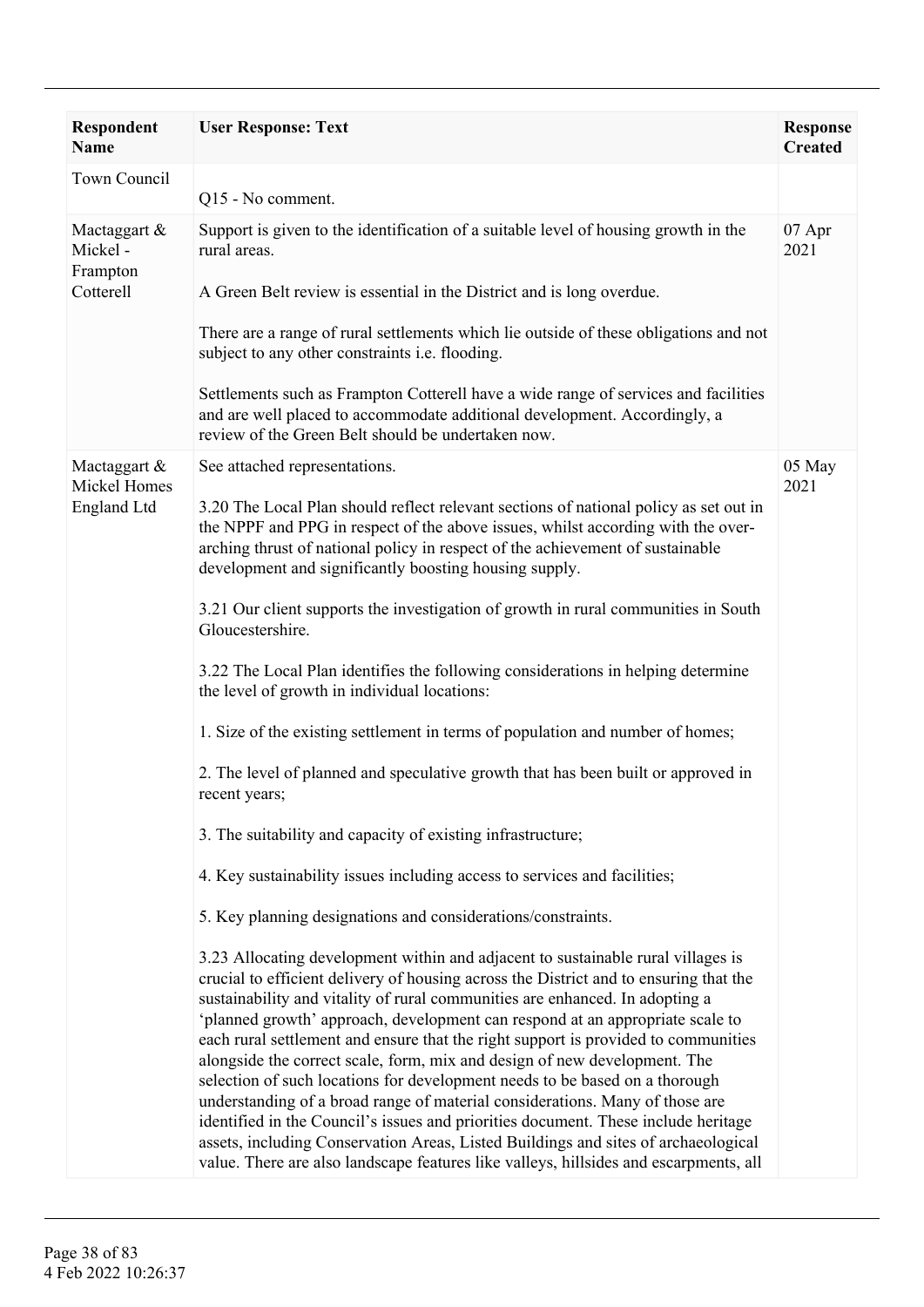| Respondent<br><b>Name</b>        | <b>User Response: Text</b>                                                                                                                                                                                                                                                                                                                                                                                                                                                                                                                                                                                                                                                                                                                                                                                                                                                                                                                                                                                                                                                                                                                                                                                                                                                                                                                                                                                                                                                                                                                                                                                                                                                                                                                                                                            | <b>Response</b><br><b>Created</b> |
|----------------------------------|-------------------------------------------------------------------------------------------------------------------------------------------------------------------------------------------------------------------------------------------------------------------------------------------------------------------------------------------------------------------------------------------------------------------------------------------------------------------------------------------------------------------------------------------------------------------------------------------------------------------------------------------------------------------------------------------------------------------------------------------------------------------------------------------------------------------------------------------------------------------------------------------------------------------------------------------------------------------------------------------------------------------------------------------------------------------------------------------------------------------------------------------------------------------------------------------------------------------------------------------------------------------------------------------------------------------------------------------------------------------------------------------------------------------------------------------------------------------------------------------------------------------------------------------------------------------------------------------------------------------------------------------------------------------------------------------------------------------------------------------------------------------------------------------------------|-----------------------------------|
|                                  | of which help to create valuable, historic landscapes and distinctive places.<br>3.24 It is considered that the first option to Green Belt (only investigate locations<br>outside of GB) would not be sound as it would require a number of less sustainable<br>settlements outside of the Green Belt to deliver to deliver a substantial proportion<br>of the housing requirement. Furthermore, it is highly likely that South<br>Gloucestershire will be expected to assist meeting a proportion of unmet housing<br>needs arising from Bristol City, and therefore it would not be sound or sustainable<br>to simply deliver these in locations that are beyond the Green Belt and highly<br>detached from the urban area. It is considered that unmet housing needs should be<br>met at or close to where they arise, i.e. near to Bristol. This is supported by<br>paragraph 138 of the NPPF is clear that the need to promote sustainable<br>development should be taken into account when reviewing Green Belt boundaries.<br>3.25 A balancing exercise in understanding all of these issues, followed by an<br>allocation of a mix of sites is the correct approach to determining the Spatial<br>Strategy. Knight Frank fully support the review of settlements both within and<br>outside of the Green Belt (Appendix 1: Option 2). The SA states in Paragraph 4.126<br>that:<br>"In preparing subsequent stages of the Local Plan, the Council should consider a<br>Spatial Strategy that includes a combination of villages and settlements within and<br>outside the Green Belt. Option 2 performs better than Option 1 in sustainability<br>terms, given its potential to provide residents with access to a wider range of<br>services and facilities within the existing urban area." |                                   |
| Mactaggart &<br>Mickel - Pilning | Flood defences have been or will be built to protect settlements like Pilning.<br>Accordingly, opportunities should be taken to re-examine these settlements to fully<br>understand their development potential.<br>In addition, a review of the Green Belt around these settlements should also be<br>undertaken.                                                                                                                                                                                                                                                                                                                                                                                                                                                                                                                                                                                                                                                                                                                                                                                                                                                                                                                                                                                                                                                                                                                                                                                                                                                                                                                                                                                                                                                                                    | 25 Mar<br>2021                    |
| Margaret<br>Haynes               | The approach reads well. However I think some of the detail needs to be checked.<br>For the statement that ' certain settlements in this option, including  Wickwar<br>have walking and cycling access to a range of services and facilities and, or public<br>transport connections (mostly below 30 minute journeys) to places containing<br>facilities not within walking and cycling distance.' may be true at face value (in that<br>there are a few buses to Yate and Chipping Sodbury). However, the onward<br>journeys to Bristol or Bath (or virtually anywhere other than Yate, Chiopping<br>Sodbury or Wotton) take far too long to be practical for commuters, or for (for<br>example) a family wishing to shop at Cribbs Causeway. In practice, therefore, the<br>majority of people have to drive to reach virtually any destination - we have many<br>friends in Wickwar and not one of them would ever consider the public transport<br>links adequate enough to use on a regular basis.                                                                                                                                                                                                                                                                                                                                                                                                                                                                                                                                                                                                                                                                                                                                                                                              | 27 Feb<br>2021                    |
| Marian Gilpin                    | No building in the Green Belt. No building in the AONB.<br>More bungalows in rural villages for elderly people wishing to downsize but stay in<br>the village - this would release larger houses for families to move into.                                                                                                                                                                                                                                                                                                                                                                                                                                                                                                                                                                                                                                                                                                                                                                                                                                                                                                                                                                                                                                                                                                                                                                                                                                                                                                                                                                                                                                                                                                                                                                           | 09 Feb<br>2021                    |
| Mark Rosher -                    | I can only speak for Charfield, which while once proposed as a Strategic                                                                                                                                                                                                                                                                                                                                                                                                                                                                                                                                                                                                                                                                                                                                                                                                                                                                                                                                                                                                                                                                                                                                                                                                                                                                                                                                                                                                                                                                                                                                                                                                                                                                                                                              | 08 Dec                            |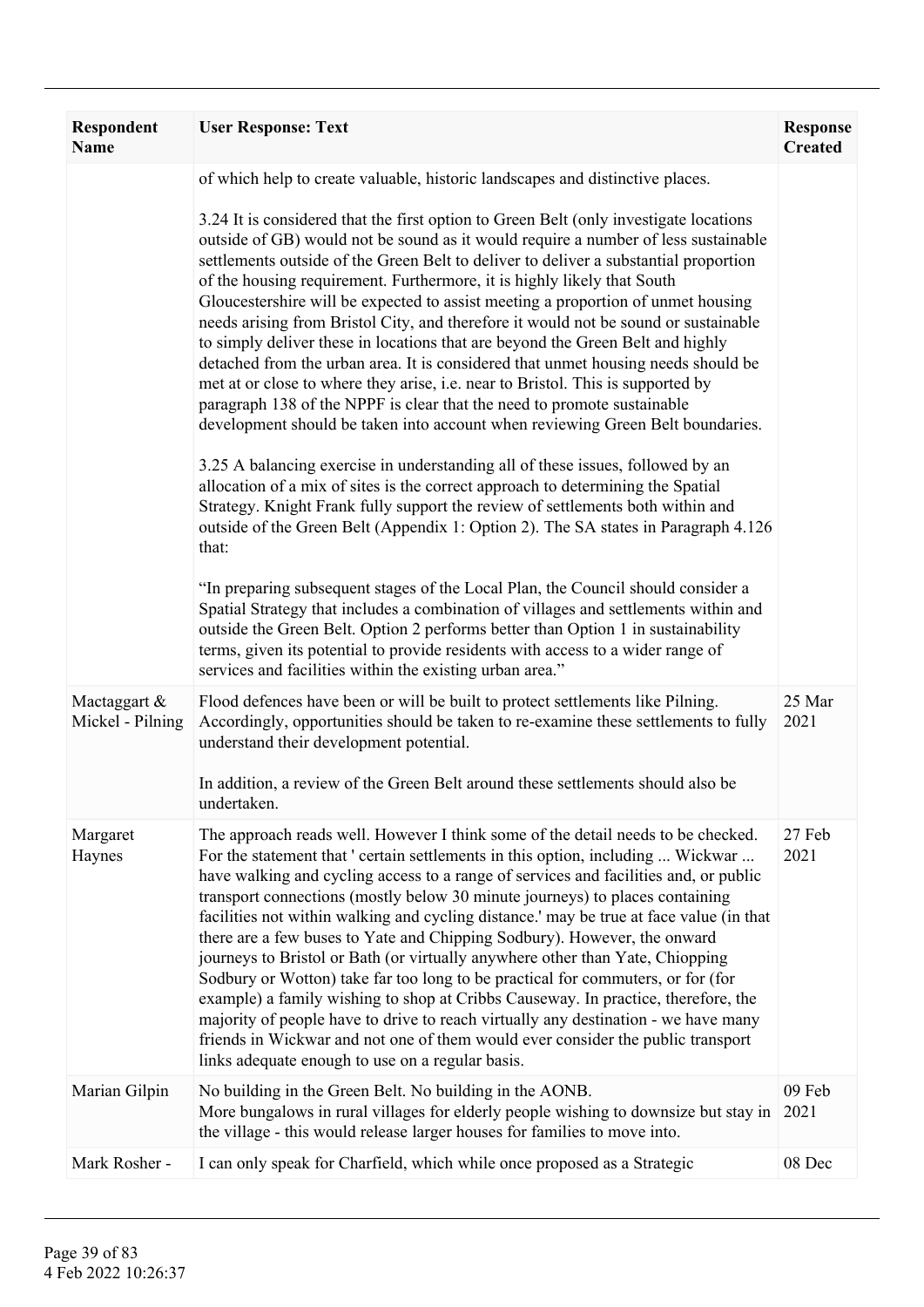| Respondent<br><b>Name</b>                           | <b>User Response: Text</b>                                                                                                                                                                                                                                                                                                                                                                                                                                                                                                                                                                                                                                                                                                                                                                                                                                                                                                                                                                                                                                                                                                                                                                                                                                                                                                                                                                                                                                                                        | <b>Response</b><br><b>Created</b> |
|-----------------------------------------------------|---------------------------------------------------------------------------------------------------------------------------------------------------------------------------------------------------------------------------------------------------------------------------------------------------------------------------------------------------------------------------------------------------------------------------------------------------------------------------------------------------------------------------------------------------------------------------------------------------------------------------------------------------------------------------------------------------------------------------------------------------------------------------------------------------------------------------------------------------------------------------------------------------------------------------------------------------------------------------------------------------------------------------------------------------------------------------------------------------------------------------------------------------------------------------------------------------------------------------------------------------------------------------------------------------------------------------------------------------------------------------------------------------------------------------------------------------------------------------------------------------|-----------------------------------|
| Charfield Parish<br>Council                         | Development Location under the now withdrawn and identifiably unsustainable<br>JSP has now had so much speculative and won-on-appeal development it cannot<br>host any more new developments. We are overwhelmed by new traffic flow, lack of<br>infrastructure and most noticeably in this recent covid emergency a lack of green<br>space - even in the countryside - for recreation. The PROWs are all muddy bogs<br>and incapable of bearing the foot traffic we now have.                                                                                                                                                                                                                                                                                                                                                                                                                                                                                                                                                                                                                                                                                                                                                                                                                                                                                                                                                                                                                    | 2020                              |
| Martyn Hall                                         | Bring the 1/4 mile line to thornbury Grovesend and give Thornbury a railway line                                                                                                                                                                                                                                                                                                                                                                                                                                                                                                                                                                                                                                                                                                                                                                                                                                                                                                                                                                                                                                                                                                                                                                                                                                                                                                                                                                                                                  | 26 Feb<br>2021                    |
| Matt Griffith -<br><b>Business West</b>             | 63. It is refreshing to see the development needs of the rural villages and<br>settlements have been taken into account when drafting this document. Rural areas<br>have different planning and transport needs than the urban ones and this paper has<br>addressed them correctly, previous negligence in doing so has led to speculative<br>growth which endangers the historical and unique value of these areas.<br>64. We support the medium to small scale developments in rural settlements, taking<br>into account sustainability and infrastructure considerations, if that is justified<br>under housing and employment.<br>o More opportunities for affordable housing and better access need to be considered<br>a priority.<br>o The ageing demography of these areas will require specific services and<br>infrastructure for these areas in the coming years, and the Council must start<br>planning for these now.<br>65. Good Public Transport to reduce the car dependency represents a big challenge<br>as the frequency and volume of passengers might not make the service sustainable.<br>The Council must propose innovative and low-Carbon solutions to these<br>settlements, particularly for the Cotswolds Area of Outstanding Natural Beauty<br>where there is a higher risk of isolation.<br>66. Broadband connectivity must also be addressed as a priority for rural villages<br>and services, as good connection will allow residents to work remotely and attract | 25 Mar<br>2021                    |
| Matthew Blaken<br>$-DJ\&P$<br>Newland Rennie<br>Ltd | younger generations to the areas.<br>Query whether the Green Belt should wash over existing villages and immediately<br>abut the current settlement boundary.                                                                                                                                                                                                                                                                                                                                                                                                                                                                                                                                                                                                                                                                                                                                                                                                                                                                                                                                                                                                                                                                                                                                                                                                                                                                                                                                     | 14 Dec<br>2020                    |
| Matthew<br>McCollom                                 | Investigating 'appropriate' small and medium-scale growth. Whilst it is appropriate<br>to consider small scale development in small rural communities it is entirely<br>inappropriate to consider engulfing a small rural community with new<br>development. The rural villages and settlements map identifies Shortwood as a<br>community of 73 existing homes. Any development considered here should be in<br>proportion to this.                                                                                                                                                                                                                                                                                                                                                                                                                                                                                                                                                                                                                                                                                                                                                                                                                                                                                                                                                                                                                                                              | 28 Feb<br>2021                    |
| <b>MATTHEW</b><br>REGAN - M7<br>Planning            | Reviewing the Green Belt for Sustainable Growth:<br>Some of the most sustainable future development sites in South Gloucestershire are                                                                                                                                                                                                                                                                                                                                                                                                                                                                                                                                                                                                                                                                                                                                                                                                                                                                                                                                                                                                                                                                                                                                                                                                                                                                                                                                                            | 06 May<br>2021                    |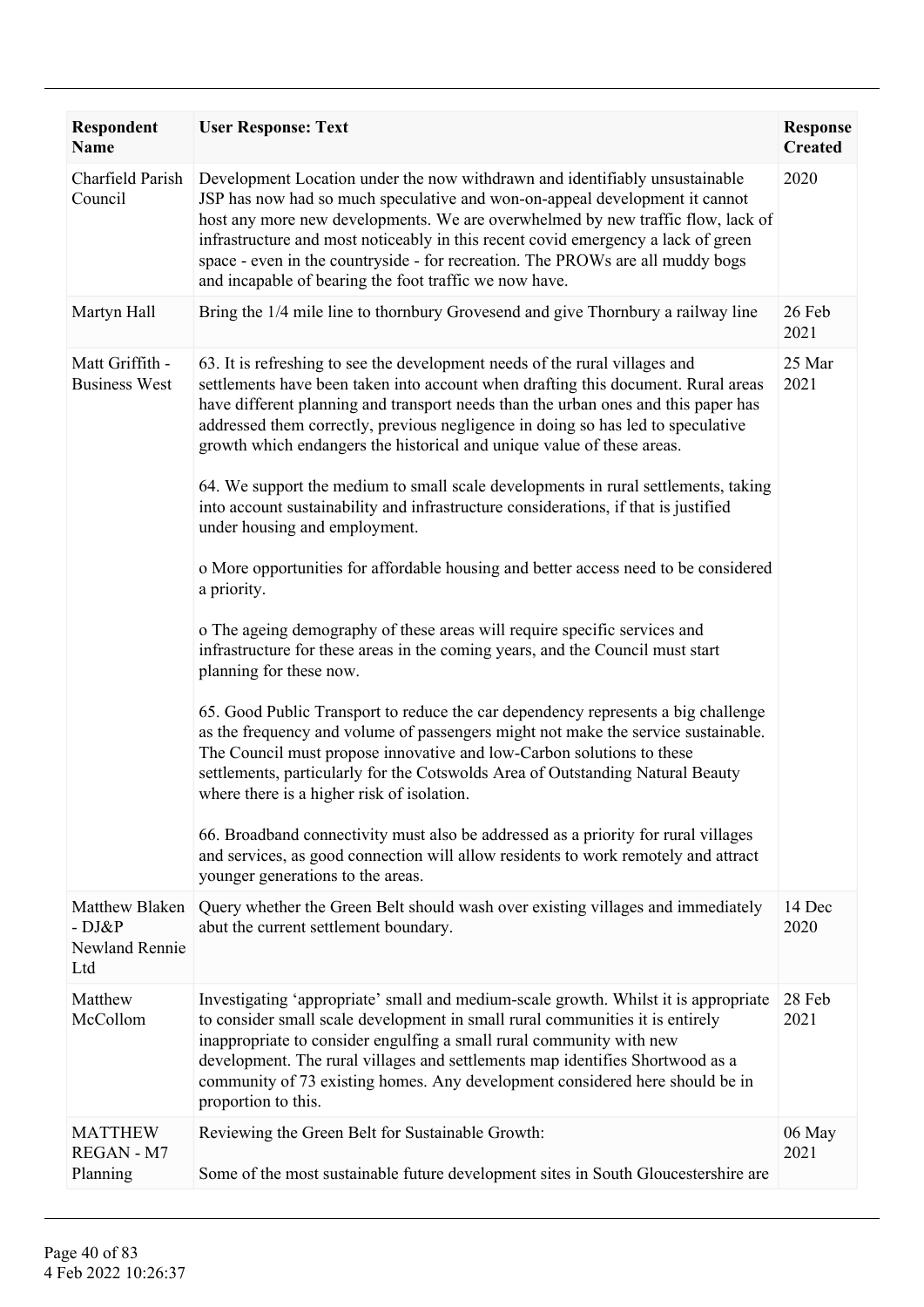| Respondent<br><b>Name</b>            | <b>User Response: Text</b>                                                                                                                                                                                                                                                                                                                                                                                                                                                                                                                                                                                                                   | <b>Response</b><br><b>Created</b> |
|--------------------------------------|----------------------------------------------------------------------------------------------------------------------------------------------------------------------------------------------------------------------------------------------------------------------------------------------------------------------------------------------------------------------------------------------------------------------------------------------------------------------------------------------------------------------------------------------------------------------------------------------------------------------------------------------|-----------------------------------|
| Limited                              | located within the Green Belt. Difficult choices therefore need to be made about the<br>most appropriate growth patten to ensure a successful Local Plan.                                                                                                                                                                                                                                                                                                                                                                                                                                                                                    |                                   |
|                                      | We therefore strongly support the need for a Green Belt review, as part of the new<br>Local Plan in order for the Plan to be robust, particularly with it's driving<br>requirement to foster Carbon neutrality in line with the climate emergency.                                                                                                                                                                                                                                                                                                                                                                                           |                                   |
|                                      | Our interests at East of St. Francis Drive, is an excellent example of this, being<br>within easy walking distance from Schools, recreational facilities and other<br>amenities.                                                                                                                                                                                                                                                                                                                                                                                                                                                             |                                   |
|                                      | In order to achieve a desirable level of output from a Green Belt review we would<br>encourage the Council to approach the Green Belt Review on a target parcel size<br>starting at 10 acres to avoid discounting highly sustainable opportunities within a<br>much wider area of search.                                                                                                                                                                                                                                                                                                                                                    |                                   |
|                                      | Sites of this scale also lend themselves to less deliverability issues than major<br>allocations. We note that the Council readily admits that the speed of delivery of its<br>previous urban extensions is significantly behind expectations.                                                                                                                                                                                                                                                                                                                                                                                               |                                   |
| Maurice Wayne                        | Access, green space and provision of services must to be in scale with the<br>development proposed                                                                                                                                                                                                                                                                                                                                                                                                                                                                                                                                           | 08 Feb<br>2021                    |
| Mel Clinton -<br>Nash<br>Partnership | The document recognises the potential for development within and around rural<br>villages and settlements. As part of this, there should be recognition of both the<br>potential for development within and on the edge of existing villages and<br>settlements and for development to also create clusters of rural settlements where<br>there is a symbiotic relationship between the constituent parts of the settlement<br>cluster in terms of sustaining facilities and services to meet the needs of the<br>community. Linked to this, the option of considering opportunities both within and<br>outside the Green Belt is supported. | 01 Mar<br>2021                    |
| Melinda Evans                        | Nature Recovery Networks should be incorporated.                                                                                                                                                                                                                                                                                                                                                                                                                                                                                                                                                                                             | 01 Mar<br>2021                    |
|                                      | Rural villages are often lacking in affordable homes, as urban areas are. Priority for<br>any new homes in rural villages and settlements must be for those that are truly<br>affordable, well designed, and sensitively located. For example in Olveston, the<br>village school has suffered from a falling roll for some years and as a result has lost<br>a teacher in the last year. Young families are not able to afford homes in this area.                                                                                                                                                                                           |                                   |
| Michael Sharpe-<br>Neal              | The proposals do not fully respect our heritage and go far enough to protect our<br>landscape and countryside.                                                                                                                                                                                                                                                                                                                                                                                                                                                                                                                               | 28 Feb<br>2021                    |
| Michelle<br>Greaves                  | Should not build on flood plains or Cotswolds area/ protected areas/ green belt land<br>which is designated protected                                                                                                                                                                                                                                                                                                                                                                                                                                                                                                                        | 03 Feb<br>2021                    |
| Midland<br>Commercial                | Please see enclosed submission.                                                                                                                                                                                                                                                                                                                                                                                                                                                                                                                                                                                                              | 26 Apr<br>2021                    |
|                                      | 4.30 Given the focus on these representations in respect of employment land, we<br>would simply note at this stage the strong emphasis on this section of the<br>consultation document in terms of providing for new housing, rather than other land<br>uses such as employment land. This is something that will need to be addressed                                                                                                                                                                                                                                                                                                       |                                   |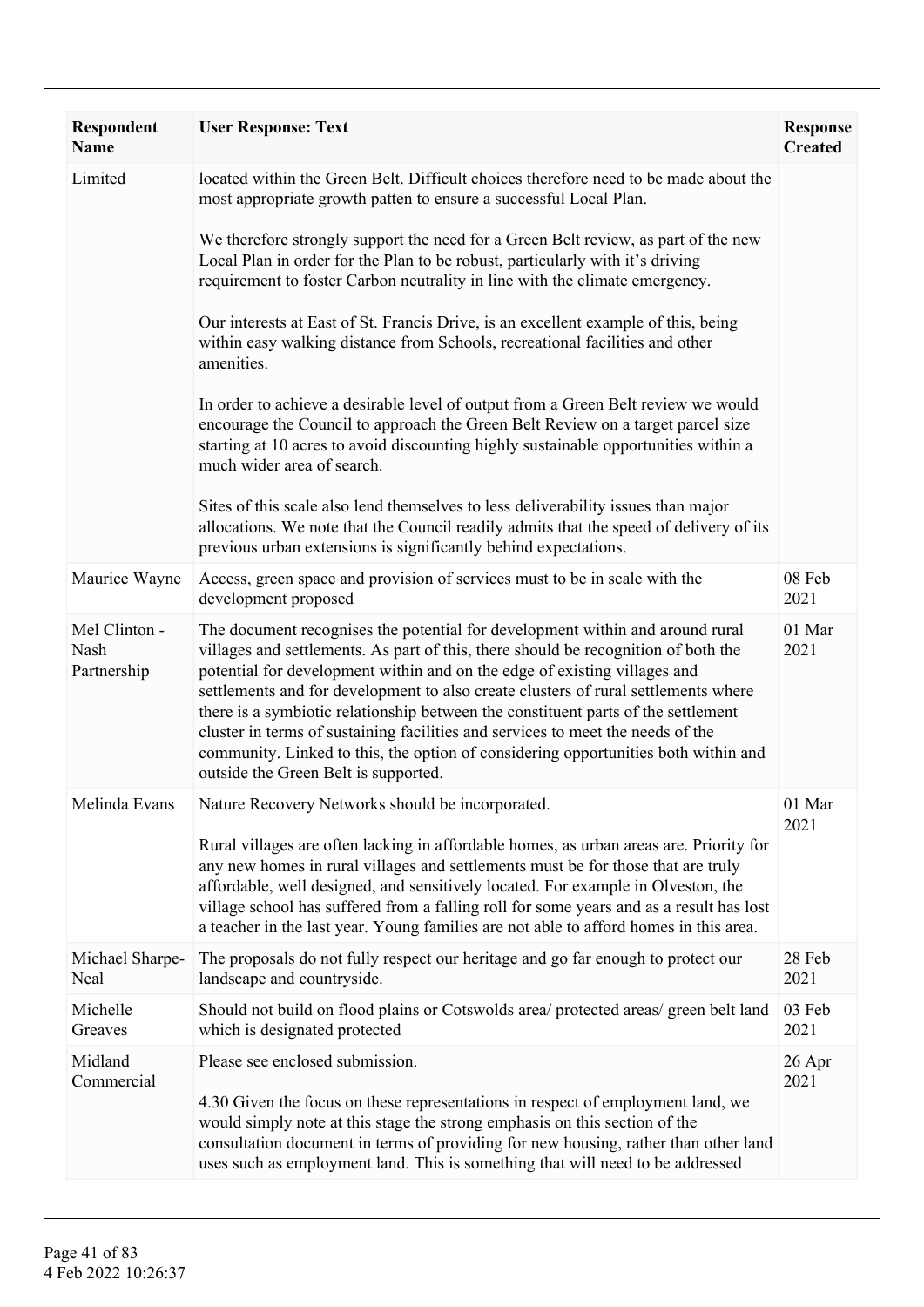| <b>Respondent</b><br><b>Name</b> | <b>User Response: Text</b>                                                                                                                                                                                                                                                                                                                                                                                                                                                                                                                                                                                                                                                                                                                                                                                                                                                                                                                                                                                                                                                                                                                                                                                                                                                                                                                                                                                                                                                                                                                                                                                                                                                                                                                                                                                               | <b>Response</b><br><b>Created</b> |
|----------------------------------|--------------------------------------------------------------------------------------------------------------------------------------------------------------------------------------------------------------------------------------------------------------------------------------------------------------------------------------------------------------------------------------------------------------------------------------------------------------------------------------------------------------------------------------------------------------------------------------------------------------------------------------------------------------------------------------------------------------------------------------------------------------------------------------------------------------------------------------------------------------------------------------------------------------------------------------------------------------------------------------------------------------------------------------------------------------------------------------------------------------------------------------------------------------------------------------------------------------------------------------------------------------------------------------------------------------------------------------------------------------------------------------------------------------------------------------------------------------------------------------------------------------------------------------------------------------------------------------------------------------------------------------------------------------------------------------------------------------------------------------------------------------------------------------------------------------------------|-----------------------------------|
|                                  | further as the Plan progresses.                                                                                                                                                                                                                                                                                                                                                                                                                                                                                                                                                                                                                                                                                                                                                                                                                                                                                                                                                                                                                                                                                                                                                                                                                                                                                                                                                                                                                                                                                                                                                                                                                                                                                                                                                                                          |                                   |
| Mike Burgess                     | Many of the villages in the area require VERY significant investment in social,<br>economic & transport (including roads) infrastructure BEFORE even considering<br>further large scale (15+ houses) speculative developments . Many of current<br>developments give minimal support to local employment prospects either during<br>construction, or subsequently but simply encourage commuting with infrastructure<br>totally inadequate for access by public transport or foot/cycling For example it is<br>unrealistic to apply simplistic assumptions such as 2km walking/ 5.6km cycling on<br>a daily basis even if journeys such as Wickwar > Yate or Chipping Sodbury were<br>thus defined. By observation, people drive their children to school in Wickwar<br>from WITHIN the parish boundaries so no chance of them walking 2km!<br>At the other end of the age spectrum, there are no medical facilities accessible<br>other than by totally inadequate public transport in either Wotton or Yate. I knowI<br>am 70!                                                                                                                                                                                                                                                                                                                                                                                                                                                                                                                                                                                                                                                                                                                                                                                         | 21 Feb<br>2021                    |
| Miller                           | There must also be transport links for schools, that are not just for those on benefits<br>or charged out at extortionate rates to those who are not on benefits.<br>Equally money should not be spent on gypsy communities they do not contribute to                                                                                                                                                                                                                                                                                                                                                                                                                                                                                                                                                                                                                                                                                                                                                                                                                                                                                                                                                                                                                                                                                                                                                                                                                                                                                                                                                                                                                                                                                                                                                                    | 01 Dec<br>2020                    |
|                                  | the Wider community Either financially nor as respectful residents                                                                                                                                                                                                                                                                                                                                                                                                                                                                                                                                                                                                                                                                                                                                                                                                                                                                                                                                                                                                                                                                                                                                                                                                                                                                                                                                                                                                                                                                                                                                                                                                                                                                                                                                                       |                                   |
| Mr. A. D.<br>England             | Please see enclosed submission.<br>• Our client supports the growth of rural villages to ensure the vibrancy of existing<br>services and facilities, to support the delivery of new community infrastructure and<br>to avoid localised housing land supply issues and associated affordability impacts.<br>However, growth should be focussed at only the most sustainable settlements.<br>Many of the rural villages are relatively isolated with limited facilities and<br>development at these locations could cause detrimental harm and it is therefore<br>critical that the SA process is used to inform and eliminate such settlements from<br>further review due to their lack of sustainable accessibility;<br>7.1 We support the Council in considering the potential for all scales of<br>development in rural villages and settlements. In considering an 'appropriate' level<br>of growth, the Council set out the key considerations as being:<br>1. The size of existing village and settlements – relating to populations and the<br>number of existing homes; and<br>2. The level of planned and speculative growth that has been built or approved in<br>individual communities in recent years, if applicable.<br>7.2 Despite its clear sustainability credentials, only 39 homes have been completed<br>at Almondsbury between 2011 and 2021 (based on residential land survey data).<br>The actual level of growth at Almondsbury has therefore not been proportionate<br>with wider population projections and is not considered sufficient to support a<br>strong and vibrant community. In order to comply with Paragraph 8(b) of the NPPF<br>a sufficient level of growth should be provided to Almondsbury.<br>7.3 The consultation document includes Green Belt as a key planning designation | 29 Mar<br>2021                    |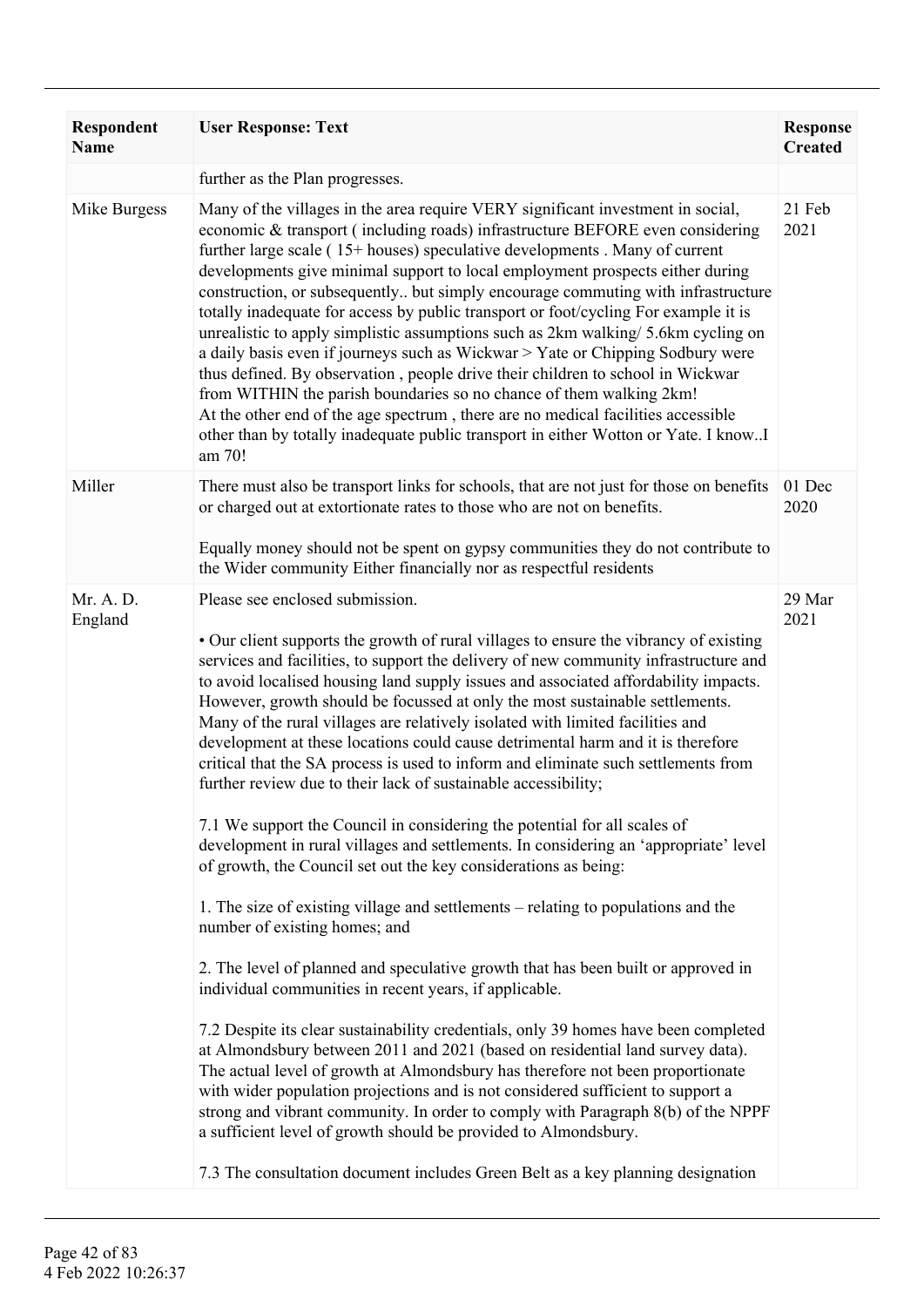| Respondent<br><b>Name</b>    | <b>User Response: Text</b>                                                                                                                                                                                                                                                                                                                                                                                                                                                                                                                                                             | <b>Response</b><br><b>Created</b> |
|------------------------------|----------------------------------------------------------------------------------------------------------------------------------------------------------------------------------------------------------------------------------------------------------------------------------------------------------------------------------------------------------------------------------------------------------------------------------------------------------------------------------------------------------------------------------------------------------------------------------------|-----------------------------------|
|                              | when investigating an appropriate level of growth. South Gloucestershire has such<br>a high percentage of land within the Green Belt that it would be non-sensical to<br>remove these Green Belt settlements from consideration and place development<br>within the most isolated unsustainable communities, albeit causing no harm to the<br>Green Belt.                                                                                                                                                                                                                              |                                   |
|                              | 7.4 We fully support the Council in identifying the need to undertake a full review<br>of the Green Belt. Any review should be undertaken against the backdrop of the<br>Council having declared a Climate Emergency. The 'exceptional circumstances' for<br>releasing land from the Green Belt should accordingly be based upon locations<br>which have the greatest locational sustainability and accessibility credentials –<br>these being sites with good access to employment areas and Bristol City Centre.                                                                     |                                   |
|                              | 7.5 We fully support the review of settlements both within, and outside of the<br>Green Belt (Appendix 1: Option 2). The SA states at Paragraph 4.126 that:                                                                                                                                                                                                                                                                                                                                                                                                                            |                                   |
|                              | "In preparing subsequent stages of the Local Plan, the Council should consider a<br>Spatial Strategy that includes a combination of villages and settlements within and<br>outside the Green Belt. Option 2 performs better than Option 1 in sustainability<br>terms, given its potential to provide residents with access to a wider range of<br>services and facilities within the existing urban area."                                                                                                                                                                             |                                   |
|                              | 7.6 Our client considers that in order for the Plan to be successful the role and<br>function of settlements across the District needs to have a higher priority (above<br>Green Belt) within this allocation process.                                                                                                                                                                                                                                                                                                                                                                 |                                   |
|                              | 7.7 The Council is at a very early stage of the Local Plan process therefore we<br>consider it to be critical to the success of the Plan that all settlements within and<br>outside of the Green Belt are considered from the outset. We do not suggest that<br>some development is then placed at each of these locations but rather, through a<br>more detailed assessment with input from statutory consultees and ongoing public<br>consultation, the Council will reach a point where they have a list of the most<br>sustainable locations to deliver their housing requirement. |                                   |
|                              | 7.8 All rural settlements should be considered on their own merits and through the<br>SA process the most sustainable settlement options for development should be<br>identified.                                                                                                                                                                                                                                                                                                                                                                                                      |                                   |
|                              | 7.9 As the Green Belt covers more than half of the District of South<br>Gloucestershire, we consider it necessary to first evaluate all rural settlements<br>based on their sustainability and access to services and facilities, rather than<br>location within the Green Belt. The Council needs to determine which settlements<br>are the most sustainable and capable of accommodating sustainable growth.                                                                                                                                                                         |                                   |
|                              | 7.10 We see the merit in allocating small sites in rural areas, yet in many villages<br>across South Gloucestershire significant allocations would not represent sustainable<br>development as they just do not have the correct level of existing local facilities.                                                                                                                                                                                                                                                                                                                   |                                   |
| Mr. and Mrs.<br>Drew and Mr. | Section 7 states, "Planning for some level of growth, like new homes, employment<br>and key services and facilities, in appropriate rural villages and settlements, can                                                                                                                                                                                                                                                                                                                                                                                                                | 19 Apr<br>2021                    |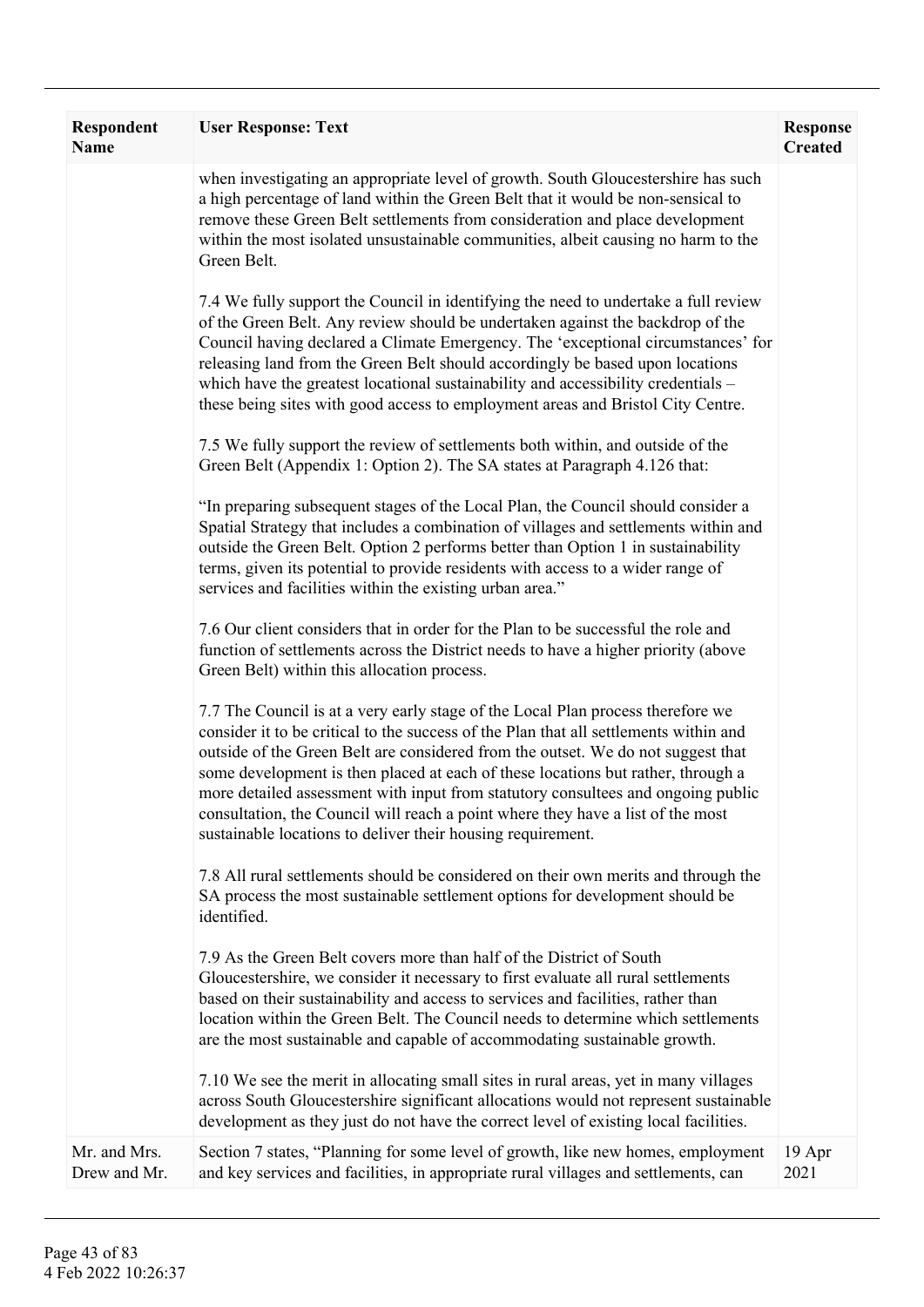| <b>Respondent</b><br><b>Name</b>         | <b>User Response: Text</b>                                                                                                                                                                                                                                                                                                                                                                                                   | <b>Response</b><br><b>Created</b> |
|------------------------------------------|------------------------------------------------------------------------------------------------------------------------------------------------------------------------------------------------------------------------------------------------------------------------------------------------------------------------------------------------------------------------------------------------------------------------------|-----------------------------------|
| and Mrs.<br>Bennett                      | play an important role in making sure that the long term vitality, vibrancy and<br>overall sustainability of our rural communities is maintained."                                                                                                                                                                                                                                                                           |                                   |
|                                          | The above commentary is supported, and by allowing the proportionate level of<br>growth that is envisaged on my clients' land at Cromhall, this will positively benefit<br>the vitality, vibrancy and overall sustainability of Cromhall.                                                                                                                                                                                    |                                   |
|                                          | Cromhall is an ideal location for "rural villages" growth, given that it is outside of<br>the Green Belt, the Cotswolds Area of Outstanding Natural Beauty and has no<br>Flood Risk constraint.                                                                                                                                                                                                                              |                                   |
| Mr. Blake -<br>Oldland Parish<br>Council | Nothing specific                                                                                                                                                                                                                                                                                                                                                                                                             | 17 Feb<br>2021                    |
| Neil Oviatt                              | Make planners accountable for their decisions! there currently is none!                                                                                                                                                                                                                                                                                                                                                      | <b>30 Nov</b><br>2020             |
| Newland Homes<br>- Land at Aust<br>Road  | 5.1 The approach to areas of flood risk is considered appropriate. We have<br>discussed this in more detail above, however, our position is that development in<br>areas of higher flood risk is inherently less sustainable than development in areas of<br>lower flood risk. The former should, therefore, be avoided where appropriate<br>alternatives are available as per the guidance in the NPPF and PPG.             | 14 May<br>2021                    |
|                                          | 5.2 Regarding AONBs, we support the exploration of a strategy to deliver growth<br>in rural areas in the interests of maintaining the vitality and viability of these<br>communities and combating affordability issues. However, we note that the need to<br>protect valued landscapes means that development in these locations will need to be<br>relatively small scale.                                                 |                                   |
|                                          | 5.3 With regard to rural communities in the Green Belt, we agree that the first stage<br>is to establish whether the District's development needs can be met without<br>impinging upon the Green Belt, or if there are exceptional circumstances that would<br>justify its release.                                                                                                                                          |                                   |
|                                          | 5.4 The guiding principles for identifying potential growth locations strongly<br>indicates that land around the Bristol urban fringe, Yate and key transit routes (e.g.<br>Coalpit Heath and Frampton Cotterell) have clear sustainability benefits over<br>development in non-Green Belt locations that would justify their release.                                                                                       |                                   |
|                                          | 5.5 With regard to smaller settlements, the question is whether their development<br>needs/requirements can be met through the exceptions set out in paragraph 145 of<br>the NPPF (limited infilling, redevelopment of Brownfield sites, rural exceptions<br>sites for affordable housing etc) or if this would dictate a more direct approach (e.g.<br>formal allocations).                                                 |                                   |
|                                          | 5.6 The Phase 1 document suggests that the housing requirement, coupled with<br>constraints at villages beyond the Green Belt, will likely mean a proportion of<br>growth needs to be directed to settlements within the Green Belt as well. This is<br>supported by the Sustainability Appraisal which has indicated clear benefits<br>associated with directing growth toward villages within the Green Belt (table 4.7 of |                                   |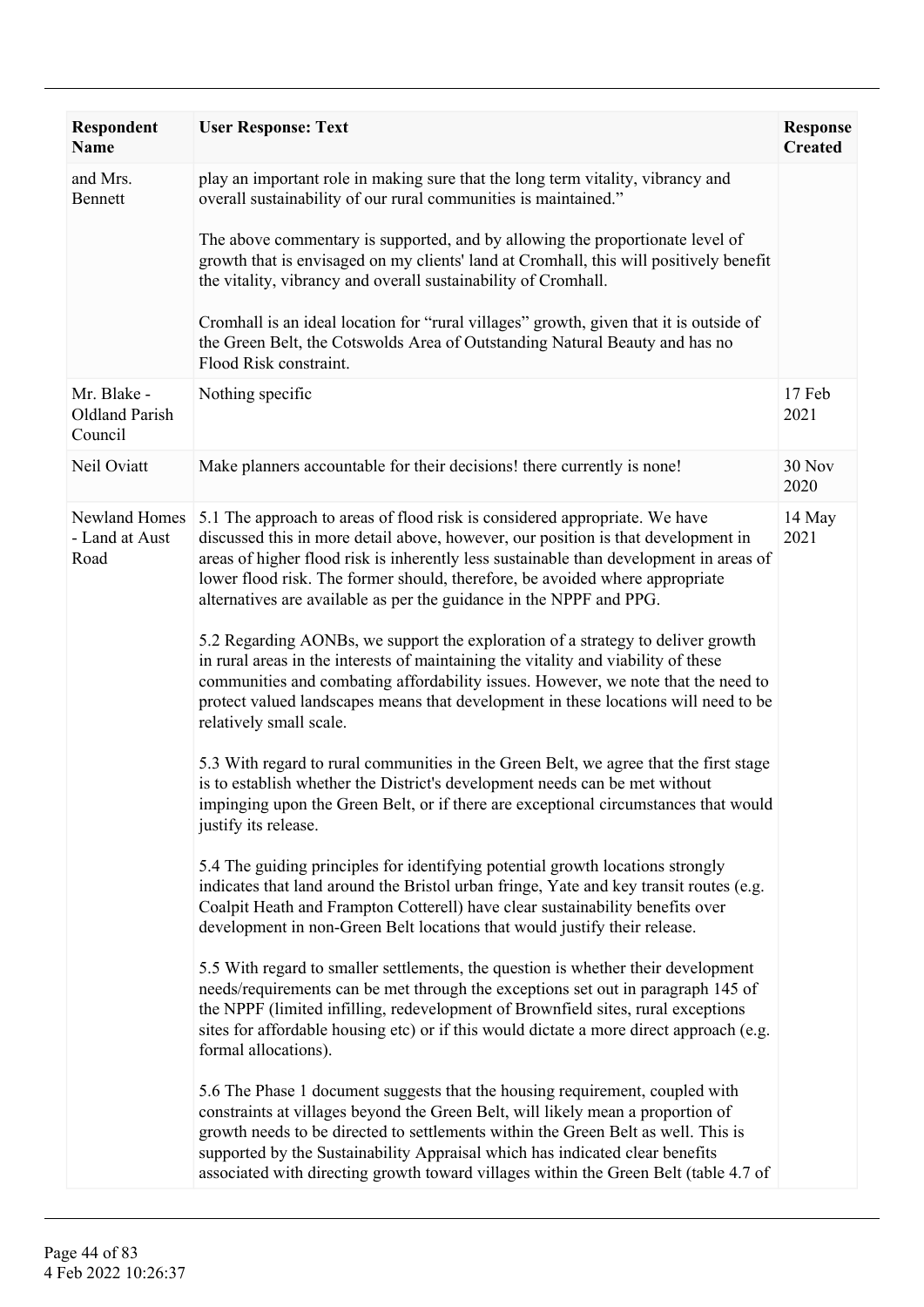| Respondent<br><b>Name</b> | <b>User Response: Text</b>                                                                                                                                                                                                                                                                                                                                                                                                                                                                                                                                                                                             | <b>Response</b><br><b>Created</b> |
|---------------------------|------------------------------------------------------------------------------------------------------------------------------------------------------------------------------------------------------------------------------------------------------------------------------------------------------------------------------------------------------------------------------------------------------------------------------------------------------------------------------------------------------------------------------------------------------------------------------------------------------------------------|-----------------------------------|
|                           | the SA). This is a welcome start; however, we note that a flaw of the JSP and a<br>common pitfall of other Local Plans is the failure to provide a robust assessment in<br>support of the exceptional circumstances being demonstrated (e.g. Ashfield District<br>Council and Amber Valley Borough Council fell at the Examination in Public stage<br>due to the poor quality of the evidence in respect of Green Belt release). We would<br>suggest a dedicated topic paper be prepared in support of the Plan if, as we expect,<br>Green Belt releases be required to support the development needs of the District. |                                   |
|                           | 5.7 We agree that the new Local Plan will need to explore the possibility of growth<br>at rural settlements in the Green Belt for a range of development scales to underpin<br>housing delivery from the larger strategic sites that will also be necessary to meet<br>the overall housing requirements.                                                                                                                                                                                                                                                                                                               |                                   |
|                           | 5.8 This will, ultimately, be dictated in part by the scale of the housing requirement<br>and reliance that will be placed on strategic sites. A significant advantage of a<br>dispersed approach to housing distribution is that delivery is likely to be less of an<br>issue. However, we acknowledge that there are trade-offs with achieving wider<br>sustainability objectives and so an appropriate balance will need to be struck.                                                                                                                                                                              |                                   |
|                           | 5.9 The obvious advantage for settlements in the Green Belt is that they tend to be<br>better related to the Bristol Urban Fringe and market towns of Yate, Thornbury and<br>Chipping Sodbury where services, facilities and employment opportunities are<br>more readily accessible. There is, therefore, greater potential for development to<br>achieve the sustainability objectives set out in the Phase 1 document through<br>development at rural settlements.                                                                                                                                                  |                                   |
|                           | 5.10 There are a handful of ways in which the Council could manage development<br>at the rural villages; however, we would support the identification of allocations at<br>settlements, either through this Plan or a subsequent site allocations plan. This is<br>more important for the Green Belt villages given that boundaries can only be<br>altered by Local Plans. This may be the preferred approach in the interests of<br>ensuring delivery at these settlements can come forward earlier in the Plan period.                                                                                               |                                   |
|                           | 5.11 Alternatively, the process of identifying site allocations could be deferred to<br>the Neighbourhood Plan (NHP) process, at least for certain Parishes where these<br>are being progressed. However, it will be important for the Local Plan to establish<br>what the requirement for these areas would be and establish the exceptional<br>circumstances necessary to justify development within the identified Parishes. A<br>view can be taken at a later date as to whether a Site Allocations Plan would need<br>to be progressed if insufficient progress has been made on any emerging NHPs.               |                                   |
|                           | Do you have any comments on our proposed approach to investigate an appropriate<br>level of growth in our rural villages and settlements?                                                                                                                                                                                                                                                                                                                                                                                                                                                                              |                                   |
|                           | 5.12 We support the principle of seeking to ensure that development at the rural<br>villages is Plan-led in light of the level of speculative development that has come<br>forward at them in recent years.                                                                                                                                                                                                                                                                                                                                                                                                            |                                   |
|                           | 5.13 Whilst strategic levels of development will be required to sustainably meet the                                                                                                                                                                                                                                                                                                                                                                                                                                                                                                                                   |                                   |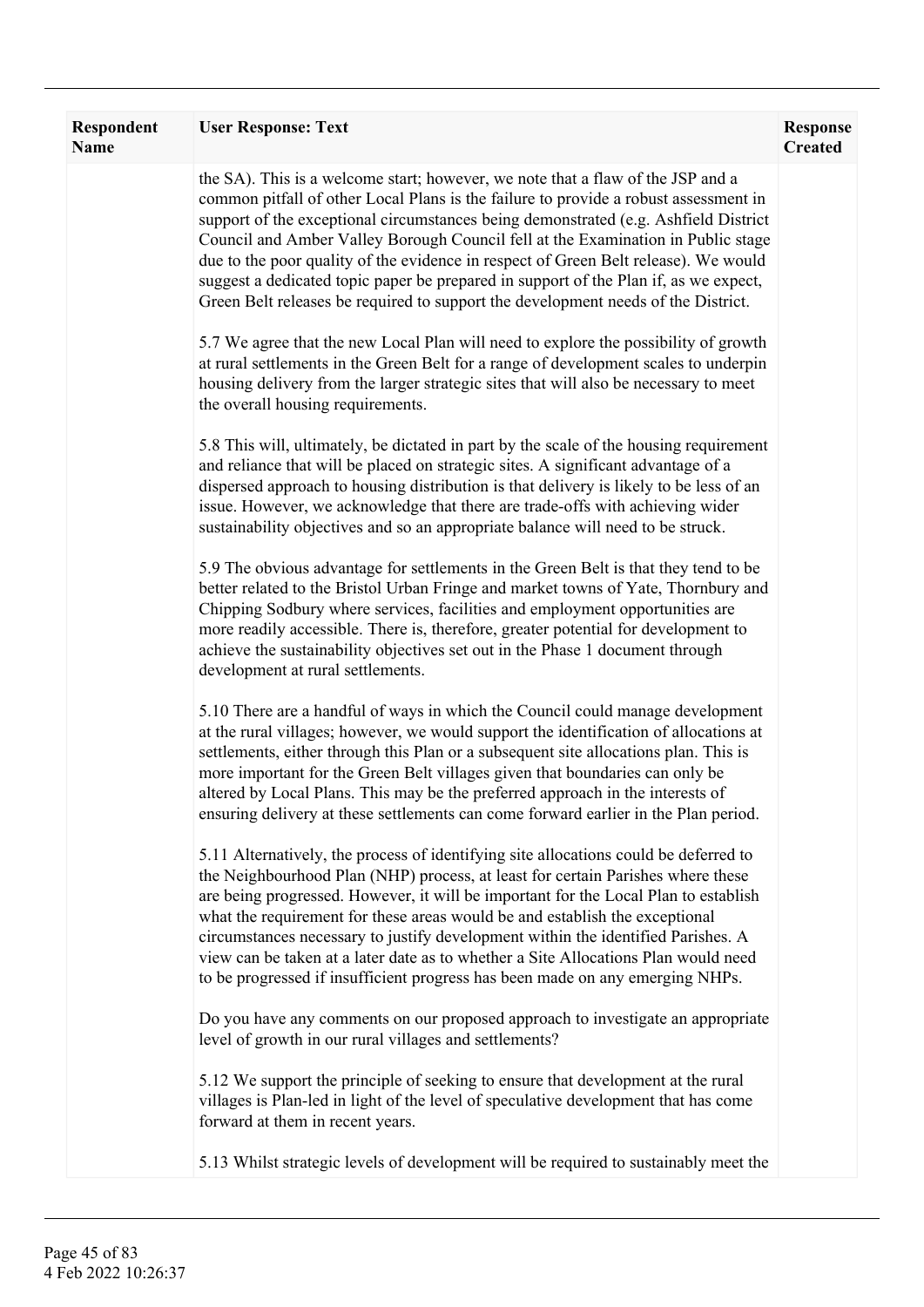| Respondent<br><b>Name</b>                                           | <b>User Response: Text</b>                                                                                                                                                                                                                                                                                                                                                                                                                                                                                                                                                                                                                                                                                                                                                                                                                                                | <b>Response</b><br><b>Created</b> |
|---------------------------------------------------------------------|---------------------------------------------------------------------------------------------------------------------------------------------------------------------------------------------------------------------------------------------------------------------------------------------------------------------------------------------------------------------------------------------------------------------------------------------------------------------------------------------------------------------------------------------------------------------------------------------------------------------------------------------------------------------------------------------------------------------------------------------------------------------------------------------------------------------------------------------------------------------------|-----------------------------------|
|                                                                     | bulk of the Council's housing requirement, development at villages where large-<br>scale development is not possible will still be required to support the vitality and<br>viability of those settlements and address affordability issues.                                                                                                                                                                                                                                                                                                                                                                                                                                                                                                                                                                                                                               |                                   |
|                                                                     | 5.14 In terms of the approach to investigating the appropriate levels of growth that<br>should come forward at the rural villages, the two options are appropriate starting<br>points and will need to be subject to an appropriate Sustainability Appraisal to<br>establish which should ultimately be pursued. The approach may then need to be<br>refined in terms of identifying which rural settlements in the Green Belt should be<br>prioritised based on the application of the guiding principles outlined within the<br>consultation document.                                                                                                                                                                                                                                                                                                                  |                                   |
| Newland Homes<br>- Land West of<br>The B4061<br><b>Bristol Road</b> | 5.1 The approach to areas of flood risk is considered appropriate. We have<br>discussed this in more detail above, however, our position is that development in<br>areas of higher flood risk is inherently less sustainable than development in areas of<br>lower flood risk. The former should, therefore, be avoided where appropriate<br>alternatives are available as per the guidance in the NPPF and PPG.                                                                                                                                                                                                                                                                                                                                                                                                                                                          | 13 May<br>2021                    |
|                                                                     | 5.2 Regarding AONBs, we support the exploration of a strategy to deliver growth<br>in rural areas in the interests of maintaining the vitality and viability of these<br>communities and combating affordability issues. However, we note that the need to<br>protect valued landscapes means that development in these locations will need to be<br>relatively small scale.                                                                                                                                                                                                                                                                                                                                                                                                                                                                                              |                                   |
|                                                                     | 5.3 With regard to rural communities in the Green Belt, we agree that the first stage<br>is to establish whether the district's development needs can be met without<br>impinging upon the Green Belt, or if there are exceptional circumstances that would<br>justify its release.                                                                                                                                                                                                                                                                                                                                                                                                                                                                                                                                                                                       |                                   |
|                                                                     | 5.4 The guiding principles for identifying potential growth locations strongly<br>indicates that land around the Bristol urban fringe, Yate and key transit routes (e.g.<br>Coalpit Heath and Frampton Cotterell) have clear sustainability benefits over<br>development in non-Green Belt locations that would justify their release.                                                                                                                                                                                                                                                                                                                                                                                                                                                                                                                                    |                                   |
|                                                                     | 5.5 With regard to smaller settlements, the question is whether their development<br>needs/requirements can be met through the exceptions set out in paragraph 145 of<br>the NPPF (limited infilling, redevelopment of Brownfield sites, rural exceptions<br>sites for affordable housing etc) or if this would dictate a more direct approach (e.g.<br>formal allocations).                                                                                                                                                                                                                                                                                                                                                                                                                                                                                              |                                   |
|                                                                     | 5.6 The Phase 1 document suggests that the housing requirement, coupled with<br>constraints at villages beyond the Green Belt, will likely mean a proportion of<br>growth needs to be directed to settlements within the Green Belt as well. This is<br>supported by the Sustainability Appraisal which has indicated clear benefits<br>associated with directing growth toward villages within the Green Belt (table 4.7 of<br>the SA). This is a welcome start; however, we note that a flaw of the JSP and a<br>common pitfall of other Local Plans is the failure to provide a robust assessment in<br>support of the exceptional circumstances being demonstrated (e.g. Ashfield District<br>Council and Amber Valley Borough Council fell at the Examination in Public stage<br>due to the poor quality of the evidence in respect of Green Belt release). We would |                                   |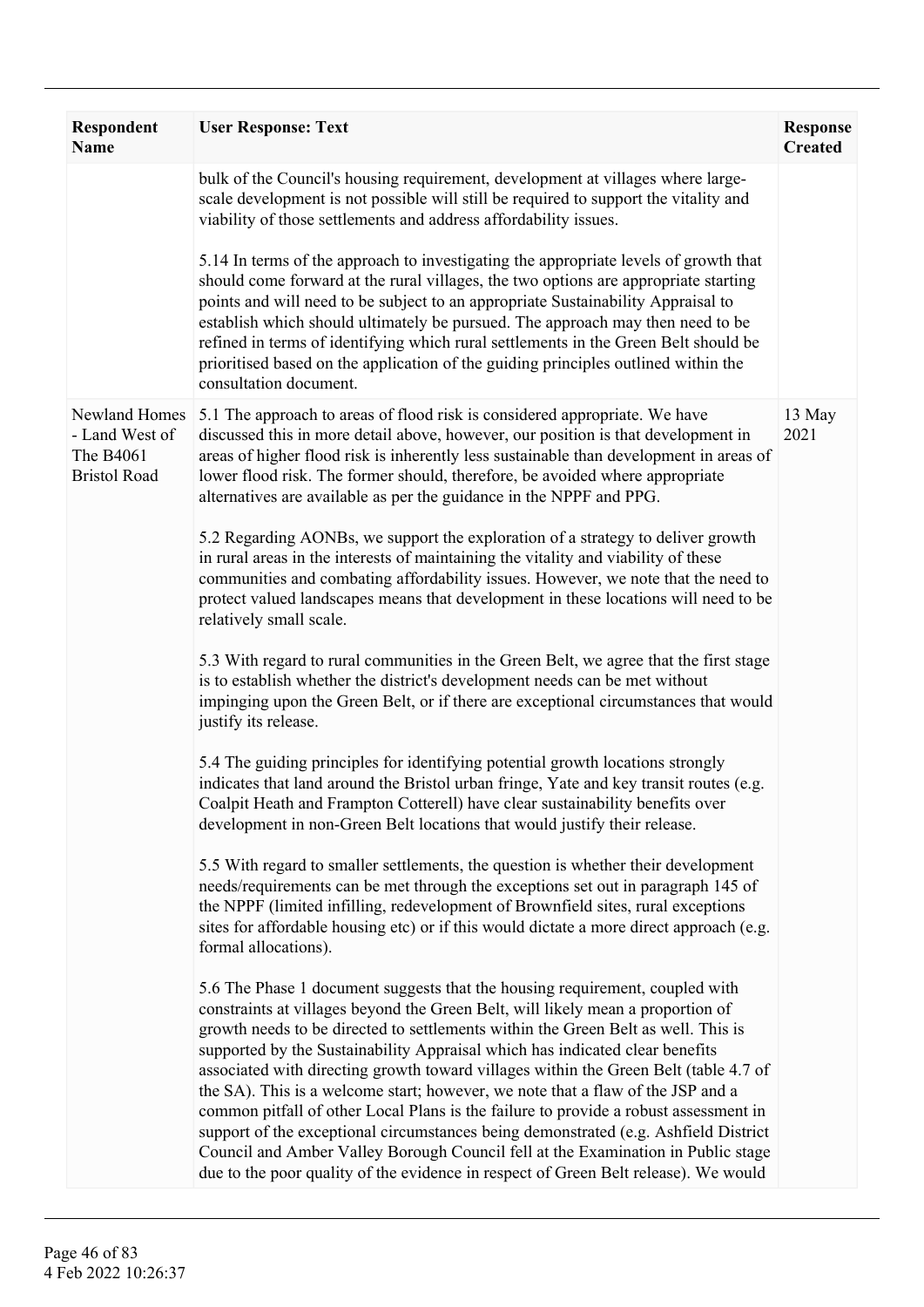| suggest a dedicated topic paper be prepared in support of the Plan if, as we expect,<br>Green Belt releases be required to support the development needs of the District.<br>5.7 We agree that the new Local Plan will need to explore the possibility of growth                                                                                                                                                                                                                                                                                                                                         |  |
|----------------------------------------------------------------------------------------------------------------------------------------------------------------------------------------------------------------------------------------------------------------------------------------------------------------------------------------------------------------------------------------------------------------------------------------------------------------------------------------------------------------------------------------------------------------------------------------------------------|--|
|                                                                                                                                                                                                                                                                                                                                                                                                                                                                                                                                                                                                          |  |
| at rural settlements in the Green Belt for a range of development scales to underpin<br>housing delivery from the larger strategic sites that will also be necessary to meet<br>the overall housing requirements.                                                                                                                                                                                                                                                                                                                                                                                        |  |
| 5.8 This will, ultimately, be dictated in part by the scale of the housing requirement<br>and reliance that will be placed on strategic sites. A significant advantage of a<br>dispersed approach to housing distribution is that delivery is likely to be less of an<br>issue. However, we acknowledge that there are trade-offs with achieving wider<br>sustainability objectives and so an appropriate balance will need to be struck.                                                                                                                                                                |  |
| 5.9 The obvious advantage for settlements in the Green Belt is that they tend to be<br>better related to the Bristol Urban Fringe and market towns of Yate, Thornbury and<br>Chipping Sodbury where services, facilities and employment opportunities are<br>more readily accessible. There is, therefore, greater potential for development to<br>achieve the sustainability objectives set out in the Phase 1 document through<br>development at rural settlements.                                                                                                                                    |  |
| 5.10 There are a handful of ways in which the Council could manage development<br>at the rural villages; however, we would support the identification of allocations at<br>settlements, either through this Plan or a subsequent site allocations plan. This is<br>more important for the Green Belt villages given that boundaries can only be<br>altered by Local Plans. This may be the preferred approach in the interests of<br>ensuring delivery at these settlements can come forward earlier in the Plan period.                                                                                 |  |
| 5.11 Alternatively, the process of identifying site allocations could be deferred to<br>the Neighbourhood Plan (NHP) process, at least for certain Parishes where these<br>are being progressed. However, it will be important for the Local Plan to establish<br>what the requirement for these areas would be and establish the exceptional<br>circumstances necessary to justify development within the identified Parishes. A<br>view can be taken at a later date as to whether a Site Allocations Plan would need<br>to be progressed if insufficient progress has been made on any emerging NHPs. |  |
| 5.12 We support the principle of seeking to ensure that development at the rural<br>villages is Plan-led in light of the level of speculative development that has come<br>forward at them in recent years.                                                                                                                                                                                                                                                                                                                                                                                              |  |
| 5.13 Whilst strategic levels of development will be required to sustainably meet the<br>bulk of the Council's housing requirement, development at villages where large-<br>scale development is not possible will still be required to support the vitality and<br>viability of those settlements and address affordability issues.                                                                                                                                                                                                                                                                      |  |
| 5.14 In terms of the approach to investigating the appropriate levels of growth that<br>should come forward at the rural villages, the two options are appropriate starting<br>points and will need to be subject to an appropriate Sustainability Appraisal to<br>establish which should ultimately be pursued. The approach may then need to be                                                                                                                                                                                                                                                        |  |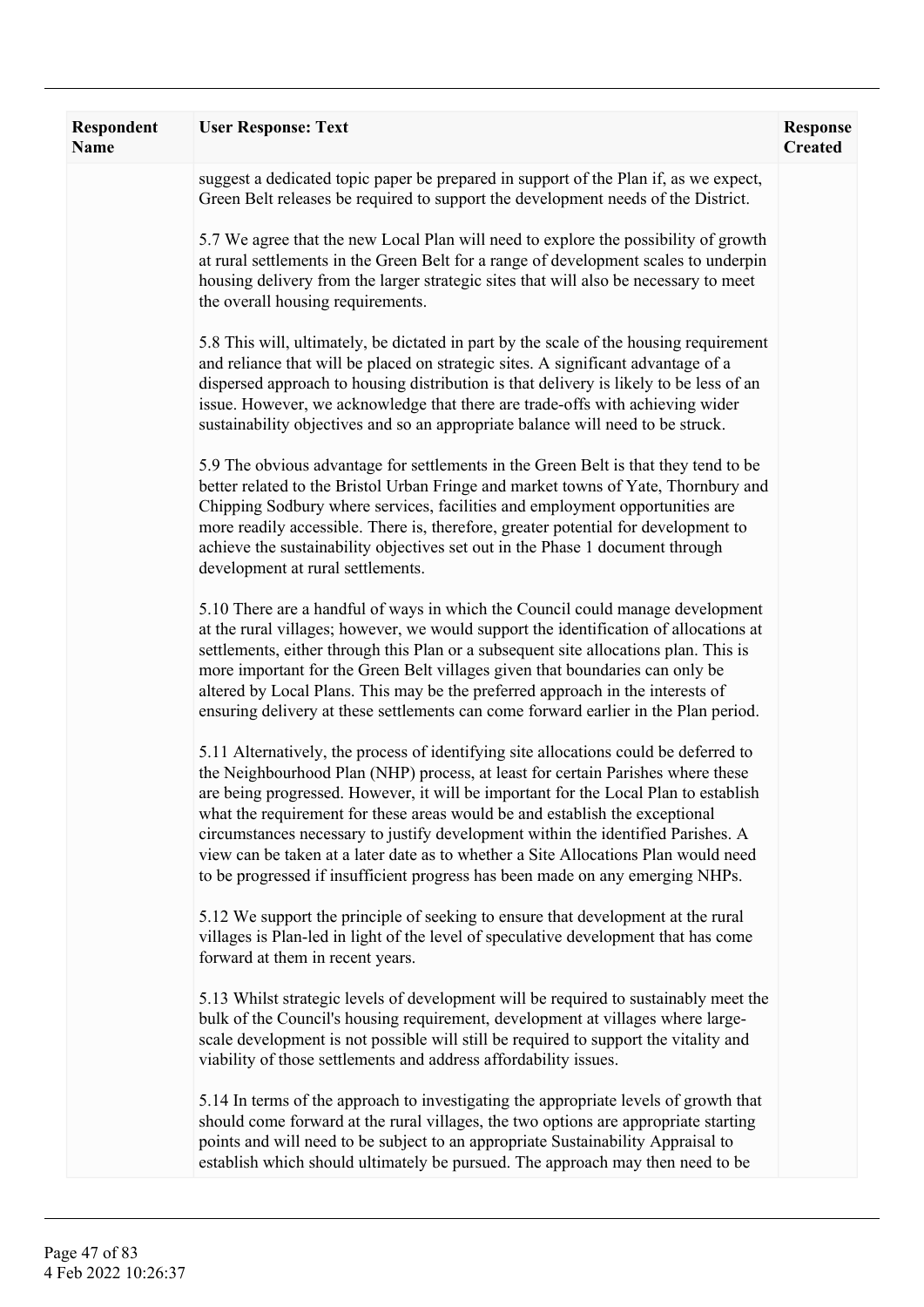| Respondent<br><b>Name</b>              | <b>User Response: Text</b>                                                                                                                                                                                                                                                                                                                                                                                                                                                                                                                                                                                                                                                                                                                                                                                                                                                                                                                                                                    | <b>Response</b><br><b>Created</b> |
|----------------------------------------|-----------------------------------------------------------------------------------------------------------------------------------------------------------------------------------------------------------------------------------------------------------------------------------------------------------------------------------------------------------------------------------------------------------------------------------------------------------------------------------------------------------------------------------------------------------------------------------------------------------------------------------------------------------------------------------------------------------------------------------------------------------------------------------------------------------------------------------------------------------------------------------------------------------------------------------------------------------------------------------------------|-----------------------------------|
|                                        | refined in terms of identifying which rural settlements in the Green Belt should be<br>prioritised based on the application of the guiding principles outlined within the<br>consultation document.                                                                                                                                                                                                                                                                                                                                                                                                                                                                                                                                                                                                                                                                                                                                                                                           |                                   |
| Nicholas Small -<br>Stagecoach<br>West | Obviously any strategy that tends towards widespread dispersal across the rural<br>hinterland of the Plan area cannot credibly be considered sustainable and soundly<br>based.                                                                                                                                                                                                                                                                                                                                                                                                                                                                                                                                                                                                                                                                                                                                                                                                                | 01 Mar<br>2021                    |
|                                        | We note the 5 considerations set out in the consultation document. While<br>understandable we aren't at all clear how those considerations would lead to criteria<br>that could rationally and consistently be applied without leading to some quite<br>perverse and unhelpful conclusions.                                                                                                                                                                                                                                                                                                                                                                                                                                                                                                                                                                                                                                                                                                   |                                   |
|                                        | The potential to catalyse a step change in self-containment in the settlement itself<br>and among a wider cluster of rural communities, AND the potential to catalyse a<br>step chance in sustainable mobility, do not feature at all as considerations. Yet,<br>these two issues lie at the heart of determining where in the rural area, if at all,<br>development should take place as part of a robustly-based sustainable spatial<br>approach.                                                                                                                                                                                                                                                                                                                                                                                                                                                                                                                                           |                                   |
|                                        | Obviously this potential is likely to exist in very few instances. However where it<br>does exist, it makes it still the more important that it is properly evaluated from first<br>principles. Not only that it makes it possible to appropriately locate development<br>that does contribute to those housing needs that do exist in the rural part of the Plan<br>area, much smaller though these unquestionably are. The vitality of rural<br>communities and economies is an important consideration as NPPF makes clear.                                                                                                                                                                                                                                                                                                                                                                                                                                                                |                                   |
|                                        | This being the case, in the context of having identified existing and credibly<br>deliverable sustainable transport corridors, there may be a very few localities that<br>do warrant some expansion and consolidation. These might be better understood as<br>expanded villages and this would have some overlap with a new settlement<br>concept.                                                                                                                                                                                                                                                                                                                                                                                                                                                                                                                                                                                                                                            |                                   |
|                                        | Charfield, where the Council continues to press for a new rail station is obviously<br>just one such, and we have already made plain in a number of responses that there<br>are significant bus based Public Transport opportunities here too, linking in with a<br>wider corridor from BNF/Thornbury across Junction 14 of the M5 towards Wotton<br>Under Edge. The immediate presence of major employment at Charfield just across<br>the boundary within Stroud District at New Mills, within Kingswood Parish, where<br>10Ha further employment development is an emerging allocation in the Stroud<br>District Local Plan Review, consolidating not only existing activities but a current<br>major partly -implemented commitment, is in our view highly relevant to this area<br>and the wider potential to anchor a greatly more attractive Public Transport<br>corridor. We have separately made this point to Stroud District Council in our duly-<br>made representations to them. |                                   |
|                                        | We also note that Wickwar continues to be under significant development pressure.<br>This is much more remote from key destinations to the South and West – with the<br>exception of Yate. However there is an existing bus service that might be<br>consolidated here. Uncomfortable though it is for us to state this, given how far                                                                                                                                                                                                                                                                                                                                                                                                                                                                                                                                                                                                                                                        |                                   |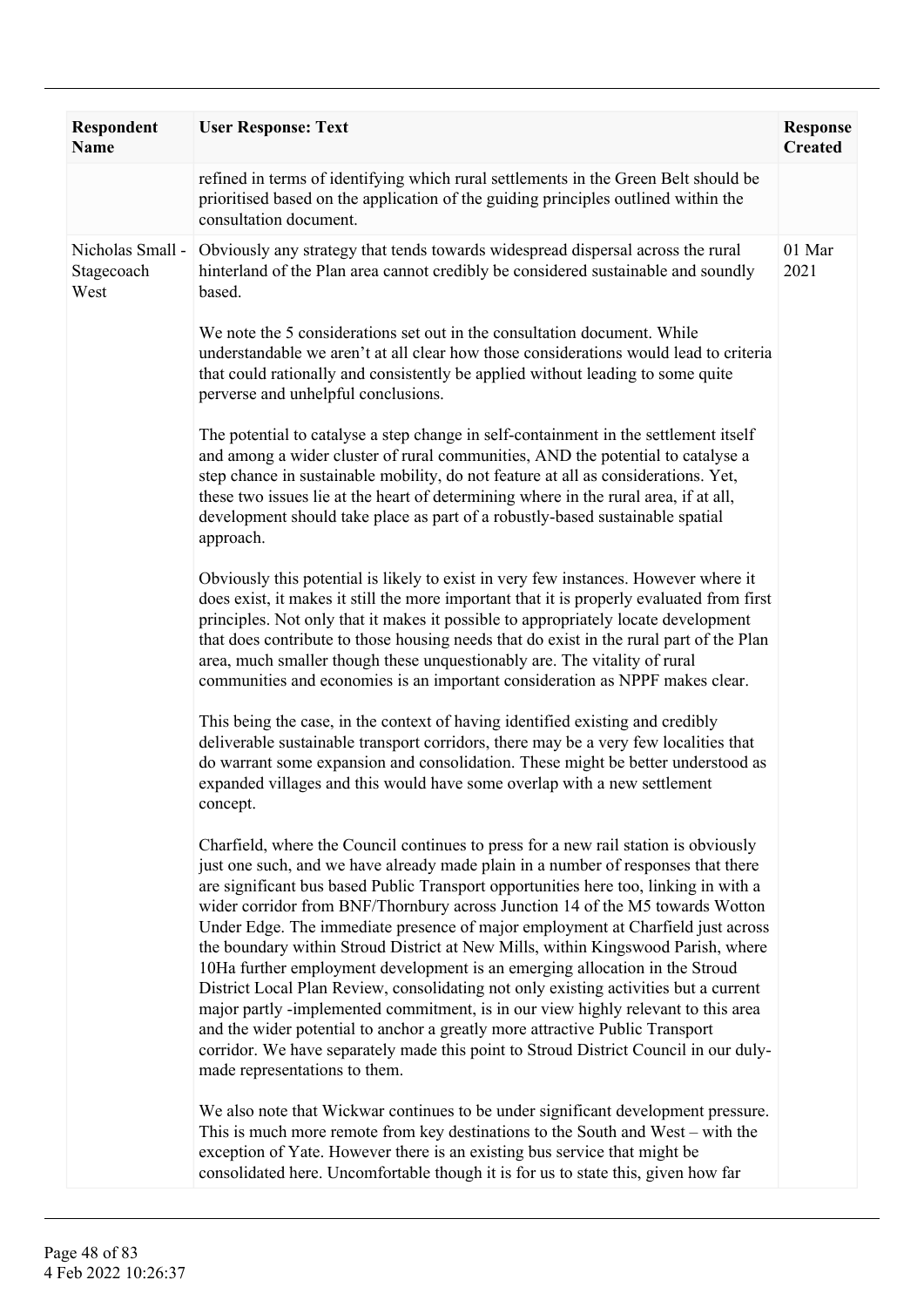| Respondent<br>Name  | <b>User Response: Text</b>                                                                                                                                                                                                                                                                                                                                                                                                                                                                                                                                                                                                                                                                                                                                                                                                                                                                                                                                                                                                                                                                                                                                                                                                                                                   | <b>Response</b><br><b>Created</b> |
|---------------------|------------------------------------------------------------------------------------------------------------------------------------------------------------------------------------------------------------------------------------------------------------------------------------------------------------------------------------------------------------------------------------------------------------------------------------------------------------------------------------------------------------------------------------------------------------------------------------------------------------------------------------------------------------------------------------------------------------------------------------------------------------------------------------------------------------------------------------------------------------------------------------------------------------------------------------------------------------------------------------------------------------------------------------------------------------------------------------------------------------------------------------------------------------------------------------------------------------------------------------------------------------------------------|-----------------------------------|
|                     | Green Belt constrains the kinds of site that might come forward in the short term,<br>there may be little practical choice to release some more land here in order to<br>ensure that the housing trajectory can be maintained. If so then the limited potential<br>for this much weaker corridor needs to be maximised.                                                                                                                                                                                                                                                                                                                                                                                                                                                                                                                                                                                                                                                                                                                                                                                                                                                                                                                                                      |                                   |
|                     | We have highlighted the Easter Compton area which could benefit from a relatively<br>easily deliverable direct sustainable access connection between Bristol, at Cribbs<br>Causeway. This would run South of, and outside, the current village across<br>currently open land, largely flowing the route of an existing adopted highway,<br>stopped up to motor vehicles. Development outside the village on this route could<br>create a complementary small rural settlement that depending on urban design and<br>the approach taken to the interface with the existing settlement, could in some<br>important regards boost the self-containment of the existing village as well as<br>transform its Public Transport and cycling choices.                                                                                                                                                                                                                                                                                                                                                                                                                                                                                                                                |                                   |
|                     | Off-line of these corridors it is hard to see that development on anything other than<br>the smallest scale would be appropriate. Indeed there may even be a case to seek to<br>limit population growth in the smallest and most obviously car-dependent rural<br>settlements through other development control policies, with a greater focus only<br>on meeting the needs associated with the local rural economy.                                                                                                                                                                                                                                                                                                                                                                                                                                                                                                                                                                                                                                                                                                                                                                                                                                                         |                                   |
| Nick Woodward       | Green space is a valuable asset to communities for it's appearance, leisure pursuits,<br>wildlife and environment. Development in these areas leads to light and noise<br>pollution and adversely affects wildlife. Rural communities with no safe links with<br>neighbouring urban town settlements should not be considered suitable for any<br>further development.                                                                                                                                                                                                                                                                                                                                                                                                                                                                                                                                                                                                                                                                                                                                                                                                                                                                                                       | 28 Feb<br>2021                    |
| Nicola Flack        | There needs to be a more thorough analysis of infrastructure, in particular roads at a 31 Jan<br>local level and accurate descriptions of the areas. It also needs to take into account<br>rural locations which are split and describe these separately, Lower Almondsbury<br>where I live and Almondsbury. If you're in Lower Almondsbury you do not have a<br>regular bus service, cycling down the lanes is extremely dangerous and there aren't<br>multiple schools within a safe walking distance. There is 1 excellent school in the<br>village itself with 45 places per year group. We don't have good broadband we have<br>a wire from a pole into the house which is impacted by very wet and windy<br>weather. It's insulting to call the village shop a convenience store. It is a<br>Community Shop, it was set up by and is run entirely by local volunteers and has<br>won awards thanks to its excellence.<br>It is not safe to walk up or down the footpaths from the lower village to the A38 in<br>the dark on your own, so that makes a work or school commute questionable via<br>that route.<br>If you are elderly and live up the hill in Almondsbury accessing the doctor, dentist<br>and shop on foot is for many impossible, transport is needed. | 2021                              |
| Nicola Jordan       | Green belt, rural villages and hamlets should be protected from urban sprawl; their<br>historic identity preserved. The plan does not go far enough to support this e.g. Call<br>for Sites Park Mill Farm and Quarry Farm.                                                                                                                                                                                                                                                                                                                                                                                                                                                                                                                                                                                                                                                                                                                                                                                                                                                                                                                                                                                                                                                   | 25 Feb<br>2021                    |
| Nicola<br>O'Connell | See answer to question 13                                                                                                                                                                                                                                                                                                                                                                                                                                                                                                                                                                                                                                                                                                                                                                                                                                                                                                                                                                                                                                                                                                                                                                                                                                                    | 27 Feb<br>2021                    |
| North               | None.                                                                                                                                                                                                                                                                                                                                                                                                                                                                                                                                                                                                                                                                                                                                                                                                                                                                                                                                                                                                                                                                                                                                                                                                                                                                        | 29 Apr                            |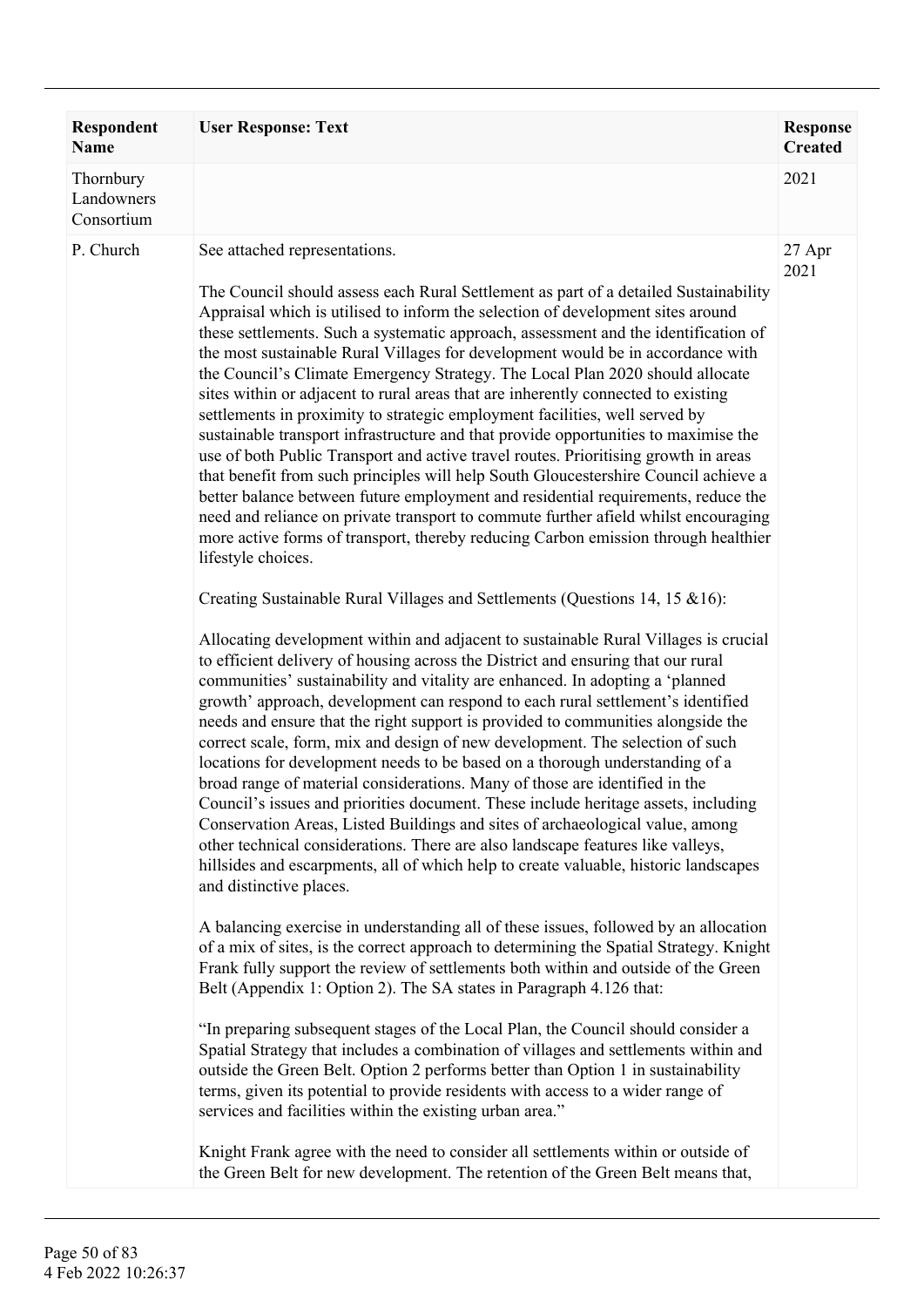| <b>Respondent</b><br><b>Name</b>               | <b>User Response: Text</b>                                                                                                                                                                                                                                                                                                                                                                                                                                                                                                                                                                                                                                                                                                                                                                                                                                                                                                                                                                                                                                                                                                               | <b>Response</b><br><b>Created</b> |
|------------------------------------------------|------------------------------------------------------------------------------------------------------------------------------------------------------------------------------------------------------------------------------------------------------------------------------------------------------------------------------------------------------------------------------------------------------------------------------------------------------------------------------------------------------------------------------------------------------------------------------------------------------------------------------------------------------------------------------------------------------------------------------------------------------------------------------------------------------------------------------------------------------------------------------------------------------------------------------------------------------------------------------------------------------------------------------------------------------------------------------------------------------------------------------------------|-----------------------------------|
|                                                | apart from urban intensification, the focus of development is further away from the<br>Bristol urban area, which would be a less effective way of meeting housing and<br>affordable housing needs. Also, there is clear evidence of Green Belt's protection's<br>adverse consequences at the expense of all other objectives and priorities, including<br>environmental protection, Climate Change, delivering a sufficient supply of homes,<br>among others.<br>Winterbourne is a sustainable settlement with access to a good range of services<br>and facilities within walking and cycling distance and performs excellently against<br>many of the sustainability principal issues identified in the Council's Phase 1 Issues<br>and Approaches document. The Village is also on a main arterial Public Transport<br>routes into the urban centre and fringes of Bristol, providing opportunities for mass<br>transit and reducing the use of private vehicles. As previously identified, the<br>Council's SA recognises the role that sustainable rural settlements can play in<br>contributing towards Climate Change mitigation. |                                   |
|                                                | The NPPF is explicit in its support for rural villages at Paragraph 77, 78, 83 and 84.<br>This includes identifying land for development to meet the community's market<br>housing, affordable housing, and economic needs.                                                                                                                                                                                                                                                                                                                                                                                                                                                                                                                                                                                                                                                                                                                                                                                                                                                                                                              |                                   |
| Patricia Trull -<br>South Glos<br>Council      | If you build in rural villages then you must consider the landscape. Just building<br>fields of 4 and 5 bed houses is not sustainable. if you want young people to come<br>into a village and put their mark on the environment, you really have to start<br>looking at 1 and two bed housing. Make it so that local people can stay where their<br>extended family lives. This is so important with family continuity and history. But<br>alas, transport is lacking, no footpaths and cycle lanes. Car dependent, no matter<br>what the blurb says.                                                                                                                                                                                                                                                                                                                                                                                                                                                                                                                                                                                    | 08 Dec<br>2020                    |
| Patrick Williams                               | Note my comments to 13. For villages if there is a need for property it should only<br>be in small pockets of land to retain the character of the villages and their<br>surrounding countryside.                                                                                                                                                                                                                                                                                                                                                                                                                                                                                                                                                                                                                                                                                                                                                                                                                                                                                                                                         | 09 Mar<br>2021                    |
| Paula Evans -<br>Rangeworthy<br>Parish Council | Due to total disregard of planning restraints by Local Authority planning officers, ie 26 Feb<br>settlement boundaries and green belt designation, our village has seen<br>unprecedented speculative development over the last 6-years. Numerous sites with<br>a case history going back decades of refusals have been granted permission.<br>Nothing has changed with regard to previous reasons for refusals, ie access, sewer,<br>traffic etc. In fact, levels of traffic have increased as residents become more reliant<br>on their cars because of poor public transport infrastructure. Drainage and flooding<br>(including sewerage) issues have stayed the same or become worse despite attempts<br>at remedial/mitigation works by water utility companies. Council Officers and<br>Councillors should adhere to the current framework of rules until such time as they<br>are changed, with the adoption of a new Plan.                                                                                                                                                                                                       | 2021                              |
| Paul Cottington<br>- National<br>Farmers Union | We are concerned that there is insufficient policy guidance to enable the<br>development of rural worker dwellings for farms. A consequence of more and more<br>complex farming businesses and the need to support a number of families on one<br>holding means there needs to be greater access to farm dwellings. In addition, the<br>need to provide high-quality dwellings for workers means the size and quality of<br>the dwellings needs to be higher.                                                                                                                                                                                                                                                                                                                                                                                                                                                                                                                                                                                                                                                                            | 15 Feb<br>2021                    |
| Pauline and                                    | This is a wonderful wish list but will be difficult to achieve.                                                                                                                                                                                                                                                                                                                                                                                                                                                                                                                                                                                                                                                                                                                                                                                                                                                                                                                                                                                                                                                                          | 25 Feb                            |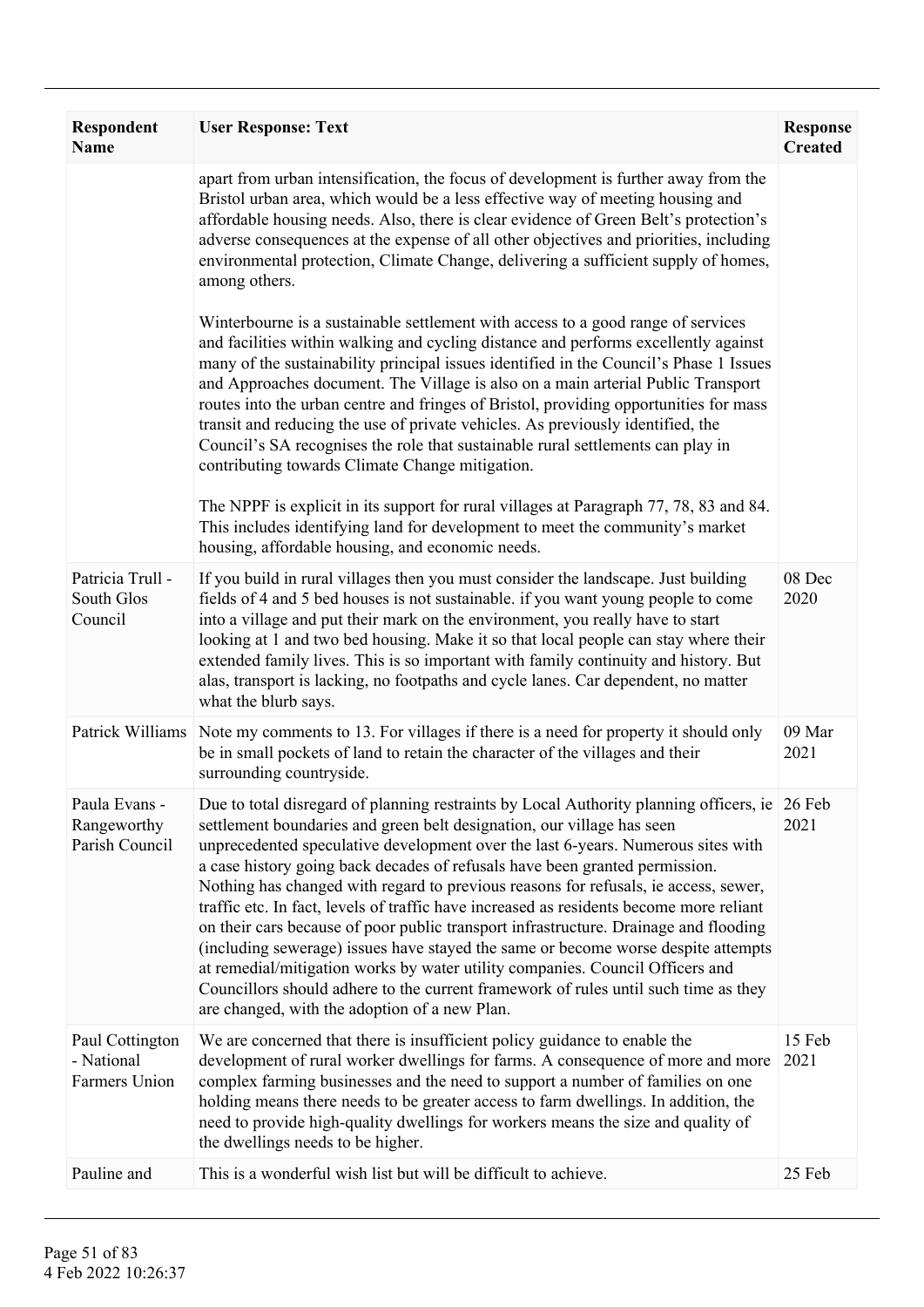| Respondent<br>Name                  | <b>User Response: Text</b>                                                                                                                                                                                                                                                                                                                                                                                                                                                                                                                                                                                                                                                                                                                                                                                                                                                                                                                                                                                                                                                                                                                                                                                                                                                                                                                                                                                                                                                                                                                                                                                                                                                                                          | <b>Response</b><br><b>Created</b> |
|-------------------------------------|---------------------------------------------------------------------------------------------------------------------------------------------------------------------------------------------------------------------------------------------------------------------------------------------------------------------------------------------------------------------------------------------------------------------------------------------------------------------------------------------------------------------------------------------------------------------------------------------------------------------------------------------------------------------------------------------------------------------------------------------------------------------------------------------------------------------------------------------------------------------------------------------------------------------------------------------------------------------------------------------------------------------------------------------------------------------------------------------------------------------------------------------------------------------------------------------------------------------------------------------------------------------------------------------------------------------------------------------------------------------------------------------------------------------------------------------------------------------------------------------------------------------------------------------------------------------------------------------------------------------------------------------------------------------------------------------------------------------|-----------------------------------|
| Richard Wilson                      | We agree that villages need some small additions to housing stock. However new<br>speculative development taking place in villages before the Local Plan is produced<br>must be taken into account when considering the amount of further development.<br>This should be a guarantee not open to pressure. Development should not be<br>allowed to swamp a village.<br>Issue 34: Small sites up to 1 hectare should say approximately how many houses.<br>General public do not know what this figure represents and they would need to<br>relate it to the size of their village. Can a developer divide up a larger site into<br>sections less than 1 hectare and develop them at different times?<br>On the map of rural villages why is Codrington not included. It is 'a recognised<br>collection of dwellings' and is on a major communication route? Little Sodbury is a<br>village but is not included on the map of rural villages.<br>Development around existing settlements: '200 metres from that development' is<br>mentioned but is this the near or far edge?<br>DAPs:<br>The DAPs are too simplistic. The circles as the crow flies do not relate to actual<br>distances of routes.<br>Demographics must be up to date, not as listed.<br>2 miles to a Primary school is too far to walk especially when you consider that will<br>probably not be on a pavement, the pupils might be very young and the parent will<br>end up walking 8 miles per day.<br>1200 metres to a supermarket is too far when you consider walking home again<br>loaded with shopping.<br>Bus services must run at suitable times for journeys to and from school and to and<br>from work. These times are not the same. | 2021                              |
| Persimmon<br>Homes Severn<br>Valley | Please see attached document.                                                                                                                                                                                                                                                                                                                                                                                                                                                                                                                                                                                                                                                                                                                                                                                                                                                                                                                                                                                                                                                                                                                                                                                                                                                                                                                                                                                                                                                                                                                                                                                                                                                                                       | 11 May<br>2021                    |
| Pete Connors                        | Although I have marked "agree" above I have great concerns about the data which<br>is used for my local area: Coalpit Heath. Although I accept that the DAP is "at a<br>point in time" the presence of a long closed post office is just one of many<br>inaccuracies. The current number of homes looks to be an underestimate and, in<br>any case, Coalpit Heath and the far larger Frampton Cotterell adjoin each other and<br>developments in either have an effect on the shared infrastructure rather than being<br>entirely separate entities.<br>It is reassuring that it is noted in the planning documents that "any proposed growth"<br>should be 'appropriate' for the village or settlement it is located in. By this, we<br>mean that it should be proportionate and sensitive to the village or settlement's<br>sustainability, and take into account any potential impacts on its character and<br>function over the next 10, 15 and possibly 20 years." This seems to me to be<br>fundamental and must be adhered to.                                                                                                                                                                                                                                                                                                                                                                                                                                                                                                                                                                                                                                                                               | 28 Feb<br>2021                    |
| Peter Box                           | The phrase 'Creating Rural Villages and Settlements' sounds like a reversion to the                                                                                                                                                                                                                                                                                                                                                                                                                                                                                                                                                                                                                                                                                                                                                                                                                                                                                                                                                                                                                                                                                                                                                                                                                                                                                                                                                                                                                                                                                                                                                                                                                                 | 23 Feb                            |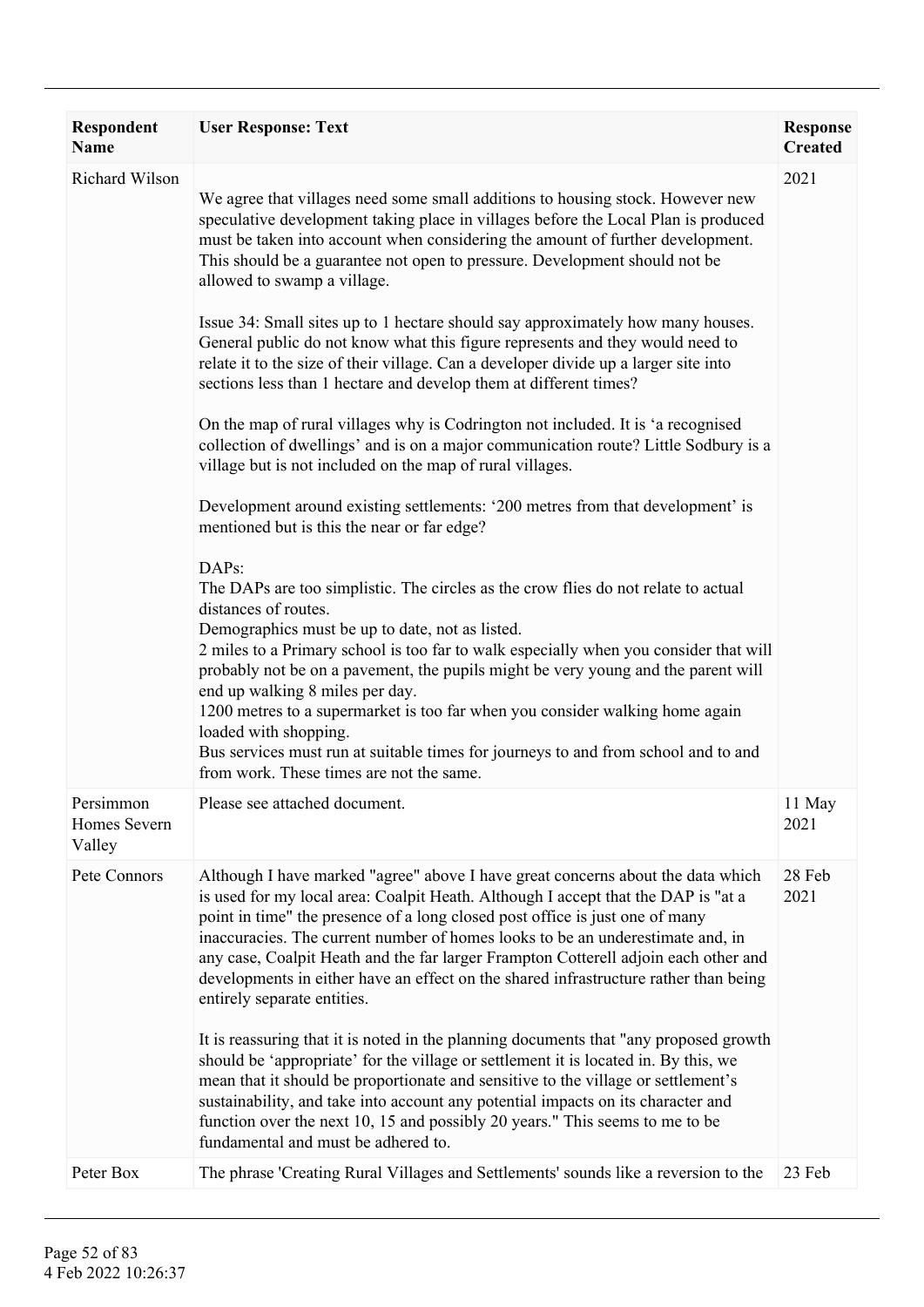| Respondent<br><b>Name</b>                      | <b>User Response: Text</b>                                                                                                                                                                                                                                                                                                                                                                                                                                                                                                                                                                                                                                                                                                                                                                                                                                                                                                                                                                                                                                                                                                                                                            | <b>Response</b><br><b>Created</b> |
|------------------------------------------------|---------------------------------------------------------------------------------------------------------------------------------------------------------------------------------------------------------------------------------------------------------------------------------------------------------------------------------------------------------------------------------------------------------------------------------------------------------------------------------------------------------------------------------------------------------------------------------------------------------------------------------------------------------------------------------------------------------------------------------------------------------------------------------------------------------------------------------------------------------------------------------------------------------------------------------------------------------------------------------------------------------------------------------------------------------------------------------------------------------------------------------------------------------------------------------------|-----------------------------------|
|                                                | discredited 'Buckover Garden Village' concept: unwise, unnecessary and definitely<br>unpopular.                                                                                                                                                                                                                                                                                                                                                                                                                                                                                                                                                                                                                                                                                                                                                                                                                                                                                                                                                                                                                                                                                       | 2021                              |
| Peter Rawlinson<br>- Gleeson<br>Strategic Land | Whilst sustainable travel is an important consideration for the Local Plan it must<br>not be the only factor in deciding where new development should be located. The<br>NPPF and the Consultation Documents recognises that to achieve the ongoing<br>sustainability of rural villages and settlements it is important that they also gain<br>from the benefits of new growth.                                                                                                                                                                                                                                                                                                                                                                                                                                                                                                                                                                                                                                                                                                                                                                                                       | 10 Mar<br>2021                    |
|                                                | Rural villages and settlements will not have the same access to services and<br>facilities as urban areas. However, account must also be taken for where people<br>want to live and rural settlements can provide other important benefits such as<br>access to the countryside and outdoor activities. It is also important to ensure that<br>existing rural settlements continue to thrive, and this can be delivered through an<br>appropriate amount of new growth. This is supported at the national level in NPPF<br>paragraph 78, which sets out that 'to promote sustainable development in rural<br>areas, housing should be located where it will enhance or maintain the vitality of<br>rural communities. Planning policies should identify opportunities for villages to<br>grow and thrive, especially where this will support local services.'                                                                                                                                                                                                                                                                                                                         |                                   |
|                                                | New opportunities for increased working from home and online shopping and<br>delivery services will reduce the need to travel by private car overall. Distances to<br>key services should take into account the frequency that people will need or want to<br>visit particular facilities. For example, an appropriate distance of 800m from a<br>Pharmacy is arguably not a good indication for how sustainable a location is. Most<br>people would get a regular prescription once a month and it is possible to have this<br>delivered by post for no additional cost.                                                                                                                                                                                                                                                                                                                                                                                                                                                                                                                                                                                                             |                                   |
|                                                | The sustainability of a location is often more nuanced than looking at distances to<br>certain facilities. Individuals will have varied travel patterns and visit different<br>places at different frequencies. It is therefore suggested that whilst the rural<br>settlements Data & Access Profiles can provide an initial high-level view of<br>sustainability, the merits of each potential new housing site will need to be<br>considered in a wider holistic view and factor in the benefits a new development<br>could bring vitality to a local community.                                                                                                                                                                                                                                                                                                                                                                                                                                                                                                                                                                                                                    |                                   |
|                                                | Rural schools are an important part of a local community and a local School can<br>encourage young families to either move to or remain living in a settlement. The<br>Consultation Document recognises that rural Schools are facing pressures due to<br>the relatively low numbers of children on roll. Gleeson's site at Land East of<br>Marshfield is adjacent to Marshfield Primary School. The Data Access Profile for<br>Marshfield indicates there has been a population decrease of 41% for ages 0 - 4<br>between 2011 and 2018 which will have a knock-on effect to the number of new<br>pupils enrolling at the School. Marshfield is an attractive place to live with good<br>facilities and a strong community, but property prices are high and therefore out of<br>reach for many young families. It is therefore important that new market and<br>Affordable Housing is built at Marshfield to support the existing services and<br>facilities, such as the Primary School, before they become unsustainable and have<br>to close. Once this happens it will become increasingly difficult to bring them back<br>which will weaken the existing community as a whole. |                                   |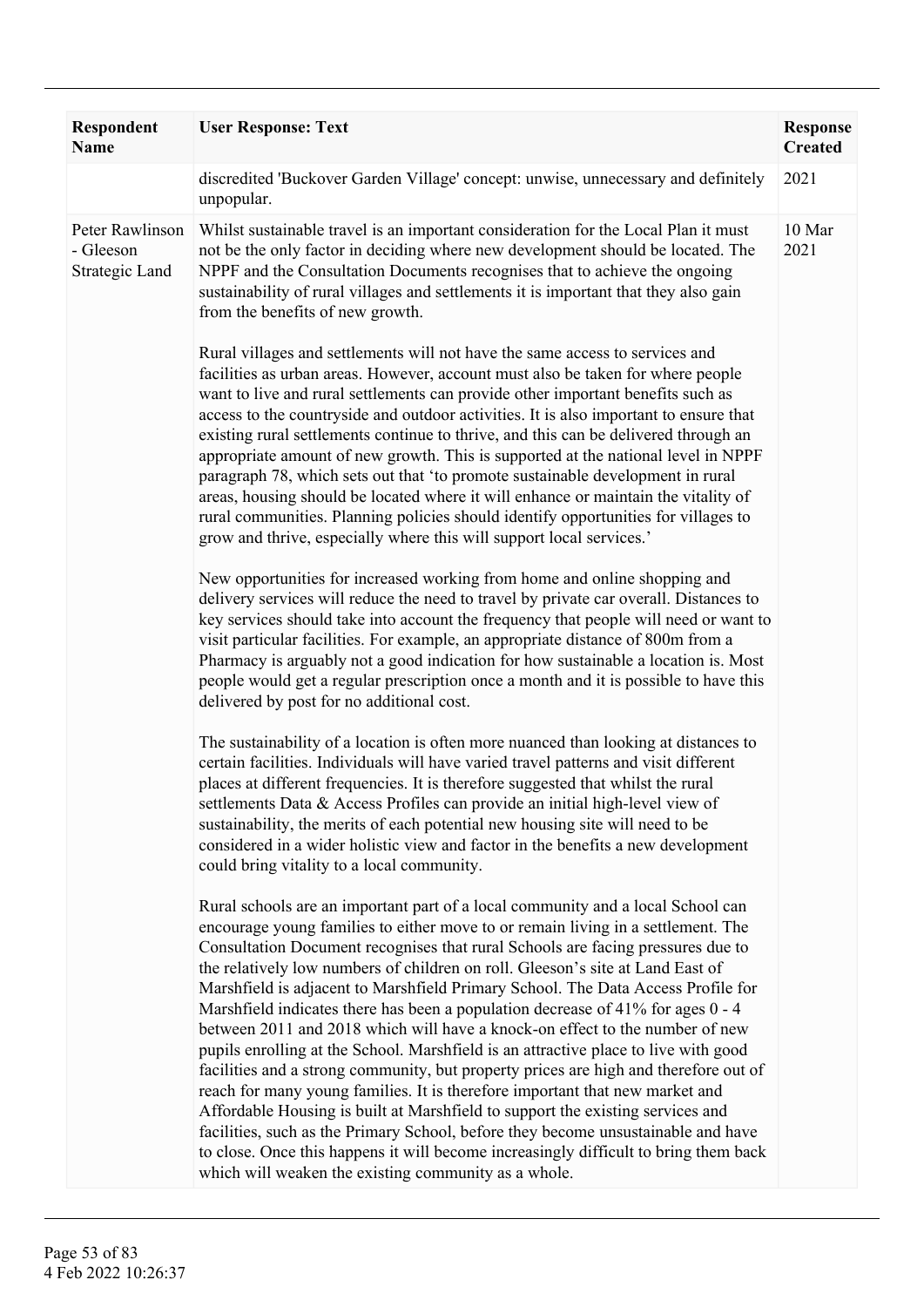| <b>Respondent</b><br><b>Name</b> | <b>User Response: Text</b>                                                                                                                                                                                                                                                                                                                                                                                                                                                                                                                                                                                                                                                                                                                                                                                                                                                                                                                                                                                                                                                                                                                                                                                                                                                                                                                                                                                                                                                                                                                                                                                                                                                                                                                                                                                                                                                                                                                                                  | <b>Response</b><br><b>Created</b> |
|----------------------------------|-----------------------------------------------------------------------------------------------------------------------------------------------------------------------------------------------------------------------------------------------------------------------------------------------------------------------------------------------------------------------------------------------------------------------------------------------------------------------------------------------------------------------------------------------------------------------------------------------------------------------------------------------------------------------------------------------------------------------------------------------------------------------------------------------------------------------------------------------------------------------------------------------------------------------------------------------------------------------------------------------------------------------------------------------------------------------------------------------------------------------------------------------------------------------------------------------------------------------------------------------------------------------------------------------------------------------------------------------------------------------------------------------------------------------------------------------------------------------------------------------------------------------------------------------------------------------------------------------------------------------------------------------------------------------------------------------------------------------------------------------------------------------------------------------------------------------------------------------------------------------------------------------------------------------------------------------------------------------------|-----------------------------------|
|                                  | Gleeson strongly agrees with the intention of the Council to investigate the<br>potential for an appropriate level of small to medium-scale growth in villages and<br>settlements inside the Green Belt and agrees that Green Belt release will be<br>required to meet the Local Plan housing requirement. The NPPF at paragraphs 136<br>& 137 makes provision for the ability of Local Plans to alter Green Belt boundaries<br>in 'exceptional circumstances' where fully evidenced and justified. The<br>aforementioned benefits to rural villages and settlements should weigh heavily in<br>favour of new development at these locations and this will require Green Belt<br>release. It is therefore vital that the existing Green Belt boundaries are fully<br>investigated and in detail down to the individual settlement level. The Green Belt<br>study carried out to inform the West of England Joint Spatial Plan concluded that<br>the Green Belt around Marshfield serves only two of the five Green Belt purposes,<br>namely safeguarding the countryside from encroachment and assisting urban<br>regeneration. This gives a strong initial indication that Green Belt release could be<br>achieved around Marshfield without significant harm to the wider Green Belt.<br>Gleeson also strongly agrees that development within the Cotswold Area of<br>Outstanding Natural Beauty (AONB) should be investigated and consider it will be<br>essential to ensure the ongoing vitality of the rural settlements and villages within<br>it. Sites that could accommodate new development without unacceptable harm to<br>the AONB should therefore be considered suitable for development during the site<br>selection process. Development locations such as Marshfield can also improve<br>access to the AONB, and new development can provide opportunities for home<br>ownership for those that may have been priced out of living in more affluent areas. |                                   |
| Progress Land<br>Ltd             | P. 120/125:<br>The Council's open and honest approach to assessing potential for small to large<br>scale development in and around existing settlements is welcomed. It is of course<br>noted that existing residents will undoubtedly be concerned about the potential<br>implications of any new development proposed. In this respect, there is a clear role<br>for the Council and site promoters to work together proactively to identify potential<br>implications of new development proposals and any corresponding mitigation<br>required.<br>To this end, we would welcome discussions with the Council about our client's site<br>at Sycamores, pursuant to this consultation submission, and in advance of the<br>forthcoming Phase 2 consultation.<br>At page 125 of the consultation document, it states:<br>When considering and investigating the level of growth that might be appropriate in<br>individual villages and settlements, it is important to understand how any growth<br>might support existing services and facilities, or provide new services and facilities,<br>and in doing so help to create more sustainable communities. It is also be important<br>to understand and recognise that new transport infrastructure or development may<br>also lead to an enhancement of the level of sustainable access to key services and<br>facilities in specific villages and settlements.                                                                                                                                                                                                                                                                                                                                                                                                                                                                                                                                                        | 11 May<br>2021                    |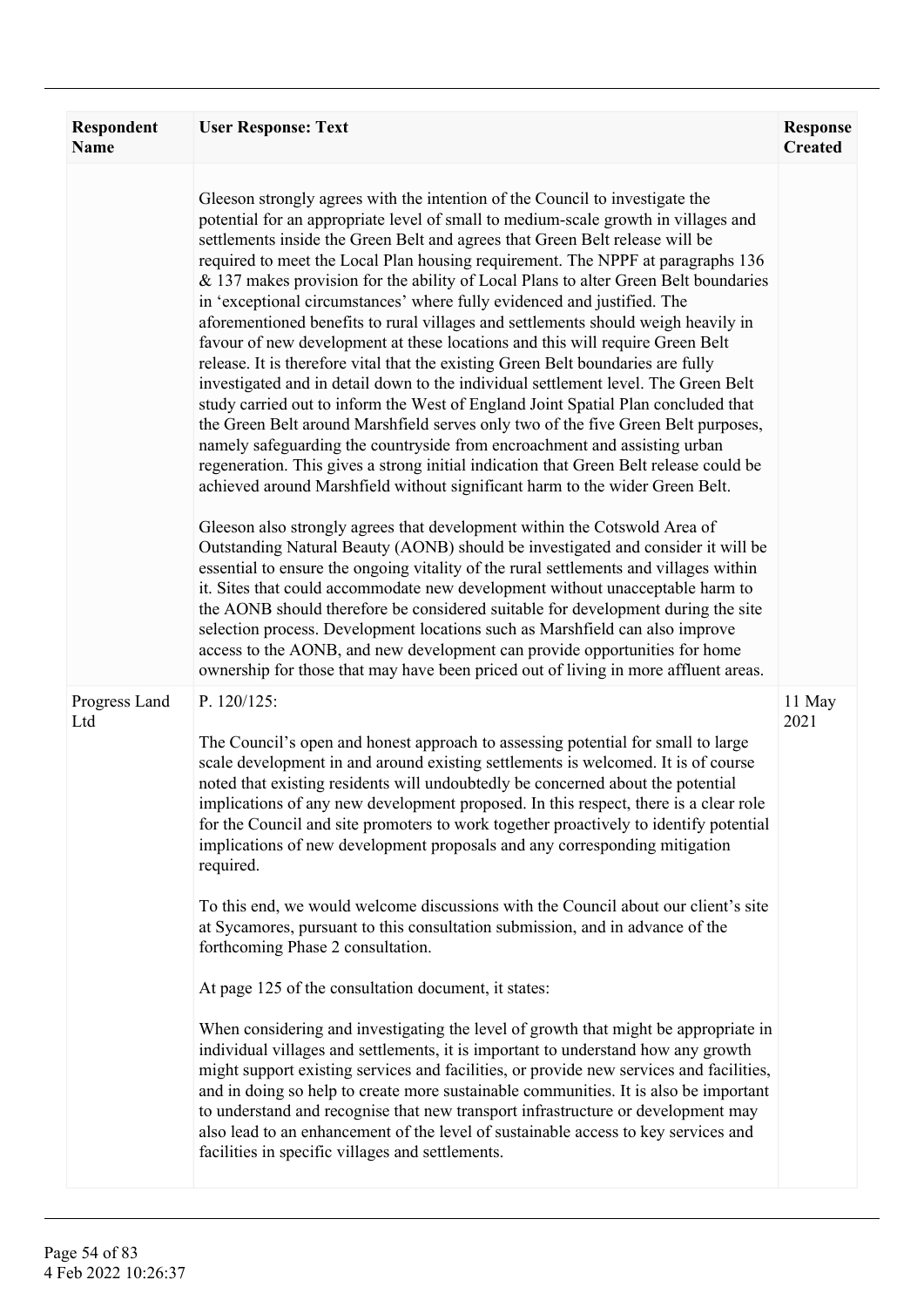| <b>Respondent</b><br><b>Name</b> | <b>User Response: Text</b>                                                                                                                                                                                                                                                                                                                                                                                                                                                                                                                                                                                                                                                                                                                                                                                                                                                                                                                                                                                                                                                | <b>Response</b><br><b>Created</b> |
|----------------------------------|---------------------------------------------------------------------------------------------------------------------------------------------------------------------------------------------------------------------------------------------------------------------------------------------------------------------------------------------------------------------------------------------------------------------------------------------------------------------------------------------------------------------------------------------------------------------------------------------------------------------------------------------------------------------------------------------------------------------------------------------------------------------------------------------------------------------------------------------------------------------------------------------------------------------------------------------------------------------------------------------------------------------------------------------------------------------------|-----------------------------------|
|                                  | As noted above, we are keen to work with the Council and the promoters of the<br>adjacent Buckover site to better understand the implications of the proposed sites.<br>Furthermore, we would contend that the potential to provide a new rail link to<br>Thornbury, as well as new bus routes, would lead to a clear enhancement of<br>transport provision for existing residents, and should thus be given significant<br>weight in favour of our proposals.                                                                                                                                                                                                                                                                                                                                                                                                                                                                                                                                                                                                            |                                   |
|                                  | The opportunity to provide a train station as part of a funded package of measures<br>for Thornbury, in conjunction with the Garden Village, could support a more<br>sustainable method of transport for the wider region that could potentially stretch<br>into other Authorities.                                                                                                                                                                                                                                                                                                                                                                                                                                                                                                                                                                                                                                                                                                                                                                                       |                                   |
|                                  | There is merit in exploring the potential for a larger GV to help support a train<br>station at Thornbury providing additional infrastructure funds and patronage which<br>would benefit the whole of Thornbury and this part of South Gloucestershire in<br>terms of sustainable connections.                                                                                                                                                                                                                                                                                                                                                                                                                                                                                                                                                                                                                                                                                                                                                                            |                                   |
|                                  | In respect of Flood risk it is appropriate to consider what is stated at page 127:                                                                                                                                                                                                                                                                                                                                                                                                                                                                                                                                                                                                                                                                                                                                                                                                                                                                                                                                                                                        |                                   |
|                                  | At this stage, because we do not yet know the level of growth we need to plan for,<br>we<br>aren't able to demonstrate that we can meet our needs completely in the areas of<br>South Gloucestershire in Flood Zone 1. We are, therefore, unable to rule out growth<br>in any of the villages and settlements in areas of high flood risk.                                                                                                                                                                                                                                                                                                                                                                                                                                                                                                                                                                                                                                                                                                                                |                                   |
|                                  | The sequential approach to growth should be followed and land in the lowest flood<br>zone category should be developed first. It is not sensible to allocate land in higher<br>category flood zones in outlying rural villages above the creation of a new<br>settlement in flood zone 1 on a major Public Transport corridor into the North<br>Fringe and adjacent to other settlements which could benefit from growth?                                                                                                                                                                                                                                                                                                                                                                                                                                                                                                                                                                                                                                                 |                                   |
| R. Brown                         | There should be no large scale development of greenbelt land. If as a final last<br>resort after all possible other options have ben exhausted only small developments<br>should be allowed. If necessary these should be dispersed throughout the greenbelt<br>so as not to impact on the effectiveness of the greenbelt. Urban sprawl should not<br>be allowed to happen which is one of the major reasons for the greenbelt.<br>Relocation of the greenbelt must not be an option.<br>Increasing housing in rural areas of small population results in more commuting<br>that cannot be by walking and cycling due to the distance away from high<br>employment areas. Public transport and other services are already inadequate for<br>rural locations. To have sustainable rural villages a minimum level of facilities<br>must be provided such as doctor surgeries, dentist, schools etc. These facilities are<br>not always economically sustainable for privately owned businesses that is<br>becoming the norm especially due to the privatisation of the NHS. | 25 Feb<br>2021                    |
|                                  | Key planning designations $\&$ considerations<br>Stating that greenbelt should be used to avoid overloading settlements outside the<br>the greenbelt contradicts the NPP guidance. Also heritage assets have been given<br>great prominence in some areas even though they are on areas away from existing<br>houses and more housing could be built without impacting on them.                                                                                                                                                                                                                                                                                                                                                                                                                                                                                                                                                                                                                                                                                           |                                   |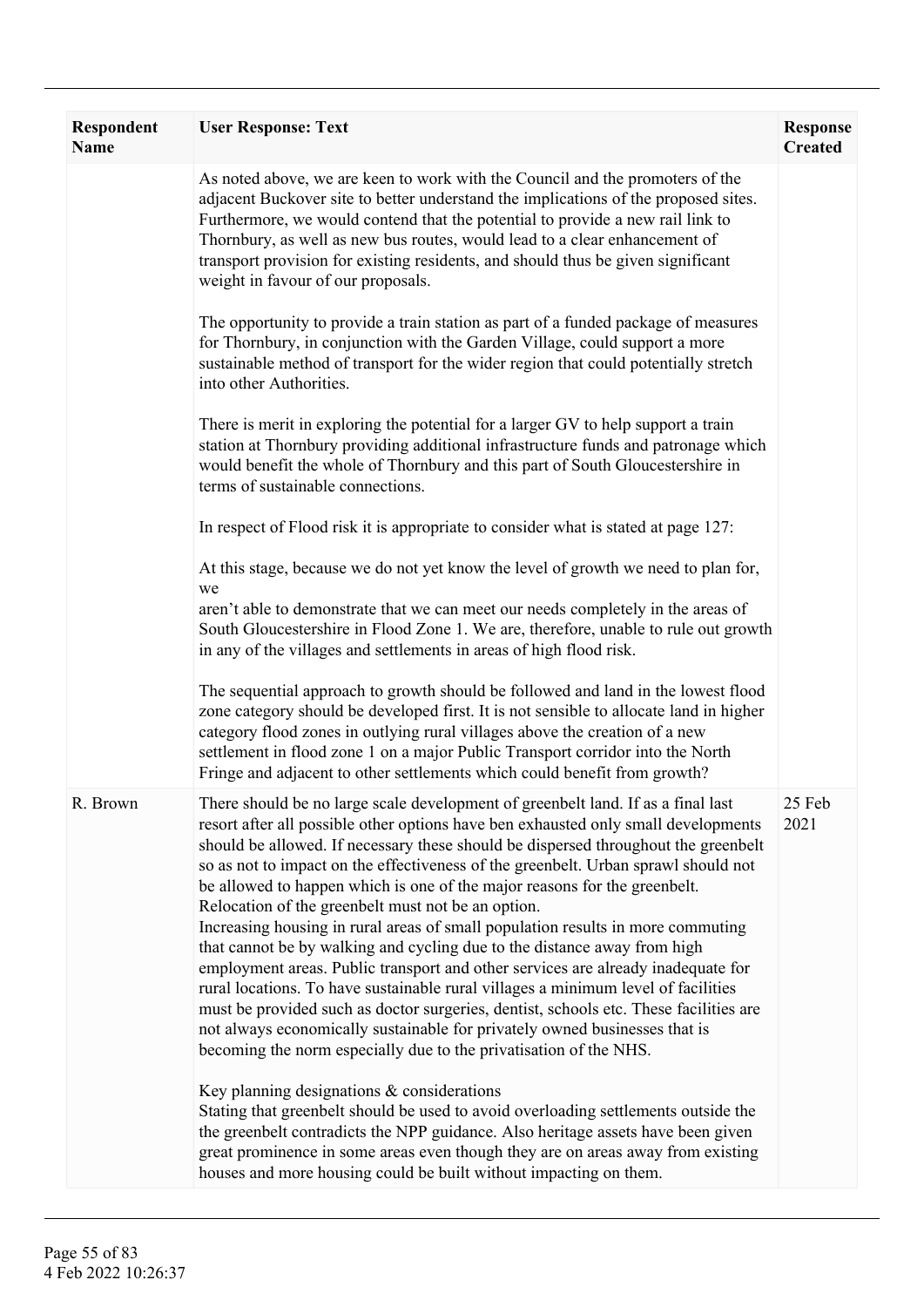| <b>Respondent</b><br><b>Name</b>            | <b>User Response: Text</b>                                                                                                                                                                                                                                                                                                                                                                                                                                                                                                                                                                                                                                                                                                                                                                                                                                                                                                                                                                                                                                                                                                                                                                                                                                                                                                                                                                                                                                                                                                                                                                                                                                                                                                                                                                                                                                                                                                                                                                                                                                                                                                                                                        | <b>Response</b><br><b>Created</b> |
|---------------------------------------------|-----------------------------------------------------------------------------------------------------------------------------------------------------------------------------------------------------------------------------------------------------------------------------------------------------------------------------------------------------------------------------------------------------------------------------------------------------------------------------------------------------------------------------------------------------------------------------------------------------------------------------------------------------------------------------------------------------------------------------------------------------------------------------------------------------------------------------------------------------------------------------------------------------------------------------------------------------------------------------------------------------------------------------------------------------------------------------------------------------------------------------------------------------------------------------------------------------------------------------------------------------------------------------------------------------------------------------------------------------------------------------------------------------------------------------------------------------------------------------------------------------------------------------------------------------------------------------------------------------------------------------------------------------------------------------------------------------------------------------------------------------------------------------------------------------------------------------------------------------------------------------------------------------------------------------------------------------------------------------------------------------------------------------------------------------------------------------------------------------------------------------------------------------------------------------------|-----------------------------------|
|                                             | Greenbelt<br>As one of the main reasons for the greenbelt is to prevent urban sprawl only option<br>1 Building outside the greenbelt should be considered. The previous JSP<br>recommended building at Coalpit Heath which is one of the narrowest areas of<br>greenbelt and would end up coalescing with Lyde Green,<br>Option 1 Outside the greenbelt<br>Coalpit Heath is wrongly identified in the text as being an option for building when<br>it is actually inside the greenbelt. The chart of non-greenbelt correctly identifies it.<br>The document describes as a negative a SAM being within or immediately adjacent<br>to villages. This is actually the case for Coalpit Heath which has listed buildings<br>and a SAM i.e The Ram Hill Colliery.<br>Option 2 Both inside and outside the greenbelt<br>It is wrong to say the greenbelt should be used so as not to overload settlements<br>outside the greenbelt. This is contrary to the NPP. The SAM listed in option 2 has<br>missed off The Ram Hill Colliery SAM at Coalpit Heath.                                                                                                                                                                                                                                                                                                                                                                                                                                                                                                                                                                                                                                                                                                                                                                                                                                                                                                                                                                                                                                                                                                                              |                                   |
| Rachel Davis -<br>Wickwar Parish<br>Council | Wickwar Parish Council broadly agrees with the five key sustainability and<br>planning policy considerations identified for investigating appropriate levels of<br>growth in rural villages.<br>It is noted however, that consideration $4$ – sustainable access to key services and<br>facilities, does not explicitly mention sustainable access to employment. The huge<br>impact of commuting by private car from South Gloucestershire's villages on<br>Issue1: Climate change mitigation, Issue 2: Climate change adaptation and<br>resilience and Issue 41: Decarbonising transport, are simply not addressed in the<br>consultation document. Any new development in rural areas will increase<br>commuting by car, without significant investment in infrastructure and public<br>transport linking South Gloucestershire villages with market towns and the urban<br>fringe of Bristol. This is particularly the case in Wickwar, as is set out below.<br>The Parish Council makes the following observations about how these<br>considerations apply to the village of Wickwar specifically.<br>Consideration 2. The level of planned and speculative growth that has been built or<br>approved in individual communities in recent years, if applicable<br>This consideration is particularly relevant to the village of Wickwar which has<br>experienced a large amount of speculative growth, outside of the provisions of the<br>existing Core Strategy and Policies, Sites and Places Plan. 189 houses have been<br>approved in recent years according to the Data and Access Profile for Wickwar,<br>and the vast majority were part of speculative applications. This represents an<br>increase of 30-32% in the housing stock depending on which baseline figure from<br>the Data and Access Profile is used. Such development has not served to enhance<br>infrastructure nor access to services in any meaningful way due to its unplanned<br>nature. Wickwar is currently subject to a further speculative development proposal<br>for 130 houses east of Inglestone Road.<br>Firstly, South Gloucestershire Council must look at the levels of speculative | 01 Mar<br>2021                    |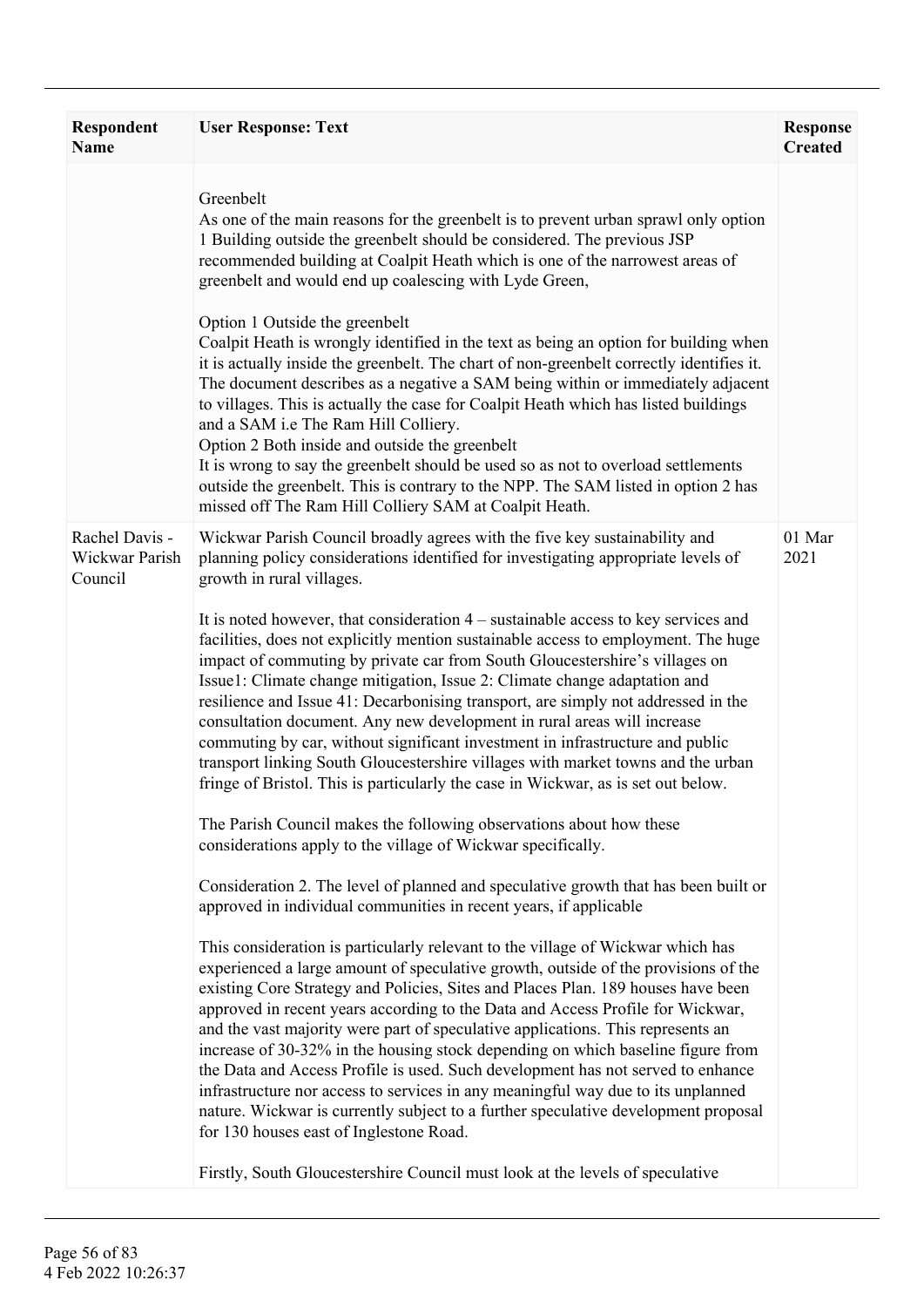| <b>Respondent</b><br><b>Name</b> | <b>User Response: Text</b>                                                                                                                                                                                                                                                                                                                                                                                                                                                                                                                                                                                                                                      | <b>Response</b><br><b>Created</b> |
|----------------------------------|-----------------------------------------------------------------------------------------------------------------------------------------------------------------------------------------------------------------------------------------------------------------------------------------------------------------------------------------------------------------------------------------------------------------------------------------------------------------------------------------------------------------------------------------------------------------------------------------------------------------------------------------------------------------|-----------------------------------|
|                                  | development that have already been accommodated in rural villages, and prioritise<br>for development those villages and settlements which have had limited or no recent<br>development, and where they meet the other criteria. It would not be acceptable to<br>share new development across all rural settlements without taking account of the<br>'unplanned' development which has already been accommodated by communities<br>without consultation or planned improvements to infrastructure.                                                                                                                                                              |                                   |
|                                  | Secondly South Gloucestershire Council must consider the original settlement size<br>before unplanned development, in order to reach a conclusion about what is an<br>acceptable level of small or medium-sized growth for that settlement.                                                                                                                                                                                                                                                                                                                                                                                                                     |                                   |
|                                  | Finally, the type of housing that has been provided by unplanned developments<br>must be examined when considering any further development, and specifically<br>which housing needs have not been met. The aspiration set out in the consultation<br>document is that 'planning for some level of growth can play an important role in<br>making sure that the long term vitality, vibrancy and overall sustainability of our<br>rural communities is maintained by increasing opportunities for home ownership<br>and renting for younger people, families and an increasingly ageing population that<br>want to stay in, or move back to, their communities.' |                                   |
|                                  | Wickwar Parish Council supports this aspiration and notes that the development<br>which has taken place over the last few years has been substantial in Wickwar with<br>many high-end, large houses. The ability of the local community in particular to<br>afford to obtain such houses is limited, as affordability is an issue. How will the<br>local plan ensure that any further development meets unmet needs and provides<br>truly affordable housing?                                                                                                                                                                                                   |                                   |
|                                  | Consideration 4 - Key sustainability issues – sustainable access to key services and<br>facilities, small and rural schools, and access to superfast broadband<br>Where key services and facilities are not accessible by walking and cycling, they<br>should be within an appropriate distance of a bus stop, served by an appropriate<br>level of public transport services that connect to destinations that offer the<br>remaining key services and facilities<br>For the purposes of this section, an appropriate level of public transport service is                                                                                                     |                                   |
|                                  | considered to be:<br>1. Individual or combined services, total journey time under 1 hour.<br>2. At least 5 services a day during the week, 3 at weekends, to and from the<br>destination.<br>3. During the week; one service arriving at the destination before 9am, and one<br>leaving after 5pm                                                                                                                                                                                                                                                                                                                                                               |                                   |
|                                  | Wickwar has very poor provision of infrastructure in terms of local services and<br>facilities, especially given its recent expansion. Any additional level of housing<br>would require additional use of motor vehicles to allow residents to access such<br>services and facilities. This would only exacerbate the volume of traffic and the<br>subsequent knock-on effect of noise pollution and safety issues on the current<br>residents.                                                                                                                                                                                                                 |                                   |
|                                  | The isolation of Wickwar with very poor provision of public transport and cycle<br>routes leaves the car as the only viable option which requires a significant number                                                                                                                                                                                                                                                                                                                                                                                                                                                                                          |                                   |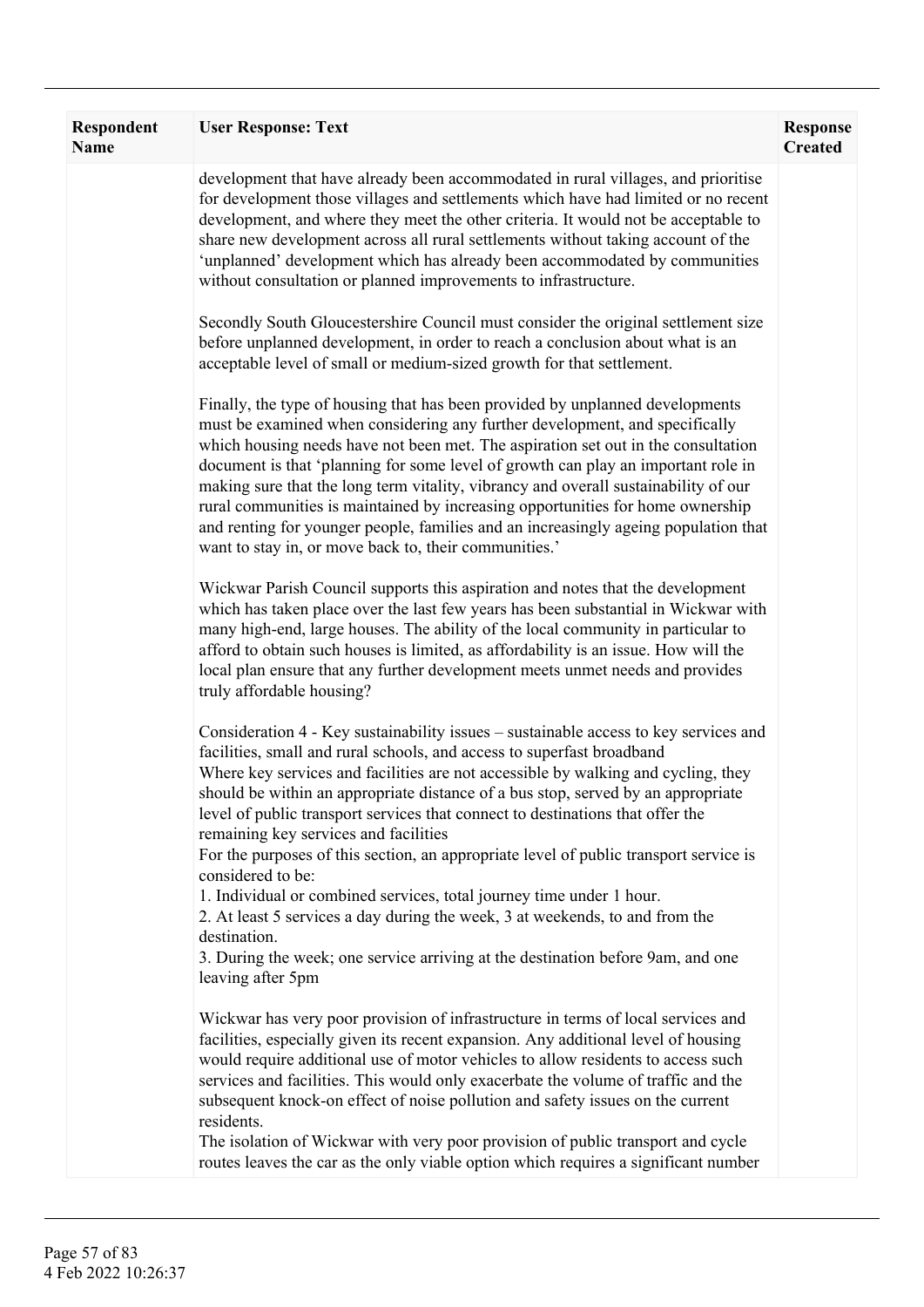| Respondent<br><b>Name</b> | <b>User Response: Text</b>                                                                                                                                                                                                                                                                                                                                                                                                                                                                                                                                                                                                                                                                                                                                                                                                                | <b>Response</b><br><b>Created</b> |
|---------------------------|-------------------------------------------------------------------------------------------------------------------------------------------------------------------------------------------------------------------------------------------------------------------------------------------------------------------------------------------------------------------------------------------------------------------------------------------------------------------------------------------------------------------------------------------------------------------------------------------------------------------------------------------------------------------------------------------------------------------------------------------------------------------------------------------------------------------------------------------|-----------------------------------|
|                           | of trips for shopping, employment and education. How does this address the need to<br>decarbonise transport?                                                                                                                                                                                                                                                                                                                                                                                                                                                                                                                                                                                                                                                                                                                              |                                   |
|                           | The Creating Sustainable Rural Villages and Settlements section of the consultation<br>document claims, incorrectly, that Wickwar has 'walking and cycling access to a<br>range of services and facilities and, or public transport connections (mostly below<br>30 minute journeys) to places containing facilities not within walking and cycling<br>distance. On face value, development in these locations could reduce dependency<br>on car journeys.' In fact a request is still extant for a footpath and cycle path to link<br>Wickwar to Chipping Sodbury which was raised in 2011 under the local transport<br>priority list for South Gloucestershire. Without this being implemented the claim<br>that walking and cycling access to services and facilities is achievable is not a true<br>statement.                        |                                   |
|                           | Wickwar Parish Council strongly contests that Wickwar should be listed alongside<br>Chipping Sodbury, Thornbury and Yate in terms of the ease of access to services.<br>The Data and Access Profile for Wickwar, which is considered by the Parish<br>Council to be accurate with regards to the location of essential services, clearly<br>shows that there is walking and cycling access to a very limited number of<br>facilities. Crucially there is no shop/convenience store or post office in the village,<br>and nor is there one within walking or cycling distance. The Data and Access<br>Profile is not accurate with regards to public transport services in Wickwar – see<br>below.                                                                                                                                         |                                   |
|                           | In fact, the consultation document goes on to list a second set of villages with<br>limited walking and cycling access to services and limited public transport, that are<br>more comparable with Wickwar than Yate and Chipping Sodbury. Wickwar Parish<br>Council argues that Wickwar should be included within the second category of<br>settlements described in the consultation document as follows:                                                                                                                                                                                                                                                                                                                                                                                                                                |                                   |
|                           | 'Some of the villages and settlements in this option, such as Engine Common,<br>Falfield, Hawkesbury Upton, Marshfield, Rangeworthy, Severn Beach and<br>Tytherington have walking and cycling access to a limited number of services and<br>facilities. Higher levels of development in these locations would be likely to be<br>dependent on public transport, with most of the current services presenting a<br>journey time of under 30 minutes, but with variations in journey length and number<br>of destinations that can be connected to, which will need to be explored further.<br>Reliance on rural public transport is considered to have a less positive impact on<br>reducing car dependency than development in locations which also have walking<br>and cycling access to a wider range of key services and facilities.' |                                   |
|                           | It is also important to point out that, unlike a number of the villages placed in this<br>group, Wickwar does not even have a shop. This means that, exactly like the<br>second list of villages 'development in these locations would be likely to be<br>dependent on public transport', and in fact more so because it is not possible to<br>purchase basic necessities without using public transport. The description of the<br>problems with public transport in these villages is also applicable to Wickwar, as is<br>explained below.                                                                                                                                                                                                                                                                                             |                                   |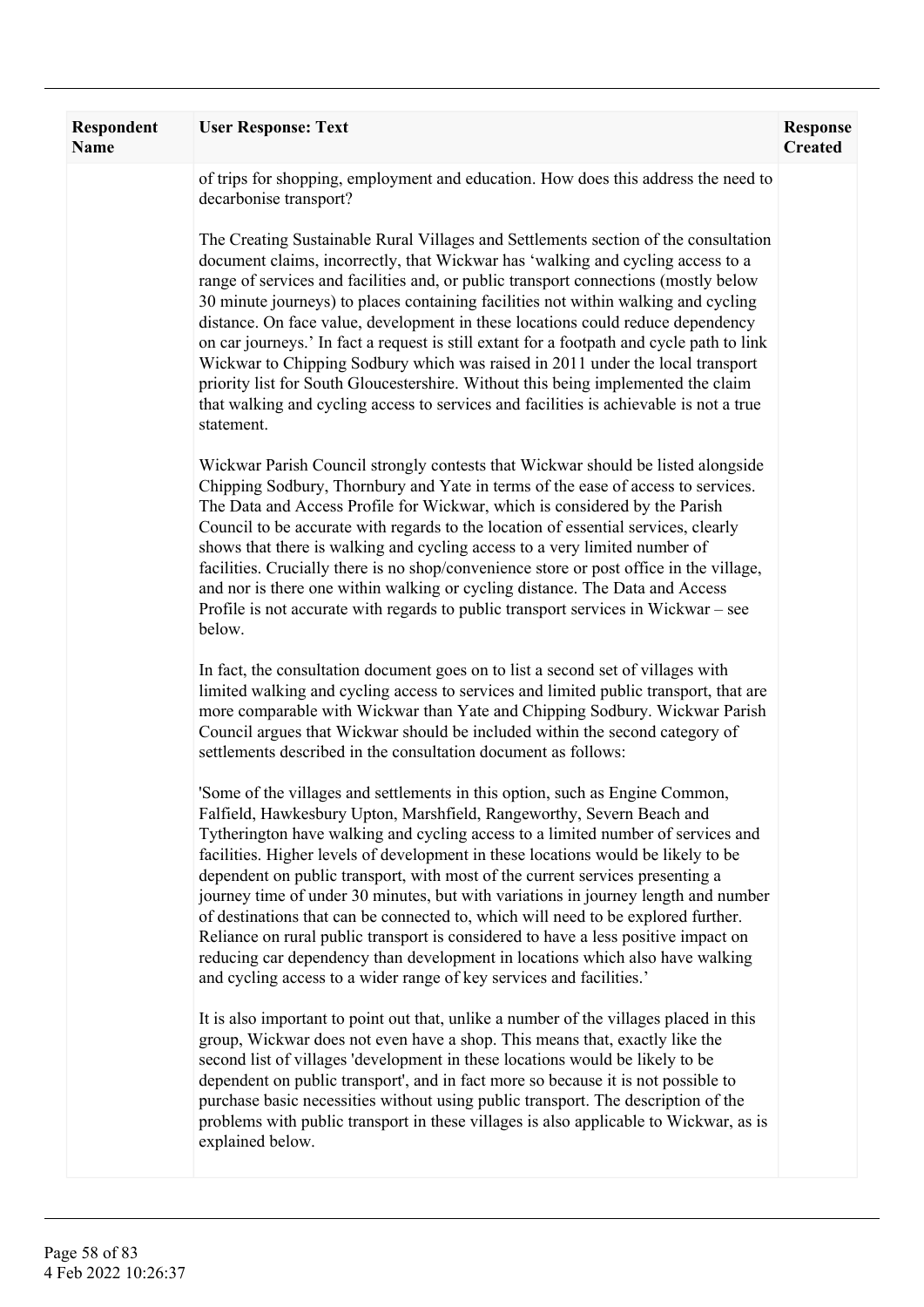| Respondent<br>Name | <b>User Response: Text</b>                                                                                                                                                                                                                                                                                                                                                                                                                                                                                                                                                                                                                                                                                                                                                                                                                                                                                                                                                                                                                                                                                                      | <b>Response</b><br><b>Created</b> |
|--------------------|---------------------------------------------------------------------------------------------------------------------------------------------------------------------------------------------------------------------------------------------------------------------------------------------------------------------------------------------------------------------------------------------------------------------------------------------------------------------------------------------------------------------------------------------------------------------------------------------------------------------------------------------------------------------------------------------------------------------------------------------------------------------------------------------------------------------------------------------------------------------------------------------------------------------------------------------------------------------------------------------------------------------------------------------------------------------------------------------------------------------------------|-----------------------------------|
|                    | Wickwar Parish Council welcomes a definition of 'an appropriate level of public<br>transport service' as set out in the consultation document. It is an imperfect<br>definition however, because there is likely to be much variation between public<br>transport provision in villages that meet it. Furthermore, contrary to information<br>provided in the Data and Access Profile for Wickwar and statements made about<br>Wickwar in the consultation document, Wickwar does NOT have an 'appropriate<br>level of public transport service' according to the definition.                                                                                                                                                                                                                                                                                                                                                                                                                                                                                                                                                   |                                   |
|                    | There is a bus service, but the service only runs during the day at $1.5 - 2$ hourly<br>intervals and stops at night and on Sunday. Please note therefore that Wickwar does<br>NOT meet the criteria for an 'appropriate level of public transport service'<br>specified in the consultation document because there are no services on a Sunday.<br>(The appropriate level is considered to be 3 services a day at the weekend). Also,<br>the Data and Access Profile for Wickwar states that there is a bus service meeting<br>the above criteria to Filton. There is NO service to Filton that meets the criteria. It<br>must be concluded that the existing bus services in Wickwar are not a reliable<br>option for travel and this results in reliance on the car.                                                                                                                                                                                                                                                                                                                                                         |                                   |
|                    | Finally, as set out above, this consideration makes no specific mention of<br>sustainable access to employment. In relation to Wickwar the issues of Climate<br>change mitigation, Climate change adaptation and resilience and Decarbonising<br>transport are, and will continue to be, significantly impacted by reliance on private<br>cars for commuting. It must be noted that although Wickwar has a bus service to<br>the nearby market town of Yate, this does NOT mean that people commuting for<br>work can use this service to connect with onward services from the railway and bus<br>stations. There are only two buses to Yate that arrive before 9am. The first service<br>leaves at 6:35 and takes 1 hour 15 minutes, making it unsuitable for commuting,<br>and the second, quicker bus, does not arrive until 8:50. This is too late to connect to<br>onward services for employment. Without significant improvements to local bus<br>services and transport connectivity between Wickwar and Yate/ other market<br>towns, any further development will increase reliance on private cars for<br>commuting, |                                   |
|                    | 5. Key planning designations and considerations;                                                                                                                                                                                                                                                                                                                                                                                                                                                                                                                                                                                                                                                                                                                                                                                                                                                                                                                                                                                                                                                                                |                                   |
|                    | • Flood Risk, Areas of Outstanding Natural Beauty, Green Belt<br>· Impact on important ecological, heritage, local landscape assets and character.                                                                                                                                                                                                                                                                                                                                                                                                                                                                                                                                                                                                                                                                                                                                                                                                                                                                                                                                                                              |                                   |
|                    | With regard to consideration 5, Wickwar High Street is designated as a<br>conservation area and is an area of special architectural and historic interest which<br>needs to be preserved. The addition of housing should take this into account so as<br>to preserve this aspect. This need is not clearly enforced in the consultation<br>document.                                                                                                                                                                                                                                                                                                                                                                                                                                                                                                                                                                                                                                                                                                                                                                            |                                   |
|                    | Wickwar is noted as outside the green belt but due consideration should be given to<br>the fact that it is right on the edge of an Area of Outstanding Natural Beauty<br>(AONB) and next to a site of special scientific interest (SSSI) and sites of Nature<br>Conservation Interest (SNCI). This is touched on in the proposal, but the impact of<br>any new development needs to be assessed against the need to minimise the impact                                                                                                                                                                                                                                                                                                                                                                                                                                                                                                                                                                                                                                                                                         |                                   |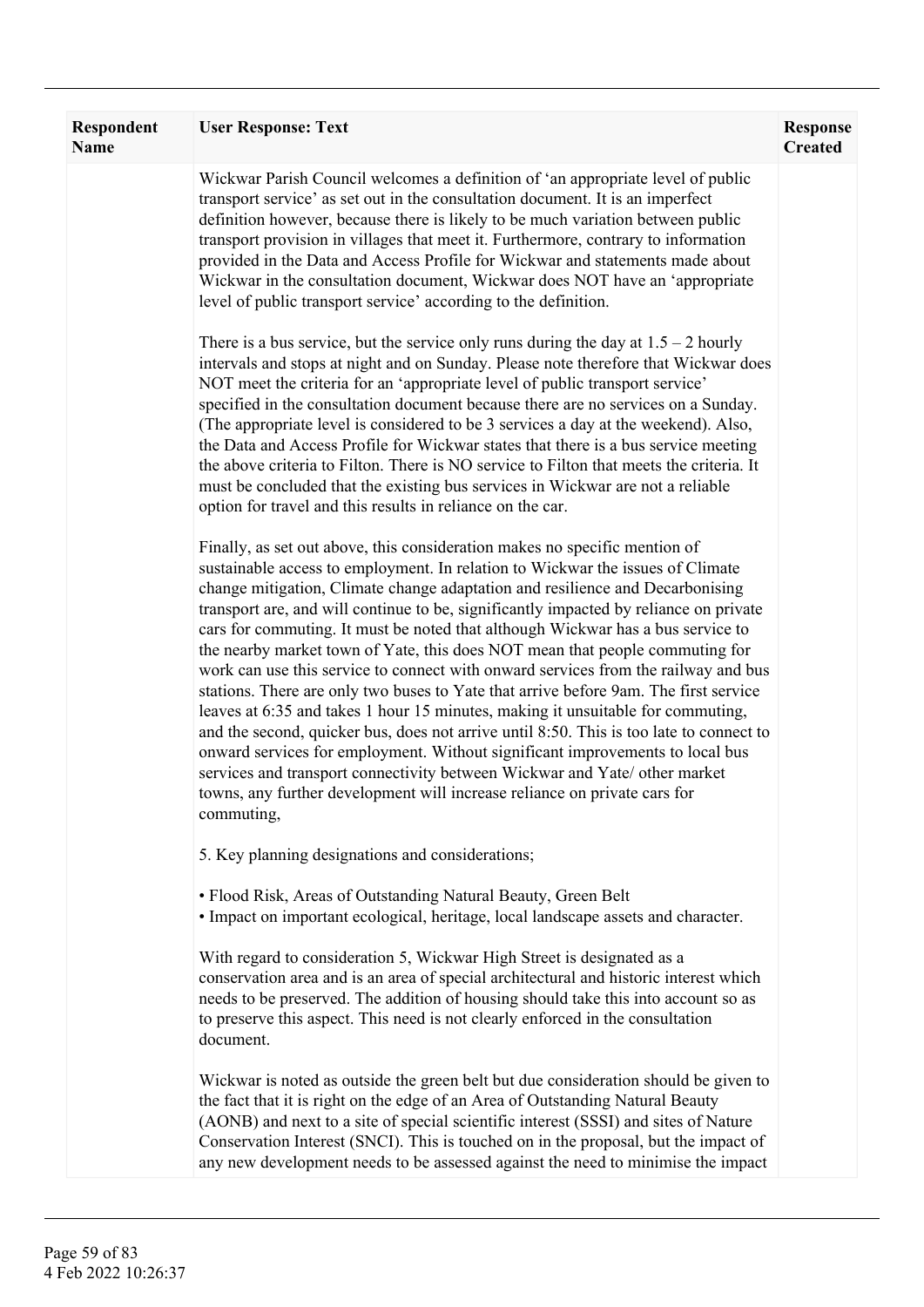| Respondent<br><b>Name</b>     | <b>User Response: Text</b>                                                                                                                                                                                                                                                                                                                                                                                                                                                                                                                                                                                                               | <b>Response</b><br><b>Created</b> |
|-------------------------------|------------------------------------------------------------------------------------------------------------------------------------------------------------------------------------------------------------------------------------------------------------------------------------------------------------------------------------------------------------------------------------------------------------------------------------------------------------------------------------------------------------------------------------------------------------------------------------------------------------------------------------------|-----------------------------------|
|                               | on these areas as a whole. A clear statement for the need to protect and conserve the<br>rural area's distinctive character, beauty, wildlife, landscape, biodiversity and<br>heritage would be beneficial.                                                                                                                                                                                                                                                                                                                                                                                                                              |                                   |
| Rebecca<br>Woodward           | Flood risk is important but needs to be one consideration combined with<br>engineering that can mitigate. Green land per se needs to be balanced with it's<br>contribution to communities for it's appearance, leisure, wildlife and the<br>environment. Lightand noise pollution can impact the environment and wildlife in<br>all green sights. If rural communities have no safe links with neighbouring<br>settlements, they are not suitable for further development.                                                                                                                                                               | 28 Feb<br>2021                    |
| Redcliffe Homes               | Support is given to the identification of a suitable level of housing growth in the<br>rural areas.<br>Those villages within the AONB and Green Belt should only be considered for                                                                                                                                                                                                                                                                                                                                                                                                                                                       | 04 Mar<br>2021                    |
|                               | limited housing growth due to these constraints.                                                                                                                                                                                                                                                                                                                                                                                                                                                                                                                                                                                         |                                   |
|                               | There are a range of rural settlements which lie outside of these obligations and not<br>subject to any other constraints i.e. flooding.                                                                                                                                                                                                                                                                                                                                                                                                                                                                                                 |                                   |
|                               | Settlements such as Cromhall have no such constraints and have had virtually no<br>development over the last 20 years. Cromhall has a range of services which need to<br>be supported with additional residential development. The School has a deficit of<br>pupils and additional residential development would help maintain it. The School<br>would support the development of the land which Redcliffe Homes control.                                                                                                                                                                                                               |                                   |
|                               | Redcliffe Homes Please see enclosed representations.                                                                                                                                                                                                                                                                                                                                                                                                                                                                                                                                                                                     | $01$ Jun<br>2021                  |
| <b>Redrow Homes</b><br>(SW)   | Please see enclosed representations.                                                                                                                                                                                                                                                                                                                                                                                                                                                                                                                                                                                                     | 29 Apr<br>2021                    |
| Richard<br>Bentham            | Please promote motorcycles as a mode of efficient, low pollution, less congested<br>commuting. Your plan mentions them twice. Not good enough! Provide secure<br>parking & promote awareness with roadside poster campaign. Your report often<br>states the commuting/shopping distances are too far or difficult to walk. Cycling is<br>suitable for some people travelling a few miles. Not everyone is able to cycle.                                                                                                                                                                                                                 | 26 Jan<br>2021                    |
| Richard Bull -<br>Environment | Coastal area:                                                                                                                                                                                                                                                                                                                                                                                                                                                                                                                                                                                                                            | 13 Apr<br>2021                    |
| Agency                        | With predicted sea level rise as a result of Climate Change over future year's<br>coastal communities, areas between Severn Beach and Sharpness are likely to need<br>to consider impacts on flooding and coastal erosion along the coast.                                                                                                                                                                                                                                                                                                                                                                                               |                                   |
|                               | The Environment Agency, Coast Protection Authorities and other Risk<br>management Authorities plan for flood and coastal erosion risk into the future. We<br>create strategies to help us manage current and future risks and these strategies will<br>take account of Climate Change implications. The coming years (up to 2040) will<br>see the potential need to consider flood and coastal erosion risk issues along<br>sections of the Coastline. We welcome the opportunity to work in a more integrated<br>way with the Council on future flood risk projects and strategies relating to risk<br>reduction and the growth agenda. |                                   |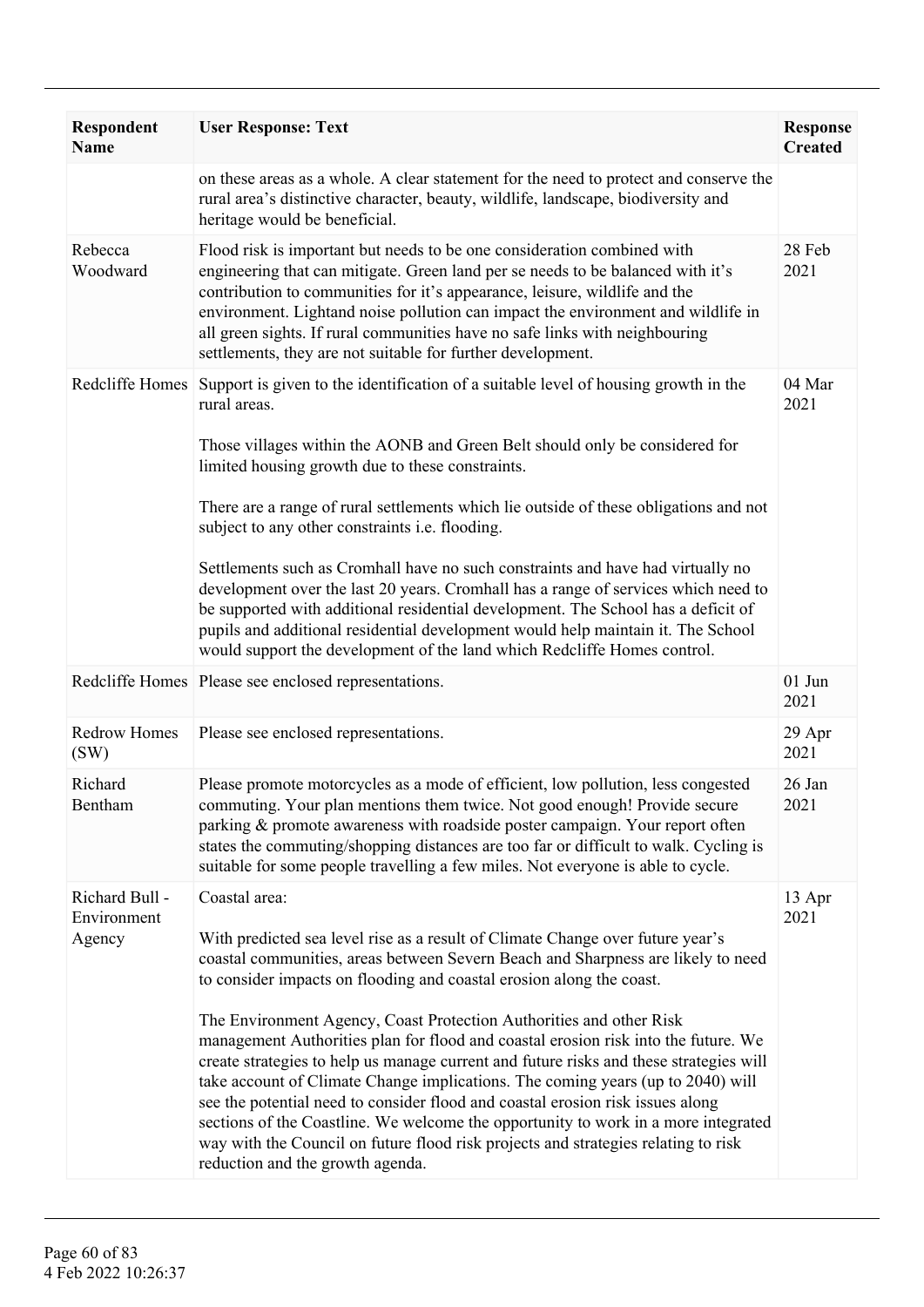| <b>Respondent</b><br><b>Name</b>                          | <b>User Response: Text</b>                                                                                                                                                                                                                                                                                                                                                                                                                                                                                                                                                                                                                                                                                                                                                                                                                                                                                                                                                                                                                                                                                                                                                                                                                                                                                                                                                                                                                                                                                                                                                                                                                                                                                                                                                                                                                                                                                                                                                                                                                                                                                                                                                                                                                                                                                                                                                                                                                                                               | <b>Response</b><br><b>Created</b> |
|-----------------------------------------------------------|------------------------------------------------------------------------------------------------------------------------------------------------------------------------------------------------------------------------------------------------------------------------------------------------------------------------------------------------------------------------------------------------------------------------------------------------------------------------------------------------------------------------------------------------------------------------------------------------------------------------------------------------------------------------------------------------------------------------------------------------------------------------------------------------------------------------------------------------------------------------------------------------------------------------------------------------------------------------------------------------------------------------------------------------------------------------------------------------------------------------------------------------------------------------------------------------------------------------------------------------------------------------------------------------------------------------------------------------------------------------------------------------------------------------------------------------------------------------------------------------------------------------------------------------------------------------------------------------------------------------------------------------------------------------------------------------------------------------------------------------------------------------------------------------------------------------------------------------------------------------------------------------------------------------------------------------------------------------------------------------------------------------------------------------------------------------------------------------------------------------------------------------------------------------------------------------------------------------------------------------------------------------------------------------------------------------------------------------------------------------------------------------------------------------------------------------------------------------------------------|-----------------------------------|
|                                                           | The Agency and the Council need to work together to formulate a plan to protect<br>existing communities' and enable future growth for the area. We would welcome<br>the opportunity to discuss the inclusion of policies and strategies that enables flood<br>defence upgrades within the Plan period for certain areas. This would also apply to<br>many areas along the coast/tidal areas, where we know future improvements are<br>required due to Climate Change and ageing assets.<br>Large areas of SGC are in high tidal flood risk and at risk of tidal breach, proposed<br>development should be aimed at settlements in lower flood risk areas i.e. FZ1.<br>We would like to suggest that reference is made to working with the Environment<br>Agency as we have a Strategic Overview of Flooding under the Flood and Water<br>Management Act.                                                                                                                                                                                                                                                                                                                                                                                                                                                                                                                                                                                                                                                                                                                                                                                                                                                                                                                                                                                                                                                                                                                                                                                                                                                                                                                                                                                                                                                                                                                                                                                                                                 |                                   |
| Richard Hardy<br>MRTPI-<br>Lansdown Land<br>& Development | 4.8. Non-strategic growth in rural settlements would be deliverable in the early<br>period of the New Local Plan and so would address the short-term shortfall of<br>delivering the larger strategic allocations. Carefully planned growth in rural<br>settlements such as Almondsbury can help remove reliance on large urban sites and<br>better cater for the needs and requirements of the District's rural communities.<br>4.9. Page 114 of the document claims that "Benefits of well-planned growth<br>haven't been felt in our rural villages and settlements." These benefits include good<br>quality local housing, new employment opportunities, improved infrastructure,<br>including walking, cycling and Public Transport upgrades and it can also support<br>local services and facilities. This will help ensure the long-term vitality, vibrancy<br>and overall sustainability of rural communities is maintained.<br>4.10. With reference to the care village proposal South of Almondsbury Garden<br>Centre as an example of carefully planned rural growth, it will help retain an<br>increasingly ageing population (an issue faced by many rural communities in South<br>Gloucestershire) that wish to stay in their tight-knit rural community and would<br>otherwise be unable to without the provision of local extra-care facilities. Boosting<br>the supply of homes within the rural settlement will also improve the affordability<br>and choice for local residents.<br>4.11. The employment benefits of planned growth in Almondsbury would also be<br>significant. Local jobs would be created during the construction phase of<br>development and also longer term in connection with the operation of the site. As<br>previously specified, the care village proposal alone would directly support<br>approximately 100 jobs boosting local employment opportunities in Almondsbury.<br>4.12. There would also be some further spending within local shops and businesses<br>by the new population, boosting the local economy.<br>4.13. It is clear that carefully planned growth in South Gloucestershire's rural<br>communities will enhance availability, choice and affordability of homes, whilst<br>simultaneously boosting local jobs and spending within the local economy.<br>Therefore, we consider that the Local Plan 2020 should adopt the principle stated<br>on page 38, whereby "every community should be able to grow in a planned, | 11 May<br>2021                    |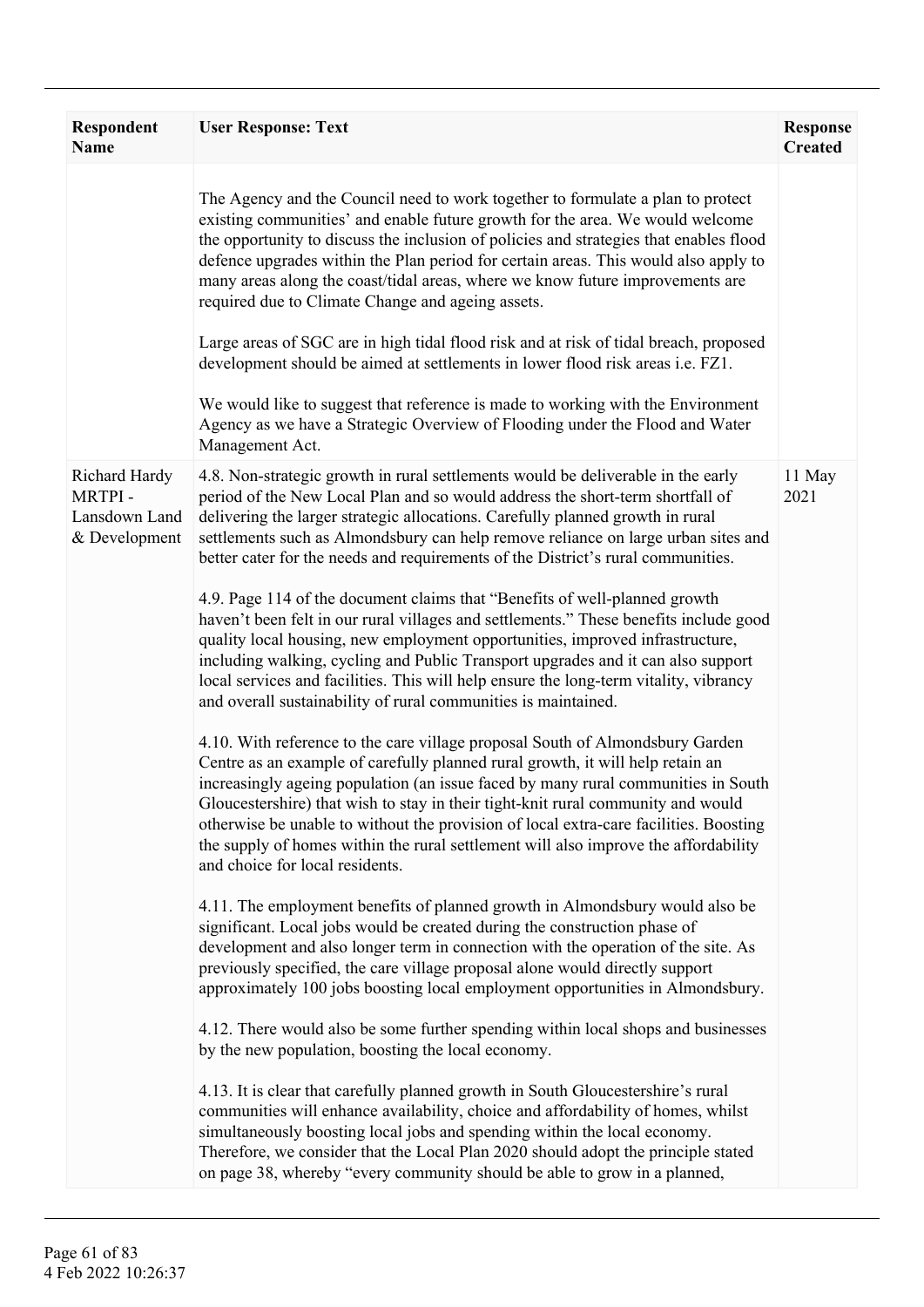| Respondent<br><b>Name</b>                     | <b>User Response: Text</b>                                                                                                                                                                                                                                                                                                                                                                                                                                                                                                                                                                                                                                                                                                                                                                                                                                                                                                                                                                                                                                                                                    | <b>Response</b><br><b>Created</b> |
|-----------------------------------------------|---------------------------------------------------------------------------------------------------------------------------------------------------------------------------------------------------------------------------------------------------------------------------------------------------------------------------------------------------------------------------------------------------------------------------------------------------------------------------------------------------------------------------------------------------------------------------------------------------------------------------------------------------------------------------------------------------------------------------------------------------------------------------------------------------------------------------------------------------------------------------------------------------------------------------------------------------------------------------------------------------------------------------------------------------------------------------------------------------------------|-----------------------------------|
|                                               | sustainable way over the next 10, 15, 20 years and beyond, to help safeguard or<br>improve the long-term vitality and viability of that community."                                                                                                                                                                                                                                                                                                                                                                                                                                                                                                                                                                                                                                                                                                                                                                                                                                                                                                                                                           |                                   |
|                                               | 4.14. The next step in achieving these benefits of planned growth in rural areas, is<br>understanding an appropriate level of growth for that community based on its<br>sustainability.                                                                                                                                                                                                                                                                                                                                                                                                                                                                                                                                                                                                                                                                                                                                                                                                                                                                                                                       |                                   |
|                                               | 4.47. Unlike Option 1, this route will help meet the "primary consideration" for the<br>new Local Plan 2020 by prioritising growth areas in settlements that have a<br>sufficient level of sustainable travel options to key services and would be able to<br>accommodate non-strategic growth. Therefore, Option 2 is clearly the most<br>environmentally sustainable approach to growth in rural settlements, reducing the<br>overall reliance on private car journeys and subsequently further highways<br>congestion.                                                                                                                                                                                                                                                                                                                                                                                                                                                                                                                                                                                     |                                   |
|                                               | 4.48. As previously mentioned, Option 2 will help ease the pressure on growth in<br>settlements that fall within the Cotswold AONB which are given the highest level<br>of protection due to their national importance.                                                                                                                                                                                                                                                                                                                                                                                                                                                                                                                                                                                                                                                                                                                                                                                                                                                                                       |                                   |
|                                               | 4.49. It is clear that Option 2 will help deliver the homes needed for rural<br>communities across South Gloucestershire. It offers the most environmentally<br>sustainable strategy and has the advantage of being more selective about how much<br>growth and where growth is proposed in the new Local Plan.                                                                                                                                                                                                                                                                                                                                                                                                                                                                                                                                                                                                                                                                                                                                                                                               |                                   |
| Richard Lloyd                                 | In response to Question 7 I said - "The villages and smaller settlements are an<br>important and valued component of the character and heritage of South<br>Gloucestershire. While small and possibly medium scale organic growth may be<br>acceptable and desirable both in non-Green Belt and Green Belt areas,<br>proportionate in scale to the size of each settlement, I consider that larger scale<br>growth of the villages and smaller settlements should be avoided."                                                                                                                                                                                                                                                                                                                                                                                                                                                                                                                                                                                                                                | 03 Mar<br>2021                    |
|                                               | Important points are:<br>• Any development in the villages and smaller settlements must prioritise meeting<br>local needs in the communities, particularly for affordable housing and smaller<br>lower cost market housing, together with housing suitable for downsizing.<br>• The scale of development must be strictly proportionate to the size of each<br>settlement and take into account any significant development in recent years.<br>• Other than for small scale growth, any development should be focused on those<br>settlements which are in truly sustainable locations based on the key principle of<br>minimising reliance on the private car.<br>• The need to protect the heritage and individual character of settlements must be<br>respected.<br>• Any proposals to amend the boundary of the Green Belt to accommodate<br>development will be controversial. It will be imperative that South Gloucestershire<br>Council engages thoroughly with the Parish Councils and communities involved<br>and takes into account their views. It is noted that it is the intention to do this. |                                   |
| Robert Harris -<br>Olveston Parish<br>Council | It is important that rural villages and settlements develop in order to survive. Time<br>cannot stand still or be set in aspic as can be a wished-for tendency in quaint rural<br>settings. However, this is not to say that development can run rampant in our rural                                                                                                                                                                                                                                                                                                                                                                                                                                                                                                                                                                                                                                                                                                                                                                                                                                         | 26 Feb<br>2021                    |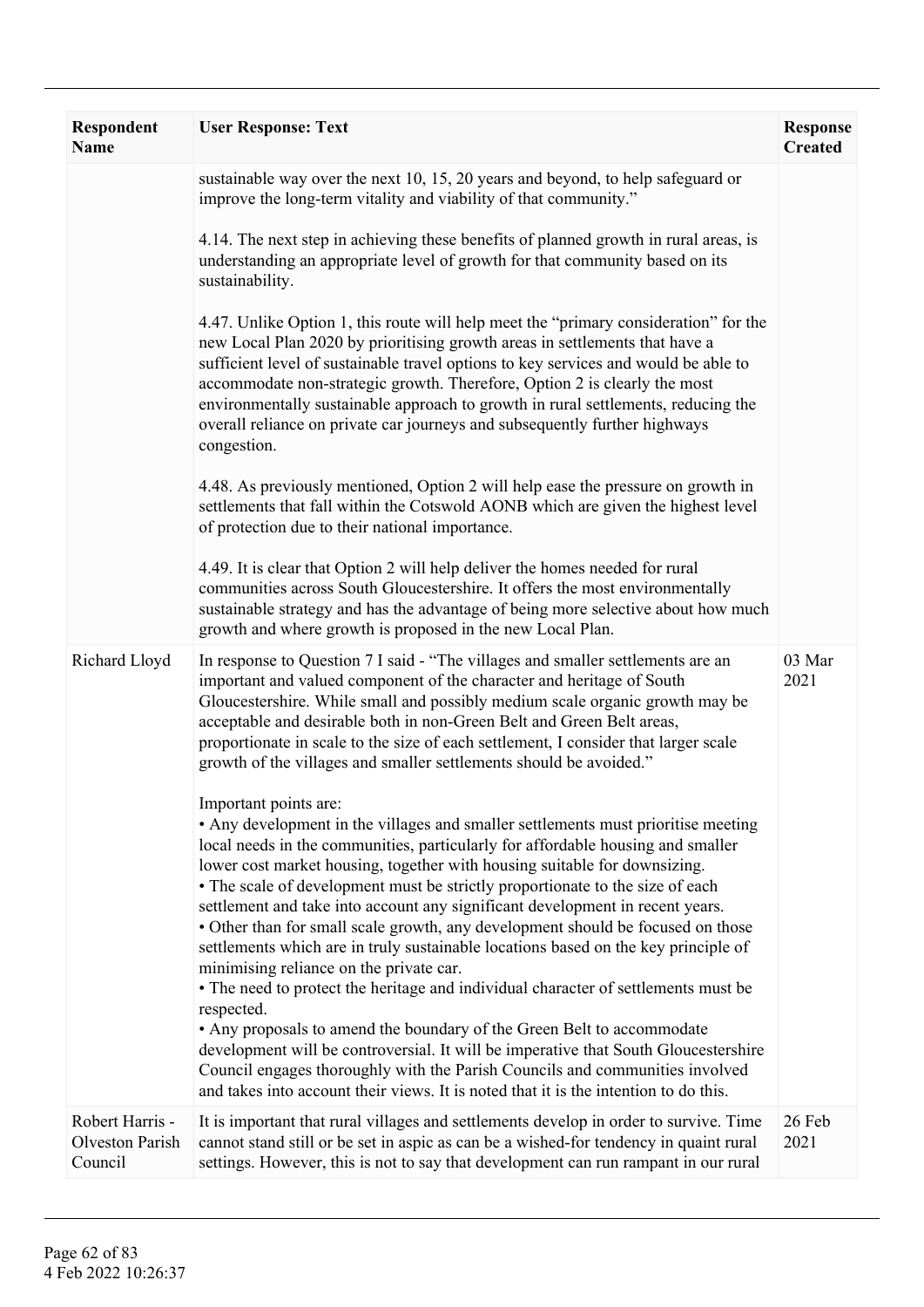| <b>Respondent</b><br><b>Name</b>                               | <b>User Response: Text</b>                                                                                                                                                                                                                                                                                                                                                                                                                                                                                                                                                                                                                                                                                                                                                                                                                                                                                                                                                                                                                                                                                                                                                                                                                                                                                                                                                                                                                                                                                                                   | <b>Response</b><br><b>Created</b> |
|----------------------------------------------------------------|----------------------------------------------------------------------------------------------------------------------------------------------------------------------------------------------------------------------------------------------------------------------------------------------------------------------------------------------------------------------------------------------------------------------------------------------------------------------------------------------------------------------------------------------------------------------------------------------------------------------------------------------------------------------------------------------------------------------------------------------------------------------------------------------------------------------------------------------------------------------------------------------------------------------------------------------------------------------------------------------------------------------------------------------------------------------------------------------------------------------------------------------------------------------------------------------------------------------------------------------------------------------------------------------------------------------------------------------------------------------------------------------------------------------------------------------------------------------------------------------------------------------------------------------|-----------------------------------|
|                                                                | communities.<br>Any approved development needs, initially, to be based on the local need which can<br>then be enhanced by ensuring sufficient housing stock etc to fulfil the provision of<br>realistic transport services, shops, schools and other community benefits. This has<br>to be achieved within the context and setting of each individual rural location. It is<br>vitally important that local needs such as 'starter homes' and 'affordable housing'<br>are prioritised alongside dwellings available for downsizing as the stock of<br>'executive housing' has been well enhanced over several years.<br>In addition, there must be 'no flirting' with the flood plain as has happened in other<br>parts of the country and, as previously detailed, must be achieved without<br>significant loss of useable agricultural land.<br>Where such necessary development might require adjustment of the Green Belt in<br>that particular area, then this should be very carefully reviewed taking into account<br>the widest range of views possible from local residents and involving local Parish<br>Councils at every stage.<br>Even after all this every development must be in sympathy with both the heritage<br>and sustainability of the locality.<br>Any development, depending on size, must also be accompanied by improvement<br>in infrastructure. For example, attention should be paid to off road access to shops,<br>schools etc. for walkers and cyclists both within and between villages and<br>settlements. |                                   |
| <b>Robert Hitchins</b><br>Ltd                                  | Please see enclosed submission.                                                                                                                                                                                                                                                                                                                                                                                                                                                                                                                                                                                                                                                                                                                                                                                                                                                                                                                                                                                                                                                                                                                                                                                                                                                                                                                                                                                                                                                                                                              | $01$ Jun<br>2021                  |
| <b>Robert Hitchins</b><br>Ltd and Harrow<br><b>Estates PLC</b> | Please see enclosed submission.<br>1. The population of a settlement is worth looking at but only as a proxy for other<br>indicators of sustainability such as the existing population;<br>2. The level of growth in recent years is not in itself considered to be a helpful<br>indicator. The fact that there may not have been much growth in certain areas over<br>recent years (as in the case of Easter Compton) means these locations may well<br>now warrant the need for further new development;<br>3. The availability of infrastructure is important, and the Plan should look not just<br>at capacity but also the benefits and practicalities of improving these networks (in<br>the case of Easter Compton we would point to the potential for existing and<br>improved Public Transport benefits);<br>4. Access to supporting services and facilities is very important and existing policy<br>has helped in this respect, however it is also pertinent to look at proximity to higher<br>order facilities and strategic employment provision in particular (the strategic<br>advantages of Easter Compton are set out elsewhere in these representations);                                                                                                                                                                                                                                                                                                                                                                  | $01$ Jun<br>2021                  |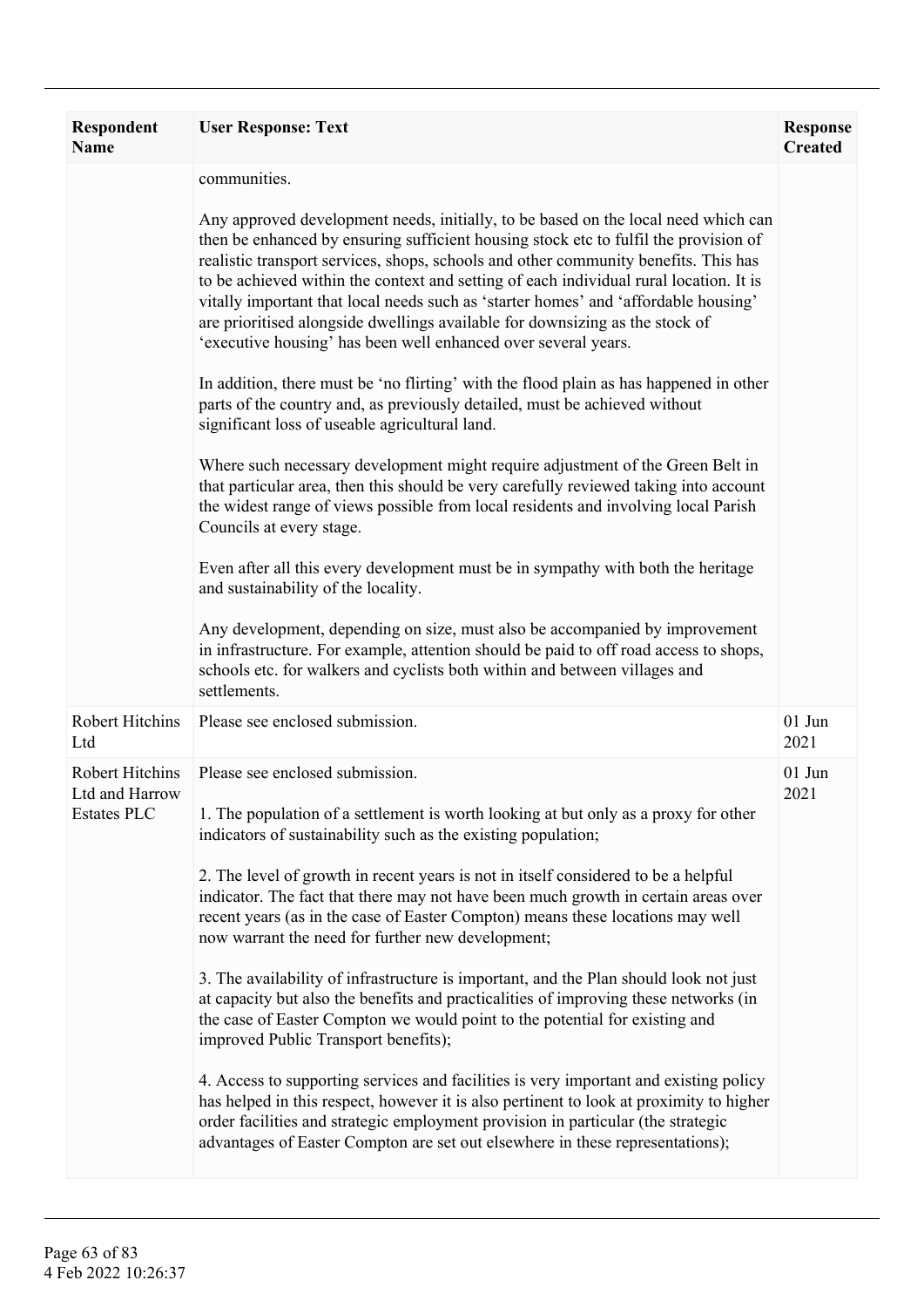| <b>Respondent</b><br><b>Name</b>                            | <b>User Response: Text</b>                                                                                                                                                                                                                                                                                                                                                                                                                                                                                                                                               | <b>Response</b><br><b>Created</b> |
|-------------------------------------------------------------|--------------------------------------------------------------------------------------------------------------------------------------------------------------------------------------------------------------------------------------------------------------------------------------------------------------------------------------------------------------------------------------------------------------------------------------------------------------------------------------------------------------------------------------------------------------------------|-----------------------------------|
|                                                             | 5. It is relevant to consider the designations identified within the consultation<br>document but only in a way that reflects the approach of the NPPF and having<br>regard to the objective of contributing to the achievement of sustainable<br>development (we have set out elsewhere in the approach necessary in respect of the<br>Green Belt).                                                                                                                                                                                                                     |                                   |
| Robert Keen -<br>Elms NHW                                   | Take more notice of cycling links - such as yate to Wickwar and Old Sodbury                                                                                                                                                                                                                                                                                                                                                                                                                                                                                              | 23 Feb<br>2021                    |
| Robin Perry                                                 | See 13.                                                                                                                                                                                                                                                                                                                                                                                                                                                                                                                                                                  | 21 Feb<br>2021                    |
| Robin Winfield                                              | See above. Villages must not be swamped by new development.                                                                                                                                                                                                                                                                                                                                                                                                                                                                                                              | 19 Feb<br>2021                    |
| Roger Avenin                                                | I believe that in addition to flood risk areas and the Cotswold area we must also<br>protect as much of the green belt as possible.                                                                                                                                                                                                                                                                                                                                                                                                                                      | 20 Feb<br>2021                    |
| Roger Hall                                                  | See TRAPP'D response.                                                                                                                                                                                                                                                                                                                                                                                                                                                                                                                                                    | 25 Feb<br>2021                    |
| Rosalyn Pyle                                                | I support the need for housing development on a small scale within villages and<br>around market towns. If well designed and located, they will enhance a<br>neighbourhood and provide accommodation for new generations and existing ones.<br>However, sacrificing the Green Belt is both unacceptable and unsustainable.<br>How can it be argued that such developments would enhance the character and<br>rural identity of the area? Development should only take place around existing<br>market towns and villages where there is already a community to build on. | 28 Feb<br>2021                    |
| Roy Irwin                                                   | As I have commented earlier scale and pace are important to set out in order to not<br>destroy a village (nor preserve in aspic) This needs to be more clearly articulated.                                                                                                                                                                                                                                                                                                                                                                                              | 01 Mar<br>2021                    |
| Ruth Hall -<br>Wessex Water                                 | A number of "rural" South Gloucestershire areas drain to Wessex Water's large<br>sewage treatment works at Avonmouth. Sewage treatment capacity will be<br>available for new development in these areas. The remaining South Gloucestershire<br>rural areas identified drain to small rural sewage treatment works and investment<br>may be required to accommodate potential growth at these smaller works. Foul<br>water capacity assessments considering available sewage treatment can be provided<br>on request to inform site assessment work.                     | 02 Mar<br>2021                    |
| Sam Scott -<br>South Glos<br>Labour Group of<br>Councillors | There is very little detail on what rural sites might look like, whereas lots of detail<br>on urban sites. This is why we cannot answer question 14.<br>The document talks about rural schools with not enough children, meaning these<br>schools aren't sustainable. But if they built more affordable housing in rural areas,<br>there would be more children to attend these schools.<br>Page 124 - very few sites will meet the criteria for walking and cycling distance to<br>key services and facilities.                                                         | 02 Mar<br>2021                    |
| Sarah<br>Blackmore                                          | We would like to point out some inconsistencies with the Data Access Profiles<br>(DAPs) with regards to Winterbourn and Coalpit Heath.<br>Winterbourne<br>The appraisal states that Winterbourne has 3 Comparison Retail Stores - in fact it                                                                                                                                                                                                                                                                                                                             | 08 Dec<br>2020                    |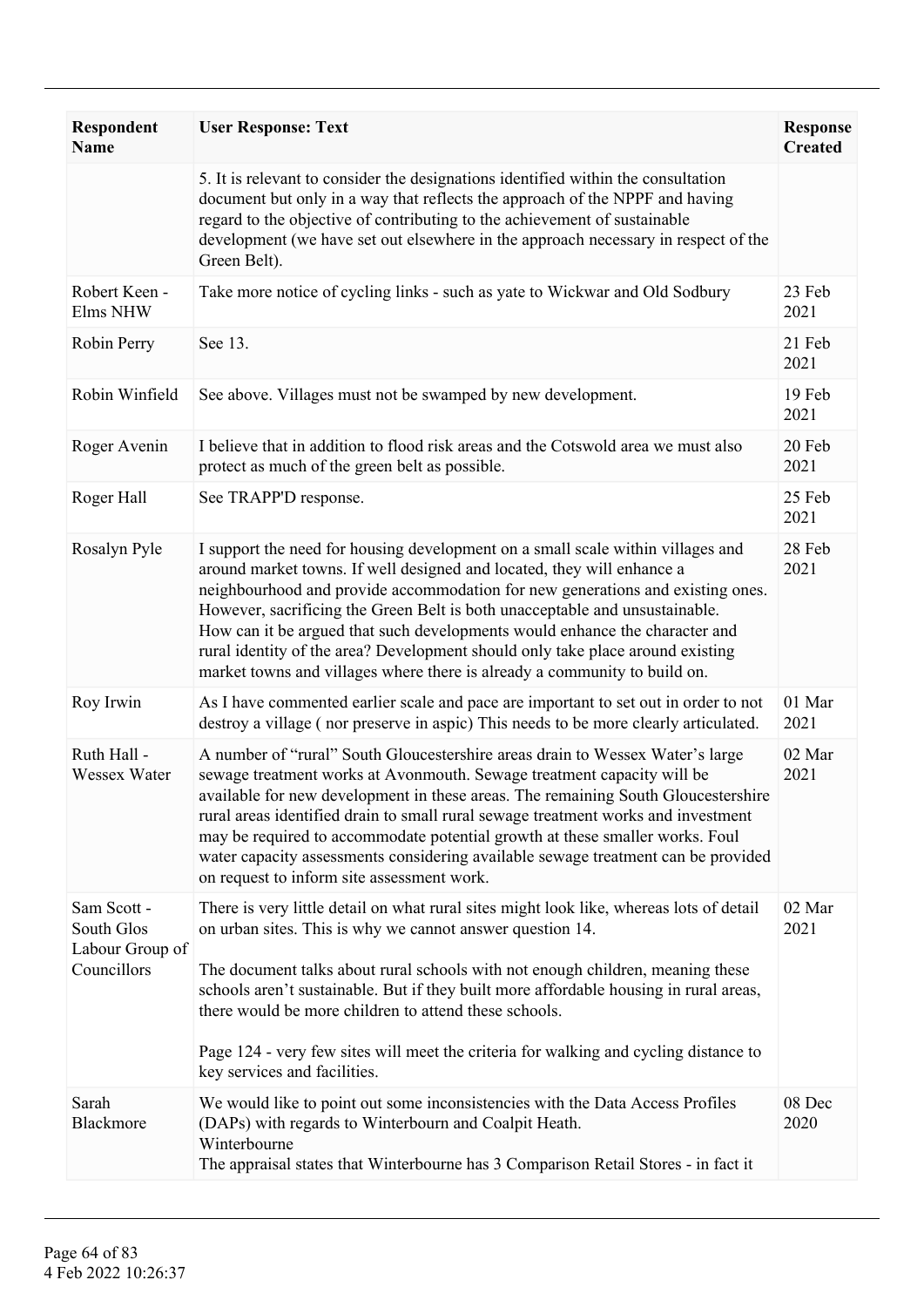| <b>Respondent</b><br><b>Name</b> | <b>User Response: Text</b>                                                                                                                                                  | <b>Response</b><br><b>Created</b> |
|----------------------------------|-----------------------------------------------------------------------------------------------------------------------------------------------------------------------------|-----------------------------------|
|                                  | has at least 30. Besides those already listed in the appraisal there are the following:<br>Flaxpits Lane:<br>Bakery<br><b>Motor Parts Store</b><br><b>Barbers</b>           |                                   |
|                                  | <b>Charity Shop</b>                                                                                                                                                         |                                   |
|                                  | Hairdressers                                                                                                                                                                |                                   |
|                                  | <b>Estate Agents</b><br>Photography Studio                                                                                                                                  |                                   |
|                                  | Fish and Chip Shop                                                                                                                                                          |                                   |
|                                  | Cafe                                                                                                                                                                        |                                   |
|                                  | <b>Turf Accountants</b>                                                                                                                                                     |                                   |
|                                  | Opticians                                                                                                                                                                   |                                   |
|                                  | Park Avenue:                                                                                                                                                                |                                   |
|                                  | Hairdressers                                                                                                                                                                |                                   |
|                                  | <b>Beauty Rooms</b><br>Chinese Takeaway                                                                                                                                     |                                   |
|                                  | High Street:                                                                                                                                                                |                                   |
|                                  | <b>Bicycle Shop</b>                                                                                                                                                         |                                   |
|                                  | <b>Funeral Director</b>                                                                                                                                                     |                                   |
|                                  | Charity Shop                                                                                                                                                                |                                   |
|                                  | Hairdressers and Beauty Salon                                                                                                                                               |                                   |
|                                  | <b>Estate Agents</b>                                                                                                                                                        |                                   |
|                                  | Car Tyre Depot<br>2 Indian Restaurants                                                                                                                                      |                                   |
|                                  | Solicitors                                                                                                                                                                  |                                   |
|                                  | <b>Bradley Avenue:</b>                                                                                                                                                      |                                   |
|                                  | <b>Barbers</b>                                                                                                                                                              |                                   |
|                                  | Veterinary Practice                                                                                                                                                         |                                   |
|                                  | Chinese Takeway                                                                                                                                                             |                                   |
|                                  | Pizza Takeaway                                                                                                                                                              |                                   |
|                                  | Tatooist                                                                                                                                                                    |                                   |
|                                  | Hairdressers<br>Hicks Common Road:                                                                                                                                          |                                   |
|                                  | Winterbourne Auto Centre                                                                                                                                                    |                                   |
|                                  | Down Road:                                                                                                                                                                  |                                   |
|                                  | Salon 52 beauty salon,                                                                                                                                                      |                                   |
|                                  | In addition to the above there is a community Arts Theatre at Winterbourne                                                                                                  |                                   |
|                                  | International Academy. Also, a community swimming pool and sports fitness                                                                                                   |                                   |
|                                  | facility with hireable facilities e.g. children's soft play. A hockey club, and judo                                                                                        |                                   |
|                                  | club also run from here.<br>The Winterbourne Community Centre has not been included - this is used daily by                                                                 |                                   |
|                                  | community groups and is also open in the evenings with bar facilities.                                                                                                      |                                   |
|                                  | Fromeside youth Club and Fromeside Gym Club, on the next site have also not                                                                                                 |                                   |
|                                  | been included. They appear to be around the 800 metres boundary.                                                                                                            |                                   |
|                                  | The shopping facilities at the Tesco Express, High Street, are classed as a                                                                                                 |                                   |
|                                  | convenience store. However, Sainsbury's Local on the Badminton Road, Coalpit                                                                                                |                                   |
|                                  | heath, has been classed as a supermarket. It is claimed that a week's shopping could<br>be bought there. However, I know from experience that this is not the case as there |                                   |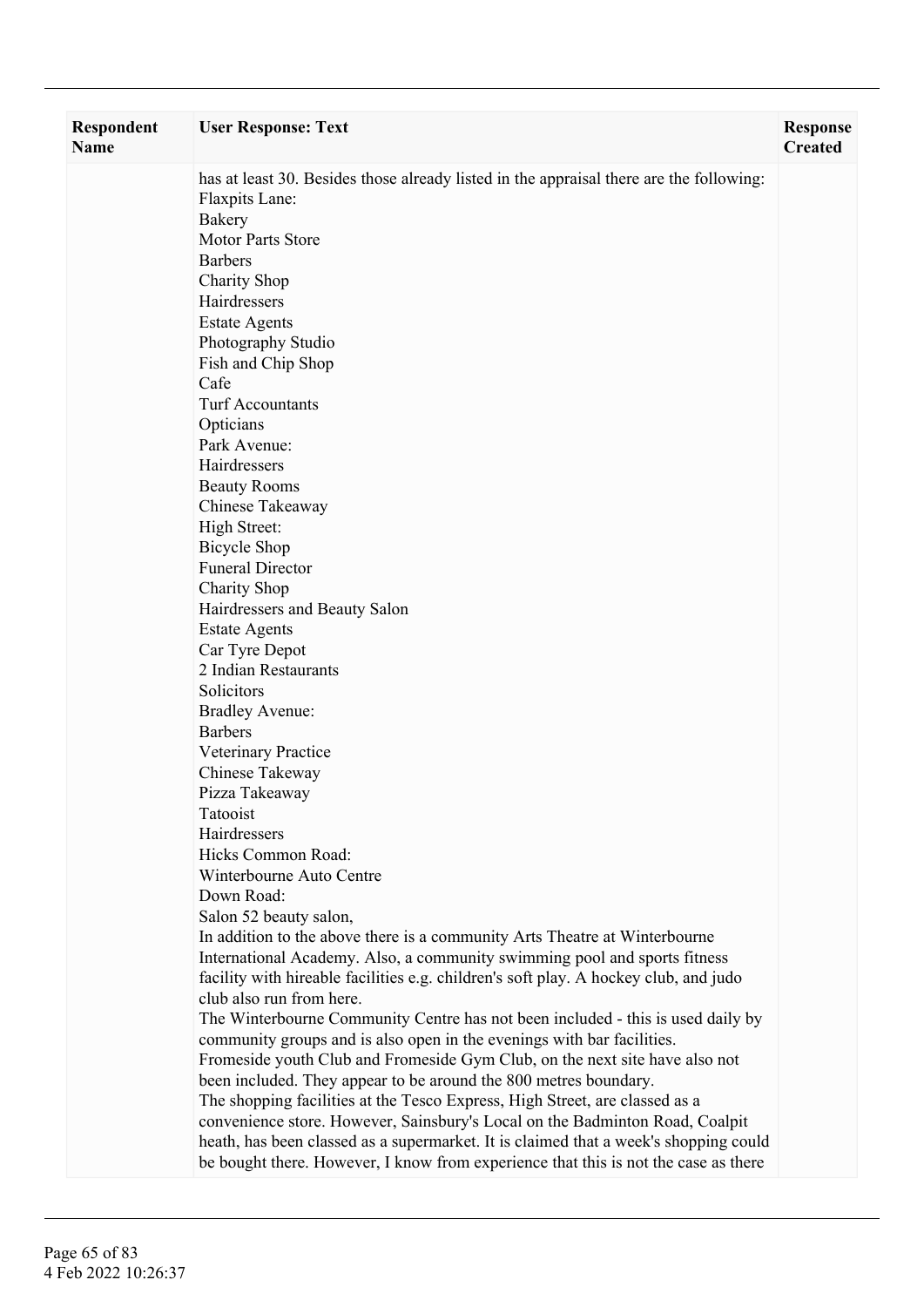| <b>Respondent</b><br><b>Name</b> | <b>User Response: Text</b>                                                                                                                                                                                                                                                                                                                                                                                                                                                                                                                                                                                                                                                                                                                                                                                                                                                                                                                                                                                                                                                                                                                                                                                                                                                                                                                                                                                                                                                                                                                                                                                                                                                                                                                                                                                                                                                                                                                                                                                                                                                                                                                                                                                                                                                                                                                                                                                                                                                                                                                                                                                                                                                                                                                                                                                                                                                                                                                                                                                                                                           | <b>Response</b><br><b>Created</b> |
|----------------------------------|----------------------------------------------------------------------------------------------------------------------------------------------------------------------------------------------------------------------------------------------------------------------------------------------------------------------------------------------------------------------------------------------------------------------------------------------------------------------------------------------------------------------------------------------------------------------------------------------------------------------------------------------------------------------------------------------------------------------------------------------------------------------------------------------------------------------------------------------------------------------------------------------------------------------------------------------------------------------------------------------------------------------------------------------------------------------------------------------------------------------------------------------------------------------------------------------------------------------------------------------------------------------------------------------------------------------------------------------------------------------------------------------------------------------------------------------------------------------------------------------------------------------------------------------------------------------------------------------------------------------------------------------------------------------------------------------------------------------------------------------------------------------------------------------------------------------------------------------------------------------------------------------------------------------------------------------------------------------------------------------------------------------------------------------------------------------------------------------------------------------------------------------------------------------------------------------------------------------------------------------------------------------------------------------------------------------------------------------------------------------------------------------------------------------------------------------------------------------------------------------------------------------------------------------------------------------------------------------------------------------------------------------------------------------------------------------------------------------------------------------------------------------------------------------------------------------------------------------------------------------------------------------------------------------------------------------------------------------------------------------------------------------------------------------------------------------|-----------------------------------|
|                                  | is a very limited choice and as there are not a great number of deliveries, they are<br>often out of quite simple basics. It has a similar footfall and is a similar size to the<br>Tesco Express in Winterbourne. Therefore the two should be scored in the same<br>way. If Sainsbury's continues to be classed as a supermarket, although it is not large<br>enough to be officially to be classed as one, then the same should apply to Tesco's<br>meaning that Winterbourne has 2 supermarkets.<br>I notice that Winterbourne is not listed as having access to Emersons Green as a<br>Designated Town Centre. However, Coalpit Heath is said to have access. This is<br>rather strange as large parts of Winterbourne are closer to Emersons Green than<br>Coalpit Heath and is within the 5.6 kms specified. In addition, Winterbourne also<br>has access to the centres at Bradley Stoke and Abbey Wood shopping park. I'm not<br>sure if they have omitted the designated town centre section for Winterbourne in<br>error.<br>Coalpit Heath<br>It is claimed there are 'a large number of different types of comparison retail<br>stores'. It states that there are 15 of these but they are just listed as 'various' rather<br>than named individually. All the stores should be identified and named. The Post<br>Office is a Post Office in a local convenience store rather than a dedicated building.<br>The G.P. surgery is a branch surgery from a main surgery in Yate which is only<br>manned part time by one doctor and doesn't include after work appointments. It<br>sometimes closes altogether leaving only the Yate surgery operational.<br>Only one of the 5 primary schools mentioned is accessible. The next nearest is<br>across a very busy main road and does not fall within a safe walking route.<br>It seems odd to base the distances on measurements taken "as the crow flies" as it is<br>totally impractical not accurately measuring the distances people would have to<br>walk or cycle.<br>I notice that in the Strategy section dealing with where growth can go. the green<br>infrastructure table at 4 omits the land opposite Roundways.<br>In Appendix 1 Coalpit Heath is listed in the areas of high flood risk (Zones $2 \& 3$ )<br>but this doesn't show up in the appropriate profile table.<br>The Blackberry Park development off of Park Lane has been included in Frampton<br>Cotterell's DAPs whereas this development is actually with the Coalpit Heath/<br>Westerleigh Parish boundary.<br>Sustainable transport charts:<br>Having looked at these charts it appears that they also suffer from numerous errors.<br>According to the planners, Winterbourne has no buses reaching Bristol City Centre<br>within an hour. This is simply not true. Having looked at the First Bus timetable we<br>note that Winterbourne currently has 25 return buses, all but one is in the light<br>green category of 16 - 30 minute journey time. The first return journey bus starts at<br>5.41 and the last at 22.37. |                                   |
|                                  | Thornbury is tabled as having no buses to the City Centre/Bus station within an<br>hour. Again, I have checked the First Bus timetable and they have 42 return buses<br>starting at Thornbury Rock Street (there are other stops in Thornbury) and these<br>begin at 5.17 with the last being 22.33. Of these 24 are in the yellow zone (31 - 45)<br>mins) and 18 in the red, 46 mins - 1 hour category.                                                                                                                                                                                                                                                                                                                                                                                                                                                                                                                                                                                                                                                                                                                                                                                                                                                                                                                                                                                                                                                                                                                                                                                                                                                                                                                                                                                                                                                                                                                                                                                                                                                                                                                                                                                                                                                                                                                                                                                                                                                                                                                                                                                                                                                                                                                                                                                                                                                                                                                                                                                                                                                             |                                   |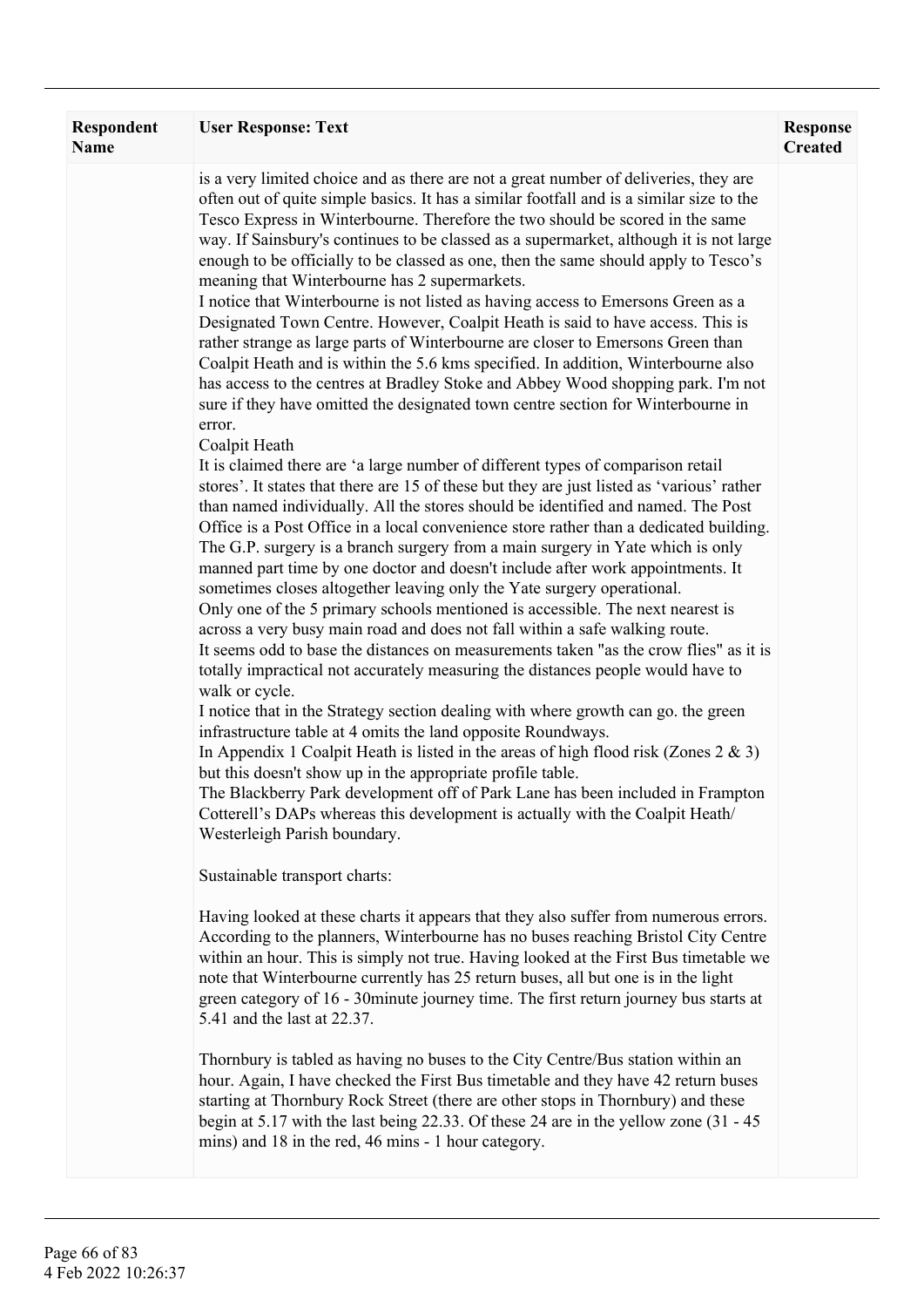| <b>Respondent</b><br><b>Name</b>                           | <b>User Response: Text</b>                                                                                                                                                                                                                                                                                                                                                                                                                                                                                                                                                                                                                                                                                                                                                                                                                                                                                                                                                                                                                                                                                                                                                                                                                                                                                                                                                                                                                                                                                                                                                                                                                                                                                                                                                                       | <b>Response</b><br><b>Created</b> |
|------------------------------------------------------------|--------------------------------------------------------------------------------------------------------------------------------------------------------------------------------------------------------------------------------------------------------------------------------------------------------------------------------------------------------------------------------------------------------------------------------------------------------------------------------------------------------------------------------------------------------------------------------------------------------------------------------------------------------------------------------------------------------------------------------------------------------------------------------------------------------------------------------------------------------------------------------------------------------------------------------------------------------------------------------------------------------------------------------------------------------------------------------------------------------------------------------------------------------------------------------------------------------------------------------------------------------------------------------------------------------------------------------------------------------------------------------------------------------------------------------------------------------------------------------------------------------------------------------------------------------------------------------------------------------------------------------------------------------------------------------------------------------------------------------------------------------------------------------------------------|-----------------------------------|
|                                                            | Coalpit Heath is said to have a service to Filton and has been listed as the yellow 31<br>-45 minute zone. However, having looked at the timetable, the quickest journey is<br>43 minutes and the longest 1 hour 23 minutes. The majority are around the 57<br>minute mark and many involve 2 buses (1 also involves a train). Many of them<br>involve a walk of about 15 minutes both to the initial bus stop and another 15<br>minute walk to the destination. This might be suitable for occasional use but would<br>be unlikely to be used as a daily commute.                                                                                                                                                                                                                                                                                                                                                                                                                                                                                                                                                                                                                                                                                                                                                                                                                                                                                                                                                                                                                                                                                                                                                                                                                               |                                   |
| Sarah<br>Blackmore -<br><b>VALID</b> Action<br>Group       | The DAPs and Sustainable Transport Charts need to be thoroughly investigated and<br>checked and verified to ensure they are fit for purpose before they can be used to<br>make any decisions on where housing should be built. We also believe that<br>comparative retail sites should still be included in the DAPs as many services such<br>as opticians, solicitors, restaurants, etc. would entail more car use if these facilities<br>are not present in an area. Public transport often isn't convenient for appointment<br>times for these facilities.                                                                                                                                                                                                                                                                                                                                                                                                                                                                                                                                                                                                                                                                                                                                                                                                                                                                                                                                                                                                                                                                                                                                                                                                                                    | 26 Feb<br>2021                    |
| Sarah Hardcastle<br>- Friends of<br>Ridge Wood             | We agree it is key to focus growth in locations not completely dependent on private<br>car use, and feel this is not happening currently.<br>We completely agree that new growth in rural areas needs to;<br>- consider the size of the existing settlement<br>- consider what development has already occurred there in recent years<br>- consider the suitability of the existing infrastructure to support new housing. If<br>new infrastructure is needed, then there must be a firm commitment to provide this,<br>ideally before further housing development takes place.<br>Ideally we would favour more medium / large scale growth in urban / semi-urban<br>areas than in rural areas of South Gloucestershire. We agree with the identified 1st<br>principle of ensuring access to services by walking / cycling when planning where<br>to site new developments. This is clearly not happening now, as several medium<br>scale new developments have been permitted in rural villages with few facilities. It<br>seems that developers often make weak promises to provide new infrastructure<br>which never materialises, and it is crucial to avoid this going forward. The 6th<br>principle of preserving a sense of place and character is also key - a number of<br>significant sized new developments in rural villages have recently been permitted<br>which are really not in keeping with what is already there.<br>However, if additional housing in rural areas is truly needed, then having read this<br>document we would agree that both green belt and non-green belt settlements<br>should be considered in the first instance to avoid placing too much pressure on<br>villages outside the designated green belt which still have unique character and<br>heritage. | 28 Feb<br>2021                    |
| Sean and<br>Jacqueline<br>Rinaldi                          | We don't see any opportunity for large scale development in the rural villages and<br>settlements but have no objection in principle to small scale development that is<br>appropriate to the needs of the village or settlement itself.                                                                                                                                                                                                                                                                                                                                                                                                                                                                                                                                                                                                                                                                                                                                                                                                                                                                                                                                                                                                                                                                                                                                                                                                                                                                                                                                                                                                                                                                                                                                                         | 26 Mar<br>2021                    |
| Simon Fitton -<br><b>YTL</b><br>Developments<br>$(UK)$ Ltd | $N/A$ .                                                                                                                                                                                                                                                                                                                                                                                                                                                                                                                                                                                                                                                                                                                                                                                                                                                                                                                                                                                                                                                                                                                                                                                                                                                                                                                                                                                                                                                                                                                                                                                                                                                                                                                                                                                          | 16 Mar<br>2021                    |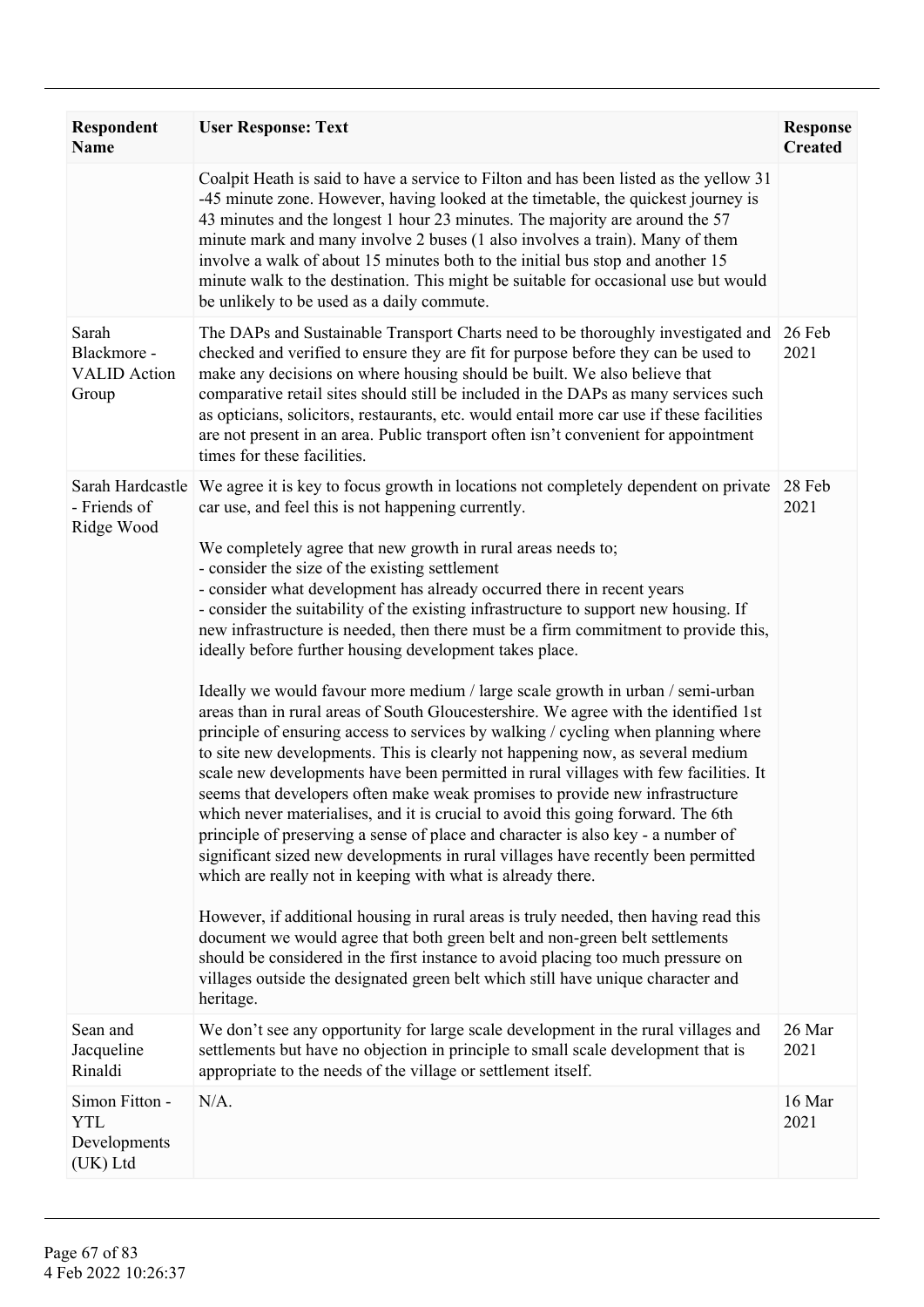| Respondent<br>Name                                                                  | <b>User Response: Text</b>                                                                                                                                                                                                                                                                                                                                                                                                                                                                                                                                                                                                                                                                                                                                                                                                                                                                                                                                                                                                                                                                                                                                                                                                                                                                                                                                                                                                                                                                                                                                                                                                                                                                                                                                                                                                                                                                                                                                                                                                                                                                                                                                                                                                                                     | <b>Response</b><br><b>Created</b> |
|-------------------------------------------------------------------------------------|----------------------------------------------------------------------------------------------------------------------------------------------------------------------------------------------------------------------------------------------------------------------------------------------------------------------------------------------------------------------------------------------------------------------------------------------------------------------------------------------------------------------------------------------------------------------------------------------------------------------------------------------------------------------------------------------------------------------------------------------------------------------------------------------------------------------------------------------------------------------------------------------------------------------------------------------------------------------------------------------------------------------------------------------------------------------------------------------------------------------------------------------------------------------------------------------------------------------------------------------------------------------------------------------------------------------------------------------------------------------------------------------------------------------------------------------------------------------------------------------------------------------------------------------------------------------------------------------------------------------------------------------------------------------------------------------------------------------------------------------------------------------------------------------------------------------------------------------------------------------------------------------------------------------------------------------------------------------------------------------------------------------------------------------------------------------------------------------------------------------------------------------------------------------------------------------------------------------------------------------------------------|-----------------------------------|
| Simon Moore                                                                         | There should only be growth of our villages and settlements if this does not<br>encroach on agricultural land. Only development of existing developed sites should<br>be considered.                                                                                                                                                                                                                                                                                                                                                                                                                                                                                                                                                                                                                                                                                                                                                                                                                                                                                                                                                                                                                                                                                                                                                                                                                                                                                                                                                                                                                                                                                                                                                                                                                                                                                                                                                                                                                                                                                                                                                                                                                                                                           | 28 Feb<br>2021                    |
| Simon Steele-<br>Perkins -<br><b>Waddeton Park</b><br>Limited                       | Whilst we have no specific interest in 'rural villages and settlements' (in this<br>submission, though other submissions by WPL address the matter), any tendency to<br>bundle together such as AONBs and areas designated as Green Belt would be<br>deeply misleading.<br>As a general point on the consultation overall, we do not think that the consultation<br>document is correct in its presentation of the relevance of Green Belt policy, nor<br>sufficiently direct in saying that a change to Green Belt is desirable and inevitable<br>in creating a proper and appropriate Spatial Strategy for South Gloucestershire.                                                                                                                                                                                                                                                                                                                                                                                                                                                                                                                                                                                                                                                                                                                                                                                                                                                                                                                                                                                                                                                                                                                                                                                                                                                                                                                                                                                                                                                                                                                                                                                                                            | 06 May<br>2021                    |
| Sophie Spencer -<br>CPRE Avon and<br>Bristol [South<br>Gloucestershire<br>District] | South Gloucs has not and is not giving due weight to protecting the Green Belt and<br>to a lesser extent the AONB. As stated in our earlier answers it sees the Green Belt<br>as a readily available resource. Not one of its many previous plans, or those of<br>Avon and Northavon before it, curtailed urban sprawl.<br>Are windfalls excluded from the definition of sites of less than one hectare? One<br>tenth of the calculated annual need is 140; although successive AMRs speculate<br>that 210 dwellings per annum of windfalls is an appropriate number, many more<br>have been built in every year since 2006. Over 15 years one can expect in this<br>category alone, 1,000 more dwellings than projected.<br>What does the inclusion of the key considerations on Page 122 imply or put another<br>way, what has changed in their relevance that will make ignoring them any less<br>likely? Places like Charfield and Wickwar have had grossly inappropriate levels of<br>speculative development with no increase in facilities or effective transport<br>infrastructure, indeed there has been a decline. Planners and councillors have<br>accepted assurances or imagined increased bus usage and investment in<br>infrastructure, ignoring that overcoming the lack of facilities and the distance to<br>hospitals and secondary education takes time. Will that be considered as supporting<br>more growth to justify trust in future speculative facilities, when really it is<br>evidence of failure?<br>Hospitals are missing from the services on Page 124.<br>The reference on page 132 to working with neighbouring authorities who have non-<br>Green Belt land that could potentially be considered for development can only<br>mean Gloucestershire and Wiltshire because North Somerset and BANES have<br>even higher proportions of protected land. If either county is planning to service<br>employment areas in S Gloucs then this reduces S Glouc's need but increases<br>emissions.<br>Rural villages are often lacking in affordable homes, as urban areas are. Priority for<br>any new homes in rural villages and settlements must be for those that are truly<br>affordable, well designed, and sensitively located. | 02 Mar<br>2021                    |
| South West<br>Housing                                                               | Referring to the two options for investigating the Green Belt as shown on page 132,<br>we show support for Option 2 as it provides the broadest range of options for future                                                                                                                                                                                                                                                                                                                                                                                                                                                                                                                                                                                                                                                                                                                                                                                                                                                                                                                                                                                                                                                                                                                                                                                                                                                                                                                                                                                                                                                                                                                                                                                                                                                                                                                                                                                                                                                                                                                                                                                                                                                                                    | 14 May<br>2021                    |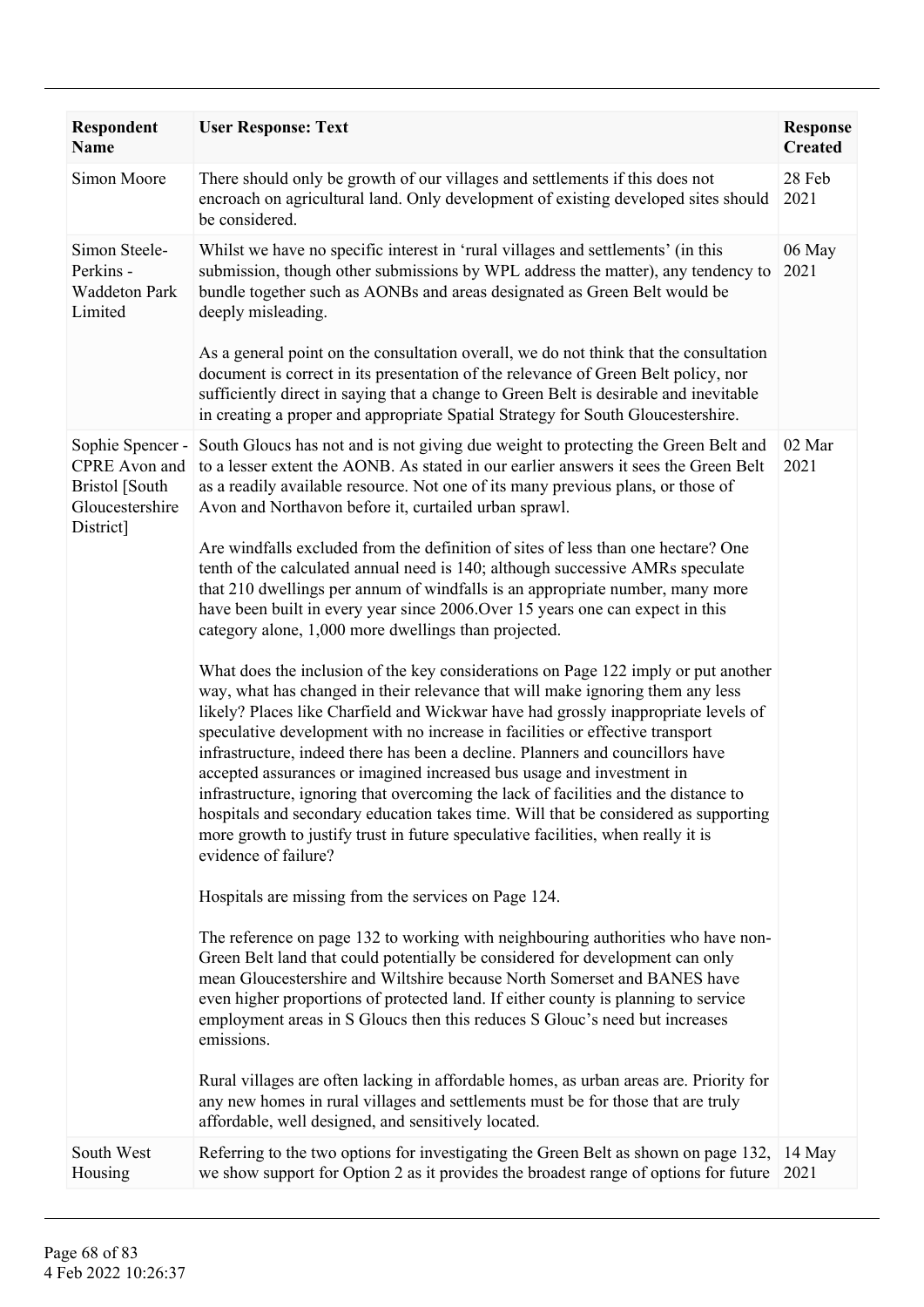| <b>Respondent</b><br><b>Name</b>                  | <b>User Response: Text</b>                                                                                                                                                                                                                                                                                                                                                                                                                                                                                                                                                                                                                                                                                                                                                                                                                                                                                                                                                                                                                                                                                                                                                                                                                                                                                                                                                  | <b>Response</b><br><b>Created</b> |
|---------------------------------------------------|-----------------------------------------------------------------------------------------------------------------------------------------------------------------------------------------------------------------------------------------------------------------------------------------------------------------------------------------------------------------------------------------------------------------------------------------------------------------------------------------------------------------------------------------------------------------------------------------------------------------------------------------------------------------------------------------------------------------------------------------------------------------------------------------------------------------------------------------------------------------------------------------------------------------------------------------------------------------------------------------------------------------------------------------------------------------------------------------------------------------------------------------------------------------------------------------------------------------------------------------------------------------------------------------------------------------------------------------------------------------------------|-----------------------------------|
| Association<br>Planning<br>Consortium<br>(HAPC)   | development as it considers a larger number of villages and settlements to deliver<br>the homes needed for communities across South Gloucestershire.                                                                                                                                                                                                                                                                                                                                                                                                                                                                                                                                                                                                                                                                                                                                                                                                                                                                                                                                                                                                                                                                                                                                                                                                                        |                                   |
| South West<br>Strategic<br>Developments<br>(SWSD) | Please see enclosed representations.<br>8.18 We agree with the proposed approach to flood risk and AONBs, however for<br>the reasons we have set out we consider that a thorough review of the Green Belt<br>should be undertaken, and land allocated on the edge of Bristol as part of the Local<br>Plan.<br>8.19 The JSP correctly identified that it would not be achievable to deliver all of the<br>homes required outside of the Green Belt without significantly compromising other<br>sustainability objectives, namely reducing the need to travel. As the number of<br>homes has increased even further across the WECA, which will result in Bristol's<br>need overspilling into South Gloucestershire, it is now even more imperative that<br>the Green Belt is reviewed and land allocated where demand is greatest.<br>Do you have any comments on our proposed approach to investigate an appropriate<br>level of growth in our rural villages and settlements?<br>8.20 We wholly support investigations into rural villages and settlements so that a<br>modest level of growth can be allocated here to sustain existing facilities and<br>services. Please refer to our other representations for a more detailed assessment of<br>this issue.                                                                                                            | 31 Mar<br>2021                    |
| Spitfire Bespoke<br>Homes Ltd                     | Where should we investigate for growth in our rural areas:<br>3.27. The consultation document sets out locations within which development<br>could potentially occur over the Plan period in the rural communities. These are:<br>• in and around all villages and settlements with a defined settlement boundary, or,<br>recognised collections of dwellings, and areas around the edges of market towns;<br>and<br>• areas where sites have been identified through previous Calls for Sites, up to 200<br>metres from the edges of urban areas.<br>3.28. Spitfire is pleased to see that the emerging Local Plan looks to take a<br>pragmatic approach to investigating the potential to support small and medium-<br>scale growth in the rural villages and settlements and agrees with the above<br>approach set out in the consultation document.<br>3.29. As the consultation document identifies, the majority of growth within South<br>Gloucestershire has previously been focussed on the communities of the Bristol<br>North and East Fringes, and the market towns of Yate, Chipping Sodbury and<br>Thornbury. This has had consequences for investment in the rural settlements and<br>villages over recent years. This is also despite villages such as Winterbourne, being<br>situated in sustainable locations that are accessible by sustainable modes of | 21 Apr<br>2021                    |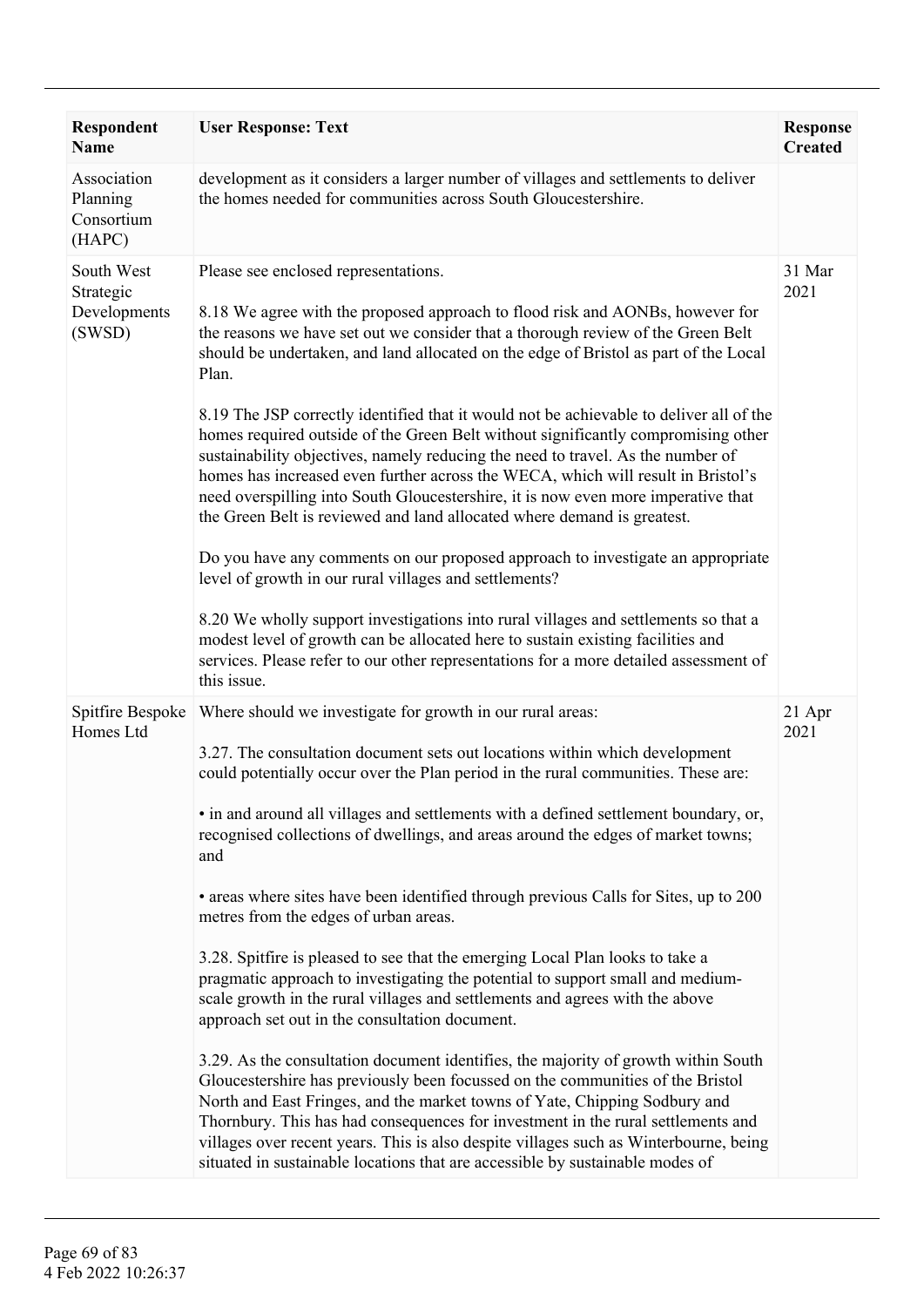| Respondent<br><b>Name</b> | <b>User Response: Text</b>                                                                                                                                                                                                                                                                                                                                                                                                                                                                                                                                                                                                                                                                                    | <b>Response</b><br><b>Created</b> |
|---------------------------|---------------------------------------------------------------------------------------------------------------------------------------------------------------------------------------------------------------------------------------------------------------------------------------------------------------------------------------------------------------------------------------------------------------------------------------------------------------------------------------------------------------------------------------------------------------------------------------------------------------------------------------------------------------------------------------------------------------|-----------------------------------|
|                           | transport to everyday services and facilities and that are not severely restricted by<br>notable environmental constraints.                                                                                                                                                                                                                                                                                                                                                                                                                                                                                                                                                                                   |                                   |
|                           | 3.30. As set out earlier, the NPPF clearly acknowledges the benefits of sustainable<br>development in rural areas and it is vital that the new Local Plan seeks to ensure<br>that opportunities for villages and smaller rural settlements to grow and thrive are<br>facilitated over the Plan period.                                                                                                                                                                                                                                                                                                                                                                                                        |                                   |
|                           | 3.31. Overall, Spitfire is therefore fully supportive of the approach to reviewing the<br>potential for new development at all of the rural villages and settlements unless<br>there are significant environmental or sustainability constraints. As set out further<br>below, it is considered that the review must also include settlements and villages<br>currently situated within the Green Belt.                                                                                                                                                                                                                                                                                                       |                                   |
|                           | Investigating 'appropriate' small and medium-scale growth:                                                                                                                                                                                                                                                                                                                                                                                                                                                                                                                                                                                                                                                    |                                   |
|                           | 3.32. The consultation document suggests the key considerations to help determine<br>appropriate levels of growth in individual villages and settlements will include:                                                                                                                                                                                                                                                                                                                                                                                                                                                                                                                                        |                                   |
|                           | 1. the size of existing village and settlements – relating to populations and the<br>number of existing homes;                                                                                                                                                                                                                                                                                                                                                                                                                                                                                                                                                                                                |                                   |
|                           | 2. The level of planned and speculative growth that has been built or approved in<br>individual communities in recent years, if applicable.                                                                                                                                                                                                                                                                                                                                                                                                                                                                                                                                                                   |                                   |
|                           | 3.33. Spitfire is generally supportive of the approach to determining levels of<br>growth, as set out above, it is agreed that the site identification process should<br>involve a capacity-based assessment at each settlement. It is evident that capacity<br>constraints to some settlements could result in risks the new development strategy<br>does not deliver the necessary quantum of overall housing growth.                                                                                                                                                                                                                                                                                       |                                   |
|                           | 3.34. It is clear that growth in many of the rural villages and settlements has been<br>generally constrained and limited. To illustrate this point as far as Winterbourne is<br>concerned, which is regarded as one of the more sustainable rural villages, it is<br>noted that the Data and Access Profile for Winterbourne identifies that between<br>2011 and 2018, Winterbourne's population has actually decreased by 1%. This is,<br>for example, in contrast to nearby Frampton Cotterell which has seen a 4% increase<br>in its population.                                                                                                                                                          |                                   |
|                           | 3.35. Likewise, since 2011 Winterbourne has seen the completion of just 43<br>additional dwellings, representing a 1.7% increase in households, plus a further 36<br>dwellings with permission that have yet to be developed. On the other hand, for<br>example, Frampton Cotterell has seen an increase of 297 additional dwellings since<br>2011, representing a 12.8% increase in households and in addition a further 293<br>dwellings with permission that are still to be developed. The provision of additional<br>housing in Winterbourne, including affordable housing, will clearly therefore assist<br>in ensuring that the NPPF's aim of achieving mixed and balanced communities is<br>achieved. |                                   |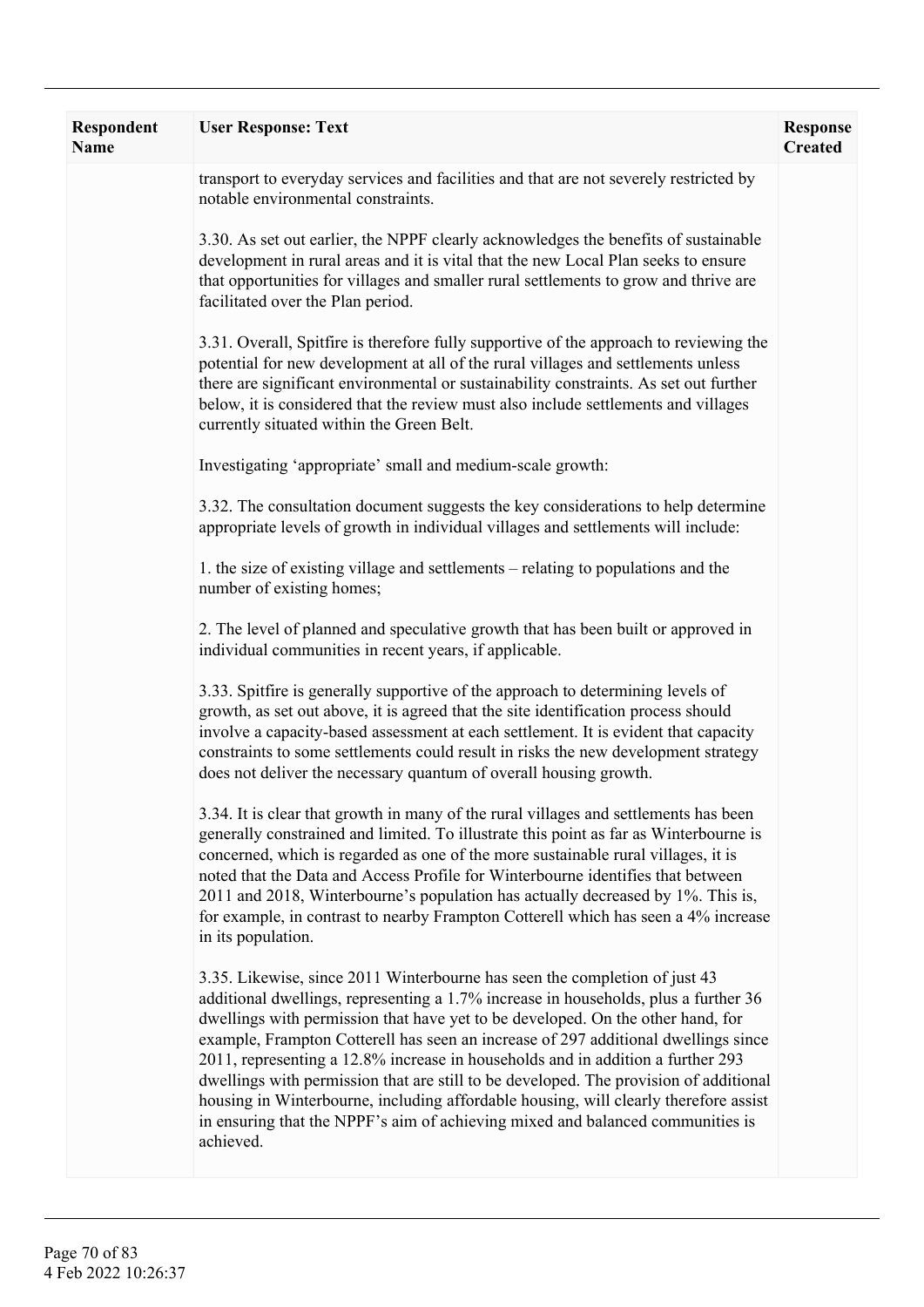| Respondent<br><b>Name</b> | <b>User Response: Text</b>                                                                                                                                                                                                                                                                                                                                                                                                                                                                                                                                                                                                                                                                                          | <b>Response</b><br><b>Created</b> |
|---------------------------|---------------------------------------------------------------------------------------------------------------------------------------------------------------------------------------------------------------------------------------------------------------------------------------------------------------------------------------------------------------------------------------------------------------------------------------------------------------------------------------------------------------------------------------------------------------------------------------------------------------------------------------------------------------------------------------------------------------------|-----------------------------------|
|                           | 3.36. It is also agreed that the suitability and capacity of existing infrastructure and,<br>any potential requirement for new utilities infrastructure – especially sewerage,<br>water, power and gas should be carefully considered when determining where non-<br>strategic growth should occur in the rural settlements and villages. It remains<br>important to ensure that new development is not all dependant on significant levels<br>of infrastructure coming forward as this can often cause significant delays to<br>development proposals, causing a knock-on effect to maintain a robust 5YHLS.                                                                                                       |                                   |
|                           | 3.37. Sustainable access to services and facilities and their ability to accommodate<br>future demand is also an important consideration in deciding where future growth is<br>to be located. We are pleased to note that one of those factors includes whether<br>there is access to superfast Broadband. This is a key consideration now more than<br>ever, as many people are working from home and may continue to do so for the<br>future. In this regard, we would reiterate that Winterbourne is one such village that<br>already has access to superfast Broadband. On the other hand, nearby Frampton<br>Cotterell and Coalpit Heath, for example, do not have superfast Broadband<br>available presently. |                                   |
|                           | 3.38. Two potential options for exploring potential growth in the rural communities<br>are also set out in respect of Green Belt land. These are:                                                                                                                                                                                                                                                                                                                                                                                                                                                                                                                                                                   |                                   |
|                           | 1. Only investigate the potential for an appropriate level of small to medium-scale<br>growth in villages and settlements outside of the Green Belt;                                                                                                                                                                                                                                                                                                                                                                                                                                                                                                                                                                |                                   |
|                           | 2. Investigate the potential for an appropriate level of small to medium-scale<br>growth in villages and settlements both outside and inside the Green Belt.                                                                                                                                                                                                                                                                                                                                                                                                                                                                                                                                                        |                                   |
|                           | 3.39. Spitfire is fully supportive of Option 2 (reviewing settlements both outside<br>and inside the Green Belt. As the consultation document acknowledges, this would<br>result in the largest number of villages and settlements being considered and<br>providing the broadest range of possible options to deliver the homes needed for<br>communities across South Gloucestershire, also potentially meaning lower overall<br>increases in settlement size. By prioritising the protection of the Green Belt over<br>other issues (Option 1) this could also lead to unsustainable patterns of<br>development occurring.                                                                                       |                                   |
|                           | 3.40. As highlighted previously, given that much of South Gloucestershire is<br>covered by the Green Belt designation, and many of the areas outside of the Green<br>Belt are covered by the AONB, it is important to assess all possible options. It<br>should also be acknowledged that removing land from the Green Belt can also be<br>offset through compensatory improvements to the environmental quality and the<br>accessibility of remaining Green Belt land as well as providing improvements to GI<br>provision.                                                                                                                                                                                        |                                   |
|                           | 3.41. Indeed, we note that the initial Phase 1 Sustainability Appraisal (SA) work<br>which will form part of the evidence base to the new Local Plan identifies at<br>paragraph 4.115:                                                                                                                                                                                                                                                                                                                                                                                                                                                                                                                              |                                   |
|                           | By including some small scale development at sites within the Green Belt                                                                                                                                                                                                                                                                                                                                                                                                                                                                                                                                                                                                                                            |                                   |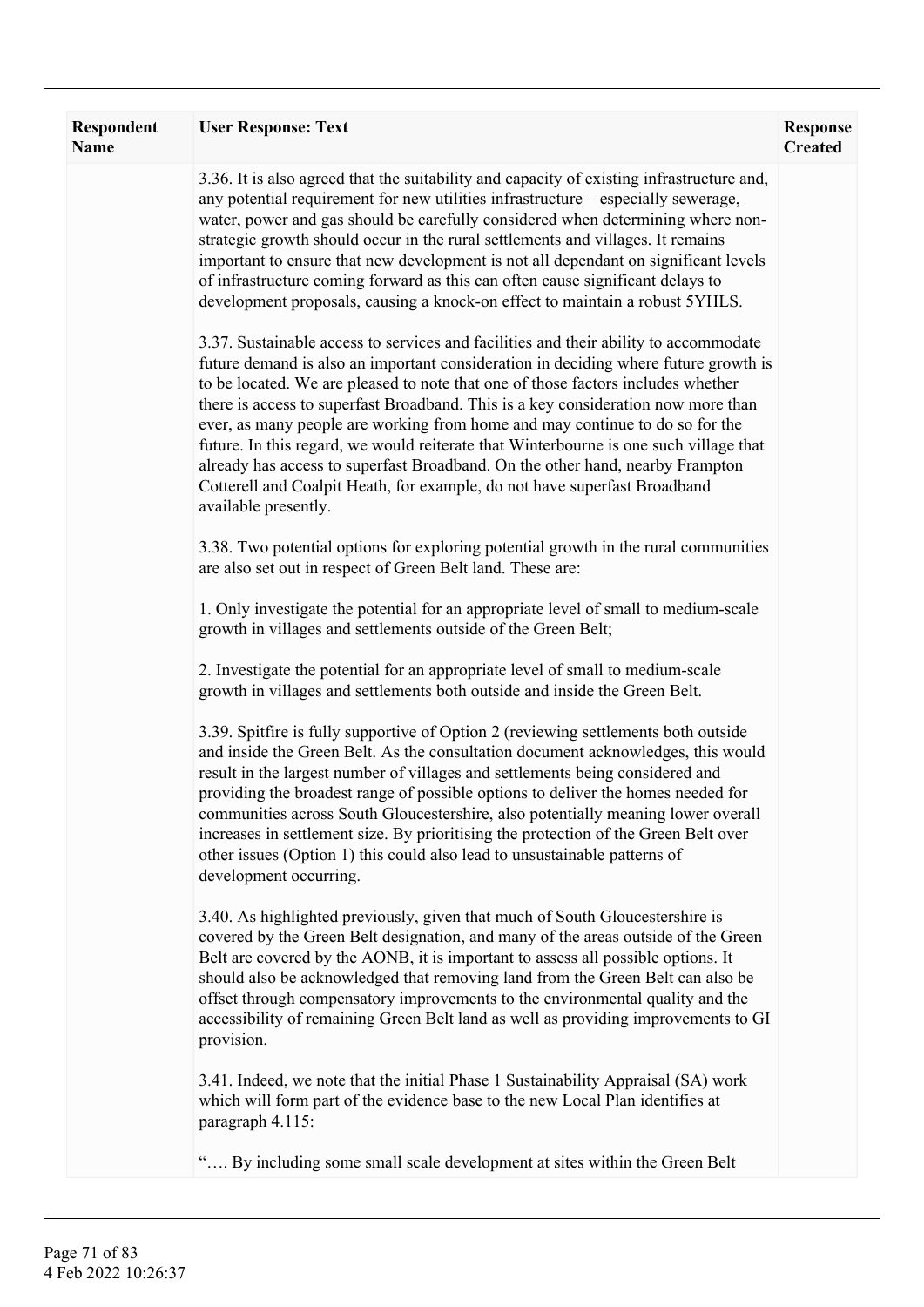| Respondent<br>Name                 | <b>User Response: Text</b>                                                                                                                                                                                                                                                                                                                                                                                                                                                                                                                                                                                                                                                                                                                                                                                                                                                                                                                                                     | <b>Response</b><br><b>Created</b> |
|------------------------------------|--------------------------------------------------------------------------------------------------------------------------------------------------------------------------------------------------------------------------------------------------------------------------------------------------------------------------------------------------------------------------------------------------------------------------------------------------------------------------------------------------------------------------------------------------------------------------------------------------------------------------------------------------------------------------------------------------------------------------------------------------------------------------------------------------------------------------------------------------------------------------------------------------------------------------------------------------------------------------------|-----------------------------------|
|                                    | close to the urban area of the District, a proportion of new residents could have<br>particularly good access to the wider range of services and facilities at these<br>locations. This would potentially strengthen the positive effects recorded.<br>Furthermore, development within the Green Belt could allow for new residents to<br>benefit from infrastructure improvements or new services where these settlements<br>are close enough together to support a relatively high level of development overall<br>to allow for new provisions. This could be the case at settlements such as<br>Winterbourne, Frampton Cotterell and Coalpit Heath given their close proximity.<br>Minor negative effects are identified in combination for SA objectives 1a, 2d and<br>3c/3d/3e considering that this option would include locations at which connectivity<br>is substantially more limited, including Elberton, Dyrham, Hinton and Oldbury-on-<br>Severn" (our emphasis). |                                   |
|                                    | 3.42. As acknowledged in the Phase 1 SA work, Winterbourne is one such<br>settlement where non-strategic growth could take place, but which is currently<br>constrained by the Green Belt. Winterbourne is evidently a suitable and sustainable<br>location for some new development and the Land off Bristol Road, specifically, as<br>it has existing recognisable and robust boundaries as well as abutting the current<br>settlement edge. As set out in the accompanying Green Belt Assessment work, the<br>land off Bristol Road, Winterbourne has a restricted physical and visual footprint<br>and is considered to provide a limited contribution to the openness and purposes of<br>the Green Belt.                                                                                                                                                                                                                                                                  |                                   |
|                                    | 3.43. Further, we note that the SA recommends at paragraph 4.126 that in preparing<br>subsequent stages of the Local Plan the Council should consider a Spatial Strategy<br>that includes a combination of villages and settlements within and outside the<br>Green Belt as Option 2 performs better than Option 1 in sustainability terms.                                                                                                                                                                                                                                                                                                                                                                                                                                                                                                                                                                                                                                    |                                   |
|                                    | 3.44. Through Option 2, settlements such as Winterbourne can be considered where<br>there is clearly strong potential for development to have walking and cycling access<br>to a wider range of key services and facilities as well as benefiting from Public<br>Transport links. The SA also identifies that Option 2 is expected to have more<br>substantial benefits in terms of reducing car dependency as well as also having the<br>benefit of limiting the potential for adverse impacts on the AONB and its setting.                                                                                                                                                                                                                                                                                                                                                                                                                                                   |                                   |
| St. Modwen<br>Developments         | We support the sustainable growth of the rural economy through new development<br>in appropriate locations, consistent with NPPF paragraph 78.                                                                                                                                                                                                                                                                                                                                                                                                                                                                                                                                                                                                                                                                                                                                                                                                                                 | 05 Mar<br>2021                    |
| and The<br><b>Tortworth Estate</b> | We acknowledge that any potential locations for large scale growth will be set out<br>in the Council's Phase 2 document so will reserve the opportunity to make further<br>representations at the appropriate juncture. However, we would like to take this<br>opportunity to highlight the need for such developments, as well as smaller scale<br>rural growth, to meet increased development needs, foster rural regeneration and<br>economic growth in appropriate locations without oversaturating existing<br>communities.                                                                                                                                                                                                                                                                                                                                                                                                                                               |                                   |
|                                    | We note that Buckover is not included on the rural settlements map included in the<br>Phase 1 consultation and would like to emphasise that it is an appropriate and<br>sustainable location for large scale development. We have demonstrated in our Call<br>for Sites Submission that the development can be brought forward as it is not                                                                                                                                                                                                                                                                                                                                                                                                                                                                                                                                                                                                                                    |                                   |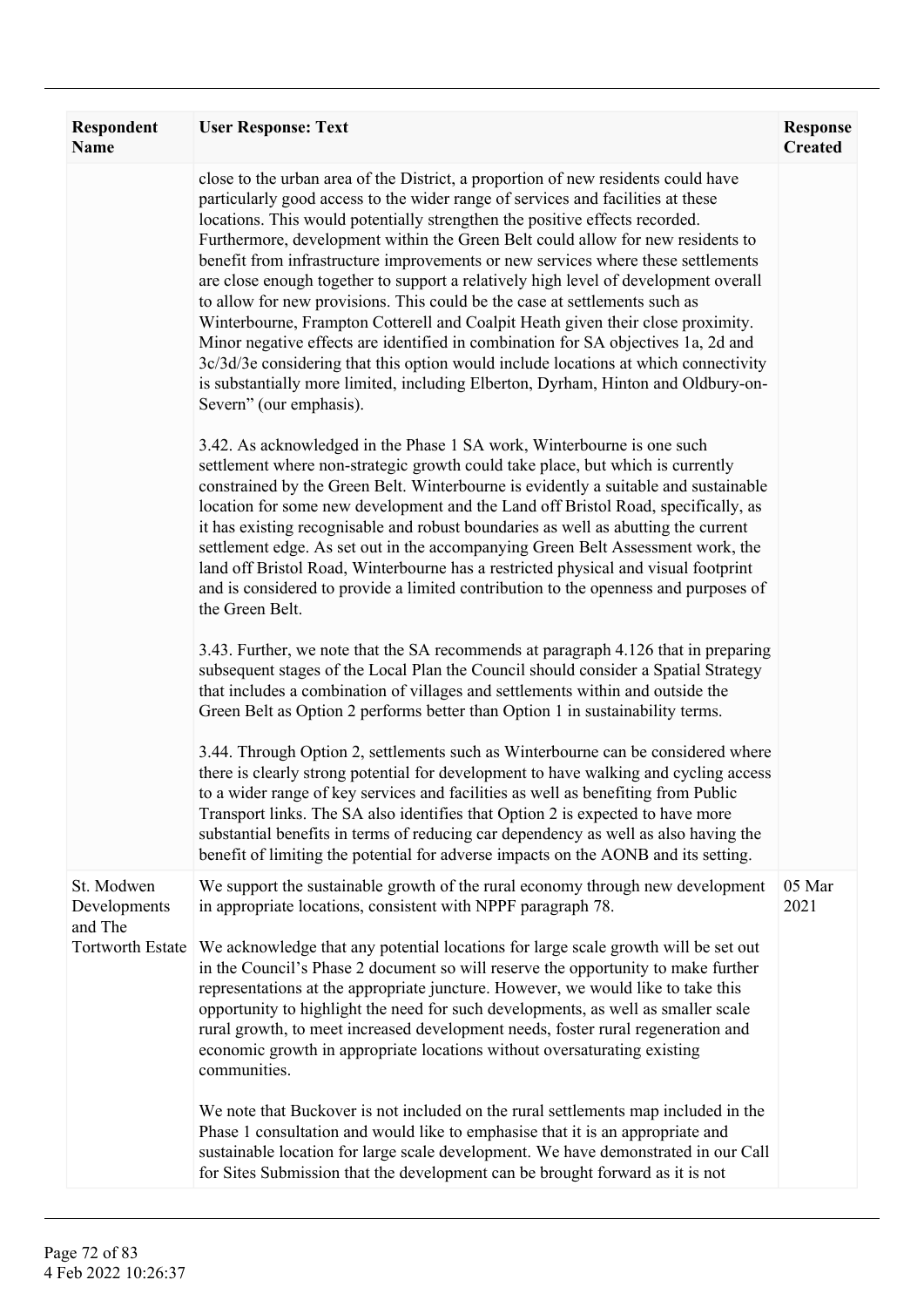| <b>Respondent</b><br><b>Name</b>           | <b>User Response: Text</b>                                                                                                                                                                                                                                                                                                                                                                                                                                                                                                                                                                                                                                                                                                                                                                                                                                                                                                                                                                                                                                                                                     | <b>Response</b><br><b>Created</b> |
|--------------------------------------------|----------------------------------------------------------------------------------------------------------------------------------------------------------------------------------------------------------------------------------------------------------------------------------------------------------------------------------------------------------------------------------------------------------------------------------------------------------------------------------------------------------------------------------------------------------------------------------------------------------------------------------------------------------------------------------------------------------------------------------------------------------------------------------------------------------------------------------------------------------------------------------------------------------------------------------------------------------------------------------------------------------------------------------------------------------------------------------------------------------------|-----------------------------------|
|                                            | impacted upon by any of the potential constraints which are identified within the<br>consultation Plan (page $126+$ ).                                                                                                                                                                                                                                                                                                                                                                                                                                                                                                                                                                                                                                                                                                                                                                                                                                                                                                                                                                                         |                                   |
| Stephen<br>Hickmans                        | I agree all places of outstanding beauty and wildlife habitat should be preserved in<br>its natural form and not be recreated through development.                                                                                                                                                                                                                                                                                                                                                                                                                                                                                                                                                                                                                                                                                                                                                                                                                                                                                                                                                             | 26 Jan<br>2021                    |
| <b>Steven Freke</b>                        | Town development that encroaches on flood risk areas will inevitably put pressure<br>on the water system and result in secondary flooding in surrounding villages and<br>hamlets. This is already happening northwest of Thornbury. Protecting the<br>countryside between Thornbury and the Severn estuary is essential to the character<br>of the area, reduces flood risk, protects wildlife habitats and enhances the well<br>being of people taking recreation in the area.<br>In reality sustainable villages are almost impossible to achieve unless you can<br>provide non car related transport options.                                                                                                                                                                                                                                                                                                                                                                                                                                                                                               | 27 Feb<br>2021                    |
| <b>Steve Seward</b>                        | Many of the listed rural villages are unfortunately no longer rural villages but<br>sprawling housing estates, towns verging on cities and industrial zones.<br>It is evident from the development pressures around Pucklechurch for example that<br>planning decisions are influenced by cost and profit drivers.<br>With the recent construction of multiple warehouses and housing developments on<br>land which was previously open spaces available to village residents, and the<br>proposed over development of the local pub in the centre of the village it is clear<br>that the ambience of this rural village is now under huge risk along with increased<br>crime and drug incidences.<br>There is a huge risk that the sustainability considerations of all rural villages will<br>quickly change to the sustainability considerations of a concrete jungle.<br>Lyde Green is a good example of a poorly designed highly populated development<br>that would dissolve the rural historic village of Pucklechurch if a continued<br>expansion encroaches its Green Belt borders                    | 13 Feb<br>2021                    |
| Strongvox<br>Homes                         | 5.12 We support the principle of seeking to ensure that development at the rural<br>villages is Plan-led in light of the level of speculative development that has come<br>forward at them in recent years.<br>5.13 Whilst strategic levels of development will be required to sustainably meet the<br>bulk of the Council's housing requirement, development at villages where large-<br>scale development is not possible will still be required to support the vitality and<br>viability of those settlements and address affordability issues.<br>5.14 In terms of the approach to investigating the appropriate levels of growth that<br>should come forward at the rural villages, the two options are appropriate starting<br>points and will need to be subject to an appropriate Sustainability Appraisal to<br>establish which should ultimately be pursued. The approach may then need to be<br>refined in terms of identifying which rural settlements in the Green Belt should be<br>prioritised based on the application of the guiding principles outlined within the<br>consultation document. | 11 May<br>2021                    |
| Sue Green -<br>Home Builders<br>Federation | The Council's growth strategy should meet the housing needs of both urban and<br>rural communities. As set out in the 2019 NPPF "to promote sustainable<br>development in rural areas, housing should be located where it will enhance or<br>maintain the vitality of rural communities. Planning policies should identify<br>opportunities for villages to grow and thrive, especially where this will support                                                                                                                                                                                                                                                                                                                                                                                                                                                                                                                                                                                                                                                                                                | 05 Mar<br>2021                    |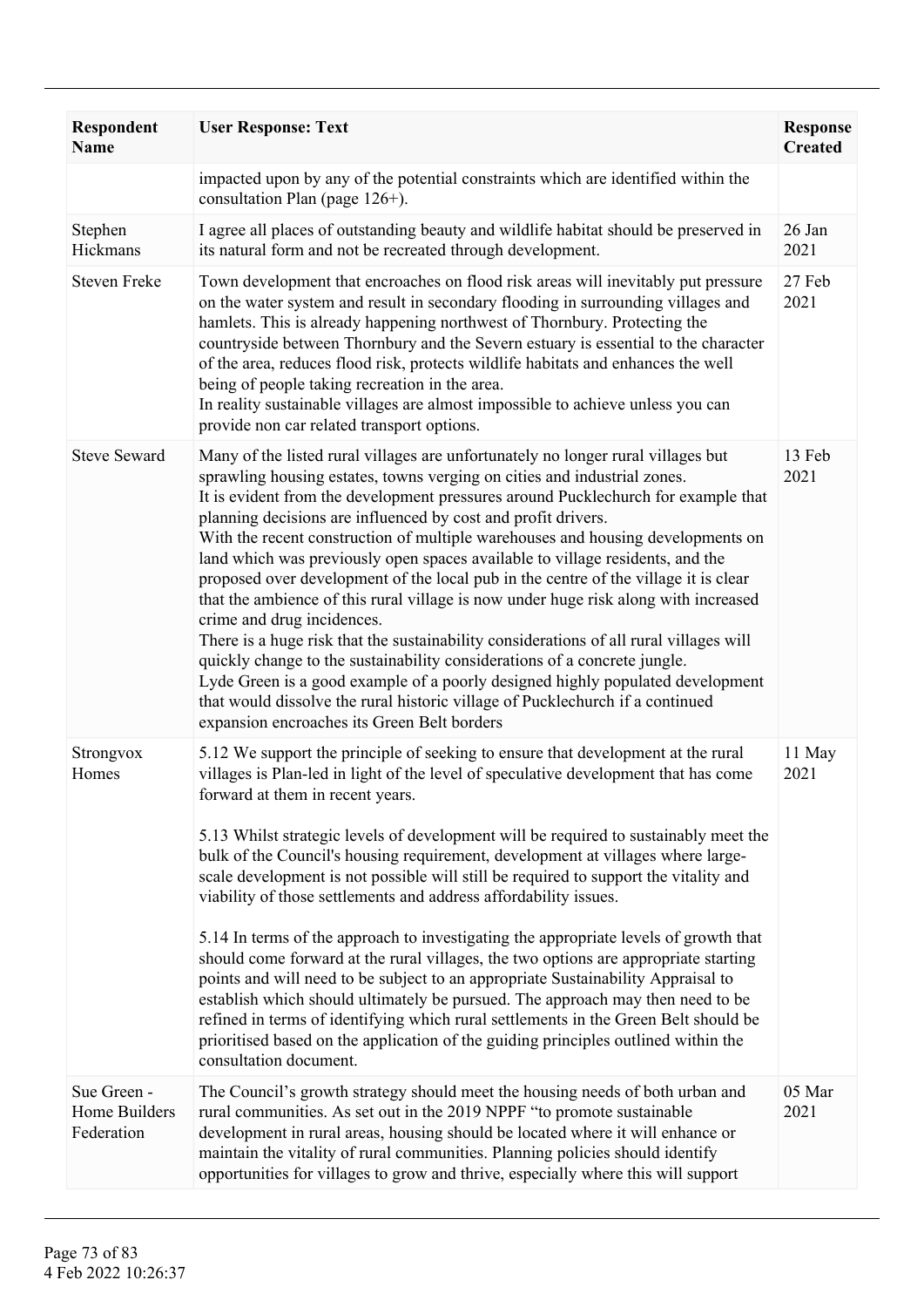| <b>Respondent</b><br><b>Name</b>                        | <b>User Response: Text</b>                                                                                                                                                                                                                                                                                                                                                                                                                                                                                                                                                                                                                                                                                                                                                                                                                                                                                                                                                                                                          | <b>Response</b><br><b>Created</b> |
|---------------------------------------------------------|-------------------------------------------------------------------------------------------------------------------------------------------------------------------------------------------------------------------------------------------------------------------------------------------------------------------------------------------------------------------------------------------------------------------------------------------------------------------------------------------------------------------------------------------------------------------------------------------------------------------------------------------------------------------------------------------------------------------------------------------------------------------------------------------------------------------------------------------------------------------------------------------------------------------------------------------------------------------------------------------------------------------------------------|-----------------------------------|
|                                                         | local services" (para 78). Unless there are significant constraints or sustainability<br>issues, all rural villages & settlements should be considered for appropriate levels<br>of sustainable growth for homes and jobs.                                                                                                                                                                                                                                                                                                                                                                                                                                                                                                                                                                                                                                                                                                                                                                                                          |                                   |
|                                                         | As set out in 2019 NPPF, where fully evidenced and justified Green Belt<br>boundaries can be altered in "exceptional circumstances" through the preparation or<br>updating of Local Plans (paras 136 $&$ 137). Therefore, the potential for small to<br>medium-scale growth in villages and settlements both in & outside the Green Belt<br>should be investigated.                                                                                                                                                                                                                                                                                                                                                                                                                                                                                                                                                                                                                                                                 |                                   |
| Sue Hope                                                | Would like to see the Cotswolds National Landscape given priority protection.<br>Hawkesbury Upton has planning permission granted for houses which have yet to<br>be built out. This should be considered as the community's contribution to the<br>housing figures for the future Local Plan.                                                                                                                                                                                                                                                                                                                                                                                                                                                                                                                                                                                                                                                                                                                                      | 26 Feb<br>2021                    |
| Sue Simmons -<br>Westerleigh<br>Parish Council          | The Planning Considerations for Green Belt on pages $132 - 135$ are fine if they are<br>actually used in reality, and work in relation to future Planning Applications made.<br>Again in relation to issues 27 & 28 Housing Needs, Rural Exception Schemes and<br>Local Connection Schemes should be implemented and local should mean local.                                                                                                                                                                                                                                                                                                                                                                                                                                                                                                                                                                                                                                                                                       | 23 Feb<br>2021                    |
|                                                         | Key Sustainability factors should be honest, accurate, current, logical.                                                                                                                                                                                                                                                                                                                                                                                                                                                                                                                                                                                                                                                                                                                                                                                                                                                                                                                                                            |                                   |
| Susan Smith                                             | N <sub>0</sub>                                                                                                                                                                                                                                                                                                                                                                                                                                                                                                                                                                                                                                                                                                                                                                                                                                                                                                                                                                                                                      | 16 Feb<br>2021                    |
| Swanmoor<br>Stoke Ltd                                   | Question 14:<br>There are some areas of national policy, as set out in the accompanying<br>Representations, that should be considered as written in the NPPF. For example, the<br>application of the sequential approach to development in areas of flood risk is a<br>matter which should be applied having regard to the wider objectives of the Plan. It<br>does not preclude development in such areas which is recognised, but not fully. The<br>approach should not necessarily be limited to specific communities, but to the<br>spatial objectives of the Plan as a whole. This is relevant to consideration of areas<br>such as Severnside.                                                                                                                                                                                                                                                                                                                                                                                | 06 Apr<br>2021                    |
| <b>Taylor Wimpey</b><br>UK Ltd - Land<br>at Vilner Farm | This section of the document seeks views on growth options for small settlements<br>and rural areas. Of note is the consideration of Green Belt as a criteria for<br>determining whether or not a rural settlement should be considered for any level of<br>growth. It is unclear why there is a separate consideration of the need to release<br>Green Belt land under this section of the document, where this is already set out at<br>the end of the 'Building Blocks' in Section 5. At this stage it is too soon to curtail<br>all further investigation for potential growth at smaller settlements in the Green<br>Belt. The level of growth (to be defined following progression of the SDS) and the<br>Spatial Strategy options need to be worked on further before it can be appropriate<br>to take any development option off the table. This is necessary to ensure that any<br>Green Belt review (an essential component of the Plan making process in South<br>Gloucestershire) is well evidenced and robust overall. | 20 Apr<br>2021                    |
| The Badminton<br>Estate                                 | Please see accompanying representation.                                                                                                                                                                                                                                                                                                                                                                                                                                                                                                                                                                                                                                                                                                                                                                                                                                                                                                                                                                                             | 04 May<br>2021                    |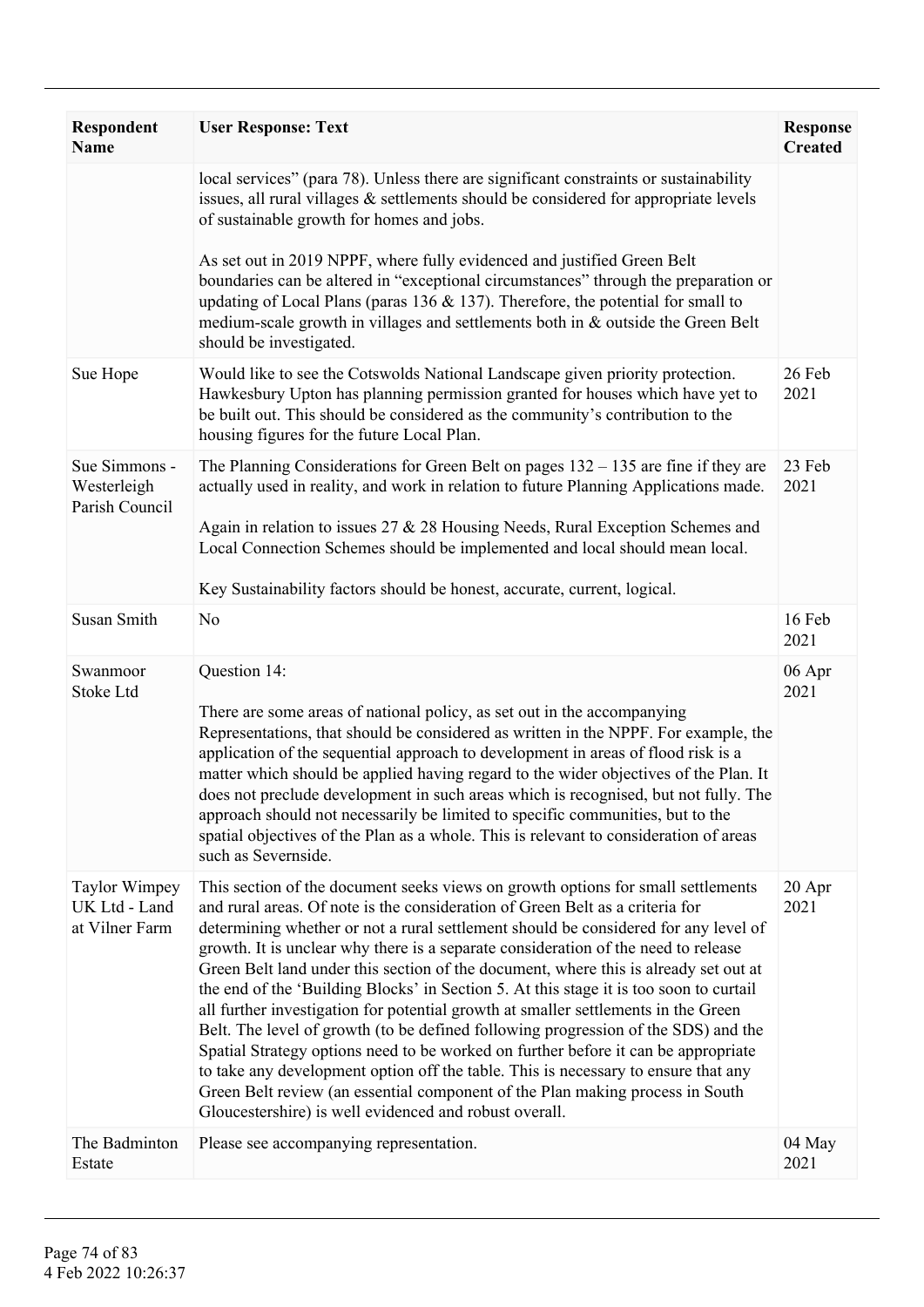| <b>Respondent</b><br><b>Name</b> | <b>User Response: Text</b>                                                                                                                                                                                                                                                                                                                                                                                                                                                                                                                                                                                                                                                                                                                                                                                                                                                                                                                                                                                                                                                                                                                                                                                                                                                                                                                                                                                                                                                                                                                                                                                                                                                                                                                                                                                                                                                                                                                                                                                              | <b>Response</b><br><b>Created</b> |
|----------------------------------|-------------------------------------------------------------------------------------------------------------------------------------------------------------------------------------------------------------------------------------------------------------------------------------------------------------------------------------------------------------------------------------------------------------------------------------------------------------------------------------------------------------------------------------------------------------------------------------------------------------------------------------------------------------------------------------------------------------------------------------------------------------------------------------------------------------------------------------------------------------------------------------------------------------------------------------------------------------------------------------------------------------------------------------------------------------------------------------------------------------------------------------------------------------------------------------------------------------------------------------------------------------------------------------------------------------------------------------------------------------------------------------------------------------------------------------------------------------------------------------------------------------------------------------------------------------------------------------------------------------------------------------------------------------------------------------------------------------------------------------------------------------------------------------------------------------------------------------------------------------------------------------------------------------------------------------------------------------------------------------------------------------------------|-----------------------------------|
|                                  | 5.1. As a principle, it is encouraging to see the Council have dedicated a detailed<br>section of the Phase 1 consultation toward achieving sustainable rural villages and<br>settlements. The issues identified within this section are reflective of the key issues<br>considered above, including the difficulties in the lack of provision of affordable<br>housing to help meet the requirements of different groups within the District,<br>including housing for both the elderly and the younger populations, as well as the<br>lack of employment opportunities and vitality of local services and facilities.                                                                                                                                                                                                                                                                                                                                                                                                                                                                                                                                                                                                                                                                                                                                                                                                                                                                                                                                                                                                                                                                                                                                                                                                                                                                                                                                                                                                 |                                   |
|                                  | 5.2. As identified above, the Council are seeking to provide growth opportunities<br>on small, medium and larger sites which we consider a comprehensive and positive<br>strategy in helping to achieve sustainable growth within rural settlements. We note<br>that the Phase 1 consultation document is not an opportunity to discuss specific site<br>allocations and that this will be considered in Autumn 2021 following the<br>completion of the Housing and Economic Land Availability Assessment (HELAA).<br>However, at this point it is worth highlighting to the Council that Ridge and<br>Partners LLP on behalf of the Badminton Estate submitted a number of<br>representations to the Council's Call for Sites consultation in October 2020 for<br>residential, employment and retail uses which will be assessed as part of the<br>emerging HELAA. The sites are of small to medium scale adjoining existing rural<br>settlements with the potential to support and in some instances offer local services<br>and facilities; reflective of the Council's emerging Spatial Strategy. In particular<br>the emerging LP considers locations "in and around all villages and settlements<br>with a defined settlement boundary, or recognised collections of dwellings, and<br>areas around the edges of market towns" and "areas where sites have been<br>identified through previous Call for Sites, up to 200 meters from the edges of urban<br>areas" as appropriate areas for development. With regard to the former, a number of<br>'rural settlements and villages' are then listed which includes settlements to which<br>the Estate own land within, including Acton Turville, Badminton, Tormarton and<br>West Littleton. It should be noted that the representations submitted as part of the<br>Call for Sites consultation contained sites surrounding these settlements and<br>therefore align with the Council's emerging Plan in identifying suitable locations<br>for rural development. |                                   |
|                                  | Sustainability and Accessibility:                                                                                                                                                                                                                                                                                                                                                                                                                                                                                                                                                                                                                                                                                                                                                                                                                                                                                                                                                                                                                                                                                                                                                                                                                                                                                                                                                                                                                                                                                                                                                                                                                                                                                                                                                                                                                                                                                                                                                                                       |                                   |
|                                  | 5.3. The consultation document then asks "Are all these locations sustainable and<br>appropriate for investigation for planned growth?" and considers similar guiding<br>principles as set out above to help address this, focusing on the size of existing<br>settlements, reviewing any planned growth of those settlements over the years, and<br>placing an emphasis on how sustainable those locations are in terms of their<br>accessibility to a range of services and facilities via sustainable modes of transport.<br>To determine what settlements are considered 'sustainable' locations for<br>development, the Council has prepared Data & Access Profiles (DAPs) on each<br>settlement reflective of data from November 2020. The DAPs provide factual<br>information on each settlement of the District including the range of services and<br>facilities contained within them.                                                                                                                                                                                                                                                                                                                                                                                                                                                                                                                                                                                                                                                                                                                                                                                                                                                                                                                                                                                                                                                                                                                        |                                   |
|                                  | 5.4. Whilst we have no comments toward the methodology used to formulate the<br>DAPs, it is vital that the use of the DAPs should not be used to disregard                                                                                                                                                                                                                                                                                                                                                                                                                                                                                                                                                                                                                                                                                                                                                                                                                                                                                                                                                                                                                                                                                                                                                                                                                                                                                                                                                                                                                                                                                                                                                                                                                                                                                                                                                                                                                                                              |                                   |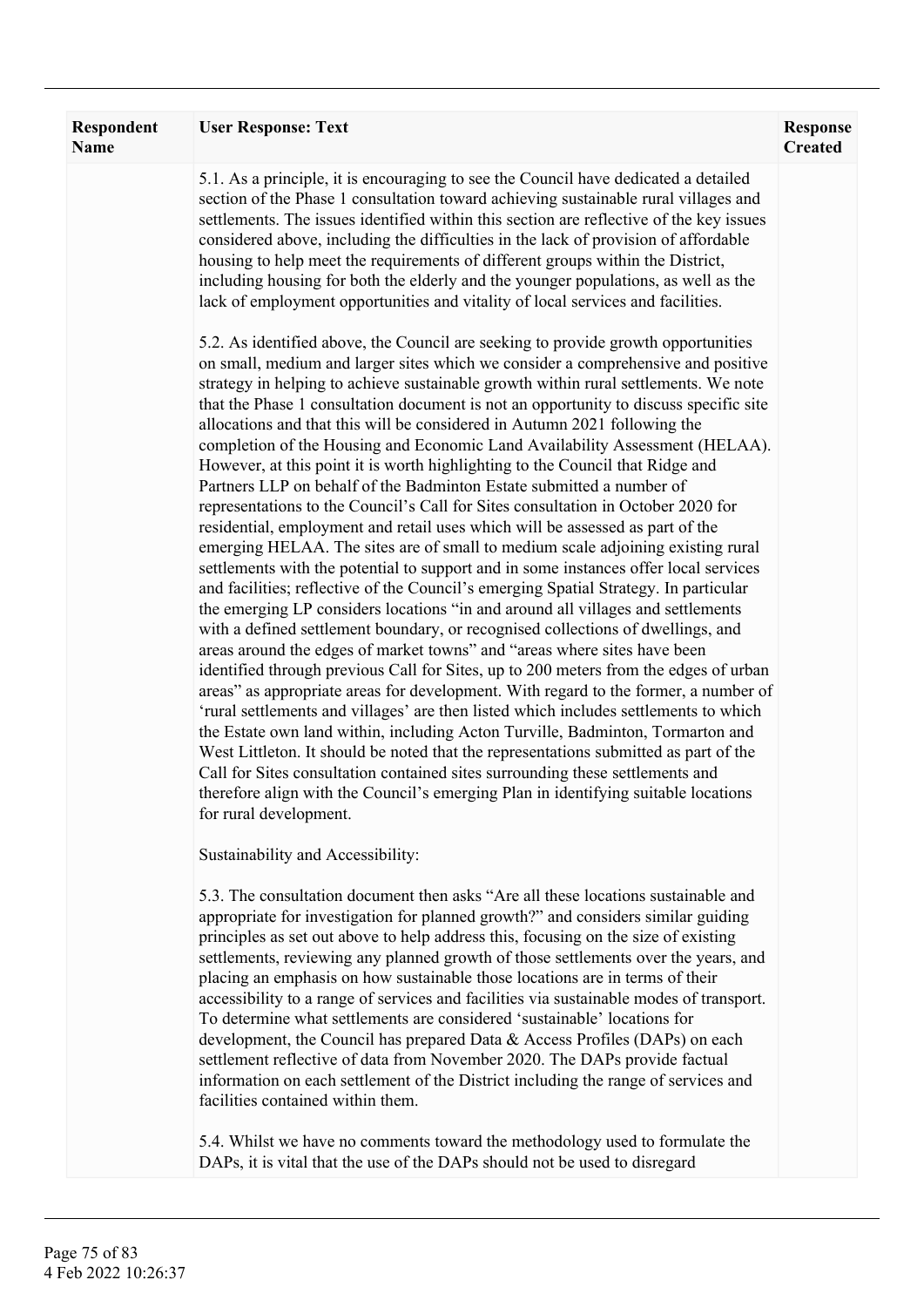| Respondent<br>Name | <b>User Response: Text</b>                                                                                                                                                                                                                                                                                                                                                                                                                                                                                                                                                                                                                                                                                                                                                                                                                                                                                                                                                                                                                                                                                | <b>Response</b><br><b>Created</b> |
|--------------------|-----------------------------------------------------------------------------------------------------------------------------------------------------------------------------------------------------------------------------------------------------------------------------------------------------------------------------------------------------------------------------------------------------------------------------------------------------------------------------------------------------------------------------------------------------------------------------------------------------------------------------------------------------------------------------------------------------------------------------------------------------------------------------------------------------------------------------------------------------------------------------------------------------------------------------------------------------------------------------------------------------------------------------------------------------------------------------------------------------------|-----------------------------------|
|                    | development located in settlements which either are not within walking or cycling<br>distances to the majority of 'key services' as defined within the emerging LP, or<br>where they do not contain a bus service that occurs above every hour[1]. Villages<br>by their very nature are sustainable locations and will also support rural<br>employment, services and facilities either within their boundaries or the facilities of<br>surrounding settlements. Proportionate, well planned and well designed growth in<br>smaller communities should therefore be accommodated alongside the DAPs<br>methodology to ensure that all settlements can grow sustainably into the future. If<br>the Council were to deprive rural communities of some growth then a number of<br>settlements in the District will become more deprived, resulting in even less<br>sustainable locations, imbalanced communities and further reliance on the private<br>vehicle. As well as impacting upon the inequalities of society this will also harm<br>the ability for the Council to reach a zero net Carbon future. |                                   |
|                    | 5.5. The Council should use the DAPs to identify the amount of growth suitable for<br>each of the rural villages and give substantial weight to proposals that would either<br>conserve and enhance existing services and facilities within those settlements, or<br>provide additional services and facilities and employment opportunities to increase<br>the self-sufficiency of rural areas, a key aim of the NPPF. Equally the DAPs should<br>give weight to community cohesion and social sustainability in addition to<br>locational proximity to shops, services and facilities.                                                                                                                                                                                                                                                                                                                                                                                                                                                                                                                  |                                   |
|                    | [1] A parameter used within the DAPs to establish whether settlements have 'good'<br>access to services and facilities via public modes of transport.                                                                                                                                                                                                                                                                                                                                                                                                                                                                                                                                                                                                                                                                                                                                                                                                                                                                                                                                                     |                                   |
|                    | <b>Environmental Designations and Constraints:</b>                                                                                                                                                                                                                                                                                                                                                                                                                                                                                                                                                                                                                                                                                                                                                                                                                                                                                                                                                                                                                                                        |                                   |
|                    | 5.6. Given the rural context of these areas consideration of sites located in the<br>AONB, the Green Belt and areas of Flood Risk is also taken into account, as well<br>as any impacts such proposals would have on ecology, heritage assets and local<br>landscape character. The Estate fully support the importance of ensuring these<br>material considerations are considered and given appropriate weight so the natural<br>and historic landscape is conserved and enhanced, particularly given that the<br>majority of their land sits within the Cotswold AONB and that the Estate itself<br>owns and protects a number of heritage assets, among those of which includes the<br>Grade I Listed Badminton Estate Registered Park and Garden and Badminton<br>House.                                                                                                                                                                                                                                                                                                                             |                                   |
|                    | 5.7. The emerging LP should not seek to protect these designated areas through<br>restricting development but rather adopt an approach that seeks to conserve and<br>enhance these environmental assets, securing their preservation for the future. In<br>terms of the AONB, whilst the NPPF contains Paragraph 172 which limits<br>development to be of small-scale in these areas, unless exceptional circumstances<br>apply, this should not be used as a blanket policy to rebut development in these<br>areas. Conversely, planning policy should embrace proportionate development in<br>the AONB that has the potential to enhance these areas with good design. As<br>recognised by the Council, the lack of growth can cause social and economic<br>deprivation with higher affordability costs and lack of employment opportunities. It<br>is refreshing to see the Council identify this as an issue within the consultation                                                                                                                                                                  |                                   |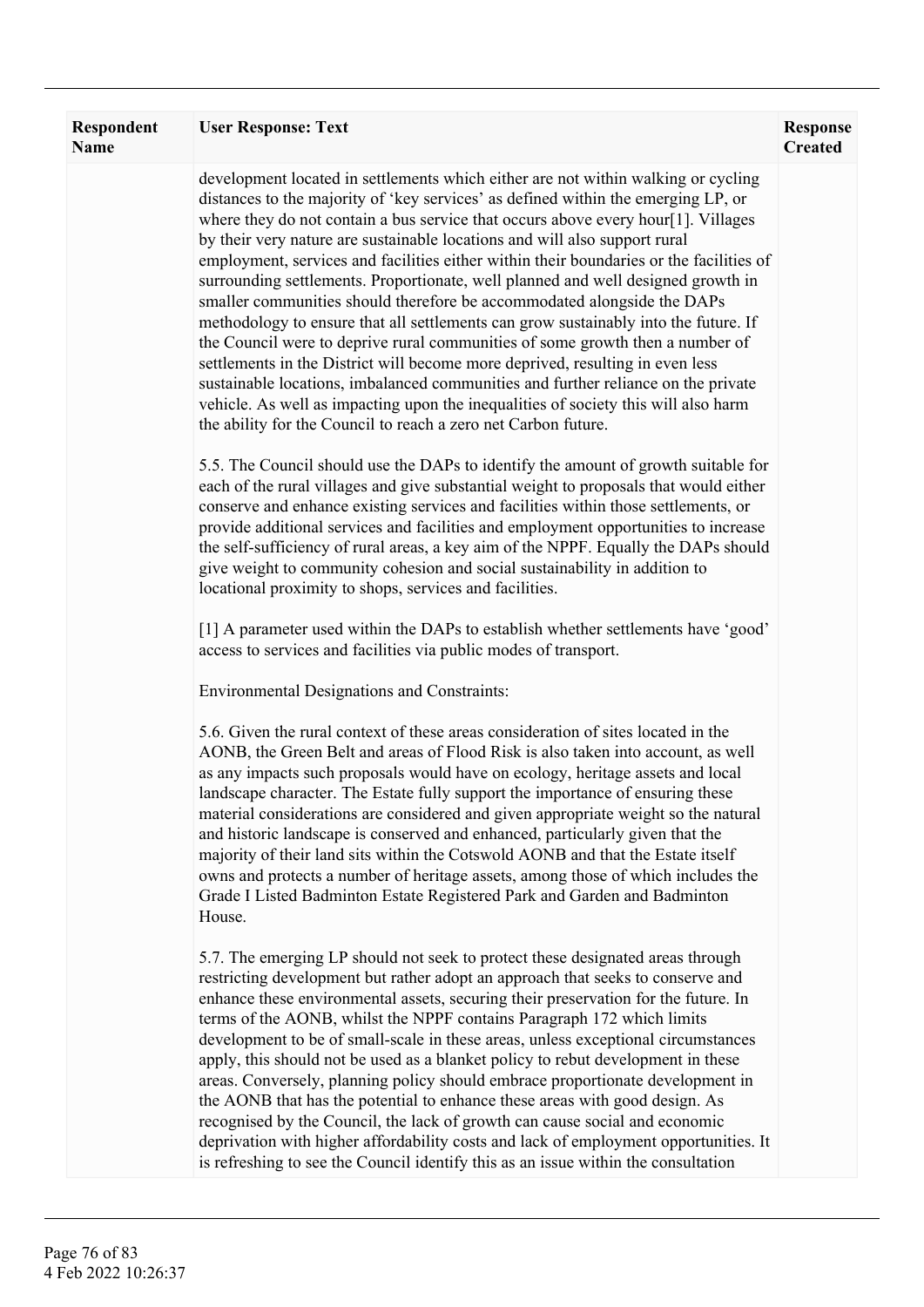| <b>Respondent</b><br>Name       | <b>User Response: Text</b>                                                                                                                                                                                                                                                                                                                                                                                                                                                                                                                                                                                                                                                                                                                                                                                                                                                                                                                                                                                                             | <b>Response</b><br><b>Created</b> |
|---------------------------------|----------------------------------------------------------------------------------------------------------------------------------------------------------------------------------------------------------------------------------------------------------------------------------------------------------------------------------------------------------------------------------------------------------------------------------------------------------------------------------------------------------------------------------------------------------------------------------------------------------------------------------------------------------------------------------------------------------------------------------------------------------------------------------------------------------------------------------------------------------------------------------------------------------------------------------------------------------------------------------------------------------------------------------------|-----------------------------------|
|                                 | document.                                                                                                                                                                                                                                                                                                                                                                                                                                                                                                                                                                                                                                                                                                                                                                                                                                                                                                                                                                                                                              |                                   |
|                                 | 5.8. We consider there is ample opportunity to achieve sustainable development<br>within or adjoining settlements in the AONB that contain an adequate level of<br>services and facilities and access to Public Transport without having an adverse<br>impact upon its special landscape qualities and characteristics. It should be<br>recognised that the settlements within the AONB are part of its intrinsic character<br>and beauty and therefore some development should have the potential to sit<br>comfortably within this environment. This supports our request for the Council to<br>use the DAPs in an appropriate manner to help inform the level of growth in rural<br>areas.                                                                                                                                                                                                                                                                                                                                          |                                   |
|                                 | 5.9. Notwithstanding the above, we note that the Council, as part of their proposed<br>development strategy, are exploring the opportunity to release land from the Green<br>Belt to help deliver growth within rural areas, given the majority of settlements<br>within closer proximity to larger settlements are located in the Green Belt. As<br>above, we do not disagree with this proposed strategy. However, it is noted that the<br>Council, in deciding whether land should be released from the Green Belt, provide<br>alternative scenarios:                                                                                                                                                                                                                                                                                                                                                                                                                                                                               |                                   |
|                                 | 1. "Only investigate the potential for an appropriate level of small to medium-scale<br>growth in villages and settlements outside of the Green Belt; or                                                                                                                                                                                                                                                                                                                                                                                                                                                                                                                                                                                                                                                                                                                                                                                                                                                                               |                                   |
|                                 | 2. Investigate the potential for an appropriate level of small to medium-scale<br>growth in villages and settlements both outside and inside the Green Belt."                                                                                                                                                                                                                                                                                                                                                                                                                                                                                                                                                                                                                                                                                                                                                                                                                                                                          |                                   |
|                                 | 5.10. Appendix 1 of the consultation document sets out a pros and cons list of each<br>scenario. Rather than commenting on the approach taken, which is supportive of<br>development in locations of interest to the Estate (i.e. outside the Green Belt),<br>Appendix 1 defines the settlements of Acton Turville, Badminton, Tormarton and<br>West Littleton as having "minimum level of sustainable Public Transport links and<br>very limited cycling and walking access to key services and facilities."<br>Notwithstanding the negative tone this presents toward the sustainability of these<br>settlements, the Council identifies that avoiding development at these locations<br>without releasing land from the Green Belt will increase pressure on other areas of<br>the District to accommodate the level of growth required for the District. As such,<br>the Council favours Option 2 which enables the distribution of growth outside and<br>within the Green Belt (or otherwise releasing land from the Green Belt). |                                   |
|                                 | 5.11. With this in mind, it is important to ensure that as the emerging LP gathers<br>momentum that the proposed development strategy does not restrict rural<br>development to sites that are currently in the Green Belt, avoiding development in<br>the AONB. This would isolate existing communities in the AONB, including the<br>populations of Acton Turville, Badminton, Tormarton and West Littleton, resulting<br>in an influx of social and economic deprivation. Moreover, the growth in rural areas<br>would not be evenly distributed, resulting in part of the District where the AONB<br>sits outside the Green Belt to become unsustainable.                                                                                                                                                                                                                                                                                                                                                                          |                                   |
| Theodore Butt<br>Philip - South | Insufficient focus is given to how we can help existing rural communities to<br>become sustainable and to enable those already deemed sustainable to retain their                                                                                                                                                                                                                                                                                                                                                                                                                                                                                                                                                                                                                                                                                                                                                                                                                                                                      | 12 Mar<br>2021                    |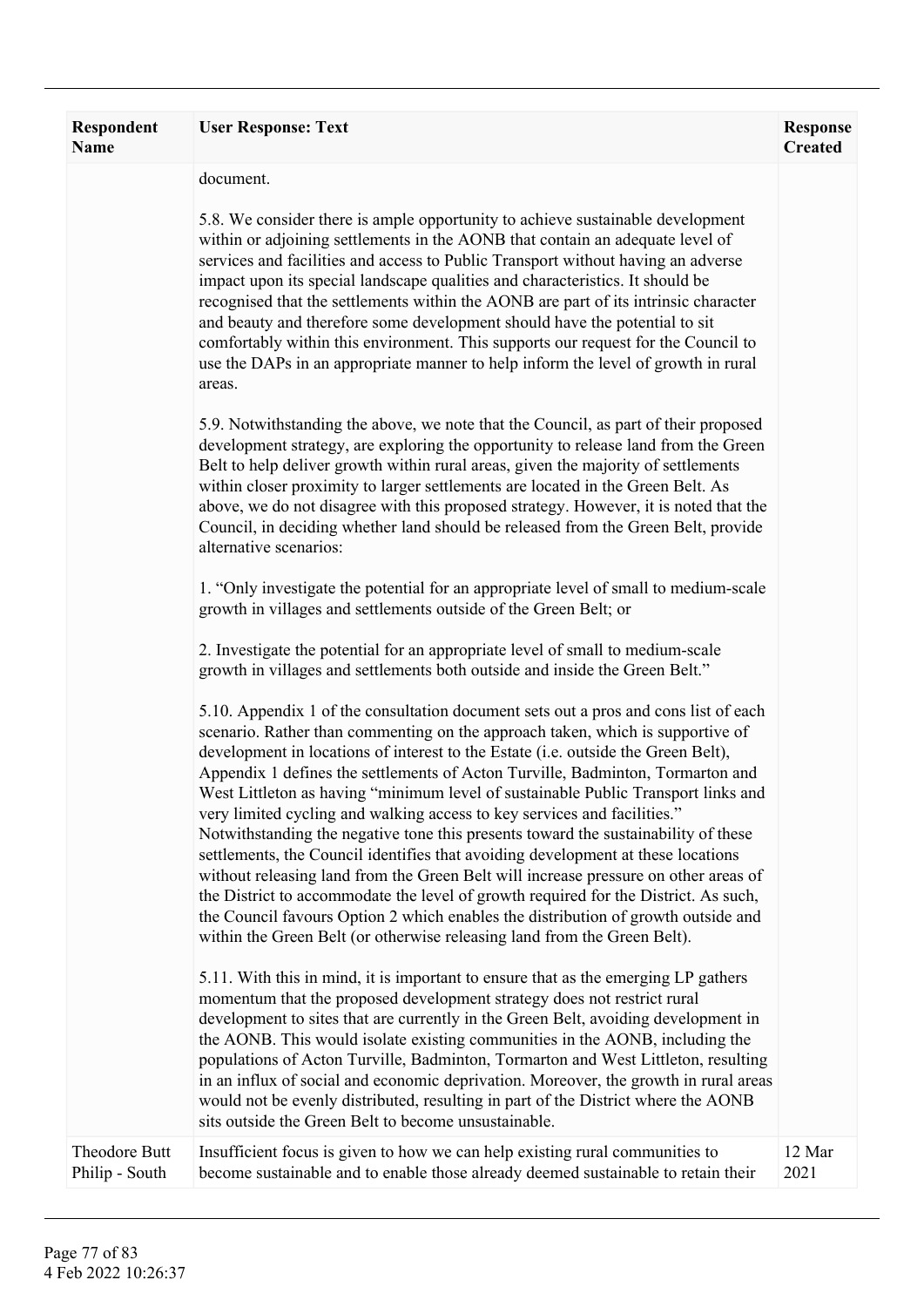| Respondent<br><b>Name</b>                               | <b>User Response: Text</b>                                                                                                                                                                                                                                                                                                                                                                                                                                                                                                                                                                                                                                                                                                                                                                                                                                                                                                                                                                                                                                                                                                                                                                                                                                                                                                                                                                                                                                                                                                                                                                                                                                                                                                                                                                                                                                                                                                                                                                                                                                                                                                             | <b>Response</b><br><b>Created</b> |
|---------------------------------------------------------|----------------------------------------------------------------------------------------------------------------------------------------------------------------------------------------------------------------------------------------------------------------------------------------------------------------------------------------------------------------------------------------------------------------------------------------------------------------------------------------------------------------------------------------------------------------------------------------------------------------------------------------------------------------------------------------------------------------------------------------------------------------------------------------------------------------------------------------------------------------------------------------------------------------------------------------------------------------------------------------------------------------------------------------------------------------------------------------------------------------------------------------------------------------------------------------------------------------------------------------------------------------------------------------------------------------------------------------------------------------------------------------------------------------------------------------------------------------------------------------------------------------------------------------------------------------------------------------------------------------------------------------------------------------------------------------------------------------------------------------------------------------------------------------------------------------------------------------------------------------------------------------------------------------------------------------------------------------------------------------------------------------------------------------------------------------------------------------------------------------------------------------|-----------------------------------|
| Gloucestershire<br>Liberal<br>Democrat<br>Council Group | sustainability or become more sustainable.<br>In recent decades smaller more rural communities have been under threat from<br>reduced services (public and private), reduced local employment and reduced<br>transport (bus) services.<br>This is a trend which we do not welcome and we reject the development of a plan<br>which gives insufficient weight to reversing these trends. Rather than accepting that<br>some places are unsustainable, we must seek to ensure everywhere becomes more<br>sustainable.                                                                                                                                                                                                                                                                                                                                                                                                                                                                                                                                                                                                                                                                                                                                                                                                                                                                                                                                                                                                                                                                                                                                                                                                                                                                                                                                                                                                                                                                                                                                                                                                                    |                                   |
| The Tortworth<br>Estate                                 | We support the sustainable growth of the rural economy through new development<br>in appropriate locations, consistent with NPPF paragraph 78. This will help to meet<br>increased development needs in a balanced way, helping to foster rural regeneration<br>and economic growth in appropriate locations without oversaturating existing<br>communities. As noted elsewhere in this Submission, we understand improving<br>rural vitality is a priority of the current Administration; the Local Plan 2020 is a key<br>vehicle for achieving this and growth should be planned for accordingly.<br>As referred to in the Call For Sites Submissions, has a number of small-scale land<br>interests at rural settlements including Wickwar, Charfield and Cromhall and is<br>therefore well-positioned to play a key role in delivering sustainable, balanced<br>growth across rural areas in the North of the District. These villages also benefit<br>from being outside the Green Belt, removing a significant barrier to new<br>development.<br>Being a legacy landowner, it is in the interest of the Estate to deliver high quality<br>development that is of real benefit so as to foster and maintain successful<br>communities and economic vitality in these rural locations. The Estate also benefits<br>from having existing relationships, such as with education and healthcare trusts/<br>providers, which can help facilitate the delivery of infrastructure necessary to<br>support growth.<br>In particular, the Estate owns several potential development sites at Cromhall that<br>could be allocated to deliver a mix of residential, employment and community uses.<br>This allows for a proactive and comprehensive approach to be taken towards the<br>phased growth of the village, rather than a reactive, piecemeal approach. This<br>managed approach also allows for any necessary community infrastructure to be<br>planned for in parallel with future growth, and the requisite funding allocated<br>through CIL or other means, thus being able to accommodate future growth more<br>successfully. | 05 Mar<br>2021                    |
| Tom Cotton -<br>Road Haulage<br>Association             | No comment.                                                                                                                                                                                                                                                                                                                                                                                                                                                                                                                                                                                                                                                                                                                                                                                                                                                                                                                                                                                                                                                                                                                                                                                                                                                                                                                                                                                                                                                                                                                                                                                                                                                                                                                                                                                                                                                                                                                                                                                                                                                                                                                            | 01 Mar<br>2021                    |
| Tony Kerr                                               | There shouldn't be any development in areas of identified flood risk.<br>How will you determine the size of a rural village which protects its character?                                                                                                                                                                                                                                                                                                                                                                                                                                                                                                                                                                                                                                                                                                                                                                                                                                                                                                                                                                                                                                                                                                                                                                                                                                                                                                                                                                                                                                                                                                                                                                                                                                                                                                                                                                                                                                                                                                                                                                              | 17 Feb<br>2021                    |
| Top To Bottom<br>Ltd and Hanham                         | See attached representations.                                                                                                                                                                                                                                                                                                                                                                                                                                                                                                                                                                                                                                                                                                                                                                                                                                                                                                                                                                                                                                                                                                                                                                                                                                                                                                                                                                                                                                                                                                                                                                                                                                                                                                                                                                                                                                                                                                                                                                                                                                                                                                          | 11 May<br>2021                    |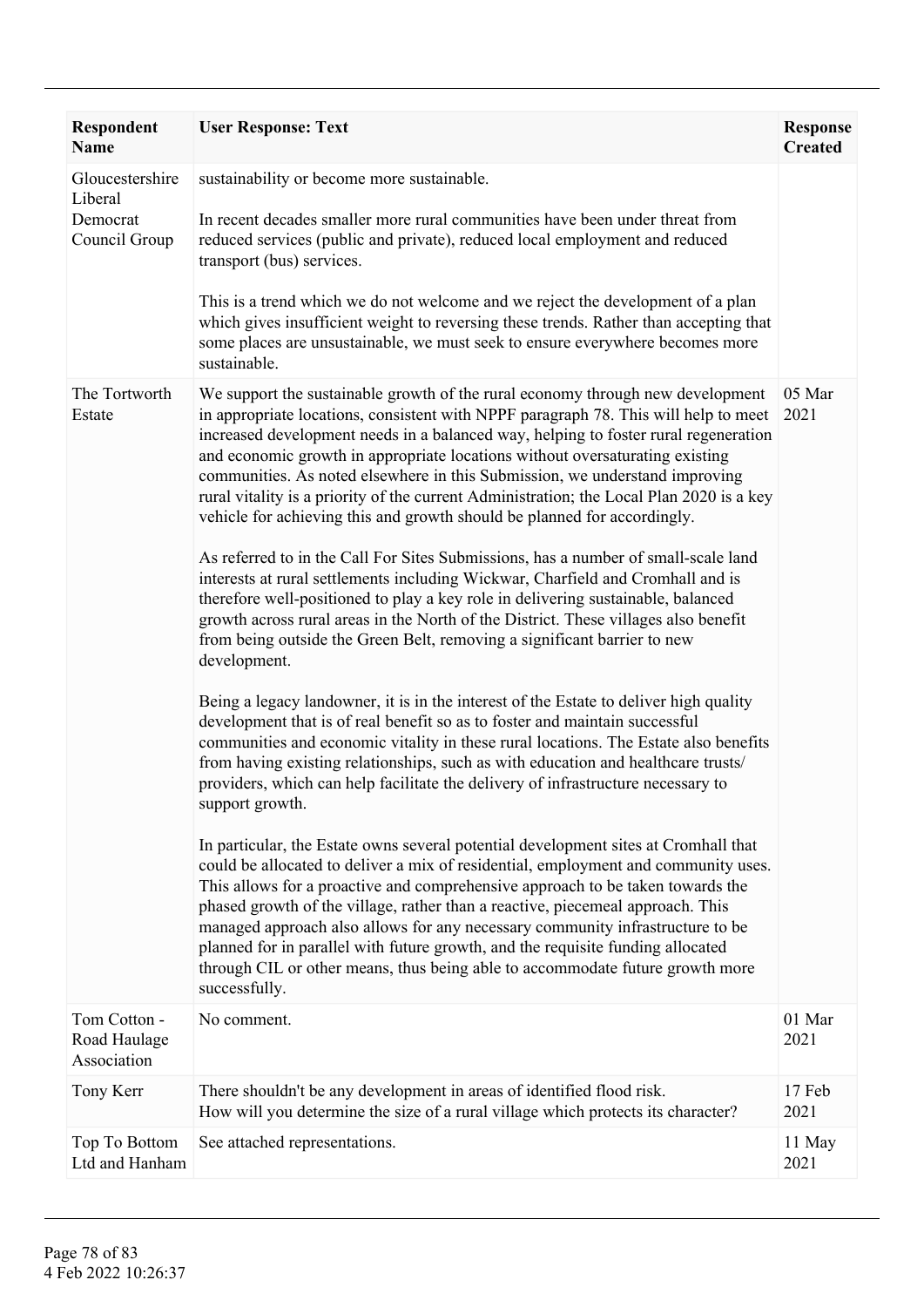| Respondent<br>Name                                     | <b>User Response: Text</b>                                                                                                                                                                                                                                                                                                                                                                                                                                                                                                                                                                                                                                                                                                                                                                                                                                                                                                                                                                                                                                                                                                                                                                                                                                                                                                                                                                                                                                                                                                                                                                                                                                                                                                                                                                                                                                                                                                                                                                                                                                                                                                                                                                                                                                                                                                                                                                                                                                                                                                                                                                                                                                 | <b>Response</b><br><b>Created</b> |
|--------------------------------------------------------|------------------------------------------------------------------------------------------------------------------------------------------------------------------------------------------------------------------------------------------------------------------------------------------------------------------------------------------------------------------------------------------------------------------------------------------------------------------------------------------------------------------------------------------------------------------------------------------------------------------------------------------------------------------------------------------------------------------------------------------------------------------------------------------------------------------------------------------------------------------------------------------------------------------------------------------------------------------------------------------------------------------------------------------------------------------------------------------------------------------------------------------------------------------------------------------------------------------------------------------------------------------------------------------------------------------------------------------------------------------------------------------------------------------------------------------------------------------------------------------------------------------------------------------------------------------------------------------------------------------------------------------------------------------------------------------------------------------------------------------------------------------------------------------------------------------------------------------------------------------------------------------------------------------------------------------------------------------------------------------------------------------------------------------------------------------------------------------------------------------------------------------------------------------------------------------------------------------------------------------------------------------------------------------------------------------------------------------------------------------------------------------------------------------------------------------------------------------------------------------------------------------------------------------------------------------------------------------------------------------------------------------------------------|-----------------------------------|
| Community<br>Trust                                     | Allocating development within and adjacent to rural sustainable villages is crucial<br>to efficient delivery of housing across the District and to ensuring that the<br>sustainability and vitality of our rural communities are enhanced. In adopting a<br>'planned growth' approach, development can respond each rural settlement's<br>identified needs and ensure that the right support is provided to communities<br>alongside the correct scale, form, mix and design of new development. The<br>selection of such locations for development needs to be based on a thorough<br>understanding of a broad range of material considerations. Many of those are<br>identified in the Council's issues and priorities document. These include heritage<br>assets, including Conservation Areas, Listed Buildings and sites of archaeological<br>value. There are also landscape features like valleys, hillsides and escarpments, all<br>of which help to create valuable, historic landscapes and distinctive places.<br>It is considered that the first option to only investigate locations outside of GB<br>would not be sound as it would require a number of less sustainable settlements<br>outside of the Green Belt to deliver to deliver a substantial proportion of the<br>housing requirement. Furthermore, it is highly likely that South Gloucestershire<br>will be expected to assist meeting a proportion of unmet housing needs arising from<br>Bristol City, and therefore it would not be sound or sustainable to simply deliver<br>these in locations that are beyond the Green Belt and highly detached from the<br>urban area. It is considered that unmet housing needs should be met at or close to<br>where they arise, i.e. near to Bristol. This is supported by paragraph 138 of the<br>NPPF is clear that the need to promote sustainable development should be taken<br>into account when reviewing Green Belt boundaries.<br>A balancing exercise in understanding all of these issues, followed by an allocation<br>of a mix of sites is the correct approach to determining the Spatial Strategy. Our<br>client fully supports the review of settlements both within and outside of the Green<br>Belt (Appendix 1: Option 2). The SA states in Paragraph 4.126 that:<br>"In preparing subsequent stages of the Local Plan, the Council should consider a<br>Spatial Strategy that includes a combination of villages and settlements within and<br>outside the Green Belt. Option 2 performs better than Option 1 in sustainability<br>terms, given its potential to provide residents with access to a wider range of |                                   |
| <b>Trevor James</b>                                    | services and facilities within the existing urban area."<br>Green Belts should be extended and all green fields plus hedgerows/trees protected.                                                                                                                                                                                                                                                                                                                                                                                                                                                                                                                                                                                                                                                                                                                                                                                                                                                                                                                                                                                                                                                                                                                                                                                                                                                                                                                                                                                                                                                                                                                                                                                                                                                                                                                                                                                                                                                                                                                                                                                                                                                                                                                                                                                                                                                                                                                                                                                                                                                                                                            | 26 Feb<br>2021                    |
| Tristan Clark -<br>South<br>Gloucestershire<br>Council | Large scale development in existing rural villages and settlements should be<br>entirely ruled out on the grounds that it would evidently be harmful to their present<br>character and would be demonstrably unsustainable in terms of transportation and<br>services.<br>South Gloucestershire Council, when considering locations for growth, needs to<br>adopt a sequential approach. Brownfield sites outside of the Green Belt should be<br>considered first, followed by brownfield sites that are washed over by Green Belt,<br>then by greenfield sites outside of the Green Belt, before ultimately considering                                                                                                                                                                                                                                                                                                                                                                                                                                                                                                                                                                                                                                                                                                                                                                                                                                                                                                                                                                                                                                                                                                                                                                                                                                                                                                                                                                                                                                                                                                                                                                                                                                                                                                                                                                                                                                                                                                                                                                                                                                   | 01 Mar<br>2021                    |
|                                                        | greenfield sites within the Green Belt. Revisions to the Green Belt must be<br>undertaken only as a last resort. The Green Belt between the northern and eastern                                                                                                                                                                                                                                                                                                                                                                                                                                                                                                                                                                                                                                                                                                                                                                                                                                                                                                                                                                                                                                                                                                                                                                                                                                                                                                                                                                                                                                                                                                                                                                                                                                                                                                                                                                                                                                                                                                                                                                                                                                                                                                                                                                                                                                                                                                                                                                                                                                                                                           |                                   |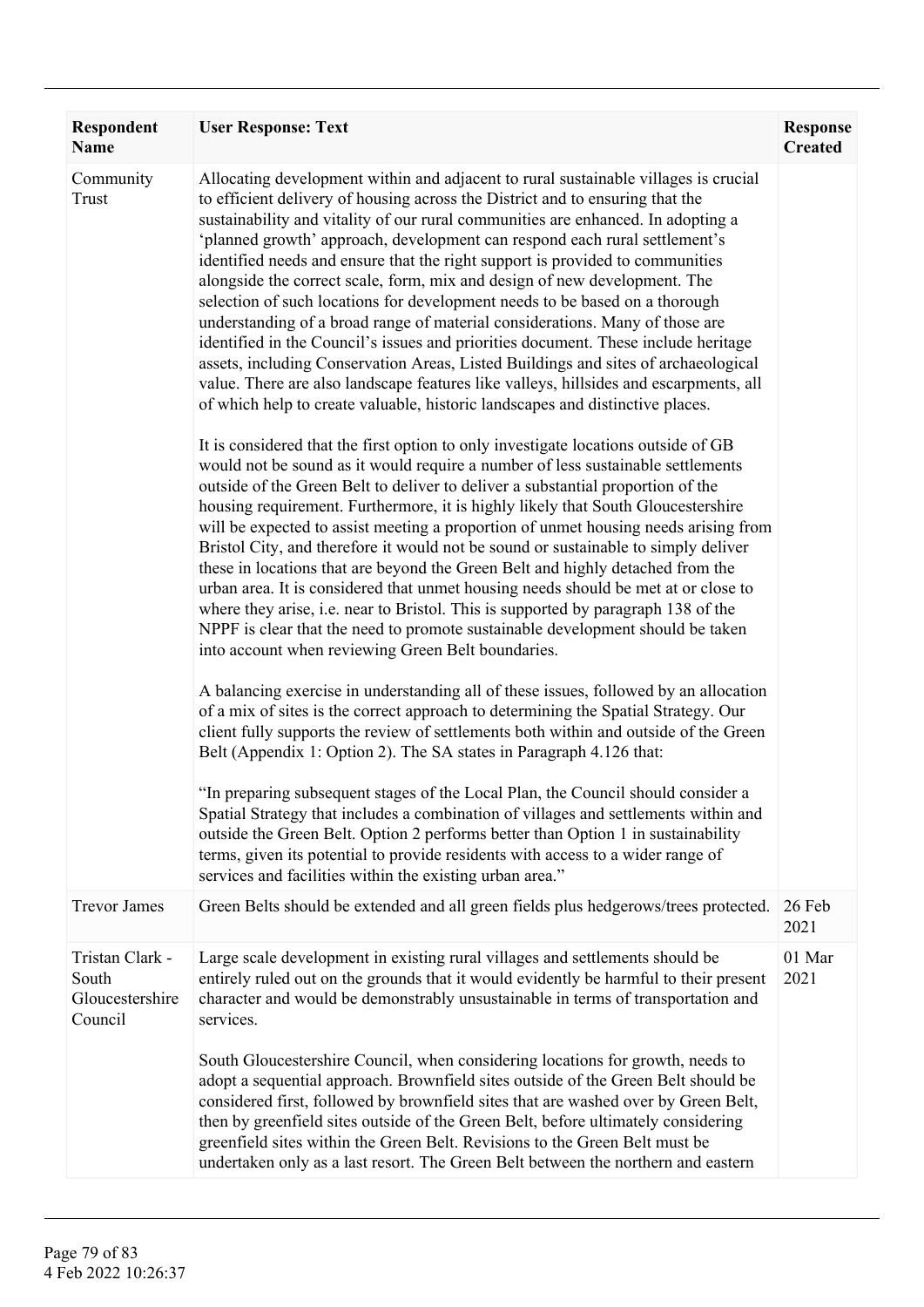| <b>Respondent</b><br><b>Name</b>                                      | <b>User Response: Text</b>                                                                                                                                                                                                                                                                                                                                                                                                                                                                                                                                                                                                                                                                                                                                                                                                                                                                                                                                                                              | <b>Response</b><br><b>Created</b> |
|-----------------------------------------------------------------------|---------------------------------------------------------------------------------------------------------------------------------------------------------------------------------------------------------------------------------------------------------------------------------------------------------------------------------------------------------------------------------------------------------------------------------------------------------------------------------------------------------------------------------------------------------------------------------------------------------------------------------------------------------------------------------------------------------------------------------------------------------------------------------------------------------------------------------------------------------------------------------------------------------------------------------------------------------------------------------------------------------|-----------------------------------|
|                                                                       | fringes of Bristol and Yate is particularly at risk. There is a high risk that the<br>parishes of Westerleigh, Frampton Cotterell, Iron Acton, Rangeworthy and<br>Winterbourne could be gradually enveloped by the outward expansion of the<br>suburbs of Bristol and Yate.                                                                                                                                                                                                                                                                                                                                                                                                                                                                                                                                                                                                                                                                                                                             |                                   |
|                                                                       | The planning policy for Rural Housing Exception Sites (CS19) should be reviewed<br>and enhanced. South Gloucestershire Council should reach out to rural parishes<br>about undertaking housing needs surveys in their areas before Phase 2 of the Local<br>Plan is published. Wherever possible Rural Housing Exception Sites should be<br>promoted to meet demonstrable housing need in rural settlements. This will allow<br>rural parishes to shape their own development, resist speculative planning<br>applications in the future and build homes for residents with a historic link to their<br>settlements. Exception sites should be advanced to cater for residents with historic<br>links to these settlements who are forced to move away due to a lack of affordable<br>housing.                                                                                                                                                                                                           |                                   |
| <b>Trystan Mabbitt</b><br>- Hanson UK -<br>Heidelberg<br>Cement Group | With the Guiding Principles referred to above firmly in mind, it is considered that<br>some market town extensions are capable of delivering highly sustainable and<br>medium and even strategic scale housing, employment or mixed use growth. An<br>open mind should be kept at this early consultation stage of the Local Plan's<br>preparation.                                                                                                                                                                                                                                                                                                                                                                                                                                                                                                                                                                                                                                                     | 18 Mar<br>2021                    |
| Victoria Bailey -<br>Oldbury on<br>Severn Parish<br>Council           | Growth in Rural Villages and Settlements needs to be Plan Led. The objective of<br>investigating to gain and understanding needs and aspirations of communities in<br>flood risk areas is very important.                                                                                                                                                                                                                                                                                                                                                                                                                                                                                                                                                                                                                                                                                                                                                                                               | 24 Mar<br>2021                    |
|                                                                       | Given the age of the current SFRA2 and the Shore Management Review there is a<br>need to bring these up to date incorporating current understandings of Climate<br>Change and current policies and standards. These documents should be carefully<br>co-ordinated to reflect a common understanding and prediction which does not<br>currently appear to be the case. A clear stance should be made by the LLFA on<br>what works are to be undertaken to protect villages and infrastructure from flooding<br>and when this is to be undertaken and to what standard (see also the response to<br>Question 3 and Appendix A attached).                                                                                                                                                                                                                                                                                                                                                                  |                                   |
| <b>Vistry Group</b>                                                   | Please refer to enclosed representations.                                                                                                                                                                                                                                                                                                                                                                                                                                                                                                                                                                                                                                                                                                                                                                                                                                                                                                                                                               | 06 May<br>2021                    |
|                                                                       | Section 7: Creating Sustainable Rural Villages and Settlements:<br>Do you have any comments on our proposed approach to investigate an appropriate<br>level of growth in our rural villages and settlements?<br>It is noted that Thornbury is listed in Section 7 as a 'Rural Village and Settlement'<br>and is identified on p.121 as a 'market town that is being investigated for small/<br>medium scale growth' (alongside Yate and Chipping Sodbury). It should be<br>recognised, however, that the role of the market towns differs markedly from the<br>District's villages and hamlets - Thornbury, for example, is recognised as a town<br>that serves a function in supporting the population of surrounding rural areas<br>through the availability of services and facilities within the town centre with Public<br>Transport links to major employment areas (Aztec West), retail (Cribbs Causeway)<br>and urban conurbations (Bristol City). Thornbury should not, therefore, be assessed |                                   |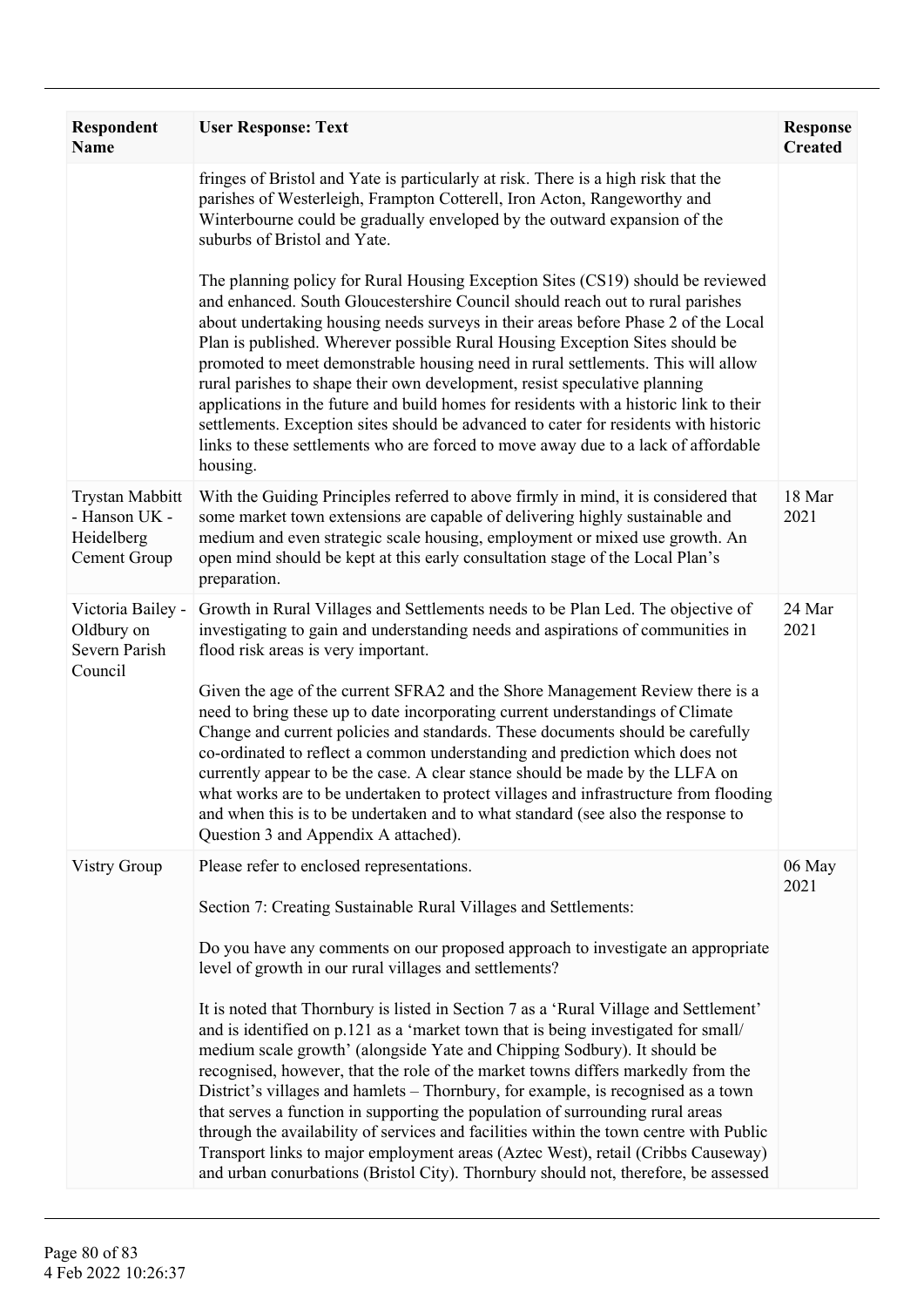| <b>Respondent</b><br><b>Name</b> | <b>User Response: Text</b>                                                                                                                                                                                                                                                                                                                                                                                                                                                                                                                                                                                                                                                                                                                                                                                                                                                                                                                                                                                                                                                                                                                                                                                                                                                                                                                                                                                                                                                                                                                                                                                                                                                                                                                                                                                                                                                                                 | <b>Response</b><br><b>Created</b> |
|----------------------------------|------------------------------------------------------------------------------------------------------------------------------------------------------------------------------------------------------------------------------------------------------------------------------------------------------------------------------------------------------------------------------------------------------------------------------------------------------------------------------------------------------------------------------------------------------------------------------------------------------------------------------------------------------------------------------------------------------------------------------------------------------------------------------------------------------------------------------------------------------------------------------------------------------------------------------------------------------------------------------------------------------------------------------------------------------------------------------------------------------------------------------------------------------------------------------------------------------------------------------------------------------------------------------------------------------------------------------------------------------------------------------------------------------------------------------------------------------------------------------------------------------------------------------------------------------------------------------------------------------------------------------------------------------------------------------------------------------------------------------------------------------------------------------------------------------------------------------------------------------------------------------------------------------------|-----------------------------------|
|                                  | on a 'level playing field' alongside the District's villages and hamlets as it clearly<br>has a much greater role to play in the settlement hierarchy. Growth at Thornbury<br>should not be limited to 'small/medium scale growth' - a greater level of growth<br>should be directed to the Thornbury so that it can continue to thrive and serve the<br>rural hinterlands.                                                                                                                                                                                                                                                                                                                                                                                                                                                                                                                                                                                                                                                                                                                                                                                                                                                                                                                                                                                                                                                                                                                                                                                                                                                                                                                                                                                                                                                                                                                                |                                   |
|                                  | It is agreed that the Council should be exploring growth options on the edge of the<br>Market Towns. Land around the Northern and Eastern edges of Thornbury is not<br>constrained by the setting of the town's Conservation Area and lies outside of the<br>Green Belt. The evidence prepared by the Council confirms that Thornbury can<br>offer sustainable access to a range of services and facilities, and due to the<br>relatively large number and range of key services and facilities available within<br>Thornbury, it acts as a destination for accessing town centre retail, GP and health<br>facilities, and Library services that are lacking in surrounding villages and<br>settlements in South Gloucestershire. This is consistent with earlier evidence base<br>documents which conclude that Thornbury is the most sustainable non-Green Belt<br>settlement in the District. The town's Northern and Eastern edges were identified<br>within the Joint Spatial Plan as appropriate locations for strategic growth. These<br>principles remain unchanged, notwithstanding withdrawal of the JSP from<br>Examination in early 2020. This is reiterated further by virtue of the Council<br>continuing to favourably consider major housing developments on the edge of<br>Thornbury (most recently Application ref. P19/8659/O). When determining the<br>Appeal for land South of Gloucester Road Inspector Baird confirmed that the<br>scheme would provide residents with a comprehensive range of appropriate and<br>realistic travel options to access key services and facilities by sustainable transport<br>modes, including reasonable and acceptable walking/cycling routes. He confirmed<br>that the proposal would not be car dependent or encourage unsustainable travel<br>behaviour.<br>In determining an appropriate level of growth, the Consultation Document refers to |                                   |
|                                  | 'key considerations' on p.12. It is agreed that sustainability factors (such as<br>accessibility) and environmental considerations (such as flood risk, AONB and<br>Biodiversity designations) should influence the level of growth at a particular<br>settlement – this will form part of the assessment undertaken as part of the<br>Sustainability Appraisal to ensure that the optimum strategy is chosen having<br>regard to reasonable alternative. With regard to the first two 'key considerations,' it<br>is unclear why the size of the existing settlement or the level of planned and<br>speculative growth would be determining factors. While the size of the settlement is<br>likely to come hand in hand with the availability of services and facilities,<br>settlement size and existing commitments should not be a constraint on future<br>expansion, provided sustainability objectives can be met and population increases<br>can be supported by provision of enhanced infrastructure.                                                                                                                                                                                                                                                                                                                                                                                                                                                                                                                                                                                                                                                                                                                                                                                                                                                                                              |                                   |
| <b>Waddeton Park</b><br>Ltd      | The Council's growth strategy should meet the housing needs of both urban and<br>rural communities. As set out in the 2019 NPPF "to promote sustainable<br>development in rural areas, housing should be located where it will enhance or<br>maintain the vitality of rural communities. Planning policies should identify<br>opportunities for villages to grow and thrive, especially where this will support<br>local services" (para 78).                                                                                                                                                                                                                                                                                                                                                                                                                                                                                                                                                                                                                                                                                                                                                                                                                                                                                                                                                                                                                                                                                                                                                                                                                                                                                                                                                                                                                                                              | 11 Mar<br>2021                    |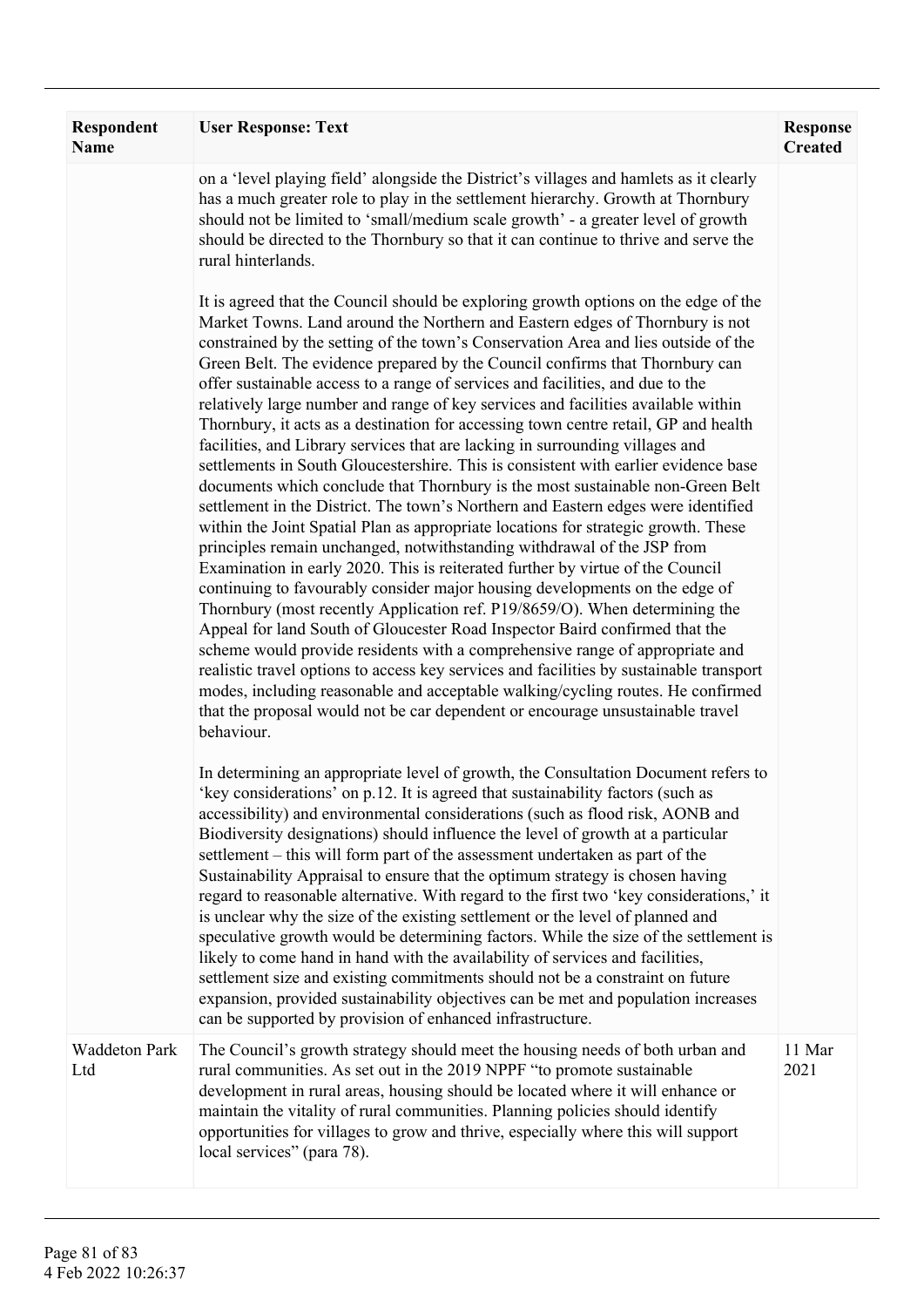| Respondent<br><b>Name</b>                                     | <b>User Response: Text</b>                                                                                                                                                                                                                                                                                                                                                                                                                                                                                         | <b>Response</b><br><b>Created</b> |
|---------------------------------------------------------------|--------------------------------------------------------------------------------------------------------------------------------------------------------------------------------------------------------------------------------------------------------------------------------------------------------------------------------------------------------------------------------------------------------------------------------------------------------------------------------------------------------------------|-----------------------------------|
|                                                               | Unless there are significant constraints or sustainability issues, all rural villages $\&$<br>settlements should be considered for appropriate levels of sustainable growth for<br>homes and jobs.                                                                                                                                                                                                                                                                                                                 |                                   |
|                                                               | As set out in 2019 NPPF, where fully evidenced and justified Green Belt<br>boundaries can be altered in "exceptional circumstances" through the preparation or<br>updating of Local Plans (paras 136 $\&$ 137). Therefore, the potential for small to<br>medium-scale growth in villages and settlements both in & outside the Green Belt<br>should be investigated.                                                                                                                                               |                                   |
|                                                               | Indeed, many of the most suitable locations for new sustainable development will,<br>by definition, be located within the Green Belt. This is because for many years<br>Green Belt designations have been used to push new housing development towards<br>inherently less sustainable locations. This approach cannot continue to prevail if the<br>current significant challenges relating to the undersupply of much-needed homes<br>are to be robustly addressed.                                               |                                   |
|                                                               | If the right number of homes in the right places are to be delivered, then all options<br>need to be explored to ensure that development is positively planned for. If current<br>Green Belt locations are not considered, then the options for the distribution of the<br>significant housing numbers required become limited and the current patterns of<br>activity that fuel adverse Climate Change impacts will continue, contrary to stated<br>Local Plan objectives.                                        |                                   |
|                                                               | The need to deliver homes closer to where people work and in a manner that<br>contributes to sustainable development principles means that the existing Green<br>Belt cannot be sacrosanct and without review in the context of meeting substantial<br>housing requirements. Furthermore, many non-Green Belt locations in South<br>Gloucestershire are constrained by the likes of flood risk or designations such as<br>AONB, ecological and landscape importance, and high agricultural value.                  |                                   |
|                                                               | Many of the small and medium sized settlements in South Gloucestershire will<br>need to see some growth in order to both preserve existing services and facilities<br>and bring about necessary improvements to their long-term sustainability. It will be<br>important to direct a sufficient level of new homes to those small and medium sized<br>locations that are well-served, or are capable of being, by key services and Public<br>Transport links.                                                       |                                   |
|                                                               | It does seem clear that there will need to be an emphasis on the edge of Bristol, if<br>objectives relating to reducing travel and cutting emissions are to be met. However,<br>there is likely to be the additional need to spread new housing around the LPA area<br>in a wider choice of sustainable locations given the overall requirement that will<br>need to be met.                                                                                                                                       |                                   |
| <b>Waddeton Park</b><br>Ltd - Land at<br>Hicks Common<br>Road | 58. As examined above, the exploration of growth at villages is supported, but a<br>one-size-fits-all approach is not appropriate for South Gloucestershire. Some<br>villages like Winterbourne which are close to Bristol provide a greater opportunity<br>to support the Climate Change Emergency through increased, sustainable growth,<br>whilst other outlying villages such as Charfield and Falfield simply increase<br>commuter distances travelled to the Greater Bristol conurbation and thus the impact | 17 May<br>2021                    |